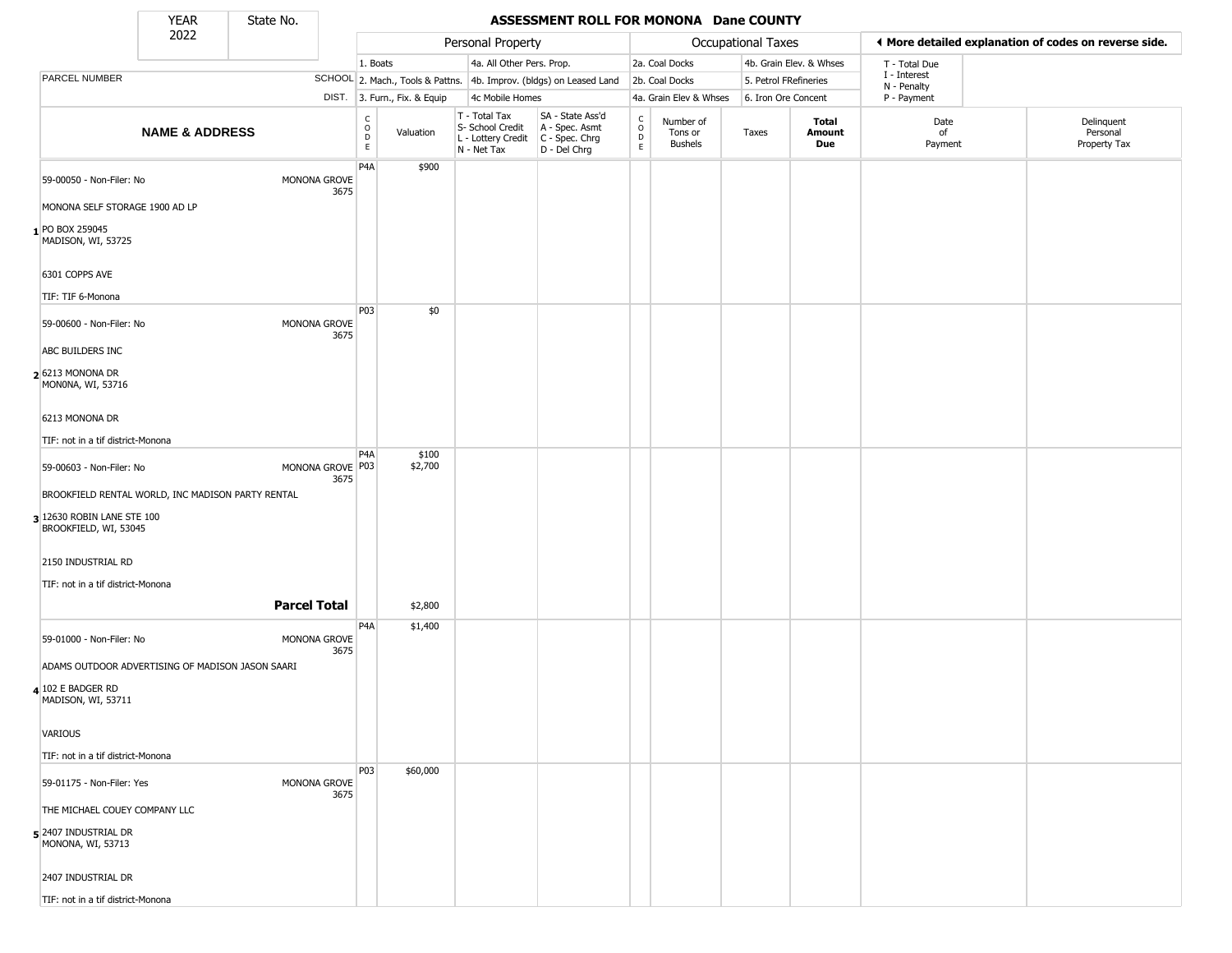|                                                  | <b>YEAR</b>                                   | State No.           |                          |                                                             |                                                                        | ASSESSMENT ROLL FOR MONONA Dane COUNTY                                 |                                 |                                        |                           |                         |                             |                                                       |
|--------------------------------------------------|-----------------------------------------------|---------------------|--------------------------|-------------------------------------------------------------|------------------------------------------------------------------------|------------------------------------------------------------------------|---------------------------------|----------------------------------------|---------------------------|-------------------------|-----------------------------|-------------------------------------------------------|
|                                                  | 2022                                          |                     |                          |                                                             | Personal Property                                                      |                                                                        |                                 |                                        | <b>Occupational Taxes</b> |                         |                             | ♦ More detailed explanation of codes on reverse side. |
|                                                  |                                               |                     |                          | 1. Boats                                                    | 4a. All Other Pers. Prop.                                              |                                                                        |                                 | 2a. Coal Docks                         |                           | 4b. Grain Elev. & Whses | T - Total Due               |                                                       |
| PARCEL NUMBER                                    |                                               |                     |                          |                                                             |                                                                        | SCHOOL 2. Mach., Tools & Pattns. 4b. Improv. (bldgs) on Leased Land    |                                 | 2b. Coal Docks                         |                           | 5. Petrol FRefineries   | I - Interest<br>N - Penalty |                                                       |
|                                                  |                                               |                     |                          | DIST. 3. Furn., Fix. & Equip                                | 4c Mobile Homes                                                        |                                                                        |                                 | 4a. Grain Elev & Whses                 |                           | 6. Iron Ore Concent     | P - Payment                 |                                                       |
|                                                  | <b>NAME &amp; ADDRESS</b>                     |                     |                          | $\begin{matrix} 0 \\ 0 \\ D \end{matrix}$<br>Valuation<br>E | T - Total Tax<br>S- School Credit<br>L - Lottery Credit<br>N - Net Tax | SA - State Ass'd<br>A - Spec. Asmt<br>$C - Spec. Chrg$<br>D - Del Chrg | $\rm ^c_o$<br>$\mathsf{D}$<br>E | Number of<br>Tons or<br><b>Bushels</b> | Taxes                     | Total<br>Amount<br>Due  | Date<br>of<br>Payment       | Delinquent<br>Personal<br>Property Tax                |
| 59-03350 - Non-Filer: Yes<br>ANDING REALTY, INC  |                                               |                     | MONONA GROVE<br>3675     | P03<br>\$1,500                                              |                                                                        |                                                                        |                                 |                                        |                           |                         |                             |                                                       |
| 63528 ATWOOD AVE, APT 111<br>MADISON, WI, 53714  |                                               |                     |                          |                                                             |                                                                        |                                                                        |                                 |                                        |                           |                         |                             |                                                       |
| 5900 MONONA DR                                   |                                               |                     |                          |                                                             |                                                                        |                                                                        |                                 |                                        |                           |                         |                             |                                                       |
| TIF: not in a tif district-Monona                |                                               |                     |                          | P <sub>4</sub> A<br>\$4,900                                 |                                                                        |                                                                        |                                 |                                        |                           |                         |                             |                                                       |
| 59-04200 - Non-Filer: No                         |                                               |                     | MONONA GROVE P03<br>3675 | \$32,600                                                    |                                                                        |                                                                        |                                 |                                        |                           |                         |                             |                                                       |
| MONONA RIVERPLACE DENTAL, LLC                    |                                               |                     |                          |                                                             |                                                                        |                                                                        |                                 |                                        |                           |                         |                             |                                                       |
| <b>7</b> 604 RIVER PL<br>MONONA, WI, 53716       |                                               |                     |                          |                                                             |                                                                        |                                                                        |                                 |                                        |                           |                         |                             |                                                       |
| 604 RIVER PL                                     |                                               |                     |                          |                                                             |                                                                        |                                                                        |                                 |                                        |                           |                         |                             |                                                       |
| TIF: not in a tif district-Monona                |                                               | <b>Parcel Total</b> |                          | \$37,500                                                    |                                                                        |                                                                        |                                 |                                        |                           |                         |                             |                                                       |
| 59-05550 - Non-Filer: No                         |                                               |                     | MONONA GROVE P4A<br>3675 | P03<br>\$5,100<br>\$22,200                                  |                                                                        |                                                                        |                                 |                                        |                           |                         |                             |                                                       |
|                                                  | LA PETITE ACADEMY INC C/O ADVANTAX GROUP, LLC |                     |                          |                                                             |                                                                        |                                                                        |                                 |                                        |                           |                         |                             |                                                       |
| 8 2500 WESTFIELD DR STE 202<br>ELGRIN, IL, 60124 |                                               |                     |                          |                                                             |                                                                        |                                                                        |                                 |                                        |                           |                         |                             |                                                       |
| 6500 BRIDGE RD                                   |                                               |                     |                          |                                                             |                                                                        |                                                                        |                                 |                                        |                           |                         |                             |                                                       |
| TIF: not in a tif district-Monona                |                                               |                     |                          |                                                             |                                                                        |                                                                        |                                 |                                        |                           |                         |                             |                                                       |
|                                                  |                                               | <b>Parcel Total</b> |                          | \$27,300                                                    |                                                                        |                                                                        |                                 |                                        |                           |                         |                             |                                                       |
| 59-06240 - Non-Filer: No                         |                                               |                     | MONONA GROVE P03<br>3675 | P <sub>4</sub> A<br>\$200<br>\$6,600                        |                                                                        |                                                                        |                                 |                                        |                           |                         |                             |                                                       |
| CAPITAL CITY COINS & JEWELERY                    |                                               |                     |                          |                                                             |                                                                        |                                                                        |                                 |                                        |                           |                         |                             |                                                       |
| 9 6025 MONONA DR<br>MONONA, WI, 53716            |                                               |                     |                          |                                                             |                                                                        |                                                                        |                                 |                                        |                           |                         |                             |                                                       |
| 6025 MONONA DR                                   |                                               |                     |                          |                                                             |                                                                        |                                                                        |                                 |                                        |                           |                         |                             |                                                       |
| TIF: not in a tif district-Monona                |                                               | <b>Parcel Total</b> |                          | \$6,800                                                     |                                                                        |                                                                        |                                 |                                        |                           |                         |                             |                                                       |
| 59-06300 - Non-Filer: Yes                        |                                               |                     | MONONA GROVE P4A         | P03<br>\$2,600<br>\$3,800                                   |                                                                        |                                                                        |                                 |                                        |                           |                         |                             |                                                       |
| CAPITOL TRAVEL SERVICE                           |                                               |                     | 3675                     |                                                             |                                                                        |                                                                        |                                 |                                        |                           |                         |                             |                                                       |
| 10 4929 MONONA DR<br>MONONA, WI, 53716           |                                               |                     |                          |                                                             |                                                                        |                                                                        |                                 |                                        |                           |                         |                             |                                                       |
| 4929 MONONA DR                                   |                                               |                     |                          |                                                             |                                                                        |                                                                        |                                 |                                        |                           |                         |                             |                                                       |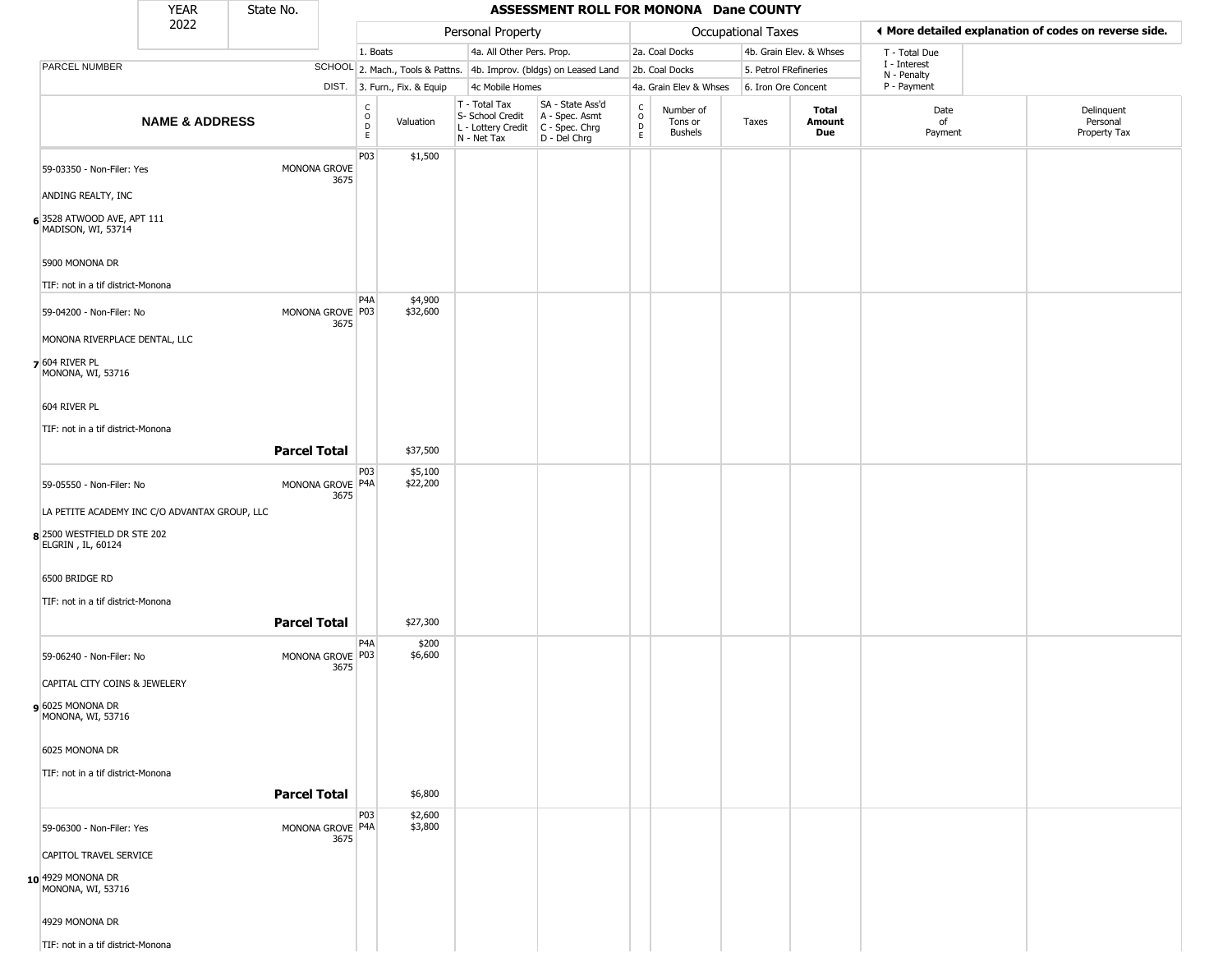|                                                     | <b>YEAR</b>               | State No.           |                          |                                      |                              |                                                                                         | ASSESSMENT ROLL FOR MONONA Dane COUNTY                              |                                                          |                                        |                    |                         |                            |                                                       |
|-----------------------------------------------------|---------------------------|---------------------|--------------------------|--------------------------------------|------------------------------|-----------------------------------------------------------------------------------------|---------------------------------------------------------------------|----------------------------------------------------------|----------------------------------------|--------------------|-------------------------|----------------------------|-------------------------------------------------------|
|                                                     | 2022                      |                     |                          |                                      |                              | Personal Property                                                                       |                                                                     |                                                          |                                        | Occupational Taxes |                         |                            | ◀ More detailed explanation of codes on reverse side. |
|                                                     |                           |                     |                          | 1. Boats                             |                              | 4a. All Other Pers. Prop.                                                               |                                                                     |                                                          | 2a. Coal Docks                         |                    | 4b. Grain Elev. & Whses | T - Total Due              |                                                       |
| <b>PARCEL NUMBER</b>                                |                           |                     |                          |                                      |                              |                                                                                         | SCHOOL 2. Mach., Tools & Pattns. 4b. Improv. (bldgs) on Leased Land |                                                          | 2b. Coal Docks                         |                    | 5. Petrol FRefineries   | I - Interest               |                                                       |
|                                                     |                           |                     |                          |                                      | DIST. 3. Furn., Fix. & Equip | 4c Mobile Homes                                                                         |                                                                     |                                                          | 4a. Grain Elev & Whses                 |                    | 6. Iron Ore Concent     | N - Penalty<br>P - Payment |                                                       |
|                                                     | <b>NAME &amp; ADDRESS</b> |                     |                          | C<br>$\mathsf O$<br>$\mathsf D$<br>E | Valuation                    | T - Total Tax<br>S- School Credit<br>L - Lottery Credit   C - Spec. Chrg<br>N - Net Tax | SA - State Ass'd<br>A - Spec. Asmt<br>D - Del Chrg                  | $\begin{matrix} 0 \\ 0 \\ D \end{matrix}$<br>$\mathsf E$ | Number of<br>Tons or<br><b>Bushels</b> | Taxes              | Total<br>Amount<br>Due  | Date<br>of<br>Payment      | Delinquent<br>Personal<br>Property Tax                |
|                                                     |                           | <b>Parcel Total</b> |                          |                                      | \$6,400                      |                                                                                         |                                                                     |                                                          |                                        |                    |                         |                            |                                                       |
| 59-10441 - Non-Filer: Yes                           |                           |                     | MONONA GROVE P03<br>3675 | P4A                                  | \$600<br>\$13,300            |                                                                                         |                                                                     |                                                          |                                        |                    |                         |                            |                                                       |
| WRK MANAGEMENT, LLC WAYNE KIMELL II                 |                           |                     |                          |                                      |                              |                                                                                         |                                                                     |                                                          |                                        |                    |                         |                            |                                                       |
| $11$ <sup>5413</sup> Monona Dr<br>MONONA, WI, 53716 |                           |                     |                          |                                      |                              |                                                                                         |                                                                     |                                                          |                                        |                    |                         |                            |                                                       |
| 5413 MONONA DR #B                                   |                           |                     |                          |                                      |                              |                                                                                         |                                                                     |                                                          |                                        |                    |                         |                            |                                                       |
| TIF: TIF 4-Monona                                   |                           |                     |                          |                                      |                              |                                                                                         |                                                                     |                                                          |                                        |                    |                         |                            |                                                       |
|                                                     |                           | <b>Parcel Total</b> |                          |                                      | \$13,900                     |                                                                                         |                                                                     |                                                          |                                        |                    |                         |                            |                                                       |
|                                                     |                           |                     |                          | P03                                  | \$3,000                      |                                                                                         |                                                                     |                                                          |                                        |                    |                         |                            |                                                       |
| 59-10950 - Non-Filer: No                            |                           |                     | MONONA GROVE<br>3675     |                                      |                              |                                                                                         |                                                                     |                                                          |                                        |                    |                         |                            |                                                       |
| CROAK, GONZALEZ, ECKERLE & MARTINSON                |                           |                     |                          |                                      |                              |                                                                                         |                                                                     |                                                          |                                        |                    |                         |                            |                                                       |
| 12 200 RIVER PLACE, STE 260<br>MADISON, WI, 53716   |                           |                     |                          |                                      |                              |                                                                                         |                                                                     |                                                          |                                        |                    |                         |                            |                                                       |
| 200 RIVER PLACE, SUITE 200                          |                           |                     |                          |                                      |                              |                                                                                         |                                                                     |                                                          |                                        |                    |                         |                            |                                                       |
| TIF: not in a tif district-Monona                   |                           |                     |                          |                                      |                              |                                                                                         |                                                                     |                                                          |                                        |                    |                         |                            |                                                       |
| 59-11000 - Non-Filer: No                            |                           |                     | MONONA GROVE P4A<br>3675 | P03                                  | \$1,200<br>\$1,600           |                                                                                         |                                                                     |                                                          |                                        |                    |                         |                            |                                                       |
| <b>ANTHONY CURCIO DC</b>                            |                           |                     |                          |                                      |                              |                                                                                         |                                                                     |                                                          |                                        |                    |                         |                            |                                                       |
| 13 4915 MONONA DR STE 215<br>MONONA, WI, 53716      |                           |                     |                          |                                      |                              |                                                                                         |                                                                     |                                                          |                                        |                    |                         |                            |                                                       |
| 4915 MONONA DR 215                                  |                           |                     |                          |                                      |                              |                                                                                         |                                                                     |                                                          |                                        |                    |                         |                            |                                                       |
| TIF: not in a tif district-Monona                   |                           |                     |                          |                                      |                              |                                                                                         |                                                                     |                                                          |                                        |                    |                         |                            |                                                       |
|                                                     |                           | <b>Parcel Total</b> |                          |                                      | \$2,800                      |                                                                                         |                                                                     |                                                          |                                        |                    |                         |                            |                                                       |
|                                                     |                           |                     |                          | P4A                                  | \$4,800                      |                                                                                         |                                                                     |                                                          |                                        |                    |                         |                            |                                                       |
| 59-11120 - Non-Filer: Yes                           |                           |                     | MONONA GROVE P03<br>3675 |                                      | \$5,900                      |                                                                                         |                                                                     |                                                          |                                        |                    |                         |                            |                                                       |
| <b>DSI REAL ESTATE GROUP</b>                        |                           |                     |                          |                                      |                              |                                                                                         |                                                                     |                                                          |                                        |                    |                         |                            |                                                       |
| 14 100 RIVER PL STE 1<br>MONONA, WI, 53716          |                           |                     |                          |                                      |                              |                                                                                         |                                                                     |                                                          |                                        |                    |                         |                            |                                                       |
| 100 RIVER PL STE 1                                  |                           |                     |                          |                                      |                              |                                                                                         |                                                                     |                                                          |                                        |                    |                         |                            |                                                       |
| TIF: not in a tif district-Monona                   |                           |                     |                          |                                      |                              |                                                                                         |                                                                     |                                                          |                                        |                    |                         |                            |                                                       |
|                                                     |                           | <b>Parcel Total</b> |                          |                                      | \$10,700                     |                                                                                         |                                                                     |                                                          |                                        |                    |                         |                            |                                                       |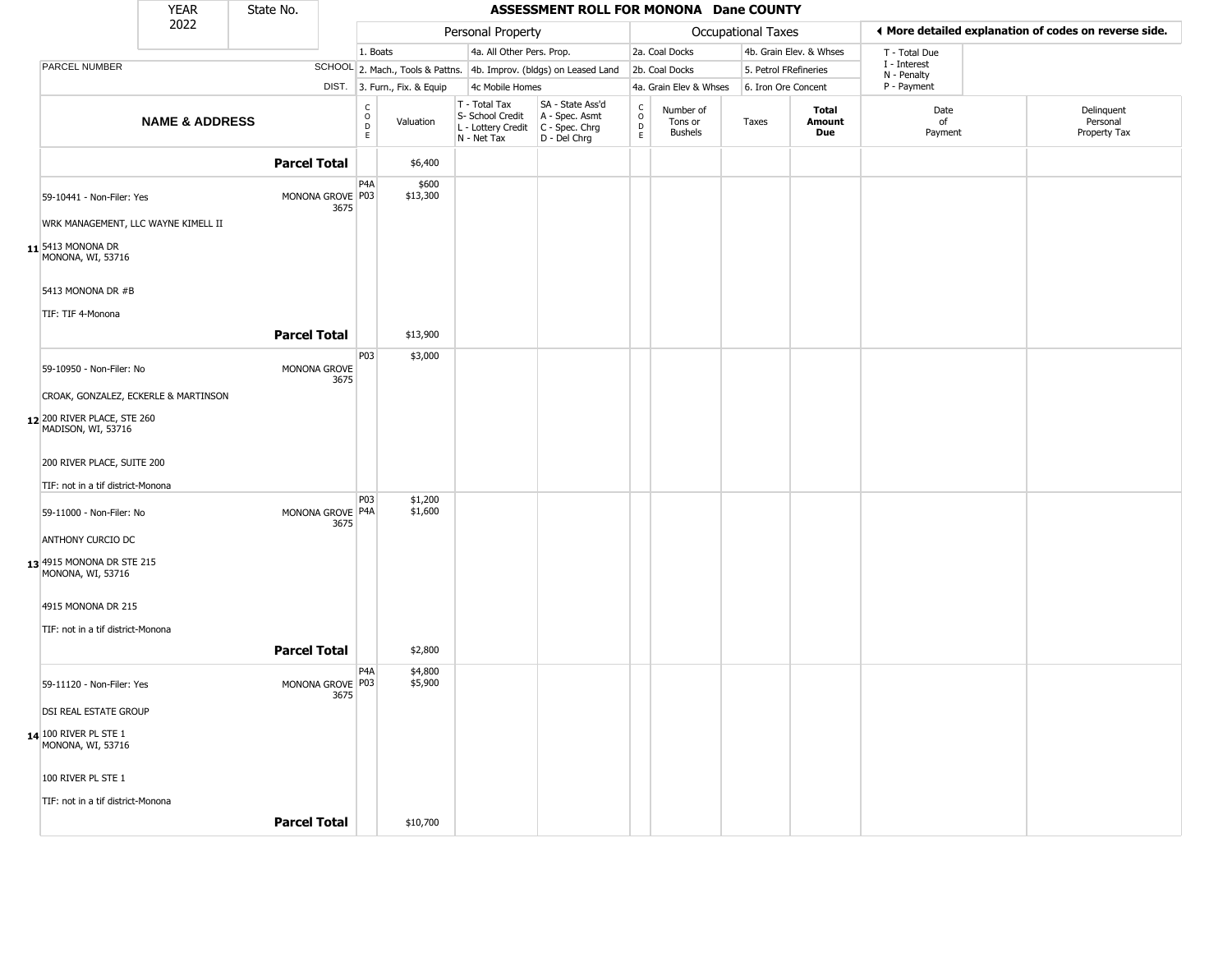|                                                     | <b>YEAR</b>                                   | State No.           |                          |                            |                              |                                                                        | ASSESSMENT ROLL FOR MONONA Dane COUNTY                               |                                              |                                        |                    |                         |                             |                                                       |
|-----------------------------------------------------|-----------------------------------------------|---------------------|--------------------------|----------------------------|------------------------------|------------------------------------------------------------------------|----------------------------------------------------------------------|----------------------------------------------|----------------------------------------|--------------------|-------------------------|-----------------------------|-------------------------------------------------------|
|                                                     | 2022                                          |                     |                          |                            |                              | Personal Property                                                      |                                                                      |                                              |                                        | Occupational Taxes |                         |                             | ◀ More detailed explanation of codes on reverse side. |
|                                                     |                                               |                     |                          | 1. Boats                   |                              |                                                                        | 4a. All Other Pers. Prop.                                            |                                              | 2a. Coal Docks                         |                    | 4b. Grain Elev. & Whses | T - Total Due               |                                                       |
| PARCEL NUMBER                                       |                                               |                     |                          |                            |                              |                                                                        | SCHOOL 2. Mach., Tools & Pattns. 4b. Improv. (bldgs) on Leased Land  |                                              | 2b. Coal Docks                         |                    | 5. Petrol FRefineries   | I - Interest<br>N - Penalty |                                                       |
|                                                     |                                               |                     |                          |                            | DIST. 3. Furn., Fix. & Equip | 4c Mobile Homes                                                        |                                                                      |                                              | 4a. Grain Elev & Whses                 |                    | 6. Iron Ore Concent     | P - Payment                 |                                                       |
|                                                     | <b>NAME &amp; ADDRESS</b>                     |                     |                          | C<br>$\mathsf O$<br>D<br>E | Valuation                    | T - Total Tax<br>S- School Credit<br>L - Lottery Credit<br>N - Net Tax | SA - State Ass'd<br>A - Spec. Asmt<br>C - Spec. Chrg<br>D - Del Chrg | $\mathsf{C}$<br>$\circ$<br>$\mathsf{D}$<br>E | Number of<br>Tons or<br><b>Bushels</b> | Taxes              | Total<br>Amount<br>Due  | Date<br>of<br>Payment       | Delinquent<br>Personal<br>Property Tax                |
| 59-12400 - Non-Filer: Yes                           | GILLS FOOD MONONA INC DENNY'S                 |                     | MONONA GROVE P03<br>3675 | P <sub>4</sub> A           | \$26,400<br>\$180,000        |                                                                        |                                                                      |                                              |                                        |                    |                         |                             |                                                       |
| 15 PO BOX 558<br>LAKE DELTON, WI, 53940             |                                               |                     |                          |                            |                              |                                                                        |                                                                      |                                              |                                        |                    |                         |                             |                                                       |
| 1201 E BROADWAY<br>TIF: TIF 6-Monona                |                                               |                     |                          |                            |                              |                                                                        |                                                                      |                                              |                                        |                    |                         |                             |                                                       |
|                                                     |                                               |                     | <b>Parcel Total</b>      |                            | \$206,400                    |                                                                        |                                                                      |                                              |                                        |                    |                         |                             |                                                       |
| 59-12810 - Non-Filer: No                            |                                               |                     | MONONA GROVE P03<br>3675 | P4A                        | \$100<br>\$76,700            |                                                                        |                                                                      |                                              |                                        |                    |                         |                             |                                                       |
| 16 161 OTTAWA NW STE 401<br>GRAND RAPIDS, MI, 49503 | DI MAGGIO'S TIRE CENTER DYTECH AUTO           |                     |                          |                            |                              |                                                                        |                                                                      |                                              |                                        |                    |                         |                             |                                                       |
| 901 W BROADWAY                                      |                                               |                     |                          |                            |                              |                                                                        |                                                                      |                                              |                                        |                    |                         |                             |                                                       |
|                                                     | TIF: not in a tif district-Monona             |                     |                          |                            |                              |                                                                        |                                                                      |                                              |                                        |                    |                         |                             |                                                       |
|                                                     |                                               |                     | <b>Parcel Total</b>      |                            | \$76,800                     |                                                                        |                                                                      |                                              |                                        |                    |                         |                             |                                                       |
| 59-13220 - Non-Filer: No                            |                                               |                     | MONONA GROVE P03<br>3675 | P4A                        | \$500<br>\$73,600            |                                                                        |                                                                      |                                              |                                        |                    |                         |                             |                                                       |
| DOLLAR TREE STORES                                  |                                               |                     |                          |                            |                              |                                                                        |                                                                      |                                              |                                        |                    |                         |                             |                                                       |
| 17 PO BOX 460389-DEPT 120<br>HOUSTON, TX, 77056     |                                               |                     |                          |                            |                              |                                                                        |                                                                      |                                              |                                        |                    |                         |                             |                                                       |
|                                                     | 2331 WEST BROADWAY, SOUTH TOWNE CENTER        |                     |                          |                            |                              |                                                                        |                                                                      |                                              |                                        |                    |                         |                             |                                                       |
|                                                     | TIF: not in a tif district-Monona             | <b>Parcel Total</b> |                          |                            | \$74,100                     |                                                                        |                                                                      |                                              |                                        |                    |                         |                             |                                                       |
| 59-13650 - Non-Filer: Yes                           |                                               |                     | MONONA GROVE<br>3675     | P03                        | \$50,900                     |                                                                        |                                                                      |                                              |                                        |                    |                         |                             |                                                       |
| THE EAST SIDE CLUB                                  |                                               |                     |                          |                            |                              |                                                                        |                                                                      |                                              |                                        |                    |                         |                             |                                                       |
| 18 3735 MONONA DR<br>MADISON, WI, 53714             |                                               |                     |                          |                            |                              |                                                                        |                                                                      |                                              |                                        |                    |                         |                             |                                                       |
| 3735 MONONA DR                                      |                                               |                     |                          |                            |                              |                                                                        |                                                                      |                                              |                                        |                    |                         |                             |                                                       |
|                                                     | TIF: not in a tif district-Monona             |                     |                          |                            |                              |                                                                        |                                                                      |                                              |                                        |                    |                         |                             |                                                       |
| 59-14160 - Non-Filer: No                            |                                               |                     | MONONA GROVE P03<br>3675 | P <sub>4</sub> A           | \$2,100<br>\$4,100           |                                                                        |                                                                      |                                              |                                        |                    |                         |                             |                                                       |
|                                                     | EDWARD D JONES & CO. LP DBA: BRANCH TAX 02111 |                     |                          |                            |                              |                                                                        |                                                                      |                                              |                                        |                    |                         |                             |                                                       |
| 19 PO BOX 66528<br>ST LOUIS, WI, 63166-6528         |                                               |                     |                          |                            |                              |                                                                        |                                                                      |                                              |                                        |                    |                         |                             |                                                       |
| 5690 MONONA DR                                      |                                               |                     |                          |                            |                              |                                                                        |                                                                      |                                              |                                        |                    |                         |                             |                                                       |

TIF: TIF 4-Monona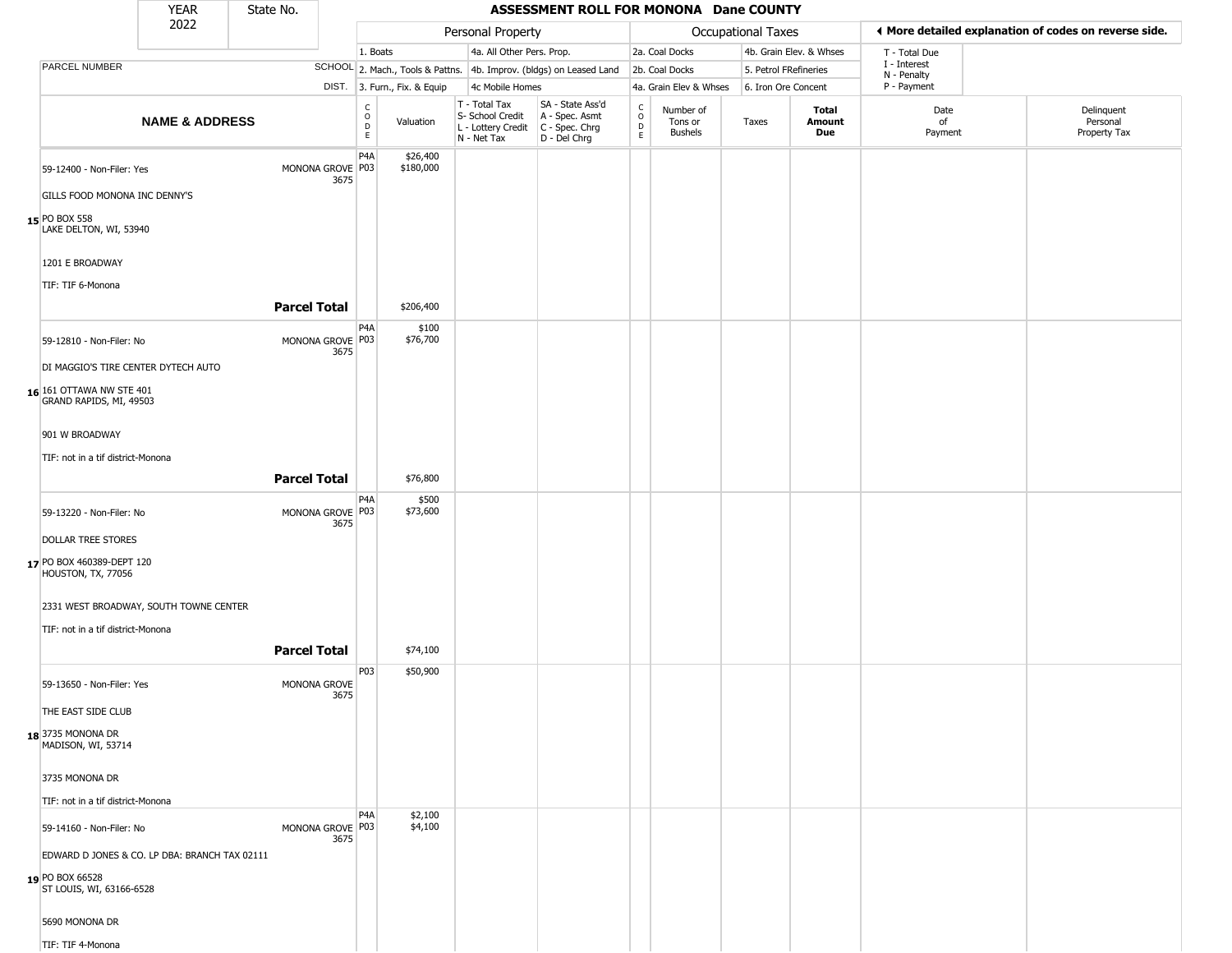|                                                      | <b>YEAR</b>               | State No.                |                                             |                              |                                                  | ASSESSMENT ROLL FOR MONONA Dane COUNTY                                                    |                                                          |                                        |                    |                         |                             |                                                       |
|------------------------------------------------------|---------------------------|--------------------------|---------------------------------------------|------------------------------|--------------------------------------------------|-------------------------------------------------------------------------------------------|----------------------------------------------------------|----------------------------------------|--------------------|-------------------------|-----------------------------|-------------------------------------------------------|
|                                                      | 2022                      |                          |                                             |                              | Personal Property                                |                                                                                           |                                                          |                                        | Occupational Taxes |                         |                             | ♦ More detailed explanation of codes on reverse side. |
|                                                      |                           |                          | 1. Boats                                    |                              | 4a. All Other Pers. Prop.                        |                                                                                           |                                                          | 2a. Coal Docks                         |                    | 4b. Grain Elev. & Whses | T - Total Due               |                                                       |
| PARCEL NUMBER                                        |                           |                          |                                             |                              |                                                  | SCHOOL 2. Mach., Tools & Pattns. 4b. Improv. (bldgs) on Leased Land                       |                                                          | 2b. Coal Docks                         |                    | 5. Petrol FRefineries   | I - Interest<br>N - Penalty |                                                       |
|                                                      |                           |                          |                                             | DIST. 3. Furn., Fix. & Equip | 4c Mobile Homes                                  |                                                                                           |                                                          | 4a. Grain Elev & Whses                 |                    | 6. Iron Ore Concent     | P - Payment                 |                                                       |
|                                                      | <b>NAME &amp; ADDRESS</b> |                          | $\frac{C}{O}$<br>$\mathsf D$<br>$\mathsf E$ | Valuation                    | T - Total Tax<br>S- School Credit<br>N - Net Tax | SA - State Ass'd<br>A - Spec. Asmt<br>L - Lottery Credit   C - Spec. Chrg<br>D - Del Chrg | $\begin{matrix} 0 \\ 0 \\ D \end{matrix}$<br>$\mathsf E$ | Number of<br>Tons or<br><b>Bushels</b> | Taxes              | Total<br>Amount<br>Due  | Date<br>of<br>Payment       | Delinquent<br>Personal<br>Property Tax                |
|                                                      |                           | <b>Parcel Total</b>      |                                             | \$6,200                      |                                                  |                                                                                           |                                                          |                                        |                    |                         |                             |                                                       |
| 59-14600 - Non-Filer: No                             |                           | MONONA GROVE P03<br>3675 | P4A                                         | \$200<br>\$15,900            |                                                  |                                                                                           |                                                          |                                        |                    |                         |                             |                                                       |
| THE EPIC LIFE INSURANCE CO<br>20 PO BOX 14196        |                           |                          |                                             |                              |                                                  |                                                                                           |                                                          |                                        |                    |                         |                             |                                                       |
| MADISON, WI, 53708                                   |                           |                          |                                             |                              |                                                  |                                                                                           |                                                          |                                        |                    |                         |                             |                                                       |
| 1709 W BROADWAY<br>TIF: not in a tif district-Monona |                           |                          |                                             |                              |                                                  |                                                                                           |                                                          |                                        |                    |                         |                             |                                                       |
|                                                      |                           | <b>Parcel Total</b>      |                                             | \$16,100                     |                                                  |                                                                                           |                                                          |                                        |                    |                         |                             |                                                       |
| 59-15600 - Non-Filer: Yes                            |                           | MONONA GROVE P4A<br>3675 | P03                                         | \$1,000<br>\$2,600           |                                                  |                                                                                           |                                                          |                                        |                    |                         |                             |                                                       |
| FELLERSON INC DBA KENS MEATS & DELI                  |                           |                          |                                             |                              |                                                  |                                                                                           |                                                          |                                        |                    |                         |                             |                                                       |
| 21 5725 MONONA DR<br>MONONA, WI, 53716               |                           |                          |                                             |                              |                                                  |                                                                                           |                                                          |                                        |                    |                         |                             |                                                       |
| 5725 MONONA DR                                       |                           |                          |                                             |                              |                                                  |                                                                                           |                                                          |                                        |                    |                         |                             |                                                       |
| TIF: TIF 5-Monona                                    |                           | <b>Parcel Total</b>      |                                             | \$3,600                      |                                                  |                                                                                           |                                                          |                                        |                    |                         |                             |                                                       |
|                                                      |                           |                          |                                             |                              |                                                  |                                                                                           |                                                          |                                        |                    |                         |                             |                                                       |
| 59-16500 - Non-Filer: No                             |                           | MONONA GROVE P03<br>3675 | P4A                                         | \$1,800<br>\$3,900           |                                                  |                                                                                           |                                                          |                                        |                    |                         |                             |                                                       |
| FORWARD ELECTRIC INC                                 |                           |                          |                                             |                              |                                                  |                                                                                           |                                                          |                                        |                    |                         |                             |                                                       |
| 22 6909 RAYWOOD RD<br>MONONA, WI, 53713              |                           |                          |                                             |                              |                                                  |                                                                                           |                                                          |                                        |                    |                         |                             |                                                       |
| 6909 RAYWOOD RD                                      |                           |                          |                                             |                              |                                                  |                                                                                           |                                                          |                                        |                    |                         |                             |                                                       |
| TIF: not in a tif district-Monona                    |                           | <b>Parcel Total</b>      |                                             | \$5,700                      |                                                  |                                                                                           |                                                          |                                        |                    |                         |                             |                                                       |
|                                                      |                           |                          | <b>P01</b>                                  | \$300                        |                                                  |                                                                                           |                                                          |                                        |                    |                         |                             |                                                       |
| 59-16800 - Non-Filer: Yes                            |                           | MONONA GROVE P03<br>3675 |                                             | \$12,200                     |                                                  |                                                                                           |                                                          |                                        |                    |                         |                             |                                                       |
| FOUR LAKES YACHT CLUB                                |                           |                          |                                             |                              |                                                  |                                                                                           |                                                          |                                        |                    |                         |                             |                                                       |
| 23 6312 INLAND WAY<br>MONONA, WI, 53713              |                           |                          |                                             |                              |                                                  |                                                                                           |                                                          |                                        |                    |                         |                             |                                                       |
| 6312 INLAND WAY                                      |                           |                          |                                             |                              |                                                  |                                                                                           |                                                          |                                        |                    |                         |                             |                                                       |
| TIF: not in a tif district-Monona                    |                           |                          |                                             |                              |                                                  |                                                                                           |                                                          |                                        |                    |                         |                             |                                                       |
|                                                      |                           | <b>Parcel Total</b>      |                                             | \$12,500                     |                                                  |                                                                                           |                                                          |                                        |                    |                         |                             |                                                       |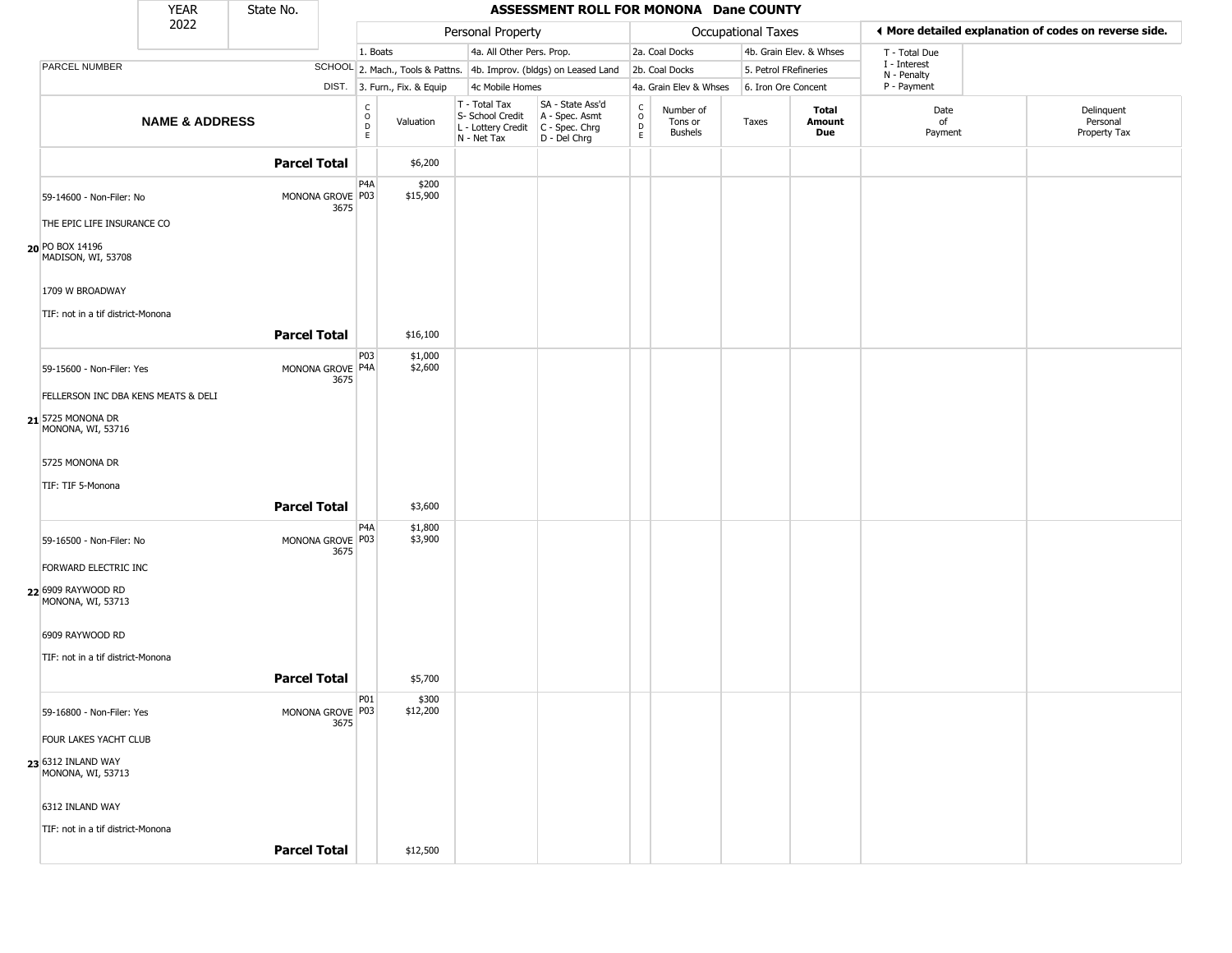|                                                                                                                                                                | <b>YEAR</b>               | State No.           |                            |                                             |                              |                                                                        | ASSESSMENT ROLL FOR MONONA Dane COUNTY                               |                                |                                        |                    |                         |                             |                                                       |
|----------------------------------------------------------------------------------------------------------------------------------------------------------------|---------------------------|---------------------|----------------------------|---------------------------------------------|------------------------------|------------------------------------------------------------------------|----------------------------------------------------------------------|--------------------------------|----------------------------------------|--------------------|-------------------------|-----------------------------|-------------------------------------------------------|
|                                                                                                                                                                | 2022                      |                     |                            |                                             |                              | Personal Property                                                      |                                                                      |                                |                                        | Occupational Taxes |                         |                             | I More detailed explanation of codes on reverse side. |
|                                                                                                                                                                |                           |                     |                            | 1. Boats                                    |                              | 4a. All Other Pers. Prop.                                              |                                                                      |                                | 2a. Coal Docks                         |                    | 4b. Grain Elev. & Whses | T - Total Due               |                                                       |
| PARCEL NUMBER                                                                                                                                                  |                           |                     |                            |                                             |                              |                                                                        | SCHOOL 2. Mach., Tools & Pattns. 4b. Improv. (bldgs) on Leased Land  |                                | 2b. Coal Docks                         |                    | 5. Petrol FRefineries   | I - Interest<br>N - Penalty |                                                       |
|                                                                                                                                                                |                           |                     |                            |                                             | DIST. 3. Furn., Fix. & Equip | 4c Mobile Homes                                                        |                                                                      |                                | 4a. Grain Elev & Whses                 |                    | 6. Iron Ore Concent     | P - Payment                 |                                                       |
|                                                                                                                                                                | <b>NAME &amp; ADDRESS</b> |                     |                            | $\mathsf{C}$<br>$\circ$<br>$\mathsf D$<br>E | Valuation                    | T - Total Tax<br>S- School Credit<br>L - Lottery Credit<br>N - Net Tax | SA - State Ass'd<br>A - Spec. Asmt<br>C - Spec. Chrg<br>D - Del Chrg | $\rm _o^c$<br>$\mathsf D$<br>E | Number of<br>Tons or<br><b>Bushels</b> | Taxes              | Total<br>Amount<br>Due  | Date<br>of<br>Payment       | Delinquent<br>Personal<br>Property Tax                |
| 59-16900 - Non-Filer: Yes<br><b>FRABONI'S DELI</b><br>24 108 OWEN RD<br>MONONA, WI, 53716                                                                      |                           |                     | MONONA GROVE<br>3675       | P03                                         | \$32,900                     |                                                                        |                                                                      |                                |                                        |                    |                         |                             |                                                       |
| 108 OWEN RD<br>TIF: TIF 5-Monona                                                                                                                               |                           |                     |                            |                                             |                              |                                                                        |                                                                      |                                |                                        |                    |                         |                             |                                                       |
| 59-19255 - Non-Filer: No<br>GRIMM BOOK BINDERY INC<br>25 6880 GISHOLT DR<br>MONONA, WI, 53713-4803<br>6880 GISHOLT DR<br>TIF: not in a tif district-Monona     |                           |                     | MONONA GROVE e<br>3675 Ass | Stat<br>ess<br>ed                           | \$0                          |                                                                        |                                                                      |                                |                                        |                    |                         |                             |                                                       |
| 59-19350 - Non-Filer: No<br>GUNDERSON FUNERAL HOME INC<br>26 5203 MONONA DR<br>MONONA, WI, 53716<br>5203 MONONA DR<br>TIF: not in a tif district-Monona        |                           |                     | MONONA GROVE P03<br>3675   | P <sub>4</sub> A                            | \$7,100<br>\$111,700         |                                                                        |                                                                      |                                |                                        |                    |                         |                             |                                                       |
|                                                                                                                                                                |                           | <b>Parcel Total</b> |                            |                                             | \$118,800                    |                                                                        |                                                                      |                                |                                        |                    |                         |                             |                                                       |
| 59-20450 - Non-Filer: No<br>HALLMARK MARKETING COMPANY, LLC<br>27 PO BOX 419479<br>KANSAS CITY, MO, 64141-6479<br>VARIOUS<br>TIF: not in a tif district-Monona |                           |                     | MONONA GROVE<br>3675       | P03                                         | \$8,600                      |                                                                        |                                                                      |                                |                                        |                    |                         |                             |                                                       |
| 59-20720 - Non-Filer: Yes<br>HANDEL AUTOMOTIVE SERVICE<br>28 5705 MONONA DR<br>MONONA, WI, 53716<br>5705 MONONA DR<br>TIF: TIF 5-Monona                        |                           |                     | MONONA GROVE   P03<br>3675 | P <sub>4</sub> A                            | \$100<br>\$9,900             |                                                                        |                                                                      |                                |                                        |                    |                         |                             |                                                       |
|                                                                                                                                                                |                           | <b>Parcel Total</b> |                            |                                             | \$10,000                     |                                                                        |                                                                      |                                |                                        |                    |                         |                             |                                                       |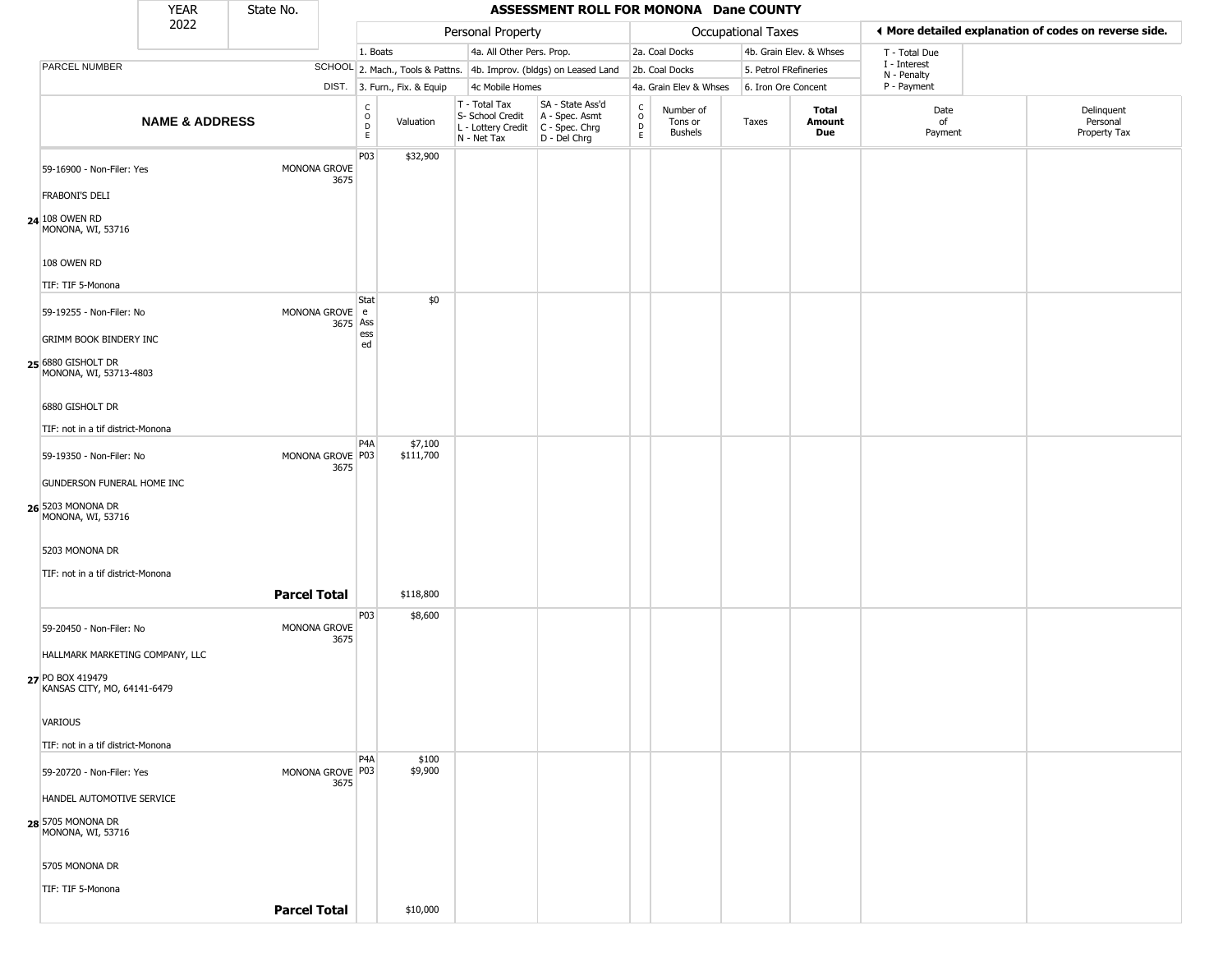|                                                                                    | <b>YEAR</b>               | State No.                                              |                                                |                              |                                                                                         | ASSESSMENT ROLL FOR MONONA Dane COUNTY                              |                                    |                                        |                       |                         |                             |                                                       |
|------------------------------------------------------------------------------------|---------------------------|--------------------------------------------------------|------------------------------------------------|------------------------------|-----------------------------------------------------------------------------------------|---------------------------------------------------------------------|------------------------------------|----------------------------------------|-----------------------|-------------------------|-----------------------------|-------------------------------------------------------|
|                                                                                    | 2022                      |                                                        |                                                |                              | Personal Property                                                                       |                                                                     |                                    |                                        | Occupational Taxes    |                         |                             | ◀ More detailed explanation of codes on reverse side. |
|                                                                                    |                           |                                                        | 1. Boats                                       |                              | 4a. All Other Pers. Prop.                                                               |                                                                     |                                    | 2a. Coal Docks                         |                       | 4b. Grain Elev. & Whses | T - Total Due               |                                                       |
| <b>PARCEL NUMBER</b>                                                               |                           |                                                        |                                                |                              |                                                                                         | SCHOOL 2. Mach., Tools & Pattns. 4b. Improv. (bldgs) on Leased Land |                                    | 2b. Coal Docks                         | 5. Petrol FRefineries |                         | I - Interest<br>N - Penalty |                                                       |
|                                                                                    |                           |                                                        |                                                | DIST. 3. Furn., Fix. & Equip | 4c Mobile Homes                                                                         |                                                                     |                                    | 4a. Grain Elev & Whses                 | 6. Iron Ore Concent   |                         | P - Payment                 |                                                       |
|                                                                                    | <b>NAME &amp; ADDRESS</b> |                                                        | $\begin{matrix} 0 \\ 0 \\ D \end{matrix}$<br>E | Valuation                    | T - Total Tax<br>S- School Credit<br>L - Lottery Credit   C - Spec. Chrg<br>N - Net Tax | SA - State Ass'd<br>A - Spec. Asmt<br>D - Del Chrg                  | $\frac{c}{0}$<br>$\mathsf{D}$<br>E | Number of<br>Tons or<br><b>Bushels</b> | Taxes                 | Total<br>Amount<br>Due  | Date<br>of<br>Payment       | Delinquent<br>Personal<br>Property Tax                |
| 59-22350 - Non-Filer: Yes                                                          |                           | MONONA GROVE P03                                       | P <sub>4</sub> A                               | \$600<br>\$2,000             |                                                                                         |                                                                     |                                    |                                        |                       |                         |                             |                                                       |
| HOMBURG CONTRACTORS INC                                                            |                           | 3675                                                   |                                                |                              |                                                                                         |                                                                     |                                    |                                        |                       |                         |                             |                                                       |
| 29 5590 MONONA DR<br>MONONA, WI, 53716                                             |                           |                                                        |                                                |                              |                                                                                         |                                                                     |                                    |                                        |                       |                         |                             |                                                       |
| 5590 MONONA DR                                                                     |                           |                                                        |                                                |                              |                                                                                         |                                                                     |                                    |                                        |                       |                         |                             |                                                       |
| TIF: not in a tif district-Monona                                                  |                           | <b>Parcel Total</b>                                    |                                                | \$2,600                      |                                                                                         |                                                                     |                                    |                                        |                       |                         |                             |                                                       |
| 59-22356 - Non-Filer: Yes                                                          |                           | MONONA GROVE P03<br>3675                               | P <sub>4</sub> A                               | \$2,300<br>\$4,500           |                                                                                         |                                                                     |                                    |                                        |                       |                         |                             |                                                       |
| APRIA HEALTHCARE, LLC 6818 ATTN: TAX DEPARTMENT                                    |                           |                                                        |                                                |                              |                                                                                         |                                                                     |                                    |                                        |                       |                         |                             |                                                       |
| 30 7353 COMPANY DR<br>INDIANAPOLIS, IN, 46237                                      |                           |                                                        |                                                |                              |                                                                                         |                                                                     |                                    |                                        |                       |                         |                             |                                                       |
| 859 BROADWAY E                                                                     |                           |                                                        |                                                |                              |                                                                                         |                                                                     |                                    |                                        |                       |                         |                             |                                                       |
| TIF: not in a tif district-Monona                                                  |                           | <b>Parcel Total</b>                                    |                                                | \$6,800                      |                                                                                         |                                                                     |                                    |                                        |                       |                         |                             |                                                       |
|                                                                                    |                           |                                                        | Stat                                           | \$0                          |                                                                                         |                                                                     |                                    |                                        |                       |                         |                             |                                                       |
| 59-24105 - Non-Filer: No                                                           |                           | MONONA GROVE e                                         | 3675 Ass<br>ess                                |                              |                                                                                         |                                                                     |                                    |                                        |                       |                         |                             |                                                       |
| BAM-BAM INC D/B/A INSTY PRINTS OF MONONA<br>31 5401 MONONA DR<br>MONONA, WI, 53716 |                           |                                                        | ed                                             |                              |                                                                                         |                                                                     |                                    |                                        |                       |                         |                             |                                                       |
| 5415 MONONA DR                                                                     |                           |                                                        |                                                |                              |                                                                                         |                                                                     |                                    |                                        |                       |                         |                             |                                                       |
| TIF: not in a tif district-Monona                                                  |                           |                                                        | P <sub>4</sub> A                               | \$100                        |                                                                                         |                                                                     |                                    |                                        |                       |                         |                             |                                                       |
| 59-25060 - Non-Filer: Yes                                                          |                           | MONONA GROVE P03<br>3675                               |                                                | \$45,000                     |                                                                                         |                                                                     |                                    |                                        |                       |                         |                             |                                                       |
| EILEEN M ISOM DC                                                                   |                           |                                                        |                                                |                              |                                                                                         |                                                                     |                                    |                                        |                       |                         |                             |                                                       |
| 32 6000 GISHOLT DR #102<br>MONONA, WI, 53713                                       |                           |                                                        |                                                |                              |                                                                                         |                                                                     |                                    |                                        |                       |                         |                             |                                                       |
| 6000 GISHOLT DR 102                                                                |                           |                                                        |                                                |                              |                                                                                         |                                                                     |                                    |                                        |                       |                         |                             |                                                       |
| TIF: not in a tif district-Monona                                                  |                           | <b>Parcel Total</b>                                    |                                                | \$45,100                     |                                                                                         |                                                                     |                                    |                                        |                       |                         |                             |                                                       |
| 59-25300 - Non-Filer: No                                                           |                           | MONONA GROVE P03<br>3675                               | P <sub>4</sub> A                               | \$300<br>\$339,800           |                                                                                         |                                                                     |                                    |                                        |                       |                         |                             |                                                       |
|                                                                                    |                           | BROADWAY HOTEL PARTNERS, LLC DBA AMERICINN LODGE/SUITE |                                                |                              |                                                                                         |                                                                     |                                    |                                        |                       |                         |                             |                                                       |
| 33 4802 TRADEWINDS PKWY<br>MADISON, WI, 53718                                      |                           |                                                        |                                                |                              |                                                                                         |                                                                     |                                    |                                        |                       |                         |                             |                                                       |
| 101 W BROADWAY                                                                     |                           |                                                        |                                                |                              |                                                                                         |                                                                     |                                    |                                        |                       |                         |                             |                                                       |
| TIF: not in a tif district-Monona                                                  |                           |                                                        |                                                |                              |                                                                                         |                                                                     |                                    |                                        |                       |                         |                             |                                                       |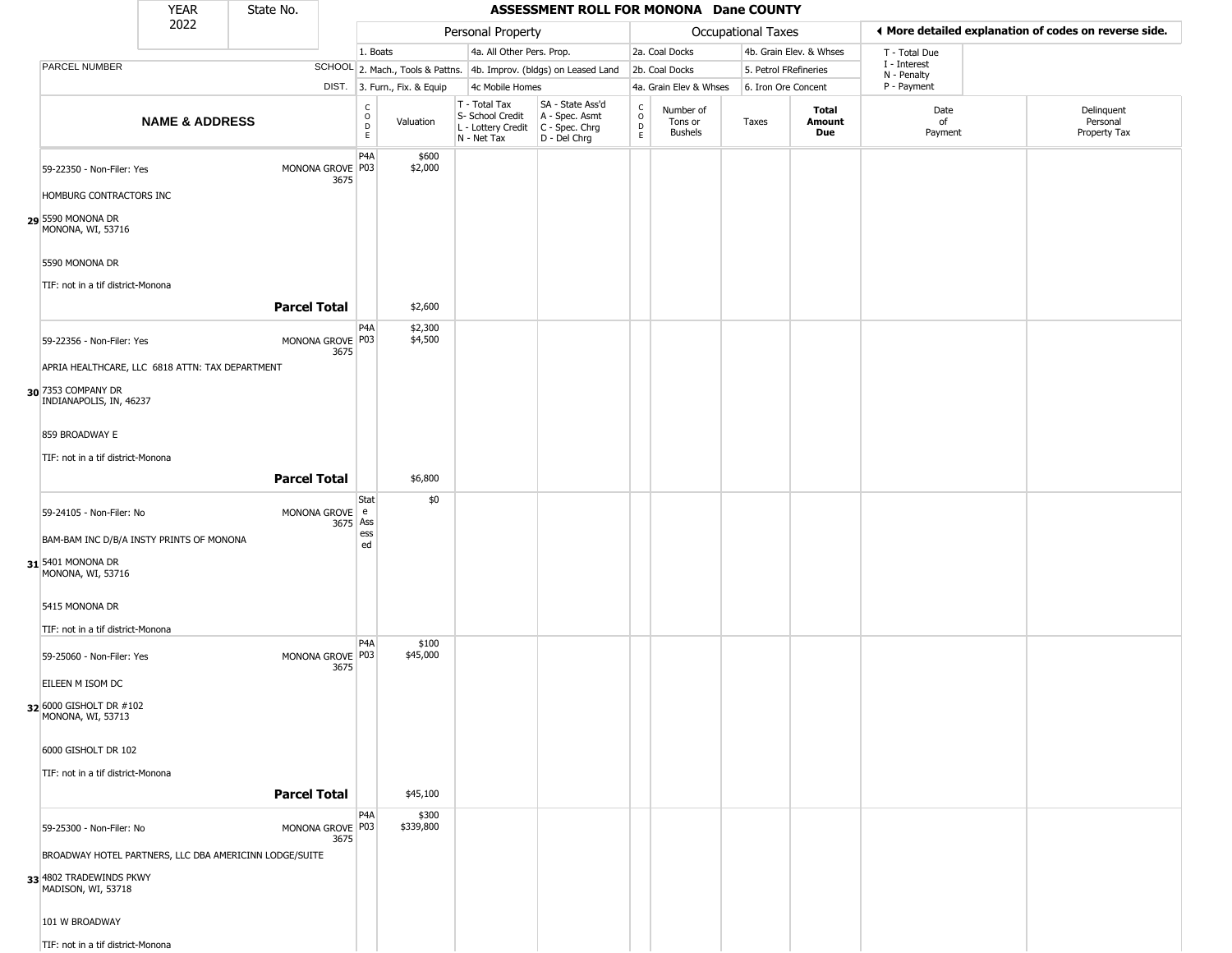|                                                     | <b>YEAR</b>                                       | State No.           |                                                |                              |                                                  | ASSESSMENT ROLL FOR MONONA Dane COUNTY                                                      |                          |                                 |                       |                         |                             |                                                       |
|-----------------------------------------------------|---------------------------------------------------|---------------------|------------------------------------------------|------------------------------|--------------------------------------------------|---------------------------------------------------------------------------------------------|--------------------------|---------------------------------|-----------------------|-------------------------|-----------------------------|-------------------------------------------------------|
|                                                     | 2022                                              |                     |                                                |                              | Personal Property                                |                                                                                             |                          |                                 | Occupational Taxes    |                         |                             | ◀ More detailed explanation of codes on reverse side. |
|                                                     |                                                   |                     |                                                | 1. Boats                     | 4a. All Other Pers. Prop.                        |                                                                                             |                          | 2a. Coal Docks                  |                       | 4b. Grain Elev. & Whses | T - Total Due               |                                                       |
| PARCEL NUMBER                                       |                                                   |                     |                                                |                              |                                                  | SCHOOL 2. Mach., Tools & Pattns. 4b. Improv. (bldgs) on Leased Land                         |                          | 2b. Coal Docks                  | 5. Petrol FRefineries |                         | I - Interest<br>N - Penalty |                                                       |
|                                                     |                                                   |                     |                                                | DIST. 3. Furn., Fix. & Equip | 4c Mobile Homes                                  |                                                                                             |                          | 4a. Grain Elev & Whses          | 6. Iron Ore Concent   |                         | P - Payment                 |                                                       |
|                                                     | <b>NAME &amp; ADDRESS</b>                         |                     | $\begin{matrix} 0 \\ 0 \\ D \end{matrix}$<br>E | Valuation                    | T - Total Tax<br>S- School Credit<br>N - Net Tax | SA - State Ass'd<br>A - Spec. Asmt<br>L - Lottery Credit   C - Spec. Chrg<br>$D - Del Chrg$ | $\int_{0}^{c}$<br>D<br>E | Number of<br>Tons or<br>Bushels | Taxes                 | Total<br>Amount<br>Due  | Date<br>of<br>Payment       | Delinquent<br>Personal<br>Property Tax                |
|                                                     |                                                   | <b>Parcel Total</b> |                                                | \$340,100                    |                                                  |                                                                                             |                          |                                 |                       |                         |                             |                                                       |
| 59-26350 - Non-Filer: No                            |                                                   | MONONA GROVE        | P03<br>3675                                    | \$35,400                     |                                                  |                                                                                             |                          |                                 |                       |                         |                             |                                                       |
|                                                     | WISCONSIN TACOS, INC DBA TACO JOHN'S BRIAN MILLER |                     |                                                |                              |                                                  |                                                                                             |                          |                                 |                       |                         |                             |                                                       |
| 34 PO BOX 307<br>ONALASKA, WI, 54650                |                                                   |                     |                                                |                              |                                                  |                                                                                             |                          |                                 |                       |                         |                             |                                                       |
| 6305 MONONA DR<br>TIF: not in a tif district-Monona |                                                   |                     |                                                |                              |                                                  |                                                                                             |                          |                                 |                       |                         |                             |                                                       |
| 59-27100 - Non-Filer: No                            |                                                   | MONONA GROVE P4A    | P03<br>3675                                    | \$100<br>\$100               |                                                  |                                                                                             |                          |                                 |                       |                         |                             |                                                       |
| KIEFER APPLIANCE INC                                |                                                   |                     |                                                |                              |                                                  |                                                                                             |                          |                                 |                       |                         |                             |                                                       |
| 35 4511 MONONA<br>MONONA, WI, 53716                 |                                                   |                     |                                                |                              |                                                  |                                                                                             |                          |                                 |                       |                         |                             |                                                       |
| 4511 MONONA                                         |                                                   |                     |                                                |                              |                                                  |                                                                                             |                          |                                 |                       |                         |                             |                                                       |
| TIF: not in a tif district-Monona                   |                                                   |                     |                                                |                              |                                                  |                                                                                             |                          |                                 |                       |                         |                             |                                                       |
|                                                     |                                                   | <b>Parcel Total</b> |                                                | \$200                        |                                                  |                                                                                             |                          |                                 |                       |                         |                             |                                                       |
|                                                     |                                                   |                     | P <sub>4</sub> A                               | \$600                        |                                                  |                                                                                             |                          |                                 |                       |                         |                             |                                                       |
| 59-27150 - Non-Filer: Yes                           |                                                   | MONONA GROVE P03    | 3675                                           | \$7,300                      |                                                  |                                                                                             |                          |                                 |                       |                         |                             |                                                       |
|                                                     | ILLINGWORTH-KILGUST MECHANICAL INC                |                     |                                                |                              |                                                  |                                                                                             |                          |                                 |                       |                         |                             |                                                       |
| 36 11217 W BECHER ST<br>WEST ALLIS, WI, 53227       |                                                   |                     |                                                |                              |                                                  |                                                                                             |                          |                                 |                       |                         |                             |                                                       |
| 4701 TRADEWINDS PKWY                                |                                                   |                     |                                                |                              |                                                  |                                                                                             |                          |                                 |                       |                         |                             |                                                       |
| TIF: not in a tif district-Monona                   |                                                   |                     |                                                |                              |                                                  |                                                                                             |                          |                                 |                       |                         |                             |                                                       |
|                                                     |                                                   | <b>Parcel Total</b> |                                                |                              |                                                  |                                                                                             |                          |                                 |                       |                         |                             |                                                       |
|                                                     |                                                   |                     |                                                | \$7,900                      |                                                  |                                                                                             |                          |                                 |                       |                         |                             |                                                       |
| 59-28650 - Non-Filer: Yes                           |                                                   | MONONA GROVE        | P03                                            | \$24,200                     |                                                  |                                                                                             |                          |                                 |                       |                         |                             |                                                       |
|                                                     | LAKE EDGE APARTMENTS LOKRE DATA CENTER, LLC       |                     | 3675                                           |                              |                                                  |                                                                                             |                          |                                 |                       |                         |                             |                                                       |
| 37 PO BOX 215                                       |                                                   |                     |                                                |                              |                                                  |                                                                                             |                          |                                 |                       |                         |                             |                                                       |
| PLOVER, WI, 54467                                   |                                                   |                     |                                                |                              |                                                  |                                                                                             |                          |                                 |                       |                         |                             |                                                       |
| 4033 MONONA DR                                      |                                                   |                     |                                                |                              |                                                  |                                                                                             |                          |                                 |                       |                         |                             |                                                       |
| TIF: not in a tif district-Monona                   |                                                   |                     |                                                |                              |                                                  |                                                                                             |                          |                                 |                       |                         |                             |                                                       |
| 59-31100 - Non-Filer: No                            |                                                   | MONONA GROVE P03    | P <sub>4</sub> A<br>3675                       | \$60,500<br>\$80,700         |                                                  |                                                                                             |                          |                                 |                       |                         |                             |                                                       |
| MADISON PEDIATRIC DENTAL SC                         |                                                   |                     |                                                |                              |                                                  |                                                                                             |                          |                                 |                       |                         |                             |                                                       |
| 38 100 RIVER PL STE 110<br>MONONA, WI, 53716        |                                                   |                     |                                                |                              |                                                  |                                                                                             |                          |                                 |                       |                         |                             |                                                       |
| 100 RIVER PL STE 110                                |                                                   |                     |                                                |                              |                                                  |                                                                                             |                          |                                 |                       |                         |                             |                                                       |
| TIF: not in a tif district-Monona                   |                                                   |                     |                                                |                              |                                                  |                                                                                             |                          |                                 |                       |                         |                             |                                                       |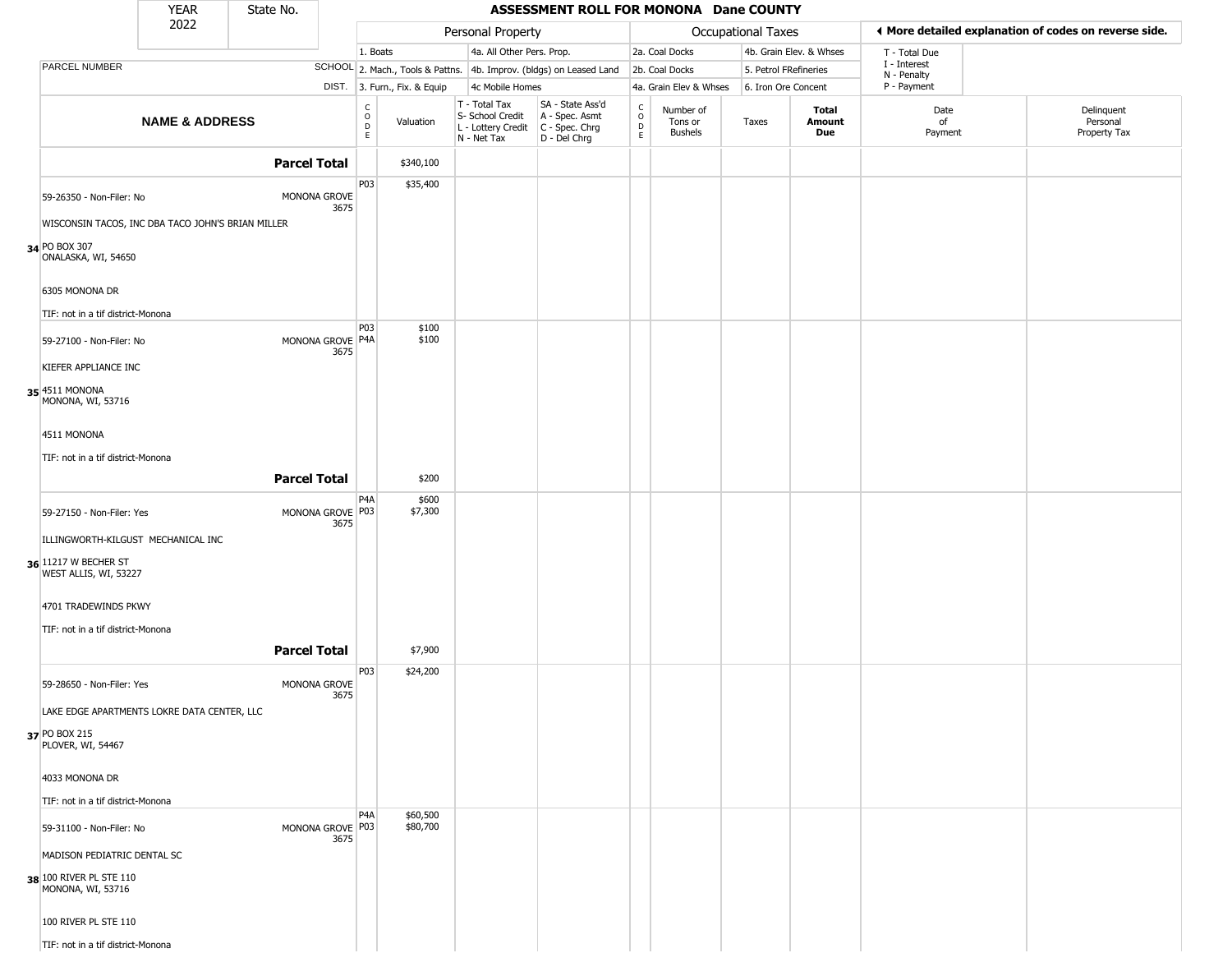|                                            | <b>YEAR</b>                                       | State No.           |                                                |                              |                                                                                         | ASSESSMENT ROLL FOR MONONA Dane COUNTY                              |                                                          |                                        |                    |                         |                                                       |                                        |
|--------------------------------------------|---------------------------------------------------|---------------------|------------------------------------------------|------------------------------|-----------------------------------------------------------------------------------------|---------------------------------------------------------------------|----------------------------------------------------------|----------------------------------------|--------------------|-------------------------|-------------------------------------------------------|----------------------------------------|
|                                            | 2022                                              |                     |                                                |                              | Personal Property                                                                       |                                                                     |                                                          |                                        | Occupational Taxes |                         | ◀ More detailed explanation of codes on reverse side. |                                        |
|                                            |                                                   |                     |                                                | 1. Boats                     | 4a. All Other Pers. Prop.                                                               |                                                                     |                                                          | 2a. Coal Docks                         |                    | 4b. Grain Elev. & Whses | T - Total Due                                         |                                        |
| PARCEL NUMBER                              |                                                   |                     |                                                |                              |                                                                                         | SCHOOL 2. Mach., Tools & Pattns. 4b. Improv. (bldgs) on Leased Land |                                                          | 2b. Coal Docks                         |                    | 5. Petrol FRefineries   | I - Interest<br>N - Penalty                           |                                        |
|                                            |                                                   |                     |                                                | DIST. 3. Furn., Fix. & Equip | 4c Mobile Homes                                                                         |                                                                     |                                                          | 4a. Grain Elev & Whses                 |                    | 6. Iron Ore Concent     | P - Payment                                           |                                        |
|                                            | <b>NAME &amp; ADDRESS</b>                         |                     | $\begin{matrix} 0 \\ 0 \\ D \end{matrix}$<br>E | Valuation                    | T - Total Tax<br>S- School Credit<br>L - Lottery Credit   C - Spec. Chrg<br>N - Net Tax | SA - State Ass'd<br>A - Spec. Asmt<br>D - Del Chrg                  | $\begin{matrix} 0 \\ 0 \\ 0 \end{matrix}$<br>$\mathsf E$ | Number of<br>Tons or<br><b>Bushels</b> | Taxes              | Total<br>Amount<br>Due  | Date<br>of<br>Payment                                 | Delinquent<br>Personal<br>Property Tax |
|                                            |                                                   | <b>Parcel Total</b> |                                                | \$141,200                    |                                                                                         |                                                                     |                                                          |                                        |                    |                         |                                                       |                                        |
| 59-33200 - Non-Filer: Yes                  |                                                   | MONONA GROVE        | P03<br>3675                                    | \$3,600                      |                                                                                         |                                                                     |                                                          |                                        |                    |                         |                                                       |                                        |
|                                            | SUMMIT COMMERCIAL FITNESS TIM NIKOLAI/DAVE DILLEY |                     |                                                |                              |                                                                                         |                                                                     |                                                          |                                        |                    |                         |                                                       |                                        |
| 39 6376 COPPS AVE<br>MONONA, WI, 53716     |                                                   |                     |                                                |                              |                                                                                         |                                                                     |                                                          |                                        |                    |                         |                                                       |                                        |
| 6376 COPPS AVE                             | TIF: not in a tif district-Monona                 |                     |                                                |                              |                                                                                         |                                                                     |                                                          |                                        |                    |                         |                                                       |                                        |
| 59-33400 - Non-Filer: No                   |                                                   | MONONA GROVE P4A    | P03<br>3675                                    | \$36,800<br>\$40,800         |                                                                                         |                                                                     |                                                          |                                        |                    |                         |                                                       |                                        |
| 40 N3250 CTY HWY J<br>POYNETTE, WI, 53955  | MCDONALDS DP&K INC - DION CONN                    |                     |                                                |                              |                                                                                         |                                                                     |                                                          |                                        |                    |                         |                                                       |                                        |
| 2051 W BROADWAY                            |                                                   |                     |                                                |                              |                                                                                         |                                                                     |                                                          |                                        |                    |                         |                                                       |                                        |
|                                            | TIF: not in a tif district-Monona                 |                     |                                                |                              |                                                                                         |                                                                     |                                                          |                                        |                    |                         |                                                       |                                        |
|                                            |                                                   | <b>Parcel Total</b> |                                                | \$77,600                     |                                                                                         |                                                                     |                                                          |                                        |                    |                         |                                                       |                                        |
| 59-33540 - Non-Filer: Yes                  |                                                   | MONONA GROVE        | P03<br>3675                                    | \$3,200                      |                                                                                         |                                                                     |                                                          |                                        |                    |                         |                                                       |                                        |
| AEROVEX, INC                               |                                                   |                     |                                                |                              |                                                                                         |                                                                     |                                                          |                                        |                    |                         |                                                       |                                        |
| 41 6370 COPPS AVE<br>MONONA, WI, 53716     |                                                   |                     |                                                |                              |                                                                                         |                                                                     |                                                          |                                        |                    |                         |                                                       |                                        |
| 6370 COPPS AVE                             |                                                   |                     |                                                |                              |                                                                                         |                                                                     |                                                          |                                        |                    |                         |                                                       |                                        |
|                                            | TIF: not in a tif district-Monona                 |                     |                                                |                              |                                                                                         |                                                                     |                                                          |                                        |                    |                         |                                                       |                                        |
| 59-33710 - Non-Filer: No                   |                                                   | MONONA GROVE e      | Stat<br>3675<br>Ass                            | \$0                          |                                                                                         |                                                                     |                                                          |                                        |                    |                         |                                                       |                                        |
|                                            | MONONA EMBROIDERY FKA MONOGRAMMING SPECIALTIES    |                     | ess<br>ed                                      |                              |                                                                                         |                                                                     |                                                          |                                        |                    |                         |                                                       |                                        |
| 42 2219 INDUSTRIAL DR<br>MONONA, WI, 53713 |                                                   |                     |                                                |                              |                                                                                         |                                                                     |                                                          |                                        |                    |                         |                                                       |                                        |
| 2201 INDUSTRIAL DR                         |                                                   |                     |                                                |                              |                                                                                         |                                                                     |                                                          |                                        |                    |                         |                                                       |                                        |
|                                            | TIF: not in a tif district-Monona                 |                     |                                                |                              |                                                                                         |                                                                     |                                                          |                                        |                    |                         |                                                       |                                        |
| 59-34950 - Non-Filer: No                   |                                                   | MONONA GROVE        | P03<br>3675                                    | \$42,100                     |                                                                                         |                                                                     |                                                          |                                        |                    |                         |                                                       |                                        |
| MADISON SPRING INC                         |                                                   |                     |                                                |                              |                                                                                         |                                                                     |                                                          |                                        |                    |                         |                                                       |                                        |
| 43 2550 INDUSTRIAL DR<br>MONONA, WI, 53713 |                                                   |                     |                                                |                              |                                                                                         |                                                                     |                                                          |                                        |                    |                         |                                                       |                                        |
| 2550 INDUSTRIAL DR                         |                                                   |                     |                                                |                              |                                                                                         |                                                                     |                                                          |                                        |                    |                         |                                                       |                                        |
|                                            | TIF: not in a tif district-Monona                 |                     |                                                |                              |                                                                                         |                                                                     |                                                          |                                        |                    |                         |                                                       |                                        |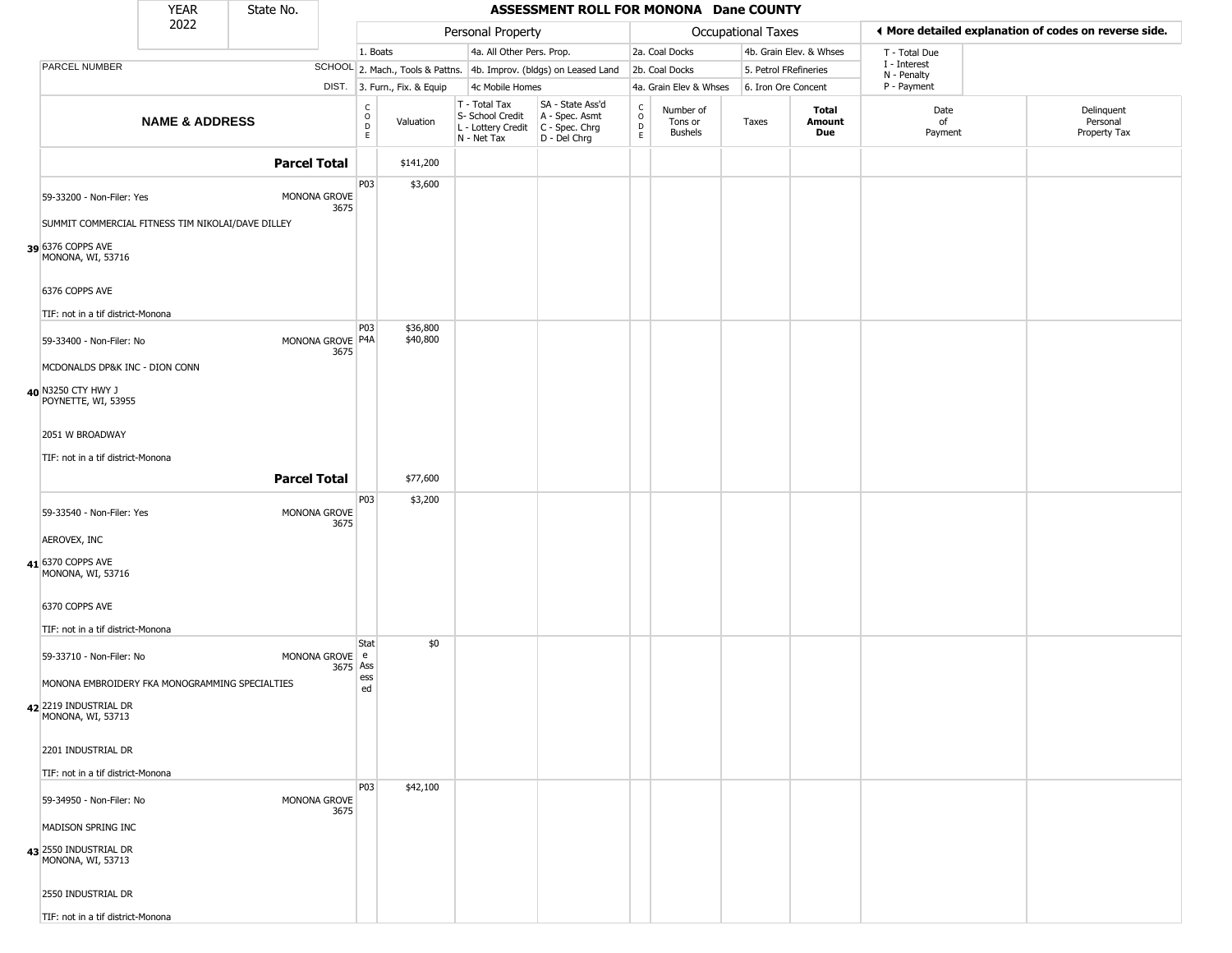|                                                | <b>YEAR</b>               | State No.                                                 |                          |                                             |                              |                                                                                         | ASSESSMENT ROLL FOR MONONA Dane COUNTY                              |                                |                                 |                    |                         |                             |                                                       |
|------------------------------------------------|---------------------------|-----------------------------------------------------------|--------------------------|---------------------------------------------|------------------------------|-----------------------------------------------------------------------------------------|---------------------------------------------------------------------|--------------------------------|---------------------------------|--------------------|-------------------------|-----------------------------|-------------------------------------------------------|
|                                                | 2022                      |                                                           |                          |                                             |                              | Personal Property                                                                       |                                                                     |                                |                                 | Occupational Taxes |                         |                             | ♦ More detailed explanation of codes on reverse side. |
|                                                |                           |                                                           |                          | 1. Boats                                    |                              | 4a. All Other Pers. Prop.                                                               |                                                                     |                                | 2a. Coal Docks                  |                    | 4b. Grain Elev. & Whses | T - Total Due               |                                                       |
| <b>PARCEL NUMBER</b>                           |                           |                                                           |                          |                                             |                              |                                                                                         | SCHOOL 2. Mach., Tools & Pattns. 4b. Improv. (bldgs) on Leased Land |                                | 2b. Coal Docks                  |                    | 5. Petrol FRefineries   | I - Interest<br>N - Penalty |                                                       |
|                                                |                           |                                                           |                          |                                             | DIST. 3. Furn., Fix. & Equip | 4c Mobile Homes                                                                         |                                                                     |                                | 4a. Grain Elev & Whses          |                    | 6. Iron Ore Concent     | P - Payment                 |                                                       |
|                                                | <b>NAME &amp; ADDRESS</b> |                                                           |                          | $\mathsf{C}$<br>$\circ$<br>$\mathsf D$<br>E | Valuation                    | T - Total Tax<br>S- School Credit<br>L - Lottery Credit   C - Spec. Chrg<br>N - Net Tax | SA - State Ass'd<br>A - Spec. Asmt<br>D - Del Chrg                  | $\rm _o^c$<br>$\mathsf D$<br>E | Number of<br>Tons or<br>Bushels | Taxes              | Total<br>Amount<br>Due  | Date<br>of<br>Payment       | Delinquent<br>Personal<br>Property Tax                |
| 59-34990 - Non-Filer: Yes                      |                           |                                                           | MONONA GROVE P4A<br>3675 | P03                                         | \$100<br>\$300               |                                                                                         |                                                                     |                                |                                 |                    |                         |                             |                                                       |
| MONONA SECRETARIAL SVC                         |                           |                                                           |                          |                                             |                              |                                                                                         |                                                                     |                                |                                 |                    |                         |                             |                                                       |
| 44 6320 MONONA DR STE 214<br>MONONA, WI, 53716 |                           |                                                           |                          |                                             |                              |                                                                                         |                                                                     |                                |                                 |                    |                         |                             |                                                       |
| 6320 MONONA DR 214                             |                           |                                                           |                          |                                             |                              |                                                                                         |                                                                     |                                |                                 |                    |                         |                             |                                                       |
| TIF: not in a tif district-Monona              |                           |                                                           |                          |                                             |                              |                                                                                         |                                                                     |                                |                                 |                    |                         |                             |                                                       |
|                                                |                           | <b>Parcel Total</b>                                       |                          |                                             | \$400                        |                                                                                         |                                                                     |                                |                                 |                    |                         |                             |                                                       |
| 59-35000 - Non-Filer: No                       |                           |                                                           | MONONA GROVE P03<br>3675 | P <sub>4</sub> A                            | \$2,900<br>\$546,700         |                                                                                         |                                                                     |                                |                                 |                    |                         |                             |                                                       |
| MONONA STATE BANK                              |                           |                                                           |                          |                                             |                              |                                                                                         |                                                                     |                                |                                 |                    |                         |                             |                                                       |
| 45 5515 MONONA DR<br>MONONA, WI, 53716         |                           |                                                           |                          |                                             |                              |                                                                                         |                                                                     |                                |                                 |                    |                         |                             |                                                       |
| 5515 MONONA DR                                 |                           |                                                           |                          |                                             |                              |                                                                                         |                                                                     |                                |                                 |                    |                         |                             |                                                       |
| TIF: not in a tif district-Monona              |                           |                                                           |                          |                                             |                              |                                                                                         |                                                                     |                                |                                 |                    |                         |                             |                                                       |
|                                                |                           | <b>Parcel Total</b>                                       |                          |                                             | \$549,600                    |                                                                                         |                                                                     |                                |                                 |                    |                         |                             |                                                       |
| 59-36150 - Non-Filer: No                       |                           |                                                           | MONONA GROVE P4A<br>3675 | P03                                         | \$31,800<br>\$32,800         |                                                                                         |                                                                     |                                |                                 |                    |                         |                             |                                                       |
| <b>LLC</b>                                     |                           | RE/MAX PREFERRED-CORPORATE OFFICE GREATER MADISON REALTY, |                          |                                             |                              |                                                                                         |                                                                     |                                |                                 |                    |                         |                             |                                                       |
| 46 5320 MONONA DR<br>MONONA, WI, 53716         |                           |                                                           |                          |                                             |                              |                                                                                         |                                                                     |                                |                                 |                    |                         |                             |                                                       |
| 5320 MONONA DR                                 |                           |                                                           |                          |                                             |                              |                                                                                         |                                                                     |                                |                                 |                    |                         |                             |                                                       |
| TIF: not in a tif district-Monona              |                           |                                                           |                          |                                             |                              |                                                                                         |                                                                     |                                |                                 |                    |                         |                             |                                                       |
|                                                |                           | <b>Parcel Total</b>                                       |                          |                                             | \$64,600                     |                                                                                         |                                                                     |                                |                                 |                    |                         |                             |                                                       |
|                                                |                           |                                                           |                          | P4A                                         | \$1,100                      |                                                                                         |                                                                     |                                |                                 |                    |                         |                             |                                                       |
| 59-36620 - Non-Filer: No                       |                           |                                                           | MONONA GROVE P03<br>3675 |                                             | \$14,100                     |                                                                                         |                                                                     |                                |                                 |                    |                         |                             |                                                       |
| NATIONAL ELECTRICAL CONTR ASSOCIATION INC-WIS  |                           |                                                           |                          |                                             |                              |                                                                                         |                                                                     |                                |                                 |                    |                         |                             |                                                       |
| 47 2200 KILGUST RD<br>MONONA, WI, 53713        |                           |                                                           |                          |                                             |                              |                                                                                         |                                                                     |                                |                                 |                    |                         |                             |                                                       |
| 2200 KILGUST RD                                |                           |                                                           |                          |                                             |                              |                                                                                         |                                                                     |                                |                                 |                    |                         |                             |                                                       |
| TIF: not in a tif district-Monona              |                           |                                                           |                          |                                             |                              |                                                                                         |                                                                     |                                |                                 |                    |                         |                             |                                                       |
|                                                |                           | <b>Parcel Total</b>                                       |                          |                                             | \$15,200                     |                                                                                         |                                                                     |                                |                                 |                    |                         |                             |                                                       |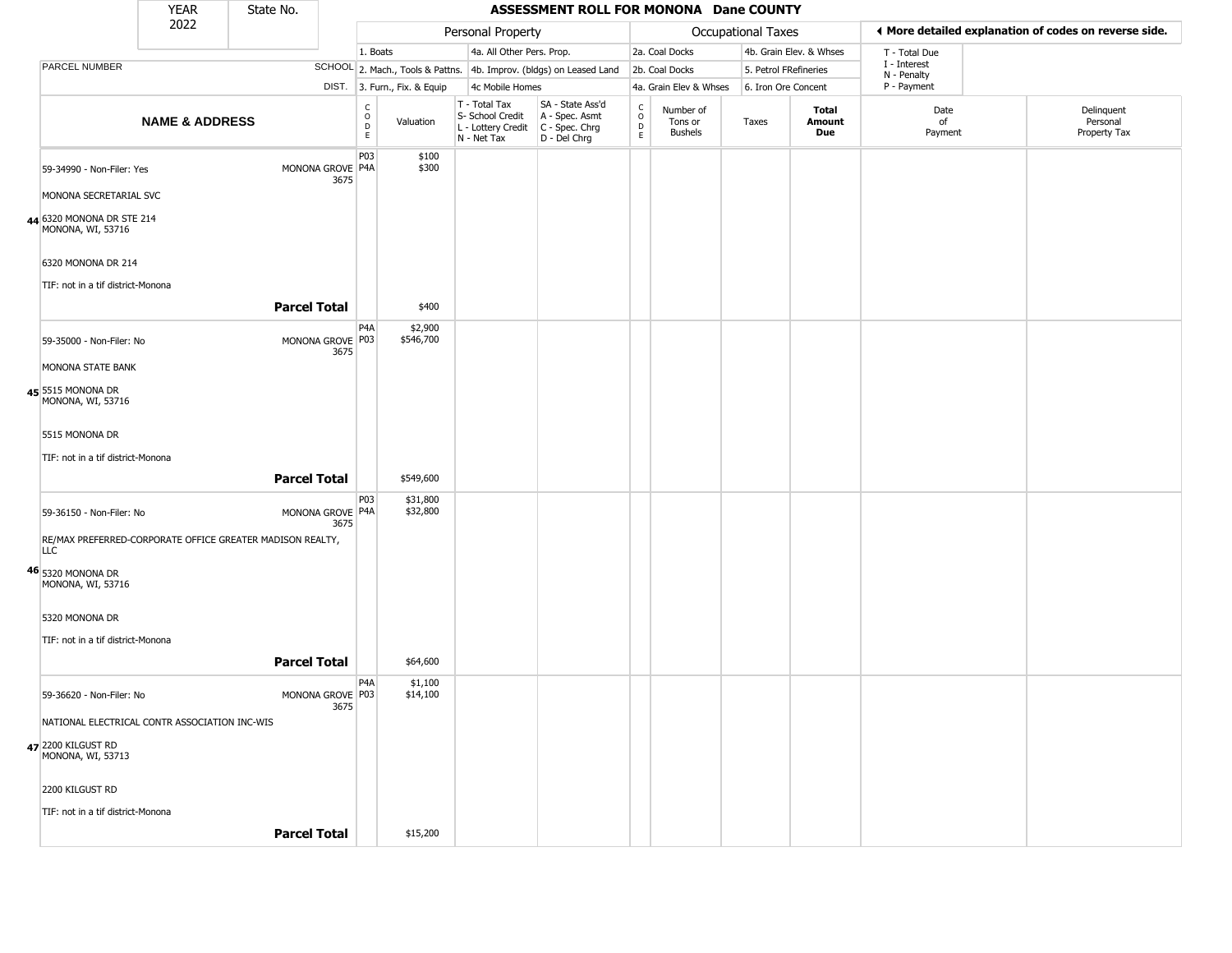|                                                 | <b>YEAR</b>                          | State No.           |                          |                         |                              |                                                                        | ASSESSMENT ROLL FOR MONONA Dane COUNTY                               |                                    |                                        |                       |                         |                             |                                                       |
|-------------------------------------------------|--------------------------------------|---------------------|--------------------------|-------------------------|------------------------------|------------------------------------------------------------------------|----------------------------------------------------------------------|------------------------------------|----------------------------------------|-----------------------|-------------------------|-----------------------------|-------------------------------------------------------|
|                                                 | 2022                                 |                     |                          |                         |                              | Personal Property                                                      |                                                                      |                                    |                                        | Occupational Taxes    |                         |                             | ◀ More detailed explanation of codes on reverse side. |
|                                                 |                                      |                     |                          | 1. Boats                |                              | 4a. All Other Pers. Prop.                                              |                                                                      |                                    | 2a. Coal Docks                         |                       | 4b. Grain Elev. & Whses | T - Total Due               |                                                       |
| PARCEL NUMBER                                   |                                      |                     |                          |                         |                              |                                                                        | SCHOOL 2. Mach., Tools & Pattns. 4b. Improv. (bldgs) on Leased Land  |                                    | 2b. Coal Docks                         | 5. Petrol FRefineries |                         | I - Interest<br>N - Penalty |                                                       |
|                                                 |                                      |                     |                          |                         | DIST. 3. Furn., Fix. & Equip | 4c Mobile Homes                                                        |                                                                      |                                    | 4a. Grain Elev & Whses                 | 6. Iron Ore Concent   |                         | P - Payment                 |                                                       |
|                                                 | <b>NAME &amp; ADDRESS</b>            |                     |                          | C<br>$\circ$<br>D<br>E. | Valuation                    | T - Total Tax<br>S- School Credit<br>L - Lottery Credit<br>N - Net Tax | SA - State Ass'd<br>A - Spec. Asmt<br>C - Spec. Chrg<br>D - Del Chrg | $\frac{c}{0}$<br>$\mathsf{D}$<br>E | Number of<br>Tons or<br><b>Bushels</b> | Taxes                 | Total<br>Amount<br>Due  | Date<br>of<br>Payment       | Delinquent<br>Personal<br>Property Tax                |
| 59-38260 - Non-Filer: No                        |                                      |                     | MONONA GROVE<br>3675     | P03                     | \$1,600                      |                                                                        |                                                                      |                                    |                                        |                       |                         |                             |                                                       |
| NEWAY DIRECTION INC                             |                                      |                     |                          |                         |                              |                                                                        |                                                                      |                                    |                                        |                       |                         |                             |                                                       |
| 48 6400 GISHOLT DR STE 102<br>MONONA, WI, 53713 |                                      |                     |                          |                         |                              |                                                                        |                                                                      |                                    |                                        |                       |                         |                             |                                                       |
| 6400 GISHOLT DR STE 102                         |                                      |                     |                          |                         |                              |                                                                        |                                                                      |                                    |                                        |                       |                         |                             |                                                       |
| TIF: not in a tif district-Monona               |                                      |                     |                          |                         |                              |                                                                        |                                                                      |                                    |                                        |                       |                         |                             |                                                       |
| 59-38450 - Non-Filer: Yes                       |                                      |                     | MONONA GROVE<br>3675     | P03                     | \$60,000                     |                                                                        |                                                                      |                                    |                                        |                       |                         |                             |                                                       |
| PHOENIX NUCLEAR LABS, LLC                       |                                      |                     |                          |                         |                              |                                                                        |                                                                      |                                    |                                        |                       |                         |                             |                                                       |
| 49 2555 INDUSTRIAL DR<br>MONONA, WI, 53716      |                                      |                     |                          |                         |                              |                                                                        |                                                                      |                                    |                                        |                       |                         |                             |                                                       |
| 2555 INDUSTRIAL DR                              |                                      |                     |                          |                         |                              |                                                                        |                                                                      |                                    |                                        |                       |                         |                             |                                                       |
| TIF: not in a tif district-Monona               |                                      |                     |                          |                         |                              |                                                                        |                                                                      |                                    |                                        |                       |                         |                             |                                                       |
| 59-39250 - Non-Filer: Yes                       |                                      |                     | MONONA GROVE<br>3675     | P03                     | \$54,000                     |                                                                        |                                                                      |                                    |                                        |                       |                         |                             |                                                       |
|                                                 | THE ULTIMATE LTD C/O DEBRA OFFERDAHL |                     |                          |                         |                              |                                                                        |                                                                      |                                    |                                        |                       |                         |                             |                                                       |
| 50 PO BOX 6707<br>MADISON, WI, 53716            |                                      |                     |                          |                         |                              |                                                                        |                                                                      |                                    |                                        |                       |                         |                             |                                                       |
| 5713 MONONA DR                                  |                                      |                     |                          |                         |                              |                                                                        |                                                                      |                                    |                                        |                       |                         |                             |                                                       |
| TIF: TIF 5-Monona                               |                                      |                     |                          |                         |                              |                                                                        |                                                                      |                                    |                                        |                       |                         |                             |                                                       |
| 59-40250 - Non-Filer: No                        |                                      |                     | MONONA GROVE P03<br>3675 | P <sub>4</sub> A        | \$200<br>\$93,700            |                                                                        |                                                                      |                                    |                                        |                       |                         |                             |                                                       |
| KWIK TRIP, INC #966                             |                                      |                     |                          |                         |                              |                                                                        |                                                                      |                                    |                                        |                       |                         |                             |                                                       |
| $51$ 1626 OAK STREET<br>LA CROSSE, WI, 54602    |                                      |                     |                          |                         |                              |                                                                        |                                                                      |                                    |                                        |                       |                         |                             |                                                       |
| 105 E BROADWAY                                  |                                      |                     |                          |                         |                              |                                                                        |                                                                      |                                    |                                        |                       |                         |                             |                                                       |
| TIF: not in a tif district-Monona               |                                      |                     |                          |                         |                              |                                                                        |                                                                      |                                    |                                        |                       |                         |                             |                                                       |
|                                                 |                                      | <b>Parcel Total</b> |                          |                         | \$93,900                     |                                                                        |                                                                      |                                    |                                        |                       |                         |                             |                                                       |
| 59-40450 - Non-Filer: Yes                       |                                      |                     | MONONA GROVE             | P03                     | \$36,700                     |                                                                        |                                                                      |                                    |                                        |                       |                         |                             |                                                       |
| COORDINATED CAPITOL HOLDINGS                    |                                      |                     | 3675                     |                         |                              |                                                                        |                                                                      |                                    |                                        |                       |                         |                             |                                                       |
| 52 704 RIVER PL<br>MADISON, WI, 53716           |                                      |                     |                          |                         |                              |                                                                        |                                                                      |                                    |                                        |                       |                         |                             |                                                       |
| 704 RIVER PL                                    |                                      |                     |                          |                         |                              |                                                                        |                                                                      |                                    |                                        |                       |                         |                             |                                                       |
| TIF: not in a tif district-Monona               |                                      |                     |                          |                         |                              |                                                                        |                                                                      |                                    |                                        |                       |                         |                             |                                                       |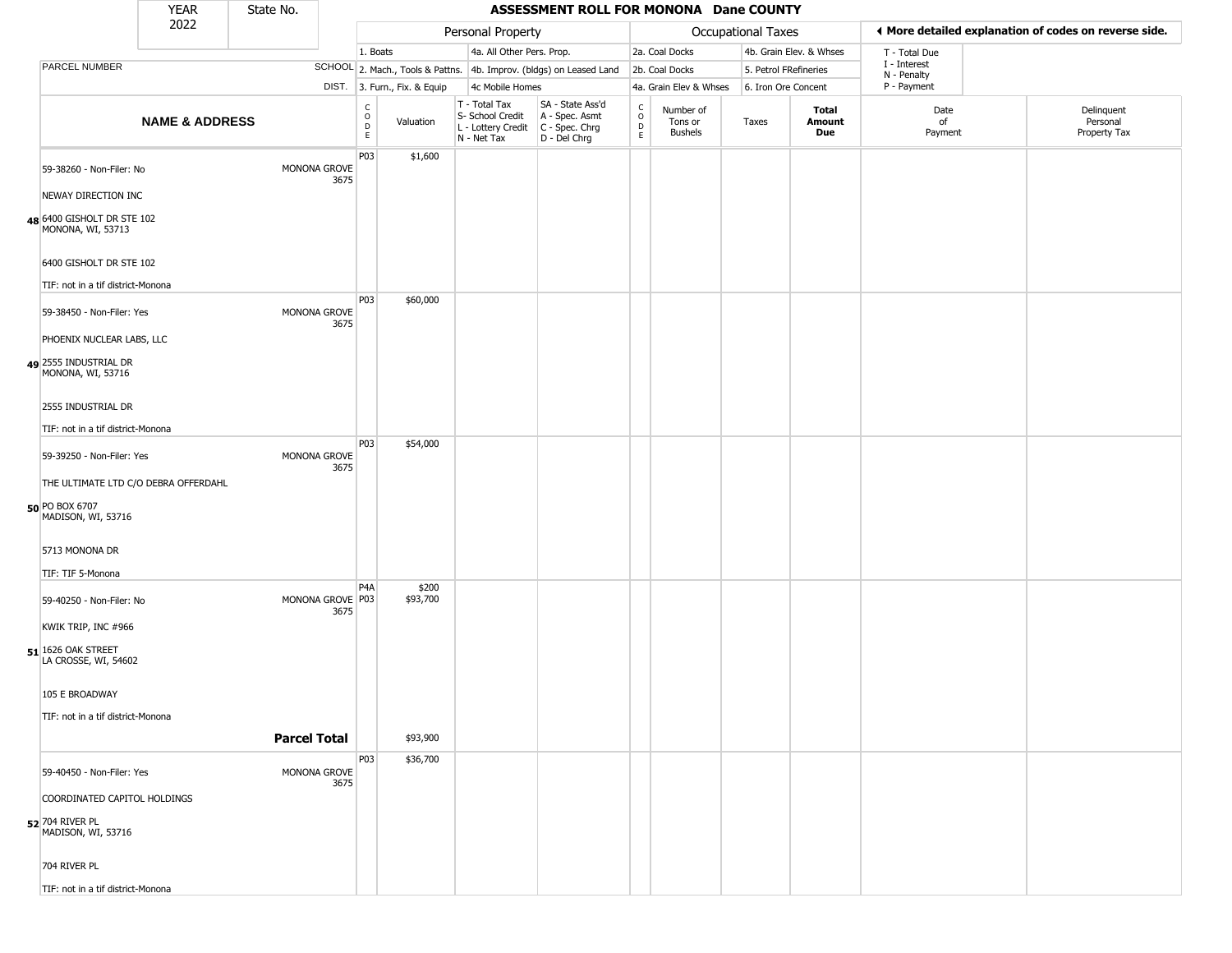|                                                                                    | <b>YEAR</b>               | State No.           |                                              |                                                                                 |                                                                                         | ASSESSMENT ROLL FOR MONONA Dane COUNTY                              |                               |                                        |                           |                         |                            |                                                       |
|------------------------------------------------------------------------------------|---------------------------|---------------------|----------------------------------------------|---------------------------------------------------------------------------------|-----------------------------------------------------------------------------------------|---------------------------------------------------------------------|-------------------------------|----------------------------------------|---------------------------|-------------------------|----------------------------|-------------------------------------------------------|
|                                                                                    | 2022                      |                     |                                              |                                                                                 | Personal Property                                                                       |                                                                     |                               |                                        | <b>Occupational Taxes</b> |                         |                            | ◀ More detailed explanation of codes on reverse side. |
|                                                                                    |                           |                     |                                              | 1. Boats                                                                        | 4a. All Other Pers. Prop.                                                               |                                                                     |                               | 2a. Coal Docks                         |                           | 4b. Grain Elev. & Whses | T - Total Due              |                                                       |
| PARCEL NUMBER                                                                      |                           |                     |                                              |                                                                                 |                                                                                         | SCHOOL 2. Mach., Tools & Pattns. 4b. Improv. (bldgs) on Leased Land |                               | 2b. Coal Docks                         | 5. Petrol FRefineries     |                         | I - Interest               |                                                       |
|                                                                                    |                           |                     |                                              | DIST. 3. Furn., Fix. & Equip                                                    | 4c Mobile Homes                                                                         |                                                                     |                               | 4a. Grain Elev & Whses                 | 6. Iron Ore Concent       |                         | N - Penalty<br>P - Payment |                                                       |
|                                                                                    | <b>NAME &amp; ADDRESS</b> |                     |                                              | $\begin{smallmatrix} C \\ O \\ D \end{smallmatrix}$<br>Valuation<br>$\mathsf E$ | T - Total Tax<br>S- School Credit<br>L - Lottery Credit   C - Spec. Chrg<br>N - Net Tax | SA - State Ass'd<br>A - Spec. Asmt<br>$D - Del Chrg$                | $\delta$<br>$\mathsf{D}$<br>E | Number of<br>Tons or<br><b>Bushels</b> | Taxes                     | Total<br>Amount<br>Due  | Date<br>of<br>Payment      | Delinquent<br>Personal<br>Property Tax                |
| 59-40900 - Non-Filer: Yes                                                          |                           |                     | P <sub>03</sub><br>MONONA GROVE<br>3675      | \$12,200                                                                        |                                                                                         |                                                                     |                               |                                        |                           |                         |                            |                                                       |
| PIONEER RIM & WHEEL                                                                |                           |                     |                                              |                                                                                 |                                                                                         |                                                                     |                               |                                        |                           |                         |                            |                                                       |
| 53 2500 KENNEDY AVE NE<br>MINNEAPOLIS, MN, 55413                                   |                           |                     |                                              |                                                                                 |                                                                                         |                                                                     |                               |                                        |                           |                         |                            |                                                       |
| 1206 FEMRITE DR                                                                    |                           |                     |                                              |                                                                                 |                                                                                         |                                                                     |                               |                                        |                           |                         |                            |                                                       |
| TIF: not in a tif district-Monona                                                  |                           |                     | P4A                                          | \$4,500                                                                         |                                                                                         |                                                                     |                               |                                        |                           |                         |                            |                                                       |
| 59-41500 - Non-Filer: No                                                           |                           |                     | MONONA GROVE P03<br>3675                     | \$7,500                                                                         |                                                                                         |                                                                     |                               |                                        |                           |                         |                            |                                                       |
| POMP'S TIRE SERVICE INC JOEL HANSON<br>54 PO BOX 1630<br>GREEN BAY, WI, 54305-1630 |                           |                     |                                              |                                                                                 |                                                                                         |                                                                     |                               |                                        |                           |                         |                            |                                                       |
| 2301 KILGUST RD                                                                    |                           |                     |                                              |                                                                                 |                                                                                         |                                                                     |                               |                                        |                           |                         |                            |                                                       |
| TIF: not in a tif district-Monona                                                  |                           |                     |                                              |                                                                                 |                                                                                         |                                                                     |                               |                                        |                           |                         |                            |                                                       |
|                                                                                    |                           | <b>Parcel Total</b> |                                              | \$12,000                                                                        |                                                                                         |                                                                     |                               |                                        |                           |                         |                            |                                                       |
| 59-42010 - Non-Filer: Yes                                                          |                           |                     | P4A<br>MONONA GROVE P03<br>3675              | \$3,500<br>\$38,500                                                             |                                                                                         |                                                                     |                               |                                        |                           |                         |                            |                                                       |
| BELTLINE ANIMAL HOSPITAL                                                           |                           |                     |                                              |                                                                                 |                                                                                         |                                                                     |                               |                                        |                           |                         |                            |                                                       |
| 55 800 E BROADWAY<br>MONONA, WI, 53716                                             |                           |                     |                                              |                                                                                 |                                                                                         |                                                                     |                               |                                        |                           |                         |                            |                                                       |
| 800 E BROADWAY                                                                     |                           |                     |                                              |                                                                                 |                                                                                         |                                                                     |                               |                                        |                           |                         |                            |                                                       |
| TIF: not in a tif district-Monona                                                  |                           |                     |                                              |                                                                                 |                                                                                         |                                                                     |                               |                                        |                           |                         |                            |                                                       |
|                                                                                    |                           | <b>Parcel Total</b> |                                              | \$42,000                                                                        |                                                                                         |                                                                     |                               |                                        |                           |                         |                            |                                                       |
| 59-42450 - Non-Filer: No                                                           |                           |                     | P <sub>0</sub> 3<br>MONONA GROVE P4A<br>3675 | \$300<br>\$400                                                                  |                                                                                         |                                                                     |                               |                                        |                           |                         |                            |                                                       |
| QUALITY PUMPS INC ATTN: DAN LEIN                                                   |                           |                     |                                              |                                                                                 |                                                                                         |                                                                     |                               |                                        |                           |                         |                            |                                                       |
| 56 6900 GISHOLT DR<br>MONONA, WI, 53713                                            |                           |                     |                                              |                                                                                 |                                                                                         |                                                                     |                               |                                        |                           |                         |                            |                                                       |
| 6900 GISHOLT DR                                                                    |                           |                     |                                              |                                                                                 |                                                                                         |                                                                     |                               |                                        |                           |                         |                            |                                                       |
| TIF: not in a tif district-Monona                                                  |                           | <b>Parcel Total</b> |                                              | \$700                                                                           |                                                                                         |                                                                     |                               |                                        |                           |                         |                            |                                                       |
| 59-43840 - Non-Filer: No                                                           |                           |                     | P <sub>4</sub> A<br>MONONA GROVE P03         | \$1,000<br>\$1,300                                                              |                                                                                         |                                                                     |                               |                                        |                           |                         |                            |                                                       |
| ROBB CHIROPRACTIC SC                                                               |                           |                     |                                              |                                                                                 |                                                                                         |                                                                     |                               |                                        |                           |                         |                            |                                                       |
| 57 100 RIVER PL STE 210<br>MONONA, WI, 53716                                       |                           |                     |                                              |                                                                                 |                                                                                         |                                                                     |                               |                                        |                           |                         |                            |                                                       |
| 100 RIVER PL STE 210                                                               |                           |                     |                                              |                                                                                 |                                                                                         |                                                                     |                               |                                        |                           |                         |                            |                                                       |
| TIF: not in a tif district-Monona                                                  |                           |                     |                                              |                                                                                 |                                                                                         |                                                                     |                               |                                        |                           |                         |                            |                                                       |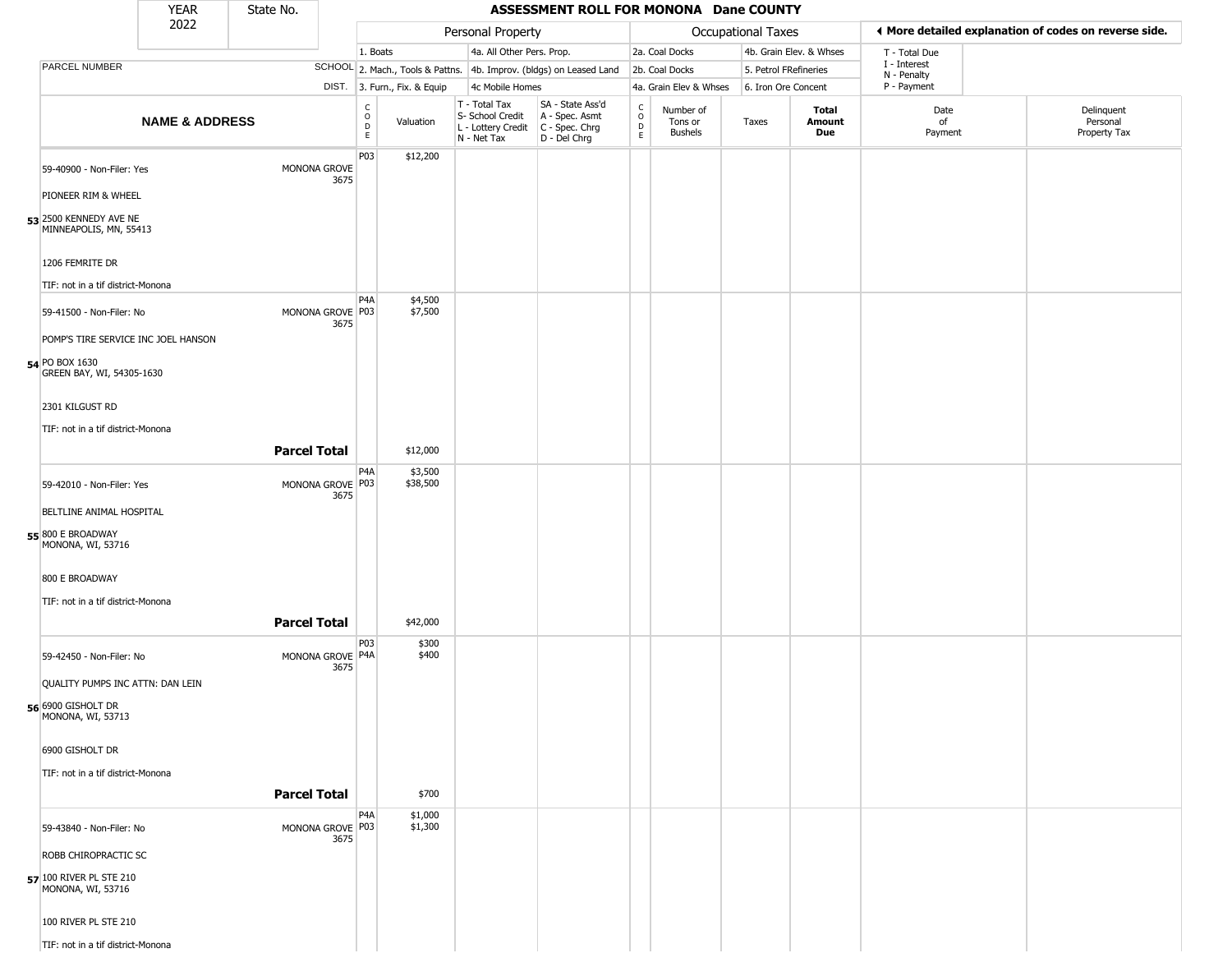|                                                  | <b>YEAR</b>               | State No.           |                          |                                                |         |                                                                                         | ASSESSMENT ROLL FOR MONONA Dane COUNTY                              |                                                          |                                        |                           |                         |                             |                                                       |
|--------------------------------------------------|---------------------------|---------------------|--------------------------|------------------------------------------------|---------|-----------------------------------------------------------------------------------------|---------------------------------------------------------------------|----------------------------------------------------------|----------------------------------------|---------------------------|-------------------------|-----------------------------|-------------------------------------------------------|
|                                                  | 2022                      |                     |                          |                                                |         | Personal Property                                                                       |                                                                     |                                                          |                                        | <b>Occupational Taxes</b> |                         |                             | ♦ More detailed explanation of codes on reverse side. |
|                                                  |                           |                     |                          | 1. Boats                                       |         | 4a. All Other Pers. Prop.                                                               |                                                                     |                                                          | 2a. Coal Docks                         |                           | 4b. Grain Elev. & Whses | T - Total Due               |                                                       |
| <b>PARCEL NUMBER</b>                             |                           |                     |                          |                                                |         |                                                                                         | SCHOOL 2. Mach., Tools & Pattns. 4b. Improv. (bldgs) on Leased Land |                                                          | 2b. Coal Docks                         |                           | 5. Petrol FRefineries   | I - Interest<br>N - Penalty |                                                       |
|                                                  |                           |                     |                          | DIST. 3. Furn., Fix. & Equip                   |         | 4c Mobile Homes                                                                         |                                                                     |                                                          | 4a. Grain Elev & Whses                 |                           | 6. Iron Ore Concent     | P - Payment                 |                                                       |
|                                                  | <b>NAME &amp; ADDRESS</b> |                     |                          | $\frac{C}{O}$<br>Valuation<br>$\mathsf D$<br>E |         | T - Total Tax<br>S- School Credit<br>L - Lottery Credit   C - Spec. Chrg<br>N - Net Tax | SA - State Ass'd<br>A - Spec. Asmt<br>D - Del Chrg                  | $\begin{matrix} 0 \\ 0 \\ D \end{matrix}$<br>$\mathsf E$ | Number of<br>Tons or<br><b>Bushels</b> | Taxes                     | Total<br>Amount<br>Due  | Date<br>of<br>Payment       | Delinquent<br>Personal<br>Property Tax                |
|                                                  |                           | <b>Parcel Total</b> |                          |                                                | \$2,300 |                                                                                         |                                                                     |                                                          |                                        |                           |                         |                             |                                                       |
| 59-44480 - Non-Filer: Yes                        |                           |                     | MONONA GROVE P03<br>3675 | P4A<br>\$33,300                                | \$200   |                                                                                         |                                                                     |                                                          |                                        |                           |                         |                             |                                                       |
| RUTABAGA PADDLESPORTS LLC                        |                           |                     |                          |                                                |         |                                                                                         |                                                                     |                                                          |                                        |                           |                         |                             |                                                       |
| 58 220 W BROADWAY<br>MONONA, WI, 53716           |                           |                     |                          |                                                |         |                                                                                         |                                                                     |                                                          |                                        |                           |                         |                             |                                                       |
| $\overline{0}$                                   |                           |                     |                          |                                                |         |                                                                                         |                                                                     |                                                          |                                        |                           |                         |                             |                                                       |
| TIF: not in a tif district-Monona                |                           |                     |                          |                                                |         |                                                                                         |                                                                     |                                                          |                                        |                           |                         |                             |                                                       |
|                                                  |                           | <b>Parcel Total</b> |                          | \$33,500                                       |         |                                                                                         |                                                                     |                                                          |                                        |                           |                         |                             |                                                       |
| 59-44800 - Non-Filer: No                         |                           |                     | MONONA GROVE P03<br>3675 | P4A<br>\$13,500                                | \$1,000 |                                                                                         |                                                                     |                                                          |                                        |                           |                         |                             |                                                       |
| RYDER TRUCK RENTAL, INC PROPERTY TAX DEPARTMENT  |                           |                     |                          |                                                |         |                                                                                         |                                                                     |                                                          |                                        |                           |                         |                             |                                                       |
| <b>59</b> PO BOX 025719<br>MIAMI, FL, 33102-5719 |                           |                     |                          |                                                |         |                                                                                         |                                                                     |                                                          |                                        |                           |                         |                             |                                                       |
| 2400 INDUSTRIAL DR                               |                           |                     |                          |                                                |         |                                                                                         |                                                                     |                                                          |                                        |                           |                         |                             |                                                       |
| TIF: not in a tif district-Monona                |                           |                     |                          |                                                |         |                                                                                         |                                                                     |                                                          |                                        |                           |                         |                             |                                                       |
|                                                  |                           | <b>Parcel Total</b> |                          | \$14,500                                       |         |                                                                                         |                                                                     |                                                          |                                        |                           |                         |                             |                                                       |
| 59-45140 - Non-Filer: Yes                        |                           |                     | MONONA GROVE<br>3675     | P03                                            | \$200   |                                                                                         |                                                                     |                                                          |                                        |                           |                         |                             |                                                       |
| SCHAEFER, YONG SUK DBA MONONA ALTERATIONS        |                           |                     |                          |                                                |         |                                                                                         |                                                                     |                                                          |                                        |                           |                         |                             |                                                       |
| 60 4811 MONONA DR<br>MONONA, WI, 53716           |                           |                     |                          |                                                |         |                                                                                         |                                                                     |                                                          |                                        |                           |                         |                             |                                                       |
| 4811 MONONA DR                                   |                           |                     |                          |                                                |         |                                                                                         |                                                                     |                                                          |                                        |                           |                         |                             |                                                       |
| TIF: not in a tif district-Monona                |                           |                     |                          |                                                |         |                                                                                         |                                                                     |                                                          |                                        |                           |                         |                             |                                                       |
| 59-46900 - Non-Filer: Yes                        |                           |                     | MONONA GROVE P03<br>3675 | P4B<br>\$118,100                               | \$8,000 |                                                                                         |                                                                     |                                                          |                                        |                           |                         |                             |                                                       |
| SILVER EAGLE PP & PP4B PP & PP4B                 |                           |                     |                          |                                                |         |                                                                                         |                                                                     |                                                          |                                        |                           |                         |                             |                                                       |
| 61 5805 MONONA DR<br>MONONA, WI, 53716           |                           |                     |                          |                                                |         |                                                                                         |                                                                     |                                                          |                                        |                           |                         |                             |                                                       |
| 5805 MONONA DR                                   |                           |                     |                          |                                                |         |                                                                                         |                                                                     |                                                          |                                        |                           |                         |                             |                                                       |
| TIF: TIF 5-Monona                                |                           |                     |                          |                                                |         |                                                                                         |                                                                     |                                                          |                                        |                           |                         |                             |                                                       |
|                                                  |                           | <b>Parcel Total</b> |                          | \$126,100                                      |         |                                                                                         |                                                                     |                                                          |                                        |                           |                         |                             |                                                       |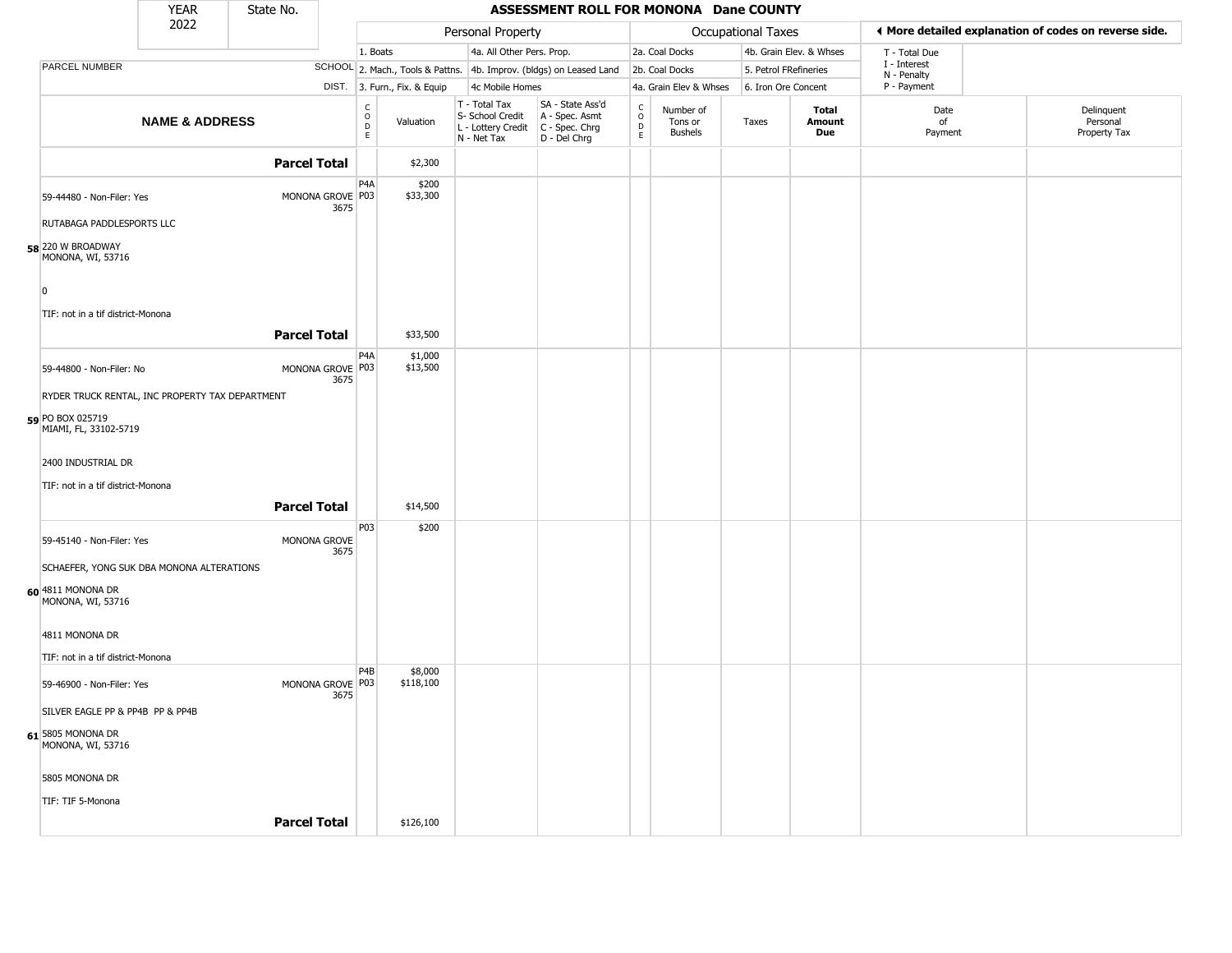|                                                                                                           | <b>YEAR</b>               | State No.           |                            |                                                 |                              |                                                                        | ASSESSMENT ROLL FOR MONONA Dane COUNTY                               |                                                 |                                        |                       |                         |                             |                                                       |
|-----------------------------------------------------------------------------------------------------------|---------------------------|---------------------|----------------------------|-------------------------------------------------|------------------------------|------------------------------------------------------------------------|----------------------------------------------------------------------|-------------------------------------------------|----------------------------------------|-----------------------|-------------------------|-----------------------------|-------------------------------------------------------|
|                                                                                                           | 2022                      |                     |                            |                                                 |                              | Personal Property                                                      |                                                                      |                                                 |                                        | Occupational Taxes    |                         |                             | ♦ More detailed explanation of codes on reverse side. |
|                                                                                                           |                           |                     |                            | 1. Boats                                        |                              | 4a. All Other Pers. Prop.                                              |                                                                      |                                                 | 2a. Coal Docks                         |                       | 4b. Grain Elev. & Whses | T - Total Due               |                                                       |
| PARCEL NUMBER                                                                                             |                           |                     |                            |                                                 |                              |                                                                        | SCHOOL 2. Mach., Tools & Pattns. 4b. Improv. (bldgs) on Leased Land  |                                                 | 2b. Coal Docks                         | 5. Petrol FRefineries |                         | I - Interest<br>N - Penalty |                                                       |
|                                                                                                           |                           |                     |                            |                                                 | DIST. 3. Furn., Fix. & Equip | 4c Mobile Homes                                                        |                                                                      |                                                 | 4a. Grain Elev & Whses                 | 6. Iron Ore Concent   |                         | P - Payment                 |                                                       |
|                                                                                                           | <b>NAME &amp; ADDRESS</b> |                     |                            | $\begin{array}{c} C \\ O \\ D \\ E \end{array}$ | Valuation                    | T - Total Tax<br>S- School Credit<br>L - Lottery Credit<br>N - Net Tax | SA - State Ass'd<br>A - Spec. Asmt<br>C - Spec. Chrg<br>D - Del Chrg | $\begin{array}{c} C \\ O \\ D \\ E \end{array}$ | Number of<br>Tons or<br><b>Bushels</b> | Taxes                 | Total<br>Amount<br>Due  | Date<br>of<br>Payment       | Delinquent<br>Personal<br>Property Tax                |
| 59-47605 - Non-Filer: No<br>SOLVIT INC<br>62 7001 RAYWOOD RD<br>MONONA, WI, 53713-2271<br>7001 RAYWOOD RD |                           |                     | MONONA GROVE e<br>3675 Ass | Stat<br>ess<br>ed                               | \$0                          |                                                                        |                                                                      |                                                 |                                        |                       |                         |                             |                                                       |
| TIF: not in a tif district-Monona                                                                         |                           |                     |                            |                                                 |                              |                                                                        |                                                                      |                                                 |                                        |                       |                         |                             |                                                       |
| 59-48300 - Non-Filer: No<br>STAFF ELECTRIC CO INC<br>63 P O BOX 917                                       |                           |                     | MONONA GROVE P03<br>3675   | P4A                                             | \$200<br>\$14,300            |                                                                        |                                                                      |                                                 |                                        |                       |                         |                             |                                                       |
| BUTLER, WI, 53007-0917                                                                                    |                           |                     |                            |                                                 |                              |                                                                        |                                                                      |                                                 |                                        |                       |                         |                             |                                                       |
| 2213 INDUSTRIAL DR                                                                                        |                           |                     |                            |                                                 |                              |                                                                        |                                                                      |                                                 |                                        |                       |                         |                             |                                                       |
| TIF: not in a tif district-Monona                                                                         |                           |                     |                            |                                                 |                              |                                                                        |                                                                      |                                                 |                                        |                       |                         |                             |                                                       |
|                                                                                                           |                           | <b>Parcel Total</b> |                            |                                                 | \$14,500                     |                                                                        |                                                                      |                                                 |                                        |                       |                         |                             |                                                       |
| 59-50410 - Non-Filer: Yes                                                                                 |                           |                     | MONONA GROVE P03<br>3675   | P4A                                             | \$5,700<br>\$6,800           |                                                                        |                                                                      |                                                 |                                        |                       |                         |                             |                                                       |
| THE TASTING ROOM                                                                                          |                           |                     |                            |                                                 |                              |                                                                        |                                                                      |                                                 |                                        |                       |                         |                             |                                                       |
| 64 800 W BROADWAY, STE 100<br>MONONA, WI, 53716                                                           |                           |                     |                            |                                                 |                              |                                                                        |                                                                      |                                                 |                                        |                       |                         |                             |                                                       |
| 800 W BROADWAY, STE 100                                                                                   |                           |                     |                            |                                                 |                              |                                                                        |                                                                      |                                                 |                                        |                       |                         |                             |                                                       |
| TIF: TIF 9-Monona                                                                                         |                           |                     |                            |                                                 |                              |                                                                        |                                                                      |                                                 |                                        |                       |                         |                             |                                                       |
|                                                                                                           |                           | <b>Parcel Total</b> |                            |                                                 | \$12,500                     |                                                                        |                                                                      |                                                 |                                        |                       |                         |                             |                                                       |
| 59-50550 - Non-Filer: No                                                                                  |                           |                     | MONONA GROVE P03<br>3675   | P4A                                             | \$17,300<br>\$103,000        |                                                                        |                                                                      |                                                 |                                        |                       |                         |                             |                                                       |
| MONONA DENTAL, LLC                                                                                        |                           |                     |                            |                                                 |                              |                                                                        |                                                                      |                                                 |                                        |                       |                         |                             |                                                       |
| 65 502 RIVER PL<br>MONONA, WI, 53716                                                                      |                           |                     |                            |                                                 |                              |                                                                        |                                                                      |                                                 |                                        |                       |                         |                             |                                                       |
| 502 RIVER PL                                                                                              |                           |                     |                            |                                                 |                              |                                                                        |                                                                      |                                                 |                                        |                       |                         |                             |                                                       |
| TIF: not in a tif district-Monona                                                                         |                           |                     |                            |                                                 |                              |                                                                        |                                                                      |                                                 |                                        |                       |                         |                             |                                                       |
|                                                                                                           |                           | <b>Parcel Total</b> |                            |                                                 | \$120,300                    |                                                                        |                                                                      |                                                 |                                        |                       |                         |                             |                                                       |
| 59-51000 - Non-Filer: Yes                                                                                 |                           |                     | MONONA GROVE               | P03                                             | \$14,100                     |                                                                        |                                                                      |                                                 |                                        |                       |                         |                             |                                                       |
| ALROD ASSOCIATES, LLC                                                                                     |                           |                     | 3675                       |                                                 |                              |                                                                        |                                                                      |                                                 |                                        |                       |                         |                             |                                                       |
| 66 4915 MONONA DR STE 301<br>MONONA, WI, 53716                                                            |                           |                     |                            |                                                 |                              |                                                                        |                                                                      |                                                 |                                        |                       |                         |                             |                                                       |
| 4915 MONONA DR STE 301                                                                                    |                           |                     |                            |                                                 |                              |                                                                        |                                                                      |                                                 |                                        |                       |                         |                             |                                                       |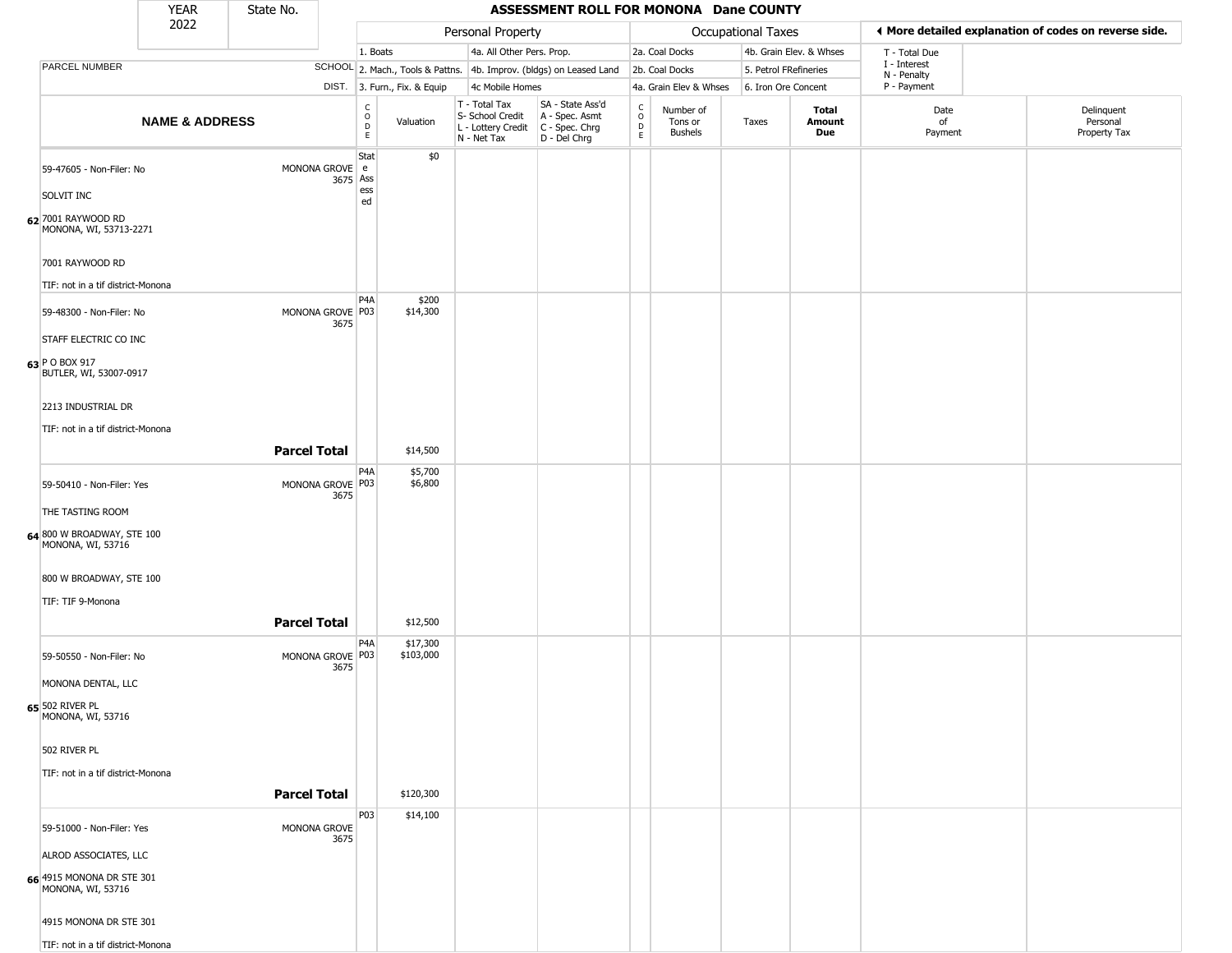|        |                                                                                           | <b>YEAR</b>               | State No.           |                              |                                                 |                              |                                                  | ASSESSMENT ROLL FOR MONONA Dane COUNTY                                                    |                                         |                                        |                       |                         |                             |                                                       |
|--------|-------------------------------------------------------------------------------------------|---------------------------|---------------------|------------------------------|-------------------------------------------------|------------------------------|--------------------------------------------------|-------------------------------------------------------------------------------------------|-----------------------------------------|----------------------------------------|-----------------------|-------------------------|-----------------------------|-------------------------------------------------------|
|        |                                                                                           | 2022                      |                     |                              |                                                 |                              | Personal Property                                |                                                                                           |                                         |                                        | Occupational Taxes    |                         |                             | ◀ More detailed explanation of codes on reverse side. |
|        |                                                                                           |                           |                     |                              | 1. Boats                                        |                              | 4a. All Other Pers. Prop.                        |                                                                                           |                                         | 2a. Coal Docks                         |                       | 4b. Grain Elev. & Whses | T - Total Due               |                                                       |
|        | PARCEL NUMBER                                                                             |                           |                     |                              |                                                 |                              |                                                  | SCHOOL 2. Mach., Tools & Pattns. 4b. Improv. (bldgs) on Leased Land                       |                                         | 2b. Coal Docks                         | 5. Petrol FRefineries |                         | I - Interest<br>N - Penalty |                                                       |
|        |                                                                                           |                           |                     |                              |                                                 | DIST. 3. Furn., Fix. & Equip | 4c Mobile Homes                                  |                                                                                           |                                         | 4a. Grain Elev & Whses                 | 6. Iron Ore Concent   |                         | P - Payment                 |                                                       |
|        |                                                                                           | <b>NAME &amp; ADDRESS</b> |                     |                              | $\mathsf{C}$<br>$\mathsf O$<br>D<br>$\mathsf E$ | Valuation                    | T - Total Tax<br>S- School Credit<br>N - Net Tax | SA - State Ass'd<br>A - Spec. Asmt<br>L - Lottery Credit   C - Spec. Chrg<br>D - Del Chrg | $\delta$<br>$\mathsf{D}$<br>$\mathsf E$ | Number of<br>Tons or<br><b>Bushels</b> | Taxes                 | Total<br>Amount<br>Due  | Date<br>of<br>Payment       | Delinquent<br>Personal<br>Property Tax                |
|        | 59-51995 - Non-Filer: No<br><b>VENDURA INDUSTRIES LLC</b>                                 |                           |                     | MONONA GROVE e<br>3675 Ass   | Stat<br>ess<br>ed                               | \$0                          |                                                  |                                                                                           |                                         |                                        |                       |                         |                             |                                                       |
|        | $67$ <sup>1202</sup> FEMRITE DR<br>MONONA, WI, 53716<br>1202 FEMRITE DR                   |                           |                     |                              |                                                 |                              |                                                  |                                                                                           |                                         |                                        |                       |                         |                             |                                                       |
|        | TIF: not in a tif district-Monona                                                         |                           |                     |                              |                                                 |                              |                                                  |                                                                                           |                                         |                                        |                       |                         |                             |                                                       |
|        | 59-52260 - Non-Filer: No<br>ULTRA CONSTRUCTION                                            |                           |                     | MONONA GROVE P03<br>3675     | P <sub>4</sub> A                                | \$100<br>\$2,400             |                                                  |                                                                                           |                                         |                                        |                       |                         |                             |                                                       |
|        | 68 4705 MONONA DR<br>MONONA, WI, 53716                                                    |                           |                     |                              |                                                 |                              |                                                  |                                                                                           |                                         |                                        |                       |                         |                             |                                                       |
|        | 4705 MONONA DR                                                                            |                           |                     |                              |                                                 |                              |                                                  |                                                                                           |                                         |                                        |                       |                         |                             |                                                       |
|        | TIF: not in a tif district-Monona                                                         |                           |                     |                              |                                                 |                              |                                                  |                                                                                           |                                         |                                        |                       |                         |                             |                                                       |
|        |                                                                                           |                           | <b>Parcel Total</b> |                              |                                                 | \$2,500                      |                                                  |                                                                                           |                                         |                                        |                       |                         |                             |                                                       |
|        | 59-52500 - Non-Filer: No                                                                  |                           |                     | MONONA GROVE P03<br>3675     | P4A                                             | \$7,000<br>\$16,900          |                                                  |                                                                                           |                                         |                                        |                       |                         |                             |                                                       |
|        | <b>BMO HARRIS BANK, NA</b>                                                                |                           |                     |                              |                                                 |                              |                                                  |                                                                                           |                                         |                                        |                       |                         |                             |                                                       |
| $69$ B | CHICAGO, IL, 60603                                                                        |                           |                     |                              |                                                 |                              |                                                  |                                                                                           |                                         |                                        |                       |                         |                             |                                                       |
|        | 4711 MONONA DR                                                                            |                           |                     |                              |                                                 |                              |                                                  |                                                                                           |                                         |                                        |                       |                         |                             |                                                       |
|        | TIF: not in a tif district-Monona                                                         |                           |                     |                              |                                                 |                              |                                                  |                                                                                           |                                         |                                        |                       |                         |                             |                                                       |
|        |                                                                                           |                           | <b>Parcel Total</b> |                              |                                                 | \$23,900                     |                                                  |                                                                                           |                                         |                                        |                       |                         |                             |                                                       |
|        | 59-52700 - Non-Filer: No                                                                  |                           |                     | MONONA GROVE   e<br>3675 Ass | Stat<br>ess                                     | \$0                          |                                                  |                                                                                           |                                         |                                        |                       |                         |                             |                                                       |
|        | VOGEL WOOD PRODUCTS CORP                                                                  |                           |                     |                              | ed                                              |                              |                                                  |                                                                                           |                                         |                                        |                       |                         |                             |                                                       |
|        | $70$ 1210 FEMRITE DR B<br>MONONA, WI, 53716-3734                                          |                           |                     |                              |                                                 |                              |                                                  |                                                                                           |                                         |                                        |                       |                         |                             |                                                       |
|        | 1210 FEMRITE #B                                                                           |                           |                     |                              |                                                 |                              |                                                  |                                                                                           |                                         |                                        |                       |                         |                             |                                                       |
|        | TIF: not in a tif district-Monona                                                         |                           |                     |                              |                                                 |                              |                                                  |                                                                                           |                                         |                                        |                       |                         |                             |                                                       |
|        | 59-52800 - Non-Filer: No                                                                  |                           |                     | MONONA GROVE<br>3675         | P03                                             | \$4,100                      |                                                  |                                                                                           |                                         |                                        |                       |                         |                             |                                                       |
|        | BALBOA CAPITAL CORPORATION<br><b>71</b> 630 N CENTRAL EXPY STE A<br>PLANO, TX, 75074-6897 |                           |                     |                              |                                                 |                              |                                                  |                                                                                           |                                         |                                        |                       |                         |                             |                                                       |
|        | 1955 W BROADWAY STE 105                                                                   |                           |                     |                              |                                                 |                              |                                                  |                                                                                           |                                         |                                        |                       |                         |                             |                                                       |
|        | TIF: not in a tif district-Monona                                                         |                           |                     |                              |                                                 |                              |                                                  |                                                                                           |                                         |                                        |                       |                         |                             |                                                       |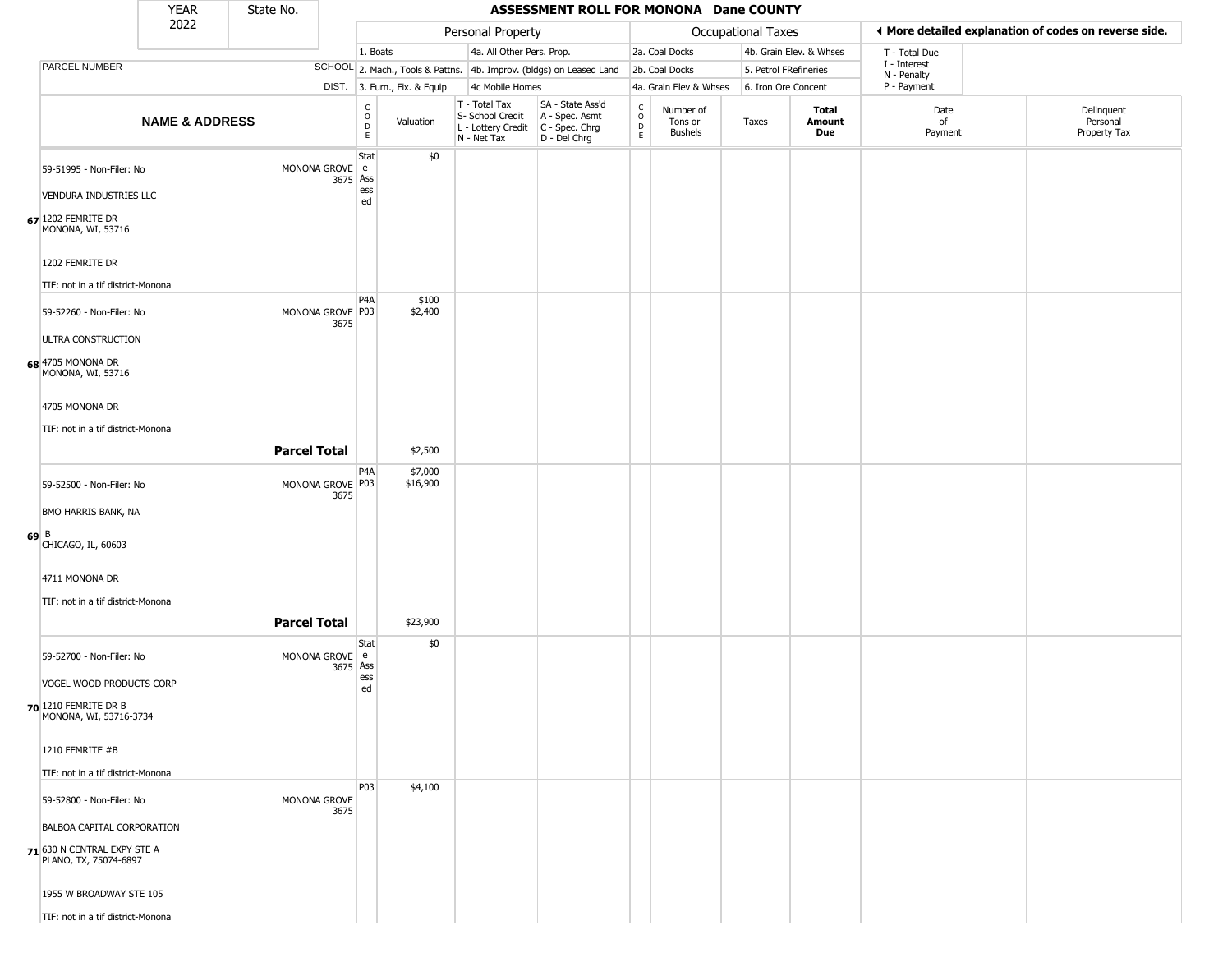|                                                    | YEAR                      | State No.           |                          |                                                                    |                              |                                                  | ASSESSMENT ROLL FOR MONONA Dane COUNTY                                                  |                                   |                                        |                       |                               |                             |                                                       |
|----------------------------------------------------|---------------------------|---------------------|--------------------------|--------------------------------------------------------------------|------------------------------|--------------------------------------------------|-----------------------------------------------------------------------------------------|-----------------------------------|----------------------------------------|-----------------------|-------------------------------|-----------------------------|-------------------------------------------------------|
|                                                    | 2022                      |                     |                          |                                                                    |                              | Personal Property                                |                                                                                         |                                   |                                        | Occupational Taxes    |                               |                             | ♦ More detailed explanation of codes on reverse side. |
|                                                    |                           |                     |                          | 1. Boats                                                           |                              | 4a. All Other Pers. Prop.                        |                                                                                         |                                   | 2a. Coal Docks                         |                       | 4b. Grain Elev. & Whses       | T - Total Due               |                                                       |
| PARCEL NUMBER                                      |                           |                     |                          |                                                                    |                              |                                                  | SCHOOL 2. Mach., Tools & Pattns. 4b. Improv. (bldgs) on Leased Land                     |                                   | 2b. Coal Docks                         | 5. Petrol FRefineries |                               | I - Interest<br>N - Penalty |                                                       |
|                                                    |                           |                     |                          |                                                                    | DIST. 3. Furn., Fix. & Equip | 4c Mobile Homes                                  |                                                                                         |                                   | 4a. Grain Elev & Whses                 | 6. Iron Ore Concent   |                               | P - Payment                 |                                                       |
|                                                    | <b>NAME &amp; ADDRESS</b> |                     |                          | $\begin{smallmatrix} C \\ O \\ D \end{smallmatrix}$<br>$\mathsf E$ | Valuation                    | T - Total Tax<br>S- School Credit<br>N - Net Tax | SA - State Ass'd<br>A - Spec. Asmt<br>L - Lottery Credit C - Spec. Chrg<br>D - Del Chrg | $\frac{c}{0}$<br>$\mathsf D$<br>E | Number of<br>Tons or<br><b>Bushels</b> | Taxes                 | <b>Total</b><br>Amount<br>Due | Date<br>of<br>Payment       | Delinquent<br>Personal<br>Property Tax                |
| 59-53864 - Non-Filer: Yes                          |                           |                     | MONONA GROVE             | P <sub>03</sub>                                                    | \$60,000                     |                                                  |                                                                                         |                                   |                                        |                       |                               |                             |                                                       |
| APEX COVANTAGE, LLC                                |                           |                     | 3675                     |                                                                    |                              |                                                  |                                                                                         |                                   |                                        |                       |                               |                             |                                                       |
| 72 198 VAN BUREN ST, STE 200<br>HERNDON, VA, 20170 |                           |                     |                          |                                                                    |                              |                                                  |                                                                                         |                                   |                                        |                       |                               |                             |                                                       |
| 100 RIVER PL                                       |                           |                     |                          |                                                                    |                              |                                                  |                                                                                         |                                   |                                        |                       |                               |                             |                                                       |
| TIF: not in a tif district-Monona                  |                           |                     |                          |                                                                    |                              |                                                  |                                                                                         |                                   |                                        |                       |                               |                             |                                                       |
| 59-54250 - Non-Filer: No                           |                           |                     | MONONA GROVE P03<br>3675 | P <sub>4</sub> A                                                   | \$500<br>\$7,100             |                                                  |                                                                                         |                                   |                                        |                       |                               |                             |                                                       |
| <b>WIEDENBECK INC</b>                              |                           |                     |                          |                                                                    |                              |                                                  |                                                                                         |                                   |                                        |                       |                               |                             |                                                       |
| 73 2451 KILGUST ROAD<br>MONONA, WI, 53716          |                           |                     |                          |                                                                    |                              |                                                  |                                                                                         |                                   |                                        |                       |                               |                             |                                                       |
| 2451 KILGUST ROAD                                  |                           |                     |                          |                                                                    |                              |                                                  |                                                                                         |                                   |                                        |                       |                               |                             |                                                       |
| TIF: not in a tif district-Monona                  |                           |                     |                          |                                                                    |                              |                                                  |                                                                                         |                                   |                                        |                       |                               |                             |                                                       |
|                                                    |                           | <b>Parcel Total</b> |                          |                                                                    | \$7,600                      |                                                  |                                                                                         |                                   |                                        |                       |                               |                             |                                                       |
|                                                    |                           |                     |                          | P4A                                                                | \$300                        |                                                  |                                                                                         |                                   |                                        |                       |                               |                             |                                                       |
| 59-54305 - Non-Filer: No                           |                           |                     | MONONA GROVE P03<br>3675 |                                                                    | \$375,900                    |                                                  |                                                                                         |                                   |                                        |                       |                               |                             |                                                       |
| WIDEN ENTERPRISES, LLC                             |                           |                     |                          |                                                                    |                              |                                                  |                                                                                         |                                   |                                        |                       |                               |                             |                                                       |
| 74 6911 MANGROVE LN<br>MADISON, WI, 53713          |                           |                     |                          |                                                                    |                              |                                                  |                                                                                         |                                   |                                        |                       |                               |                             |                                                       |
| 6911 MANGROVE LN                                   |                           |                     |                          |                                                                    |                              |                                                  |                                                                                         |                                   |                                        |                       |                               |                             |                                                       |
| TIF: not in a tif district-Monona                  |                           |                     |                          |                                                                    |                              |                                                  |                                                                                         |                                   |                                        |                       |                               |                             |                                                       |
|                                                    |                           | <b>Parcel Total</b> |                          |                                                                    | \$376,200                    |                                                  |                                                                                         |                                   |                                        |                       |                               |                             |                                                       |
| 59-55300 - Non-Filer: No                           |                           |                     | MONONA GROVE P03<br>3675 | P <sub>4</sub> A                                                   | \$300<br>\$4,500             |                                                  |                                                                                         |                                   |                                        |                       |                               |                             |                                                       |
| WIS ADJUSTMENTS INC JON BOLDEBUCK                  |                           |                     |                          |                                                                    |                              |                                                  |                                                                                         |                                   |                                        |                       |                               |                             |                                                       |
| 75 6400 GISHOLT DR #202<br>MADISON, WI, 53713      |                           |                     |                          |                                                                    |                              |                                                  |                                                                                         |                                   |                                        |                       |                               |                             |                                                       |
| 6400 GISHOLT DR #202                               |                           |                     |                          |                                                                    |                              |                                                  |                                                                                         |                                   |                                        |                       |                               |                             |                                                       |
| TIF: not in a tif district-Monona                  |                           |                     |                          |                                                                    |                              |                                                  |                                                                                         |                                   |                                        |                       |                               |                             |                                                       |
|                                                    |                           | <b>Parcel Total</b> |                          |                                                                    | \$4,800                      |                                                  |                                                                                         |                                   |                                        |                       |                               |                             |                                                       |
| 59-55500 - Non-Filer: Yes                          |                           |                     | MONONA GROVE<br>3675     | P03                                                                | \$6,200                      |                                                  |                                                                                         |                                   |                                        |                       |                               |                             |                                                       |
| <b>FRANK BEDDING CO INC</b>                        |                           |                     |                          |                                                                    |                              |                                                  |                                                                                         |                                   |                                        |                       |                               |                             |                                                       |
| 76 5117 MONONA DR<br>MONONA, WI, 53716             |                           |                     |                          |                                                                    |                              |                                                  |                                                                                         |                                   |                                        |                       |                               |                             |                                                       |
| 5117 MONONA DR                                     |                           |                     |                          |                                                                    |                              |                                                  |                                                                                         |                                   |                                        |                       |                               |                             |                                                       |
| TIF: TID 7-Monona                                  |                           |                     |                          |                                                                    |                              |                                                  |                                                                                         |                                   |                                        |                       |                               |                             |                                                       |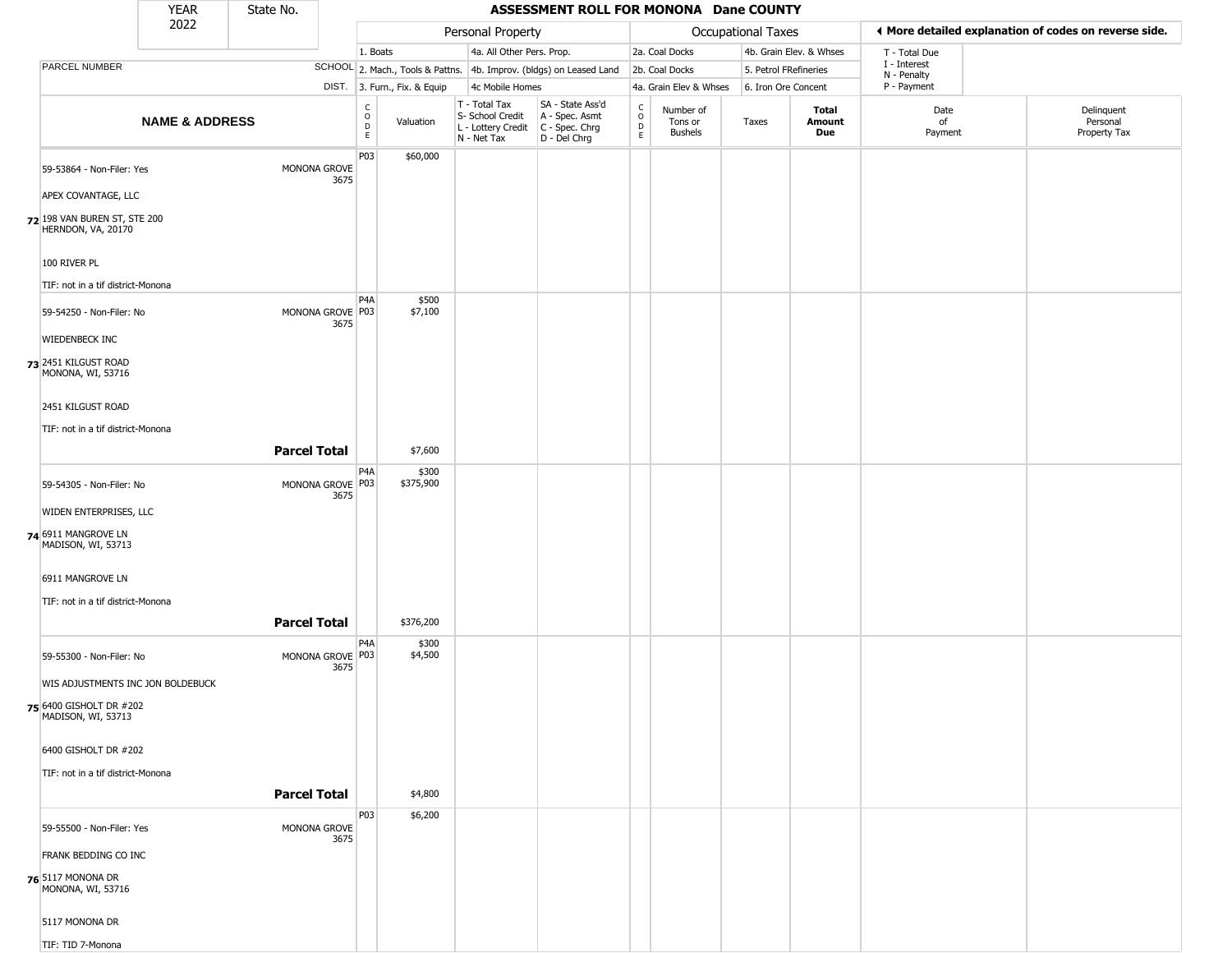|                                             | <b>YEAR</b>               | State No.           |                                              |                                                                       |                                                                        | ASSESSMENT ROLL FOR MONONA Dane COUNTY                               |                                              |                                        |                           |                         |                            |                                                       |
|---------------------------------------------|---------------------------|---------------------|----------------------------------------------|-----------------------------------------------------------------------|------------------------------------------------------------------------|----------------------------------------------------------------------|----------------------------------------------|----------------------------------------|---------------------------|-------------------------|----------------------------|-------------------------------------------------------|
|                                             | 2022                      |                     |                                              |                                                                       | Personal Property                                                      |                                                                      |                                              |                                        | <b>Occupational Taxes</b> |                         |                            | ◀ More detailed explanation of codes on reverse side. |
|                                             |                           |                     |                                              | 1. Boats                                                              | 4a. All Other Pers. Prop.                                              |                                                                      |                                              | 2a. Coal Docks                         |                           | 4b. Grain Elev. & Whses | T - Total Due              |                                                       |
| PARCEL NUMBER                               |                           |                     |                                              |                                                                       |                                                                        | SCHOOL 2. Mach., Tools & Pattns. 4b. Improv. (bldgs) on Leased Land  |                                              | 2b. Coal Docks                         | 5. Petrol FRefineries     |                         | I - Interest               |                                                       |
|                                             |                           |                     |                                              | DIST. 3. Furn., Fix. & Equip                                          | 4c Mobile Homes                                                        |                                                                      |                                              | 4a. Grain Elev & Whses                 | 6. Iron Ore Concent       |                         | N - Penalty<br>P - Payment |                                                       |
|                                             | <b>NAME &amp; ADDRESS</b> |                     |                                              | $\begin{matrix} 0 \\ 0 \\ D \end{matrix}$<br>Valuation<br>$\mathsf E$ | T - Total Tax<br>S- School Credit<br>L - Lottery Credit<br>N - Net Tax | SA - State Ass'd<br>A - Spec. Asmt<br>C - Spec. Chrg<br>D - Del Chrg | $\begin{array}{c}\nC \\ D \\ E\n\end{array}$ | Number of<br>Tons or<br><b>Bushels</b> | Taxes                     | Total<br>Amount<br>Due  | Date<br>of<br>Payment      | Delinquent<br>Personal<br>Property Tax                |
| 59-56360 - Non-Filer: No                    |                           |                     | P03<br>MONONA GROVE<br>3675                  | \$5,400                                                               |                                                                        |                                                                      |                                              |                                        |                           |                         |                            |                                                       |
| CROSS COUNTRY CABLE, CORP.                  |                           |                     |                                              |                                                                       |                                                                        |                                                                      |                                              |                                        |                           |                         |                            |                                                       |
| 77 2180 INDUSTRIAL DR<br>MADISON, WI, 53713 |                           |                     |                                              |                                                                       |                                                                        |                                                                      |                                              |                                        |                           |                         |                            |                                                       |
| 2180 INDUSTRIAL DR                          |                           |                     |                                              |                                                                       |                                                                        |                                                                      |                                              |                                        |                           |                         |                            |                                                       |
| TIF: not in a tif district-Monona           |                           |                     | P4A                                          | \$12,700                                                              |                                                                        |                                                                      |                                              |                                        |                           |                         |                            |                                                       |
| 59-56400 - Non-Filer: No                    |                           |                     | MONONA GROVE P03<br>3675                     | \$1,262,400                                                           |                                                                        |                                                                      |                                              |                                        |                           |                         |                            |                                                       |
| WISCONSIN PHYSICIANS SERVICE INSURANCE CORP |                           |                     |                                              |                                                                       |                                                                        |                                                                      |                                              |                                        |                           |                         |                            |                                                       |
| 78 PO BOX 7607<br>MADISON, WI, 53707-7607   |                           |                     |                                              |                                                                       |                                                                        |                                                                      |                                              |                                        |                           |                         |                            |                                                       |
| 1765 W BROADWAY                             |                           |                     |                                              |                                                                       |                                                                        |                                                                      |                                              |                                        |                           |                         |                            |                                                       |
| TIF: not in a tif district-Monona           |                           |                     |                                              |                                                                       |                                                                        |                                                                      |                                              |                                        |                           |                         |                            |                                                       |
|                                             |                           | <b>Parcel Total</b> |                                              | \$1,275,100                                                           |                                                                        |                                                                      |                                              |                                        |                           |                         |                            |                                                       |
|                                             |                           |                     | P <sub>4</sub> A                             | \$22,300                                                              |                                                                        |                                                                      |                                              |                                        |                           |                         |                            |                                                       |
| 59-56550 - Non-Filer: No                    |                           |                     | MONONA GROVE P03<br>3675                     | \$1,336,400                                                           |                                                                        |                                                                      |                                              |                                        |                           |                         |                            |                                                       |
| WISCONSIN PHYSICIANS SERVICE INSURANCE CORP |                           |                     |                                              |                                                                       |                                                                        |                                                                      |                                              |                                        |                           |                         |                            |                                                       |
| 79 PO BOX 7607<br>MADISON, WI, 53707-7607   |                           |                     |                                              |                                                                       |                                                                        |                                                                      |                                              |                                        |                           |                         |                            |                                                       |
| 1709 W BROADWAY                             |                           |                     |                                              |                                                                       |                                                                        |                                                                      |                                              |                                        |                           |                         |                            |                                                       |
| TIF: not in a tif district-Monona           |                           |                     |                                              |                                                                       |                                                                        |                                                                      |                                              |                                        |                           |                         |                            |                                                       |
|                                             |                           | <b>Parcel Total</b> |                                              | \$1,358,700                                                           |                                                                        |                                                                      |                                              |                                        |                           |                         |                            |                                                       |
| 59-57450 - Non-Filer: Yes                   |                           |                     | P03<br>MONONA GROVE<br>3675                  | \$300                                                                 |                                                                        |                                                                      |                                              |                                        |                           |                         |                            |                                                       |
| EUGENE E ZEMAN                              |                           |                     |                                              |                                                                       |                                                                        |                                                                      |                                              |                                        |                           |                         |                            |                                                       |
| 80 PO BOX 6543<br>MADISON, WI, 53716        |                           |                     |                                              |                                                                       |                                                                        |                                                                      |                                              |                                        |                           |                         |                            |                                                       |
| 5712 MONONA DR                              |                           |                     |                                              |                                                                       |                                                                        |                                                                      |                                              |                                        |                           |                         |                            |                                                       |
| TIF: TIF 4-Monona                           |                           |                     |                                              |                                                                       |                                                                        |                                                                      |                                              |                                        |                           |                         |                            |                                                       |
| 59-57560 - Non-Filer: Yes                   |                           |                     | P <sub>4</sub> A<br>MONONA GROVE P03<br>3675 | \$300<br>\$2,100                                                      |                                                                        |                                                                      |                                              |                                        |                           |                         |                            |                                                       |
| <b>CUSTOM CREATIONS</b>                     |                           |                     |                                              |                                                                       |                                                                        |                                                                      |                                              |                                        |                           |                         |                            |                                                       |
| 81 4501 MONONA DR<br>MONONA, WI, 53716      |                           |                     |                                              |                                                                       |                                                                        |                                                                      |                                              |                                        |                           |                         |                            |                                                       |
| 4501 MONONA DR                              |                           |                     |                                              |                                                                       |                                                                        |                                                                      |                                              |                                        |                           |                         |                            |                                                       |
| TIF: not in a tif district-Monona           |                           |                     |                                              |                                                                       |                                                                        |                                                                      |                                              |                                        |                           |                         |                            |                                                       |
|                                             |                           | <b>Parcel Total</b> |                                              | \$2,400                                                               |                                                                        |                                                                      |                                              |                                        |                           |                         |                            |                                                       |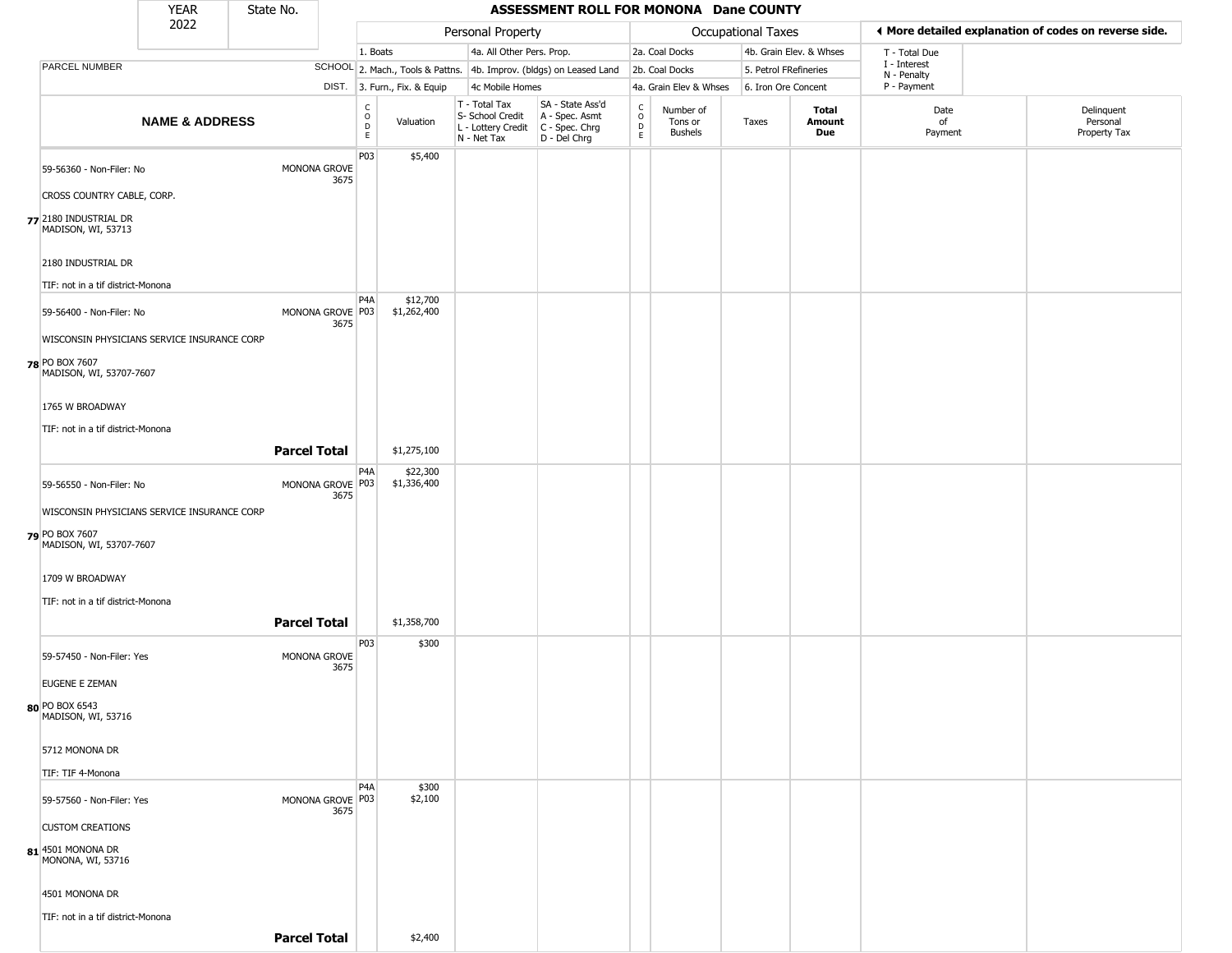|                                             | <b>YEAR</b>               | State No.           |                          |                                                |                              |                                                                                         | ASSESSMENT ROLL FOR MONONA Dane COUNTY                              |                                                      |                                        |                    |                         |                             |                                                       |
|---------------------------------------------|---------------------------|---------------------|--------------------------|------------------------------------------------|------------------------------|-----------------------------------------------------------------------------------------|---------------------------------------------------------------------|------------------------------------------------------|----------------------------------------|--------------------|-------------------------|-----------------------------|-------------------------------------------------------|
|                                             | 2022                      |                     |                          |                                                |                              | Personal Property                                                                       |                                                                     |                                                      |                                        | Occupational Taxes |                         |                             | ◀ More detailed explanation of codes on reverse side. |
|                                             |                           |                     |                          | 1. Boats                                       |                              | 4a. All Other Pers. Prop.                                                               |                                                                     |                                                      | 2a. Coal Docks                         |                    | 4b. Grain Elev. & Whses | T - Total Due               |                                                       |
| PARCEL NUMBER                               |                           |                     |                          |                                                |                              |                                                                                         | SCHOOL 2. Mach., Tools & Pattns. 4b. Improv. (bldgs) on Leased Land |                                                      | 2b. Coal Docks                         |                    | 5. Petrol FRefineries   | I - Interest<br>N - Penalty |                                                       |
|                                             |                           |                     |                          |                                                | DIST. 3. Furn., Fix. & Equip | 4c Mobile Homes                                                                         |                                                                     |                                                      | 4a. Grain Elev & Whses                 |                    | 6. Iron Ore Concent     | P - Payment                 |                                                       |
|                                             | <b>NAME &amp; ADDRESS</b> |                     |                          | $\begin{matrix} C \\ O \\ D \end{matrix}$<br>E | Valuation                    | T - Total Tax<br>S- School Credit<br>L - Lottery Credit   C - Spec. Chrg<br>N - Net Tax | SA - State Ass'd<br>A - Spec. Asmt<br>D - Del Chrg                  | $\mathsf{C}$<br>$\circ$<br>$\mathsf{D}_{\mathsf{E}}$ | Number of<br>Tons or<br><b>Bushels</b> | Taxes              | Total<br>Amount<br>Due  | Date<br>of<br>Payment       | Delinquent<br>Personal<br>Property Tax                |
| 59-57830 - Non-Filer: No                    |                           |                     | MONONA GROVE P03<br>3675 | P <sub>4</sub> A                               | \$29,000<br>\$306,100        |                                                                                         |                                                                     |                                                      |                                        |                    |                         |                             |                                                       |
| MENARDS INC #3034 CORP ACCOUNTING           |                           |                     |                          |                                                |                              |                                                                                         |                                                                     |                                                      |                                        |                    |                         |                             |                                                       |
| 82 5101 MENARD DR<br>EAU CLAIRE, WI, 54703  |                           |                     |                          |                                                |                              |                                                                                         |                                                                     |                                                      |                                        |                    |                         |                             |                                                       |
| 6401 COPPS AVE                              |                           |                     |                          |                                                |                              |                                                                                         |                                                                     |                                                      |                                        |                    |                         |                             |                                                       |
| TIF: TIF 6-Monona                           |                           |                     |                          |                                                |                              |                                                                                         |                                                                     |                                                      |                                        |                    |                         |                             |                                                       |
|                                             |                           | <b>Parcel Total</b> |                          |                                                | \$335,100                    |                                                                                         |                                                                     |                                                      |                                        |                    |                         |                             |                                                       |
| 59-58020 - Non-Filer: Yes                   |                           |                     | MONONA GROVE P03<br>3675 | P <sub>4</sub> A                               | \$4,600<br>\$32,500          |                                                                                         |                                                                     |                                                      |                                        |                    |                         |                             |                                                       |
| SPEEDWAY LLC, 4088                          |                           |                     |                          |                                                |                              |                                                                                         |                                                                     |                                                      |                                        |                    |                         |                             |                                                       |
| 83 PO BOX 4900<br>SCOTTSDALE, AZ, 85261     |                           |                     |                          |                                                |                              |                                                                                         |                                                                     |                                                      |                                        |                    |                         |                             |                                                       |
| 5450 MONONA DR                              |                           |                     |                          |                                                |                              |                                                                                         |                                                                     |                                                      |                                        |                    |                         |                             |                                                       |
| TIF: TIF 4-Monona                           |                           | <b>Parcel Total</b> |                          |                                                | \$37,100                     |                                                                                         |                                                                     |                                                      |                                        |                    |                         |                             |                                                       |
|                                             |                           |                     |                          | P4A                                            | \$1,000                      |                                                                                         |                                                                     |                                                      |                                        |                    |                         |                             |                                                       |
| 59-58099 - Non-Filer: No                    |                           |                     | MONONA GROVE P03<br>3675 |                                                | \$95,800                     |                                                                                         |                                                                     |                                                      |                                        |                    |                         |                             |                                                       |
| WISCONSIN PHYSICIANS SERVICE INSURANCE CORP |                           |                     |                          |                                                |                              |                                                                                         |                                                                     |                                                      |                                        |                    |                         |                             |                                                       |
| 84 PO BOX 7607<br>MADISON, WI, 53707-7607   |                           |                     |                          |                                                |                              |                                                                                         |                                                                     |                                                      |                                        |                    |                         |                             |                                                       |
| 6801 SOUTH TOWNE DR                         |                           |                     |                          |                                                |                              |                                                                                         |                                                                     |                                                      |                                        |                    |                         |                             |                                                       |
| TIF: not in a tif district-Monona           |                           |                     |                          |                                                |                              |                                                                                         |                                                                     |                                                      |                                        |                    |                         |                             |                                                       |
|                                             |                           | <b>Parcel Total</b> |                          |                                                | \$96,800                     |                                                                                         |                                                                     |                                                      |                                        |                    |                         |                             |                                                       |
| 59-58100 - Non-Filer: No                    |                           |                     | MONONA GROVE P03<br>3675 | P <sub>4</sub> A                               | \$53,900<br>\$2,368,400      |                                                                                         |                                                                     |                                                      |                                        |                    |                         |                             |                                                       |
| WISCONSIN PHYSICIANS SERVICE INSURANCE CORP |                           |                     |                          |                                                |                              |                                                                                         |                                                                     |                                                      |                                        |                    |                         |                             |                                                       |
| 85 PO BOX 7607<br>MADISON, WI, 53707-7607   |                           |                     |                          |                                                |                              |                                                                                         |                                                                     |                                                      |                                        |                    |                         |                             |                                                       |
| 1707 W BROADWAY                             |                           |                     |                          |                                                |                              |                                                                                         |                                                                     |                                                      |                                        |                    |                         |                             |                                                       |
| TIF: not in a tif district-Monona           |                           |                     |                          |                                                |                              |                                                                                         |                                                                     |                                                      |                                        |                    |                         |                             |                                                       |
|                                             |                           | <b>Parcel Total</b> |                          |                                                | \$2,422,300                  |                                                                                         |                                                                     |                                                      |                                        |                    |                         |                             |                                                       |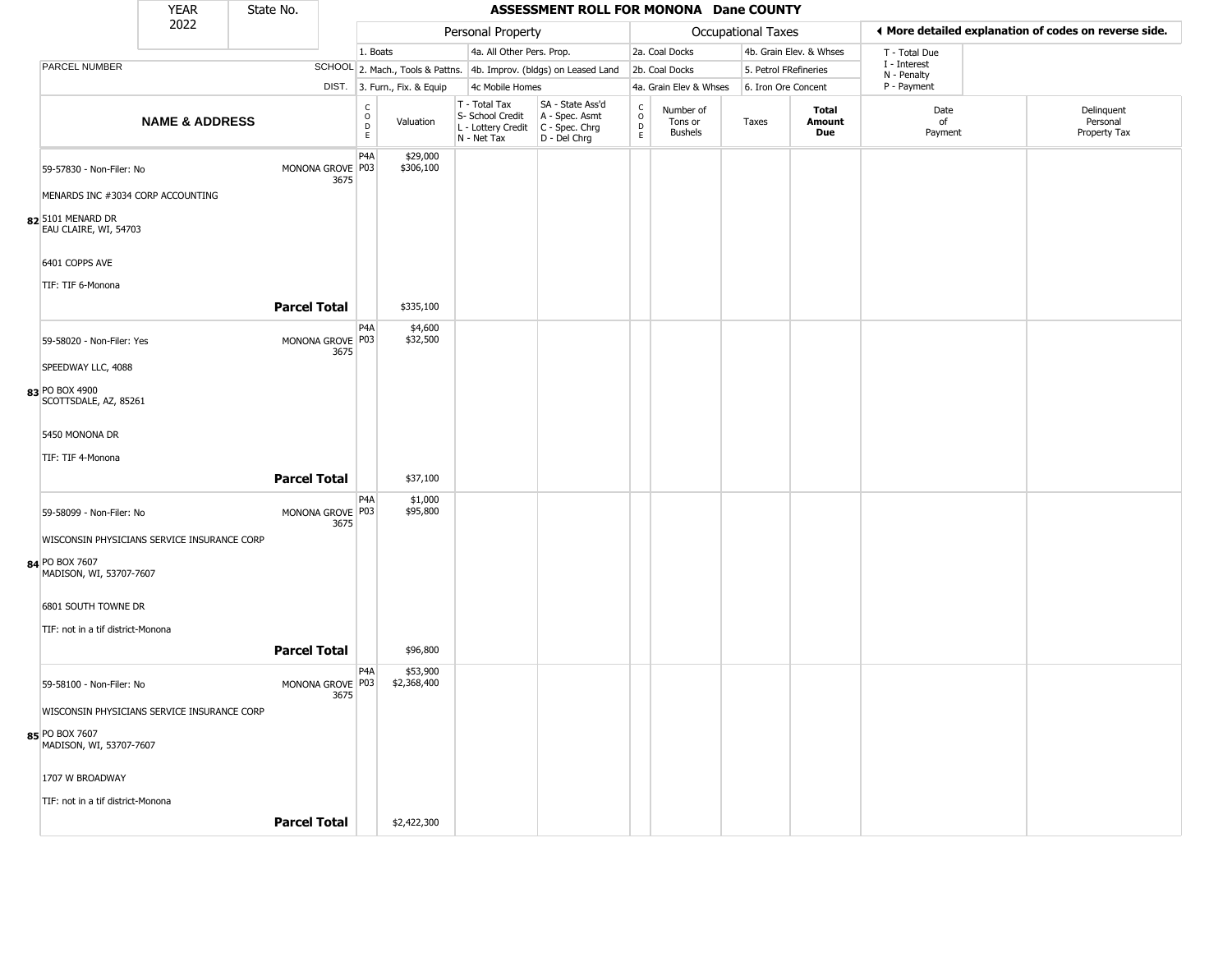|                                                   | <b>YEAR</b>                           | State No.           |                          |                                                          |                              |                                |                           | ASSESSMENT ROLL FOR MONONA Dane COUNTY                                                    |                                    |                                        |                       |                         |                                                       |          |                            |
|---------------------------------------------------|---------------------------------------|---------------------|--------------------------|----------------------------------------------------------|------------------------------|--------------------------------|---------------------------|-------------------------------------------------------------------------------------------|------------------------------------|----------------------------------------|-----------------------|-------------------------|-------------------------------------------------------|----------|----------------------------|
|                                                   | 2022                                  |                     |                          |                                                          |                              |                                | Personal Property         |                                                                                           |                                    |                                        | Occupational Taxes    |                         | ◀ More detailed explanation of codes on reverse side. |          |                            |
|                                                   |                                       |                     |                          | 1. Boats                                                 |                              |                                | 4a. All Other Pers. Prop. |                                                                                           |                                    | 2a. Coal Docks                         |                       | 4b. Grain Elev. & Whses | T - Total Due                                         |          |                            |
| PARCEL NUMBER                                     |                                       |                     |                          |                                                          |                              |                                |                           | SCHOOL 2. Mach., Tools & Pattns. 4b. Improv. (bldgs) on Leased Land                       |                                    | 2b. Coal Docks                         | 5. Petrol FRefineries |                         | I - Interest<br>N - Penalty                           |          |                            |
|                                                   |                                       |                     |                          |                                                          | DIST. 3. Furn., Fix. & Equip |                                | 4c Mobile Homes           |                                                                                           |                                    | 4a. Grain Elev & Whses                 | 6. Iron Ore Concent   |                         | P - Payment                                           |          |                            |
|                                                   | <b>NAME &amp; ADDRESS</b>             |                     |                          | $\begin{matrix} 0 \\ 0 \\ D \end{matrix}$<br>$\mathsf E$ | Valuation                    | $T - Total Tax$<br>N - Net Tax | S- School Credit          | SA - State Ass'd<br>A - Spec. Asmt<br>L - Lottery Credit   C - Spec. Chrg<br>D - Del Chrg | $\int_{0}^{c}$<br>$\mathsf D$<br>E | Number of<br>Tons or<br><b>Bushels</b> | Taxes                 | Total<br>Amount<br>Due  | Date<br>of<br>Payment                                 | Personal | Delinquent<br>Property Tax |
| 59-58115 - Non-Filer: Yes                         |                                       |                     | MONONA GROVE P03<br>3675 | P <sub>4</sub> A                                         | \$700<br>\$1,200             |                                |                           |                                                                                           |                                    |                                        |                       |                         |                                                       |          |                            |
| CAPITOL CITY NEON SIGN CO, INC                    |                                       |                     |                          |                                                          |                              |                                |                           |                                                                                           |                                    |                                        |                       |                         |                                                       |          |                            |
| 86 2714 INDUSTRIAL DR<br>MONONA, WI, 53713        |                                       |                     |                          |                                                          |                              |                                |                           |                                                                                           |                                    |                                        |                       |                         |                                                       |          |                            |
| 2714 INDUSTRIAL DR                                |                                       |                     |                          |                                                          |                              |                                |                           |                                                                                           |                                    |                                        |                       |                         |                                                       |          |                            |
| TIF: not in a tif district-Monona                 |                                       |                     |                          |                                                          |                              |                                |                           |                                                                                           |                                    |                                        |                       |                         |                                                       |          |                            |
|                                                   |                                       | <b>Parcel Total</b> |                          |                                                          | \$1,900                      |                                |                           |                                                                                           |                                    |                                        |                       |                         |                                                       |          |                            |
|                                                   |                                       |                     |                          | P03                                                      | \$348,600                    |                                |                           |                                                                                           |                                    |                                        |                       |                         |                                                       |          |                            |
| 59-58124 - Non-Filer: Yes                         |                                       |                     | MONONA GROVE<br>3675     |                                                          |                              |                                |                           |                                                                                           |                                    |                                        |                       |                         |                                                       |          |                            |
|                                                   | GORDON FLESCH COMPANY INC/GFC LEASING |                     |                          |                                                          |                              |                                |                           |                                                                                           |                                    |                                        |                       |                         |                                                       |          |                            |
| 87 2675 RESEARCH PARK DRIVE<br>MADISON, WI, 53711 |                                       |                     |                          |                                                          |                              |                                |                           |                                                                                           |                                    |                                        |                       |                         |                                                       |          |                            |
| <b>VARIOUS</b>                                    |                                       |                     |                          |                                                          |                              |                                |                           |                                                                                           |                                    |                                        |                       |                         |                                                       |          |                            |
| TIF: not in a tif district-Monona                 |                                       |                     |                          |                                                          |                              |                                |                           |                                                                                           |                                    |                                        |                       |                         |                                                       |          |                            |
| 59-58125 - Non-Filer: Yes                         |                                       |                     | MONONA GROVE<br>3675     | P03                                                      | \$4,100                      |                                |                           |                                                                                           |                                    |                                        |                       |                         |                                                       |          |                            |
|                                                   | GORDON FLESCH COMPANY INC/GFC LEASING |                     |                          |                                                          |                              |                                |                           |                                                                                           |                                    |                                        |                       |                         |                                                       |          |                            |
| 88 2675 RESEARCH PARK DRIVE<br>MADISON, WI, 53711 |                                       |                     |                          |                                                          |                              |                                |                           |                                                                                           |                                    |                                        |                       |                         |                                                       |          |                            |
| 6033 MONONA DR STE 203                            |                                       |                     |                          |                                                          |                              |                                |                           |                                                                                           |                                    |                                        |                       |                         |                                                       |          |                            |
| TIF: TIF 4-Monona                                 |                                       |                     |                          |                                                          |                              |                                |                           |                                                                                           |                                    |                                        |                       |                         |                                                       |          |                            |
| 59-58126 - Non-Filer: Yes                         |                                       |                     | MONONA GROVE<br>3675     | P03                                                      | \$3,200                      |                                |                           |                                                                                           |                                    |                                        |                       |                         |                                                       |          |                            |
|                                                   | GORDON FLESCH COMPANY INC/GFC LEASING |                     |                          |                                                          |                              |                                |                           |                                                                                           |                                    |                                        |                       |                         |                                                       |          |                            |
| 89 2675 RESEARCH PARK DRIVE<br>MADISON, WI, 53711 |                                       |                     |                          |                                                          |                              |                                |                           |                                                                                           |                                    |                                        |                       |                         |                                                       |          |                            |
| 5809 MONONA DR                                    |                                       |                     |                          |                                                          |                              |                                |                           |                                                                                           |                                    |                                        |                       |                         |                                                       |          |                            |
| TIF: TIF 5-Monona                                 |                                       |                     |                          |                                                          |                              |                                |                           |                                                                                           |                                    |                                        |                       |                         |                                                       |          |                            |
| 59-58148 - Non-Filer: Yes                         |                                       |                     | MONONA GROVE<br>3675     | <b>P03</b>                                               | \$1,100                      |                                |                           |                                                                                           |                                    |                                        |                       |                         |                                                       |          |                            |
| ONCKEN COMMUNICATIONS INC                         |                                       |                     |                          |                                                          |                              |                                |                           |                                                                                           |                                    |                                        |                       |                         |                                                       |          |                            |
| 90 PO BOX 8872<br>MADISON, WI, 53708-8872         |                                       |                     |                          |                                                          |                              |                                |                           |                                                                                           |                                    |                                        |                       |                         |                                                       |          |                            |
| 6033 MONONA DR IVE                                |                                       |                     |                          |                                                          |                              |                                |                           |                                                                                           |                                    |                                        |                       |                         |                                                       |          |                            |
| TIF: TIF 4-Monona                                 |                                       |                     |                          |                                                          |                              |                                |                           |                                                                                           |                                    |                                        |                       |                         |                                                       |          |                            |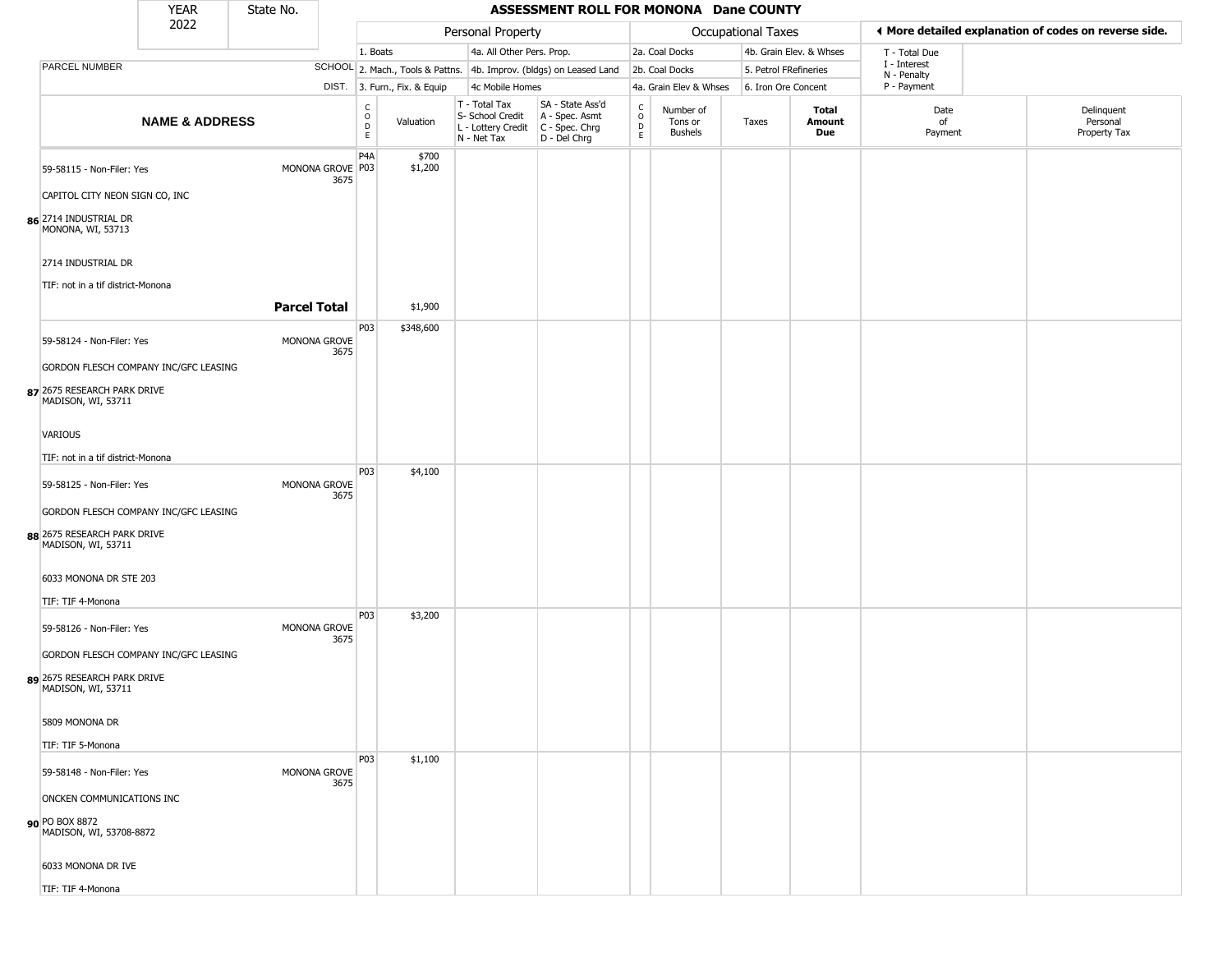|                                           | <b>YEAR</b>               | State No.           |                            |                                                          |                              |                                                                        | ASSESSMENT ROLL FOR MONONA Dane COUNTY                               |                                   |                                        |                           |                               |                            |                                                       |
|-------------------------------------------|---------------------------|---------------------|----------------------------|----------------------------------------------------------|------------------------------|------------------------------------------------------------------------|----------------------------------------------------------------------|-----------------------------------|----------------------------------------|---------------------------|-------------------------------|----------------------------|-------------------------------------------------------|
|                                           | 2022                      |                     |                            |                                                          |                              | Personal Property                                                      |                                                                      |                                   |                                        | <b>Occupational Taxes</b> |                               |                            | ♦ More detailed explanation of codes on reverse side. |
|                                           |                           |                     |                            | 1. Boats                                                 |                              | 4a. All Other Pers. Prop.                                              |                                                                      |                                   | 2a. Coal Docks                         |                           | 4b. Grain Elev. & Whses       | T - Total Due              |                                                       |
| PARCEL NUMBER                             |                           |                     |                            |                                                          |                              |                                                                        | SCHOOL 2. Mach., Tools & Pattns. 4b. Improv. (bldgs) on Leased Land  |                                   | 2b. Coal Docks                         | 5. Petrol FRefineries     |                               | I - Interest               |                                                       |
|                                           |                           |                     |                            |                                                          | DIST. 3. Furn., Fix. & Equip | 4c Mobile Homes                                                        |                                                                      |                                   | 4a. Grain Elev & Whses                 | 6. Iron Ore Concent       |                               | N - Penalty<br>P - Payment |                                                       |
|                                           | <b>NAME &amp; ADDRESS</b> |                     |                            | $\begin{matrix} 0 \\ 0 \\ D \end{matrix}$<br>$\mathsf E$ | Valuation                    | T - Total Tax<br>S- School Credit<br>L - Lottery Credit<br>N - Net Tax | SA - State Ass'd<br>A - Spec. Asmt<br>C - Spec. Chrg<br>D - Del Chrg | $\frac{c}{0}$<br>$\mathsf D$<br>E | Number of<br>Tons or<br><b>Bushels</b> | Taxes                     | <b>Total</b><br>Amount<br>Due | Date<br>of<br>Payment      | Delinquent<br>Personal<br>Property Tax                |
| 59-58162 - Non-Filer: No                  |                           |                     | MONONA GROVE P4A<br>3675   | P03                                                      | \$100<br>\$100               |                                                                        |                                                                      |                                   |                                        |                           |                               |                            |                                                       |
| SCHILLING SUPPLY COMPANY INC              |                           |                     |                            |                                                          |                              |                                                                        |                                                                      |                                   |                                        |                           |                               |                            |                                                       |
| 91 PO BOX 369<br>LACROSSE, WI, 54602-0369 |                           |                     |                            |                                                          |                              |                                                                        |                                                                      |                                   |                                        |                           |                               |                            |                                                       |
| 1250 FEMRITE DR STE 109                   |                           |                     |                            |                                                          |                              |                                                                        |                                                                      |                                   |                                        |                           |                               |                            |                                                       |
| TIF: not in a tif district-Monona         |                           | <b>Parcel Total</b> |                            |                                                          | \$200                        |                                                                        |                                                                      |                                   |                                        |                           |                               |                            |                                                       |
|                                           |                           |                     |                            |                                                          |                              |                                                                        |                                                                      |                                   |                                        |                           |                               |                            |                                                       |
| 59-58166 - Non-Filer: No                  |                           |                     | MONONA GROVE P03<br>3675   | P4A                                                      | \$400<br>\$6,300             |                                                                        |                                                                      |                                   |                                        |                           |                               |                            |                                                       |
| SORGE CPA                                 |                           |                     |                            |                                                          |                              |                                                                        |                                                                      |                                   |                                        |                           |                               |                            |                                                       |
| 92 5221 MONONA DR<br>MONONA, WI, 53716    |                           |                     |                            |                                                          |                              |                                                                        |                                                                      |                                   |                                        |                           |                               |                            |                                                       |
| 5221 MONONA DR                            |                           |                     |                            |                                                          |                              |                                                                        |                                                                      |                                   |                                        |                           |                               |                            |                                                       |
| TIF: not in a tif district-Monona         |                           |                     |                            |                                                          |                              |                                                                        |                                                                      |                                   |                                        |                           |                               |                            |                                                       |
|                                           |                           | <b>Parcel Total</b> |                            |                                                          | \$6,700                      |                                                                        |                                                                      |                                   |                                        |                           |                               |                            |                                                       |
| 59-58173 - Non-Filer: Yes                 |                           |                     | MONONA GROVE P03<br>3675   | P <sub>4</sub> A                                         | \$3,000<br>\$196,600         |                                                                        |                                                                      |                                   |                                        |                           |                               |                            |                                                       |
| FIRST SUPPLY, LLC                         |                           |                     |                            |                                                          |                              |                                                                        |                                                                      |                                   |                                        |                           |                               |                            |                                                       |
| 93 PO BOX 8124<br>MADISON, WI, 53708-8124 |                           |                     |                            |                                                          |                              |                                                                        |                                                                      |                                   |                                        |                           |                               |                            |                                                       |
| 6800 GISHOLT DR                           |                           |                     |                            |                                                          |                              |                                                                        |                                                                      |                                   |                                        |                           |                               |                            |                                                       |
| TIF: not in a tif district-Monona         |                           |                     |                            |                                                          |                              |                                                                        |                                                                      |                                   |                                        |                           |                               |                            |                                                       |
|                                           |                           | <b>Parcel Total</b> |                            |                                                          | \$199,600                    |                                                                        |                                                                      |                                   |                                        |                           |                               |                            |                                                       |
|                                           |                           |                     |                            |                                                          |                              |                                                                        |                                                                      |                                   |                                        |                           |                               |                            |                                                       |
| 59-58180 - Non-Filer: No                  |                           |                     | MONONA GROVE   P4A<br>3675 | P03                                                      | \$500<br>\$1,400             |                                                                        |                                                                      |                                   |                                        |                           |                               |                            |                                                       |
| <b>SCHWENN'S SERVICE</b>                  |                           |                     |                            |                                                          |                              |                                                                        |                                                                      |                                   |                                        |                           |                               |                            |                                                       |
| 94 5601 MONONA DR<br>MONONA, WI, 53716    |                           |                     |                            |                                                          |                              |                                                                        |                                                                      |                                   |                                        |                           |                               |                            |                                                       |
| 5601 MONONA DR                            |                           |                     |                            |                                                          |                              |                                                                        |                                                                      |                                   |                                        |                           |                               |                            |                                                       |
| TIF: not in a tif district-Monona         |                           |                     |                            |                                                          |                              |                                                                        |                                                                      |                                   |                                        |                           |                               |                            |                                                       |
|                                           |                           | <b>Parcel Total</b> |                            |                                                          | \$1,900                      |                                                                        |                                                                      |                                   |                                        |                           |                               |                            |                                                       |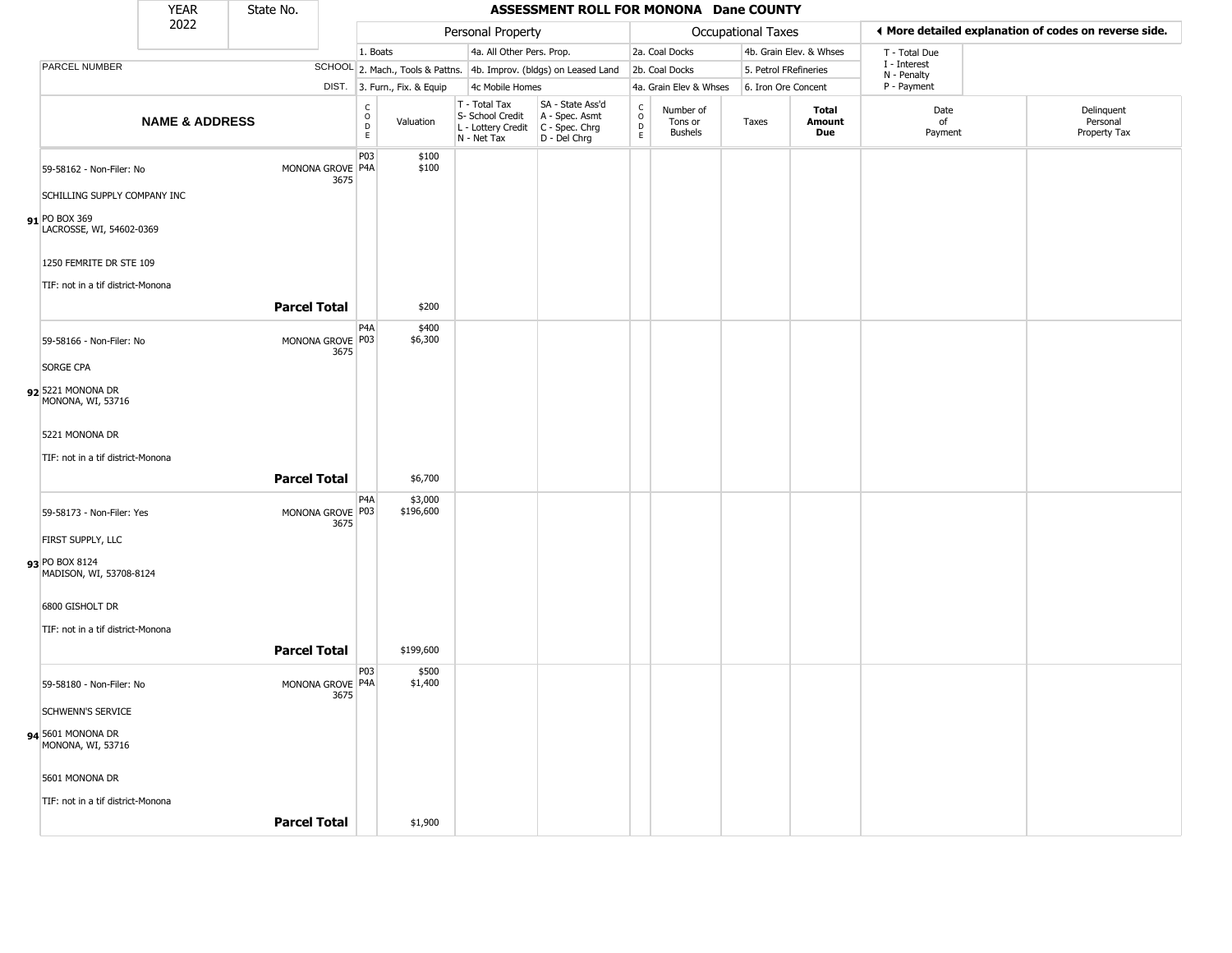|                                                     | <b>YEAR</b>               | State No.                |                                                 |                              |                                                                                         | ASSESSMENT ROLL FOR MONONA Dane COUNTY                              |                        |                                        |                       |                         |                             |                                                       |
|-----------------------------------------------------|---------------------------|--------------------------|-------------------------------------------------|------------------------------|-----------------------------------------------------------------------------------------|---------------------------------------------------------------------|------------------------|----------------------------------------|-----------------------|-------------------------|-----------------------------|-------------------------------------------------------|
|                                                     | 2022                      |                          |                                                 |                              | Personal Property                                                                       |                                                                     |                        |                                        | Occupational Taxes    |                         |                             | ◀ More detailed explanation of codes on reverse side. |
|                                                     |                           |                          | 1. Boats                                        |                              | 4a. All Other Pers. Prop.                                                               |                                                                     |                        | 2a. Coal Docks                         |                       | 4b. Grain Elev. & Whses | T - Total Due               |                                                       |
| <b>PARCEL NUMBER</b>                                |                           |                          |                                                 |                              |                                                                                         | SCHOOL 2. Mach., Tools & Pattns. 4b. Improv. (bldgs) on Leased Land |                        | 2b. Coal Docks                         | 5. Petrol FRefineries |                         | I - Interest<br>N - Penalty |                                                       |
|                                                     |                           |                          |                                                 | DIST. 3. Furn., Fix. & Equip | 4c Mobile Homes                                                                         |                                                                     |                        | 4a. Grain Elev & Whses                 | 6. Iron Ore Concent   |                         | P - Payment                 |                                                       |
|                                                     | <b>NAME &amp; ADDRESS</b> |                          | $\begin{array}{c} C \\ O \\ D \\ E \end{array}$ | Valuation                    | T - Total Tax<br>S- School Credit<br>L - Lottery Credit   C - Spec. Chrg<br>N - Net Tax | SA - State Ass'd<br>A - Spec. Asmt<br>D - Del Chrg                  | C<br>$\circ$<br>D<br>E | Number of<br>Tons or<br><b>Bushels</b> | Taxes                 | Total<br>Amount<br>Due  | Date<br>of<br>Payment       | Delinquent<br>Personal<br>Property Tax                |
| 59-58192 - Non-Filer: Yes                           |                           | MONONA GROVE P03<br>3675 | P <sub>4</sub> A                                | \$100<br>\$1,400             |                                                                                         |                                                                     |                        |                                        |                       |                         |                             |                                                       |
| MIDLAND PLASTICS INC                                |                           |                          |                                                 |                              |                                                                                         |                                                                     |                        |                                        |                       |                         |                             |                                                       |
| 5405 S WESTRIDGE COURT<br>NEW BERLIN, WI, 53151     |                           |                          |                                                 |                              |                                                                                         |                                                                     |                        |                                        |                       |                         |                             |                                                       |
| 6360 COPPS AVE<br>TIF: not in a tif district-Monona |                           |                          |                                                 |                              |                                                                                         |                                                                     |                        |                                        |                       |                         |                             |                                                       |
|                                                     |                           | <b>Parcel Total</b>      |                                                 | \$1,500                      |                                                                                         |                                                                     |                        |                                        |                       |                         |                             |                                                       |
| 59-58246 - Non-Filer: No                            |                           | MONONA GROVE P03<br>3675 | P4A                                             | \$2,500<br>\$29,800          |                                                                                         |                                                                     |                        |                                        |                       |                         |                             |                                                       |
| JOHNSON CONTROLS INC CORP TAX ADMIN X-81            |                           |                          |                                                 |                              |                                                                                         |                                                                     |                        |                                        |                       |                         |                             |                                                       |
| 96 PO BOX 591<br>MILWAUKEE, WI, 53201               |                           |                          |                                                 |                              |                                                                                         |                                                                     |                        |                                        |                       |                         |                             |                                                       |
| 2400 KILGUST RD                                     |                           |                          |                                                 |                              |                                                                                         |                                                                     |                        |                                        |                       |                         |                             |                                                       |
| TIF: not in a tif district-Monona                   |                           |                          |                                                 |                              |                                                                                         |                                                                     |                        |                                        |                       |                         |                             |                                                       |
|                                                     |                           | <b>Parcel Total</b>      |                                                 | \$32,300                     |                                                                                         |                                                                     |                        |                                        |                       |                         |                             |                                                       |
| 59-58248 - Non-Filer: Yes                           |                           | MONONA GROVE P03<br>3675 | P4A                                             | \$300<br>\$9,700             |                                                                                         |                                                                     |                        |                                        |                       |                         |                             |                                                       |
| TAN SPA STUDIO 2                                    |                           |                          |                                                 |                              |                                                                                         |                                                                     |                        |                                        |                       |                         |                             |                                                       |
| 97 6025 MONONA DR<br>MONONA, WI, 53716              |                           |                          |                                                 |                              |                                                                                         |                                                                     |                        |                                        |                       |                         |                             |                                                       |
| 6025 MONONA DR                                      |                           |                          |                                                 |                              |                                                                                         |                                                                     |                        |                                        |                       |                         |                             |                                                       |
| TIF: not in a tif district-Monona                   |                           |                          |                                                 |                              |                                                                                         |                                                                     |                        |                                        |                       |                         |                             |                                                       |
|                                                     |                           | <b>Parcel Total</b>      |                                                 | \$10,000                     |                                                                                         |                                                                     |                        |                                        |                       |                         |                             |                                                       |
| 59-58252 - Non-Filer: No                            |                           | MONONA GROVE<br>3675     | P03                                             | \$1,013,000                  |                                                                                         |                                                                     |                        |                                        |                       |                         |                             |                                                       |
| WISCONSIN PHYSICIANS SERVICE INSURANCE CORP         |                           |                          |                                                 |                              |                                                                                         |                                                                     |                        |                                        |                       |                         |                             |                                                       |
| 98 PO BOX 7607<br>MADISON, WI, 53707                |                           |                          |                                                 |                              |                                                                                         |                                                                     |                        |                                        |                       |                         |                             |                                                       |
| 1707, 1717, 1751, 1765 W BROADWAY                   |                           |                          |                                                 |                              |                                                                                         |                                                                     |                        |                                        |                       |                         |                             |                                                       |
| TIF: not in a tif district-Monona                   |                           |                          |                                                 |                              |                                                                                         |                                                                     |                        |                                        |                       |                         |                             |                                                       |
| 59-58255 - Non-Filer: Yes                           |                           | MONONA GROVE P03<br>3675 | P <sub>4</sub> A                                | \$2,200<br>\$6,300           |                                                                                         |                                                                     |                        |                                        |                       |                         |                             |                                                       |
| <b>STEEP &amp; BREW INC</b>                         |                           |                          |                                                 |                              |                                                                                         |                                                                     |                        |                                        |                       |                         |                             |                                                       |
| 855 E BROADWAY وو<br>MONONA, WI, 53716              |                           |                          |                                                 |                              |                                                                                         |                                                                     |                        |                                        |                       |                         |                             |                                                       |
| 855 E BROADWAY                                      |                           |                          |                                                 |                              |                                                                                         |                                                                     |                        |                                        |                       |                         |                             |                                                       |
| TIF: not in a tif district-Monona                   |                           |                          |                                                 |                              |                                                                                         |                                                                     |                        |                                        |                       |                         |                             |                                                       |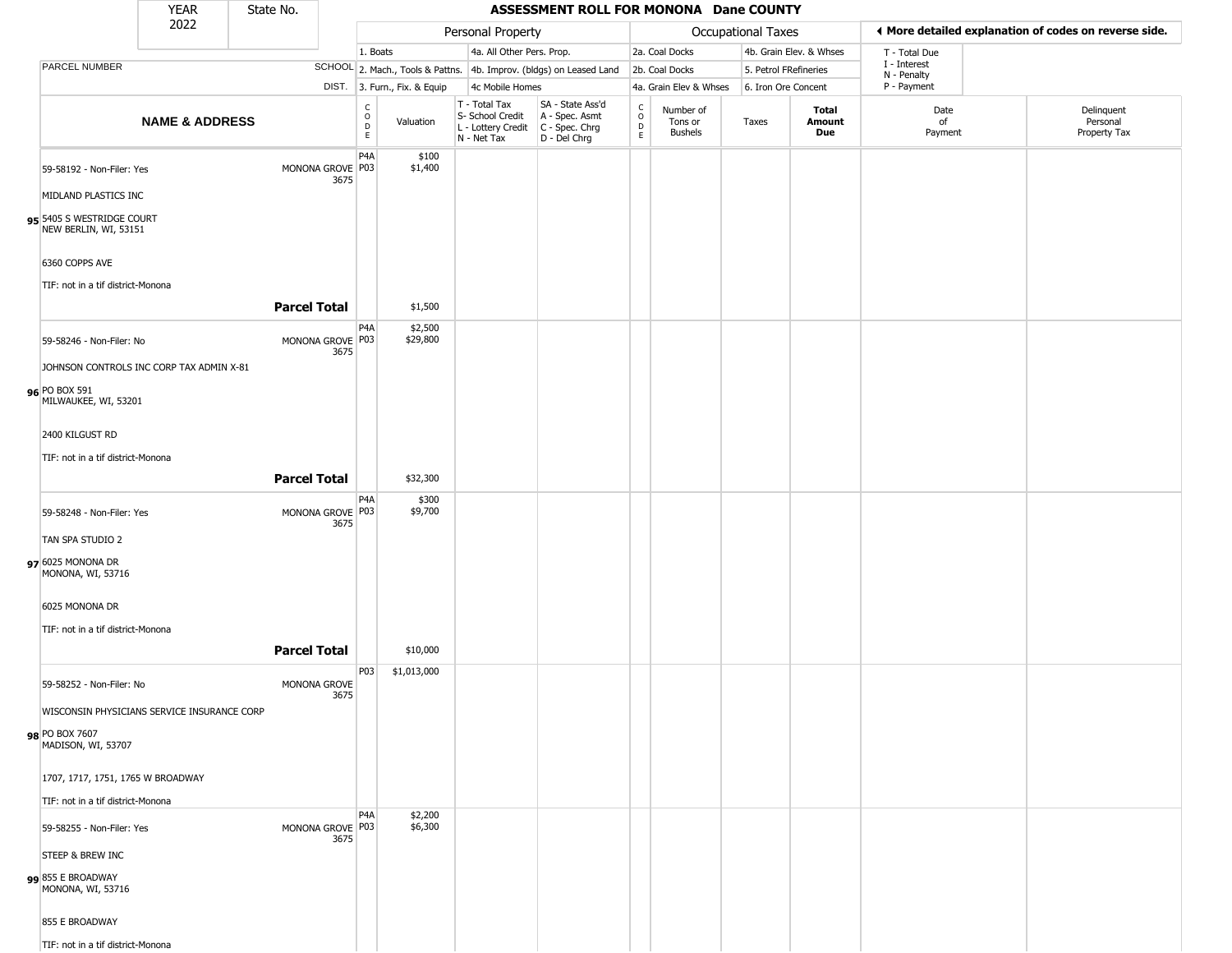|                                                                                           | YEAR                      | State No.           |                          |                        |                              |                                                                                         | ASSESSMENT ROLL FOR MONONA Dane COUNTY                              |                                                |                                        |                       |                         |                            |                                                       |
|-------------------------------------------------------------------------------------------|---------------------------|---------------------|--------------------------|------------------------|------------------------------|-----------------------------------------------------------------------------------------|---------------------------------------------------------------------|------------------------------------------------|----------------------------------------|-----------------------|-------------------------|----------------------------|-------------------------------------------------------|
|                                                                                           | 2022                      |                     |                          |                        |                              | Personal Property                                                                       |                                                                     |                                                |                                        | Occupational Taxes    |                         |                            | ◀ More detailed explanation of codes on reverse side. |
|                                                                                           |                           |                     |                          | 1. Boats               |                              | 4a. All Other Pers. Prop.                                                               |                                                                     |                                                | 2a. Coal Docks                         |                       | 4b. Grain Elev. & Whses | T - Total Due              |                                                       |
| PARCEL NUMBER                                                                             |                           |                     |                          |                        |                              |                                                                                         | SCHOOL 2. Mach., Tools & Pattns. 4b. Improv. (bldgs) on Leased Land |                                                | 2b. Coal Docks                         | 5. Petrol FRefineries |                         | I - Interest               |                                                       |
|                                                                                           |                           |                     |                          |                        | DIST. 3. Furn., Fix. & Equip | 4c Mobile Homes                                                                         |                                                                     |                                                | 4a. Grain Elev & Whses                 | 6. Iron Ore Concent   |                         | N - Penalty<br>P - Payment |                                                       |
|                                                                                           | <b>NAME &amp; ADDRESS</b> |                     |                          | c<br>$\circ$<br>D<br>E | Valuation                    | T - Total Tax<br>S- School Credit<br>L - Lottery Credit   C - Spec. Chrg<br>N - Net Tax | SA - State Ass'd<br>A - Spec. Asmt<br>D - Del Chrg                  | $\begin{matrix} 0 \\ 0 \\ D \end{matrix}$<br>E | Number of<br>Tons or<br><b>Bushels</b> | Taxes                 | Total<br>Amount<br>Due  | Date<br>of<br>Payment      | Delinquent<br>Personal<br>Property Tax                |
|                                                                                           |                           | <b>Parcel Total</b> |                          |                        | \$8,500                      |                                                                                         |                                                                     |                                                |                                        |                       |                         |                            |                                                       |
| 59-58275 - Non-Filer: No                                                                  |                           |                     | MONONA GROVE<br>3675     | P4A                    | \$200                        |                                                                                         |                                                                     |                                                |                                        |                       |                         |                            |                                                       |
| J&H AUTO SUPPLY OF MADISON<br>100 5703 MONONA DR<br>MONONA, WI, 53716                     |                           |                     |                          |                        |                              |                                                                                         |                                                                     |                                                |                                        |                       |                         |                            |                                                       |
| 5703 MONONA DR<br>TIF: TIF 5-Monona                                                       |                           |                     |                          |                        |                              |                                                                                         |                                                                     |                                                |                                        |                       |                         |                            |                                                       |
| 59-58290 - Non-Filer: Yes                                                                 |                           |                     | MONONA GROVE<br>3675     | P03                    | \$3,300                      |                                                                                         |                                                                     |                                                |                                        |                       |                         |                            |                                                       |
| <b>GREG CARLSON</b>                                                                       |                           |                     |                          |                        |                              |                                                                                         |                                                                     |                                                |                                        |                       |                         |                            |                                                       |
| 101 4500 WINNEQUAH RD<br>MONONA, WI, 53716                                                |                           |                     |                          |                        |                              |                                                                                         |                                                                     |                                                |                                        |                       |                         |                            |                                                       |
| 4500 WINNEQUAH RD                                                                         |                           |                     |                          |                        |                              |                                                                                         |                                                                     |                                                |                                        |                       |                         |                            |                                                       |
| TIF: not in a tif district-Monona                                                         |                           |                     |                          |                        |                              |                                                                                         |                                                                     |                                                |                                        |                       |                         |                            |                                                       |
| 59-58306 - Non-Filer: Yes                                                                 |                           |                     | MONONA GROVE<br>3675     | P03                    | \$17,200                     |                                                                                         |                                                                     |                                                |                                        |                       |                         |                            |                                                       |
| AFFILIATED DENTISTS, S.C.                                                                 |                           |                     |                          |                        |                              |                                                                                         |                                                                     |                                                |                                        |                       |                         |                            |                                                       |
| 102 100 RIVER PL<br>MONONA, WI, 53716                                                     |                           |                     |                          |                        |                              |                                                                                         |                                                                     |                                                |                                        |                       |                         |                            |                                                       |
| 100 RIVER PL                                                                              |                           |                     |                          |                        |                              |                                                                                         |                                                                     |                                                |                                        |                       |                         |                            |                                                       |
| TIF: not in a tif district-Monona                                                         |                           |                     |                          |                        |                              |                                                                                         |                                                                     |                                                |                                        |                       |                         |                            |                                                       |
| 59-58340 - Non-Filer: Yes                                                                 |                           |                     | MONONA GROVE P03<br>3675 | P <sub>4</sub> A       | \$2,800<br>\$205,100         |                                                                                         |                                                                     |                                                |                                        |                       |                         |                            |                                                       |
| IGO LEGACY HOTEL GROUP MADISON LLC<br>103 4257 HAINES ROAD STE A<br>HERMANTOWN, MN, 55811 |                           |                     |                          |                        |                              |                                                                                         |                                                                     |                                                |                                        |                       |                         |                            |                                                       |
| 400 RIVER PL                                                                              |                           |                     |                          |                        |                              |                                                                                         |                                                                     |                                                |                                        |                       |                         |                            |                                                       |
| TIF: not in a tif district-Monona                                                         |                           |                     |                          |                        |                              |                                                                                         |                                                                     |                                                |                                        |                       |                         |                            |                                                       |
|                                                                                           |                           | <b>Parcel Total</b> |                          |                        | \$207,900                    |                                                                                         |                                                                     |                                                |                                        |                       |                         |                            |                                                       |
|                                                                                           |                           |                     |                          | P4A                    | \$5,200                      |                                                                                         |                                                                     |                                                |                                        |                       |                         |                            |                                                       |
| 59-58354 - Non-Filer: Yes                                                                 |                           |                     | MONONA GROVE P03<br>3675 |                        | \$54,600                     |                                                                                         |                                                                     |                                                |                                        |                       |                         |                            |                                                       |
| SPEEDWAY, LLC 4533                                                                        |                           |                     |                          |                        |                              |                                                                                         |                                                                     |                                                |                                        |                       |                         |                            |                                                       |
| 104 PO BOX 4900<br>SCOTTSDALE, AZ, 85261                                                  |                           |                     |                          |                        |                              |                                                                                         |                                                                     |                                                |                                        |                       |                         |                            |                                                       |
| 2500 ROYAL AVE                                                                            |                           |                     |                          |                        |                              |                                                                                         |                                                                     |                                                |                                        |                       |                         |                            |                                                       |
| TIF: not in a tif district-Monona                                                         |                           |                     |                          |                        |                              |                                                                                         |                                                                     |                                                |                                        |                       |                         |                            |                                                       |
|                                                                                           |                           | <b>Parcel Total</b> |                          |                        | \$59,800                     |                                                                                         |                                                                     |                                                |                                        |                       |                         |                            |                                                       |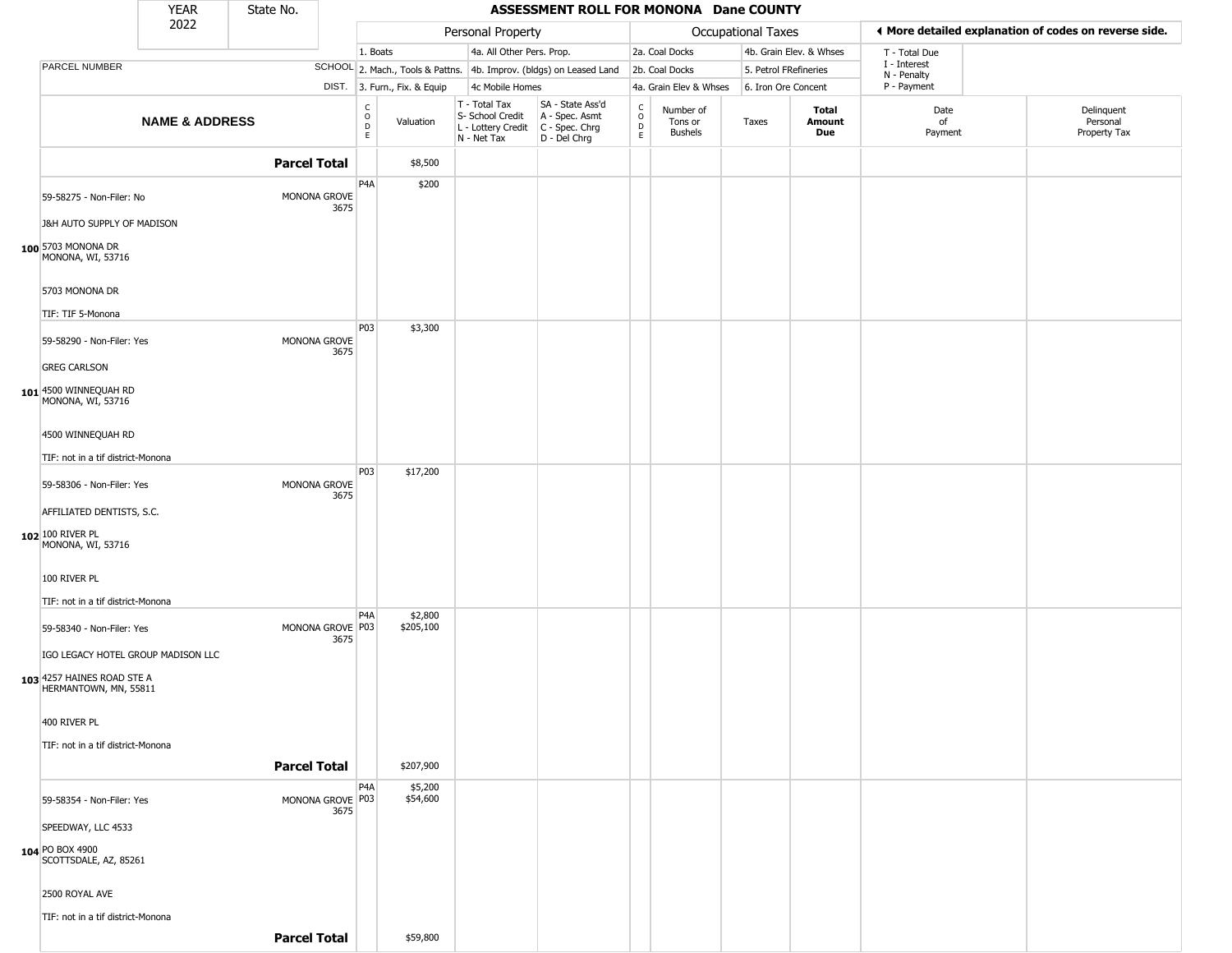|                                                                                                                                                                       | <b>YEAR</b>               | State No.           |                          |                                        |                              |                                                                        | ASSESSMENT ROLL FOR MONONA Dane COUNTY                               |                      |                                        |                           |                         |                             |                                                       |
|-----------------------------------------------------------------------------------------------------------------------------------------------------------------------|---------------------------|---------------------|--------------------------|----------------------------------------|------------------------------|------------------------------------------------------------------------|----------------------------------------------------------------------|----------------------|----------------------------------------|---------------------------|-------------------------|-----------------------------|-------------------------------------------------------|
|                                                                                                                                                                       | 2022                      |                     |                          |                                        |                              | Personal Property                                                      |                                                                      |                      |                                        | <b>Occupational Taxes</b> |                         |                             | ◀ More detailed explanation of codes on reverse side. |
|                                                                                                                                                                       |                           |                     |                          | 1. Boats                               |                              | 4a. All Other Pers. Prop.                                              |                                                                      |                      | 2a. Coal Docks                         |                           | 4b. Grain Elev. & Whses | T - Total Due               |                                                       |
| PARCEL NUMBER                                                                                                                                                         |                           |                     |                          |                                        |                              |                                                                        | SCHOOL 2. Mach., Tools & Pattns. 4b. Improv. (bldgs) on Leased Land  |                      | 2b. Coal Docks                         |                           | 5. Petrol FRefineries   | I - Interest<br>N - Penalty |                                                       |
|                                                                                                                                                                       |                           |                     |                          |                                        | DIST. 3. Furn., Fix. & Equip | 4c Mobile Homes                                                        |                                                                      |                      | 4a. Grain Elev & Whses                 |                           | 6. Iron Ore Concent     | P - Payment                 |                                                       |
|                                                                                                                                                                       | <b>NAME &amp; ADDRESS</b> |                     |                          | $_{\rm o}^{\rm c}$<br>$\mathsf D$<br>E | Valuation                    | T - Total Tax<br>S- School Credit<br>L - Lottery Credit<br>N - Net Tax | SA - State Ass'd<br>A - Spec. Asmt<br>C - Spec. Chrg<br>D - Del Chrg | $\rm ^c_o$<br>D<br>E | Number of<br>Tons or<br><b>Bushels</b> | Taxes                     | Total<br>Amount<br>Due  | Date<br>of<br>Payment       | Delinquent<br>Personal<br>Property Tax                |
| 59-58357 - Non-Filer: No<br>WASTE MANAGEMENT OF WISCONSIN, INC C/O MARVIN F POER &<br><b>COMPANY</b><br>105 PO BOX 802206<br>DALLAS, TX, 75380-2206<br>VARIOUS        |                           |                     | MONONA GROVE<br>3675     | P4A                                    | \$316,200                    |                                                                        |                                                                      |                      |                                        |                           |                         |                             |                                                       |
| TIF: not in a tif district-Monona                                                                                                                                     |                           |                     |                          |                                        |                              |                                                                        |                                                                      |                      |                                        |                           |                         |                             |                                                       |
| 59-58358 - Non-Filer: No<br>WEST MARINE PRODUCTS #189<br>106 PO BOX 969, TAX DEPT<br>RED OAK, TX, 75154-0969                                                          |                           |                     | MONONA GROVE P03<br>3675 | P <sub>4</sub> A                       | \$500<br>\$14,500            |                                                                        |                                                                      |                      |                                        |                           |                         |                             |                                                       |
| 2455 BROADWAY W<br>TIF: not in a tif district-Monona                                                                                                                  |                           | <b>Parcel Total</b> |                          |                                        | \$15,000                     |                                                                        |                                                                      |                      |                                        |                           |                         |                             |                                                       |
| 59-58369 - Non-Filer: No<br>CITY WIDE VET CLINIC, LLC<br>107 6009 MONONA DR<br>MONONA, WI, 53716<br>6009 MONONA DR<br>TIF: not in a tif district-Monona               |                           |                     | MONONA GROVE P03<br>3675 | P <sub>4</sub> A                       | \$12,200<br>\$43,600         |                                                                        |                                                                      |                      |                                        |                           |                         |                             |                                                       |
|                                                                                                                                                                       |                           | <b>Parcel Total</b> |                          |                                        | \$55,800                     |                                                                        |                                                                      |                      |                                        |                           |                         |                             |                                                       |
| 59-58389 - Non-Filer: No<br>NATIONAL ENTERTAINMENT NETWORK, LLC<br>108 246 S TAYLOR AVE #200<br>LOUISVILLE, CO, 80027<br>VARIOUS<br>TIF: not in a tif district-Monona |                           |                     | MONONA GROVE<br>3675     | P03                                    | \$9,600                      |                                                                        |                                                                      |                      |                                        |                           |                         |                             |                                                       |
| 59-58409 - Non-Filer: No<br>CC OF MADISON, INC<br>109 1001 FOURIER DR, STE 200<br>MADISON, WI, 53717-1958<br>6518 MONONA DR<br>TIF: not in a tif district-Monona      |                           |                     | MONONA GROVE P4A<br>3675 | <b>P03</b>                             | \$600<br>\$600               |                                                                        |                                                                      |                      |                                        |                           |                         |                             |                                                       |
|                                                                                                                                                                       |                           |                     |                          |                                        |                              |                                                                        |                                                                      |                      |                                        |                           |                         |                             |                                                       |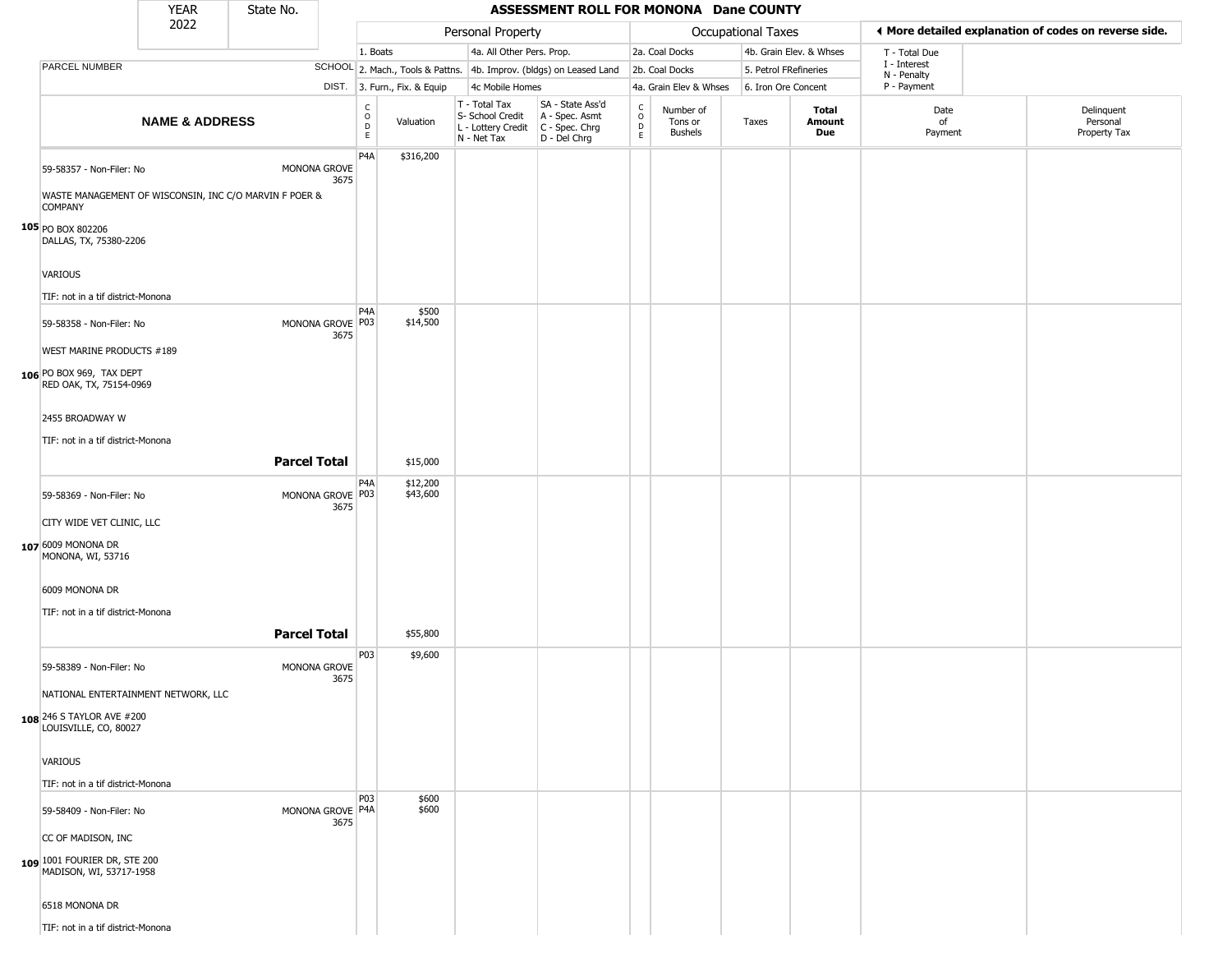|                                                 | <b>YEAR</b>               | State No.           |                          |                                                |                              |                                                                                         | ASSESSMENT ROLL FOR MONONA Dane COUNTY                              |                                                          |                                 |                       |                         |                             |                                                       |  |
|-------------------------------------------------|---------------------------|---------------------|--------------------------|------------------------------------------------|------------------------------|-----------------------------------------------------------------------------------------|---------------------------------------------------------------------|----------------------------------------------------------|---------------------------------|-----------------------|-------------------------|-----------------------------|-------------------------------------------------------|--|
|                                                 | 2022                      |                     |                          |                                                |                              | Personal Property                                                                       |                                                                     |                                                          |                                 | Occupational Taxes    |                         |                             | ◀ More detailed explanation of codes on reverse side. |  |
|                                                 |                           |                     |                          | 1. Boats                                       |                              | 4a. All Other Pers. Prop.                                                               |                                                                     |                                                          | 2a. Coal Docks                  |                       | 4b. Grain Elev. & Whses | T - Total Due               |                                                       |  |
| PARCEL NUMBER                                   |                           |                     |                          |                                                |                              |                                                                                         | SCHOOL 2. Mach., Tools & Pattns. 4b. Improv. (bldgs) on Leased Land |                                                          | 2b. Coal Docks                  | 5. Petrol FRefineries |                         | I - Interest<br>N - Penalty |                                                       |  |
|                                                 |                           |                     |                          |                                                | DIST. 3. Furn., Fix. & Equip | 4c Mobile Homes                                                                         |                                                                     |                                                          | 4a. Grain Elev & Whses          | 6. Iron Ore Concent   |                         | P - Payment                 |                                                       |  |
|                                                 | <b>NAME &amp; ADDRESS</b> |                     |                          | $\begin{matrix} 0 \\ 0 \\ 0 \end{matrix}$<br>E | Valuation                    | T - Total Tax<br>S- School Credit<br>L - Lottery Credit   C - Spec. Chrg<br>N - Net Tax | SA - State Ass'd<br>A - Spec. Asmt<br>D - Del Chrg                  | $\begin{smallmatrix} C \\ O \\ D \end{smallmatrix}$<br>E | Number of<br>Tons or<br>Bushels | Taxes                 | Total<br>Amount<br>Due  | Date<br>of<br>Payment       | Delinquent<br>Personal<br>Property Tax                |  |
|                                                 |                           | <b>Parcel Total</b> |                          |                                                | \$1,200                      |                                                                                         |                                                                     |                                                          |                                 |                       |                         |                             |                                                       |  |
|                                                 |                           |                     |                          | P03                                            | \$200                        |                                                                                         |                                                                     |                                                          |                                 |                       |                         |                             |                                                       |  |
| 59-58411 - Non-Filer: Yes                       |                           |                     | MONONA GROVE<br>3675     |                                                |                              |                                                                                         |                                                                     |                                                          |                                 |                       |                         |                             |                                                       |  |
| <b>DEANNA'S</b>                                 |                           |                     |                          |                                                |                              |                                                                                         |                                                                     |                                                          |                                 |                       |                         |                             |                                                       |  |
| 110 6033 MONONA DR STE 103<br>MONONA, WI, 53716 |                           |                     |                          |                                                |                              |                                                                                         |                                                                     |                                                          |                                 |                       |                         |                             |                                                       |  |
| 6033 MONONA DR STE 103                          |                           |                     |                          |                                                |                              |                                                                                         |                                                                     |                                                          |                                 |                       |                         |                             |                                                       |  |
| TIF: TIF 4-Monona                               |                           |                     |                          | P03                                            | \$33,600                     |                                                                                         |                                                                     |                                                          |                                 |                       |                         |                             |                                                       |  |
| 59-58430 - Non-Filer: Yes                       |                           |                     | MONONA GROVE<br>3675     |                                                |                              |                                                                                         |                                                                     |                                                          |                                 |                       |                         |                             |                                                       |  |
| ELIE'S CAFE                                     |                           |                     |                          |                                                |                              |                                                                                         |                                                                     |                                                          |                                 |                       |                         |                             |                                                       |  |
| 111 909 E BROADWAY<br>MONONA, WI, 53716         |                           |                     |                          |                                                |                              |                                                                                         |                                                                     |                                                          |                                 |                       |                         |                             |                                                       |  |
| 909 E BROADWAY                                  |                           |                     |                          |                                                |                              |                                                                                         |                                                                     |                                                          |                                 |                       |                         |                             |                                                       |  |
| TIF: TIF 6-Monona                               |                           |                     |                          |                                                |                              |                                                                                         |                                                                     |                                                          |                                 |                       |                         |                             |                                                       |  |
| 59-58448 - Non-Filer: No                        |                           |                     | MONONA GROVE P03<br>3675 | P4A                                            | \$2,500<br>\$7,000           |                                                                                         |                                                                     |                                                          |                                 |                       |                         |                             |                                                       |  |
| THE UPS STORE                                   |                           |                     |                          |                                                |                              |                                                                                         |                                                                     |                                                          |                                 |                       |                         |                             |                                                       |  |
| 112 6516 MONONA DR<br>MONONA, WI, 53716         |                           |                     |                          |                                                |                              |                                                                                         |                                                                     |                                                          |                                 |                       |                         |                             |                                                       |  |
| 6516 MONONA DR                                  |                           |                     |                          |                                                |                              |                                                                                         |                                                                     |                                                          |                                 |                       |                         |                             |                                                       |  |
| TIF: not in a tif district-Monona               |                           |                     |                          |                                                |                              |                                                                                         |                                                                     |                                                          |                                 |                       |                         |                             |                                                       |  |
|                                                 |                           | <b>Parcel Total</b> |                          |                                                | \$9,500                      |                                                                                         |                                                                     |                                                          |                                 |                       |                         |                             |                                                       |  |
| 59-58454 - Non-Filer: Yes                       |                           |                     | MONONA GROVE<br>3675     | P03                                            | \$12,000                     |                                                                                         |                                                                     |                                                          |                                 |                       |                         |                             |                                                       |  |
| MONONA VETERINARY CLINIC                        |                           |                     |                          |                                                |                              |                                                                                         |                                                                     |                                                          |                                 |                       |                         |                             |                                                       |  |
| 113 5223 MONONA DR<br>MONONA, WI, 53716         |                           |                     |                          |                                                |                              |                                                                                         |                                                                     |                                                          |                                 |                       |                         |                             |                                                       |  |
| 5223 MONONA DR                                  |                           |                     |                          |                                                |                              |                                                                                         |                                                                     |                                                          |                                 |                       |                         |                             |                                                       |  |
| TIF: not in a tif district-Monona               |                           |                     |                          |                                                |                              |                                                                                         |                                                                     |                                                          |                                 |                       |                         |                             |                                                       |  |
| 59-58456 - Non-Filer: Yes                       |                           |                     | MONONA GROVE P03<br>3675 | P <sub>4</sub> A                               | \$100<br>\$1,000             |                                                                                         |                                                                     |                                                          |                                 |                       |                         |                             |                                                       |  |
| ROLAND MORRISON                                 |                           |                     |                          |                                                |                              |                                                                                         |                                                                     |                                                          |                                 |                       |                         |                             |                                                       |  |
| 114 6320 MONONA DR STE 213<br>MONONA, WI, 53716 |                           |                     |                          |                                                |                              |                                                                                         |                                                                     |                                                          |                                 |                       |                         |                             |                                                       |  |
| 6320 MONONA DR STE 213                          |                           |                     |                          |                                                |                              |                                                                                         |                                                                     |                                                          |                                 |                       |                         |                             |                                                       |  |
| TIF: not in a tif district-Monona               |                           |                     |                          |                                                |                              |                                                                                         |                                                                     |                                                          |                                 |                       |                         |                             |                                                       |  |
|                                                 |                           | <b>Parcel Total</b> |                          |                                                | \$1,100                      |                                                                                         |                                                                     |                                                          |                                 |                       |                         |                             |                                                       |  |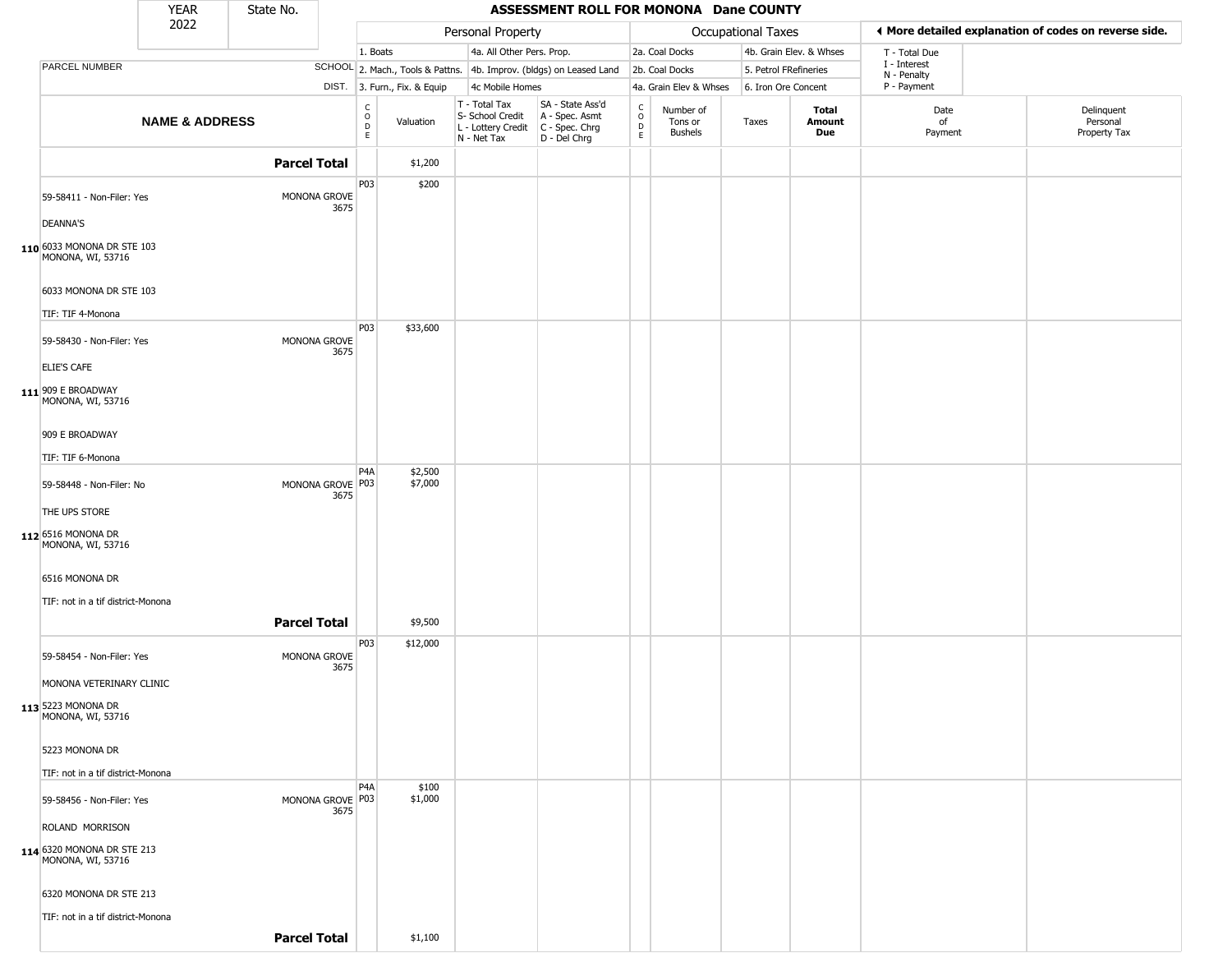|                                                                                                                                               | <b>YEAR</b>               | State No.           |                          |                         |                              |                                                                        | ASSESSMENT ROLL FOR MONONA Dane COUNTY                               |                                    |                                 |                           |                         |                                                       |                                        |
|-----------------------------------------------------------------------------------------------------------------------------------------------|---------------------------|---------------------|--------------------------|-------------------------|------------------------------|------------------------------------------------------------------------|----------------------------------------------------------------------|------------------------------------|---------------------------------|---------------------------|-------------------------|-------------------------------------------------------|----------------------------------------|
|                                                                                                                                               | 2022                      |                     |                          |                         |                              | Personal Property                                                      |                                                                      |                                    |                                 | <b>Occupational Taxes</b> |                         | ♦ More detailed explanation of codes on reverse side. |                                        |
|                                                                                                                                               |                           |                     |                          | 1. Boats                |                              | 4a. All Other Pers. Prop.                                              |                                                                      |                                    | 2a. Coal Docks                  |                           | 4b. Grain Elev. & Whses | T - Total Due                                         |                                        |
| <b>PARCEL NUMBER</b>                                                                                                                          |                           |                     |                          |                         |                              |                                                                        | SCHOOL 2. Mach., Tools & Pattns. 4b. Improv. (bldgs) on Leased Land  |                                    | 2b. Coal Docks                  | 5. Petrol FRefineries     |                         | I - Interest                                          |                                        |
|                                                                                                                                               |                           |                     |                          |                         | DIST. 3. Furn., Fix. & Equip | 4c Mobile Homes                                                        |                                                                      |                                    | 4a. Grain Elev & Whses          | 6. Iron Ore Concent       |                         | N - Penalty<br>P - Payment                            |                                        |
|                                                                                                                                               | <b>NAME &amp; ADDRESS</b> |                     |                          | C<br>$\circ$<br>D<br>E. | Valuation                    | T - Total Tax<br>S- School Credit<br>L - Lottery Credit<br>N - Net Tax | SA - State Ass'd<br>A - Spec. Asmt<br>C - Spec. Chrg<br>D - Del Chrg | $\frac{c}{0}$<br>$\mathsf{D}$<br>E | Number of<br>Tons or<br>Bushels | Taxes                     | Total<br>Amount<br>Due  | Date<br>of<br>Payment                                 | Delinquent<br>Personal<br>Property Tax |
| 59-58458 - Non-Filer: No<br>NOODLES & COMPANY #203 C/O K.E. ANDREWS & COMPANY<br>115 2424 RIDGE ROAD<br>ROCKWALL, TX, 75087<br>6520 MONONA DR |                           |                     | MONONA GROVE P03<br>3675 | P4A                     | \$1,200<br>\$76,900          |                                                                        |                                                                      |                                    |                                 |                           |                         |                                                       |                                        |
| TIF: not in a tif district-Monona                                                                                                             |                           | <b>Parcel Total</b> |                          |                         | \$78,100                     |                                                                        |                                                                      |                                    |                                 |                           |                         |                                                       |                                        |
|                                                                                                                                               |                           |                     |                          |                         |                              |                                                                        |                                                                      |                                    |                                 |                           |                         |                                                       |                                        |
| 59-58462 - Non-Filer: Yes<br>RAYMOND JAMES FINANCIAL SERV<br>116 5590 MONONA DR<br>MONONA, WI, 53716                                          |                           |                     | MONONA GROVE<br>3675     | P03                     | \$13,900                     |                                                                        |                                                                      |                                    |                                 |                           |                         |                                                       |                                        |
| 5590 MONONA DR                                                                                                                                |                           |                     |                          |                         |                              |                                                                        |                                                                      |                                    |                                 |                           |                         |                                                       |                                        |
| TIF: TIF 4-Monona                                                                                                                             |                           |                     |                          | P03                     | \$3,400                      |                                                                        |                                                                      |                                    |                                 |                           |                         |                                                       |                                        |
| 59-58468 - Non-Filer: Yes<br>THOMAS SALER<br>117 4705 MONONA DR<br>MONONA, WI, 53716                                                          |                           |                     | MONONA GROVE<br>3675     |                         |                              |                                                                        |                                                                      |                                    |                                 |                           |                         |                                                       |                                        |
| 4705 MONONA DR<br>TIF: not in a tif district-Monona                                                                                           |                           |                     |                          |                         |                              |                                                                        |                                                                      |                                    |                                 |                           |                         |                                                       |                                        |
| 59-59361 - Non-Filer: No<br>WALGREEN CO (001) DBA: WALGREEN CO, 04830-S-PPT                                                                   |                           |                     | MONONA GROVE P03<br>3675 | P <sub>4</sub> A        | \$500<br>\$162,400           |                                                                        |                                                                      |                                    |                                 |                           |                         |                                                       |                                        |
| 118 300 WILMONT RD MS 3301<br>DEERFIELD, IL, 60015                                                                                            |                           |                     |                          |                         |                              |                                                                        |                                                                      |                                    |                                 |                           |                         |                                                       |                                        |
| 5300 MONONA DR<br>TIF: not in a tif district-Monona                                                                                           |                           |                     |                          |                         |                              |                                                                        |                                                                      |                                    |                                 |                           |                         |                                                       |                                        |
|                                                                                                                                               |                           | <b>Parcel Total</b> |                          |                         | \$162,900                    |                                                                        |                                                                      |                                    |                                 |                           |                         |                                                       |                                        |
| 59-59482 - Non-Filer: Yes<br>WHITEHORSE STUDIO                                                                                                |                           |                     | MONONA GROVE P03<br>3675 | P <sub>4</sub> A        | \$100<br>\$200               |                                                                        |                                                                      |                                    |                                 |                           |                         |                                                       |                                        |
| 119 1200 E BROADWAY<br>MONONA, WI, 53716                                                                                                      |                           |                     |                          |                         |                              |                                                                        |                                                                      |                                    |                                 |                           |                         |                                                       |                                        |
| $\overline{0}$<br>TIF: not in a tif district-Monona                                                                                           |                           |                     |                          |                         |                              |                                                                        |                                                                      |                                    |                                 |                           |                         |                                                       |                                        |
|                                                                                                                                               |                           | <b>Parcel Total</b> |                          |                         | \$300                        |                                                                        |                                                                      |                                    |                                 |                           |                         |                                                       |                                        |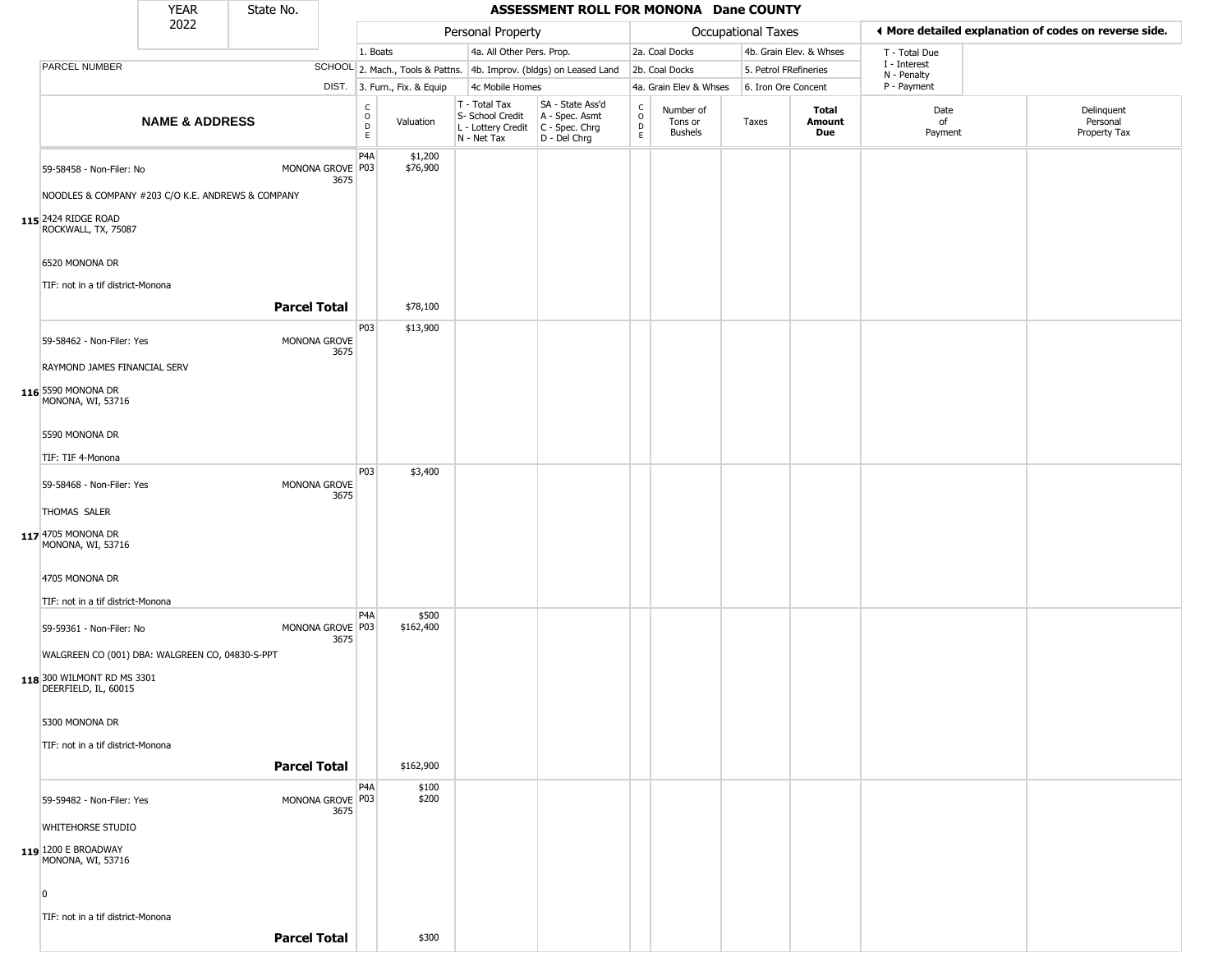|                                                                                                                | <b>YEAR</b>               | State No.           |                            |                                                          |                              |                                                                        | ASSESSMENT ROLL FOR MONONA Dane COUNTY                                 |                         |                                        |                           |                         |                            |                                                       |
|----------------------------------------------------------------------------------------------------------------|---------------------------|---------------------|----------------------------|----------------------------------------------------------|------------------------------|------------------------------------------------------------------------|------------------------------------------------------------------------|-------------------------|----------------------------------------|---------------------------|-------------------------|----------------------------|-------------------------------------------------------|
|                                                                                                                | 2022                      |                     |                            |                                                          |                              | Personal Property                                                      |                                                                        |                         |                                        | <b>Occupational Taxes</b> |                         |                            | I More detailed explanation of codes on reverse side. |
|                                                                                                                |                           |                     |                            | 1. Boats                                                 |                              | 4a. All Other Pers. Prop.                                              |                                                                        |                         | 2a. Coal Docks                         |                           | 4b. Grain Elev. & Whses | T - Total Due              |                                                       |
| PARCEL NUMBER                                                                                                  |                           |                     |                            |                                                          |                              |                                                                        | SCHOOL 2. Mach., Tools & Pattns. 4b. Improv. (bldgs) on Leased Land    |                         | 2b. Coal Docks                         | 5. Petrol FRefineries     |                         | I - Interest               |                                                       |
|                                                                                                                |                           |                     |                            |                                                          | DIST. 3. Furn., Fix. & Equip | 4c Mobile Homes                                                        |                                                                        |                         | 4a. Grain Elev & Whses                 | 6. Iron Ore Concent       |                         | N - Penalty<br>P - Payment |                                                       |
|                                                                                                                | <b>NAME &amp; ADDRESS</b> |                     |                            | $\begin{matrix} 0 \\ 0 \\ D \end{matrix}$<br>$\mathsf E$ | Valuation                    | T - Total Tax<br>S- School Credit<br>L - Lottery Credit<br>N - Net Tax | SA - State Ass'd<br>A - Spec. Asmt<br>$C - Spec. Chrg$<br>D - Del Chrg | $\frac{c}{0}$<br>D<br>E | Number of<br>Tons or<br><b>Bushels</b> | Taxes                     | Total<br>Amount<br>Due  | Date<br>of<br>Payment      | Delinquent<br>Personal<br>Property Tax                |
| 59-59484 - Non-Filer: No<br>WISCONSIN PRINTING INC<br>120 6380 COPPS AVE<br>MONONA, WI, 53716                  |                           |                     | MONONA GROVE e<br>3675 Ass | Stat<br>ess<br>ed                                        | \$0                          |                                                                        |                                                                        |                         |                                        |                           |                         |                            |                                                       |
| 6380 COPSS AVE<br>TIF: not in a tif district-Monona                                                            |                           |                     |                            |                                                          |                              |                                                                        |                                                                        |                         |                                        |                           |                         |                            |                                                       |
| 59-59495 - Non-Filer: No<br>STEELE CONSTRUCTION CORPORATION                                                    |                           |                     | MONONA GROVE P03<br>3675   | P <sub>4</sub> A                                         | \$300<br>\$2,900             |                                                                        |                                                                        |                         |                                        |                           |                         |                            |                                                       |
| 121 7009 RAYWOOD RD<br>MONONA, WI, 53713                                                                       |                           |                     |                            |                                                          |                              |                                                                        |                                                                        |                         |                                        |                           |                         |                            |                                                       |
| 7009 RAYWOOD RD<br>TIF: not in a tif district-Monona                                                           |                           |                     |                            |                                                          |                              |                                                                        |                                                                        |                         |                                        |                           |                         |                            |                                                       |
|                                                                                                                |                           | <b>Parcel Total</b> |                            | P4A                                                      | \$3,200<br>\$38,700          |                                                                        |                                                                        |                         |                                        |                           |                         |                            |                                                       |
| 59-60011 - Non-Filer: No<br>MCDONALD'S#1021 DP&K INC - DION CONN<br>122 N3250 CTY HWY J<br>POYNETTE, WI, 53955 |                           |                     | MONONA GROVE P03<br>3675   |                                                          | \$39,500                     |                                                                        |                                                                        |                         |                                        |                           |                         |                            |                                                       |
| 4905 MONONA DR<br>TIF: TID 7-Monona                                                                            |                           |                     |                            |                                                          |                              |                                                                        |                                                                        |                         |                                        |                           |                         |                            |                                                       |
|                                                                                                                |                           | <b>Parcel Total</b> |                            |                                                          | \$78,200                     |                                                                        |                                                                        |                         |                                        |                           |                         |                            |                                                       |
| 59-60030 - Non-Filer: No                                                                                       |                           |                     | MONONA GROVE<br>3675       | P03                                                      | \$17,600                     |                                                                        |                                                                        |                         |                                        |                           |                         |                            |                                                       |
| PROFESSIONAL CLEANERS LLC<br>123 5415A MONONA DR<br>MONONA, WI, 53716                                          |                           |                     |                            |                                                          |                              |                                                                        |                                                                        |                         |                                        |                           |                         |                            |                                                       |
| 5415A MONONA DR                                                                                                |                           |                     |                            |                                                          |                              |                                                                        |                                                                        |                         |                                        |                           |                         |                            |                                                       |
| TIF: not in a tif district-Monona                                                                              |                           |                     |                            | P <sub>4</sub> A                                         | \$2,000                      |                                                                        |                                                                        |                         |                                        |                           |                         |                            |                                                       |
| 59-60032 - Non-Filer: No<br>PELLITTERI WASTE SYSTEMS, INC<br>124 PO BOX 259426                                 |                           |                     | MADISON P03<br>3269        |                                                          | \$22,600                     |                                                                        |                                                                        |                         |                                        |                           |                         |                            |                                                       |
| MADISON, WI, 53725<br>VARIOUS                                                                                  |                           |                     |                            |                                                          |                              |                                                                        |                                                                        |                         |                                        |                           |                         |                            |                                                       |
| TIF: not in a tif district-Monona                                                                              |                           | <b>Parcel Total</b> |                            |                                                          | \$24,600                     |                                                                        |                                                                        |                         |                                        |                           |                         |                            |                                                       |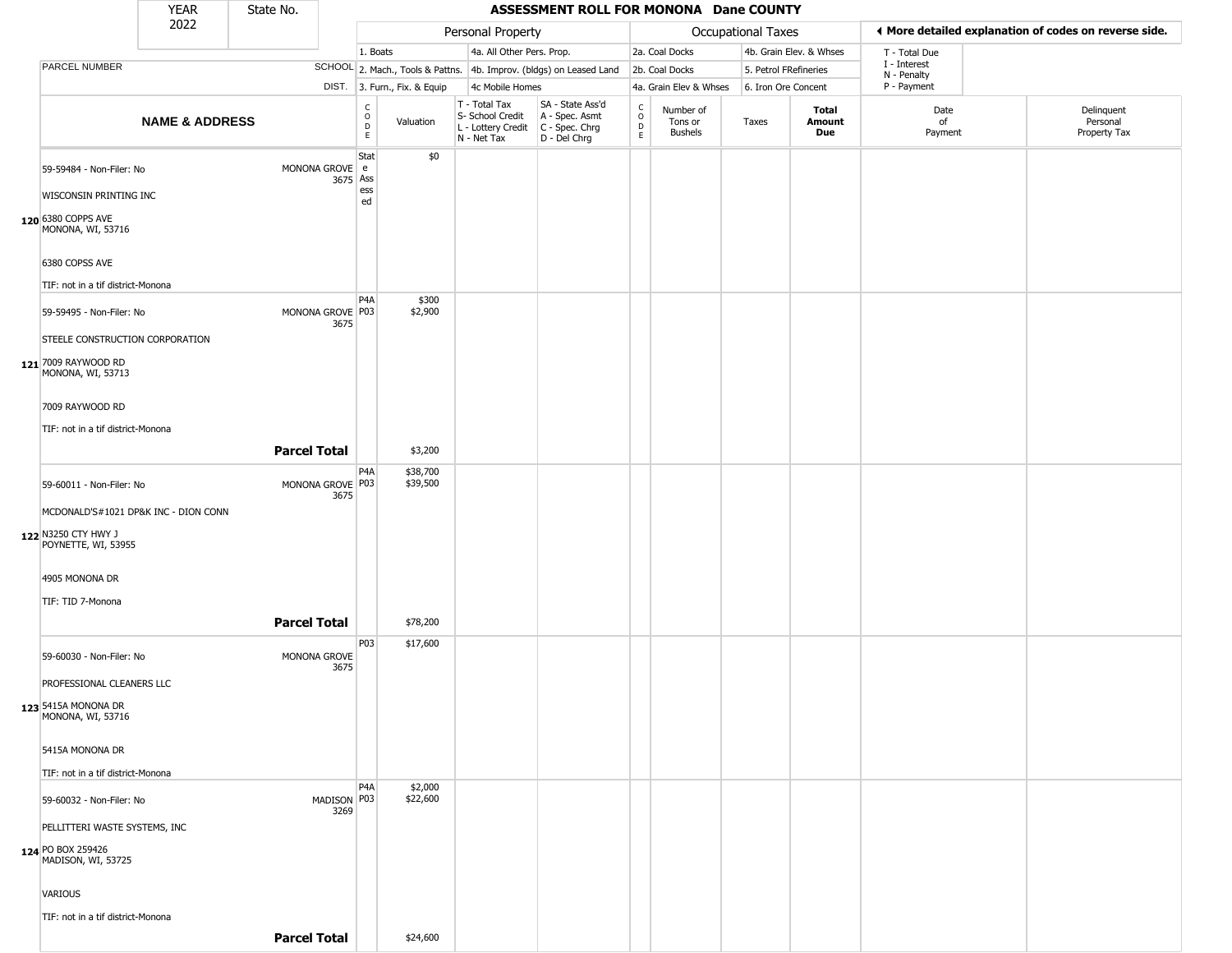|                                                                                                       | <b>YEAR</b>               | State No.                                                |                              |                                    |                       |                                                                        | ASSESSMENT ROLL FOR MONONA Dane COUNTY                               |                                   |                                 |                       |                         |                             |                                                       |
|-------------------------------------------------------------------------------------------------------|---------------------------|----------------------------------------------------------|------------------------------|------------------------------------|-----------------------|------------------------------------------------------------------------|----------------------------------------------------------------------|-----------------------------------|---------------------------------|-----------------------|-------------------------|-----------------------------|-------------------------------------------------------|
|                                                                                                       | 2022                      |                                                          |                              |                                    |                       | Personal Property                                                      |                                                                      |                                   |                                 | Occupational Taxes    |                         |                             | ◀ More detailed explanation of codes on reverse side. |
|                                                                                                       |                           |                                                          |                              | 1. Boats                           |                       | 4a. All Other Pers. Prop.                                              |                                                                      |                                   | 2a. Coal Docks                  |                       | 4b. Grain Elev. & Whses | T - Total Due               |                                                       |
| PARCEL NUMBER                                                                                         |                           |                                                          |                              |                                    |                       |                                                                        | SCHOOL 2. Mach., Tools & Pattns. 4b. Improv. (bldgs) on Leased Land  |                                   | 2b. Coal Docks                  | 5. Petrol FRefineries |                         | I - Interest<br>N - Penalty |                                                       |
|                                                                                                       |                           |                                                          | DIST. 3. Furn., Fix. & Equip |                                    |                       | 4c Mobile Homes                                                        |                                                                      |                                   | 4a. Grain Elev & Whses          | 6. Iron Ore Concent   |                         | P - Payment                 |                                                       |
|                                                                                                       | <b>NAME &amp; ADDRESS</b> |                                                          |                              | $\frac{c}{0}$<br>$\mathsf{D}$<br>E | Valuation             | T - Total Tax<br>S- School Credit<br>L - Lottery Credit<br>N - Net Tax | SA - State Ass'd<br>A - Spec. Asmt<br>C - Spec. Chrg<br>D - Del Chrg | C<br>$\circ$<br>$\mathsf{D}$<br>E | Number of<br>Tons or<br>Bushels | Taxes                 | Total<br>Amount<br>Due  | Date<br>of<br>Payment       | Delinquent<br>Personal<br>Property Tax                |
| 59-60060 - Non-Filer: Yes<br>TASTE OF CHINA<br>125 5415B MONONA DR<br>MONONA, WI, 53716               |                           |                                                          | MONONA GROVE P03<br>3675     | P <sub>4</sub> A                   | \$1,000<br>\$7,200    |                                                                        |                                                                      |                                   |                                 |                       |                         |                             |                                                       |
| 5415B MONONA DR<br>TIF: not in a tif district-Monona                                                  |                           |                                                          |                              |                                    |                       |                                                                        |                                                                      |                                   |                                 |                       |                         |                             |                                                       |
|                                                                                                       |                           | <b>Parcel Total</b>                                      |                              |                                    | \$8,200               |                                                                        |                                                                      |                                   |                                 |                       |                         |                             |                                                       |
| 59-60061 - Non-Filer: Yes<br>APEX EMBEDDED SYSTEMS                                                    |                           |                                                          | MONONA GROVE<br>3675         | P03                                | \$300                 |                                                                        |                                                                      |                                   |                                 |                       |                         |                             |                                                       |
| 126 2364 JACKSON ST<br>STOUGHTON, WI, 53589                                                           |                           |                                                          |                              |                                    |                       |                                                                        |                                                                      |                                   |                                 |                       |                         |                             |                                                       |
| 116 OWEN RD                                                                                           |                           |                                                          |                              |                                    |                       |                                                                        |                                                                      |                                   |                                 |                       |                         |                             |                                                       |
| TIF: not in a tif district-Monona                                                                     |                           |                                                          |                              |                                    |                       |                                                                        |                                                                      |                                   |                                 |                       |                         |                             |                                                       |
| 59-60071 - Non-Filer: Yes<br><b>CFL FINANCIAL</b><br>127 6320 MONONA DR STE 319<br>MONONA, WI, 53716  |                           |                                                          | MONONA GROVE<br>3675         | P03                                | \$1,300               |                                                                        |                                                                      |                                   |                                 |                       |                         |                             |                                                       |
| 6320 MONONA DR STE 319<br>TIF: not in a tif district-Monona                                           |                           |                                                          |                              | P <sub>4</sub> A                   | \$5,700               |                                                                        |                                                                      |                                   |                                 |                       |                         |                             |                                                       |
| 59-60073 - Non-Filer: No<br>MADISON ORTHODONTIC CENTERS SC<br>128 6105 MONONA DR<br>MONONA, WI, 53716 |                           |                                                          | MONONA GROVE P03<br>3675     |                                    | \$20,000              |                                                                        |                                                                      |                                   |                                 |                       |                         |                             |                                                       |
| 6105 MONONA DR<br>TIF: not in a tif district-Monona                                                   |                           |                                                          |                              |                                    |                       |                                                                        |                                                                      |                                   |                                 |                       |                         |                             |                                                       |
|                                                                                                       |                           | <b>Parcel Total</b>                                      |                              |                                    | \$25,700              |                                                                        |                                                                      |                                   |                                 |                       |                         |                             |                                                       |
| 59-60089 - Non-Filer: No                                                                              |                           |                                                          | MONONA GROVE P03<br>3675     | P <sub>4</sub> A                   | \$74,700<br>\$209,000 |                                                                        |                                                                      |                                   |                                 |                       |                         |                             |                                                       |
|                                                                                                       |                           | RED ROBIN INTERNATIONAL, INC C/O MARVIN POER AND COMPANY |                              |                                    |                       |                                                                        |                                                                      |                                   |                                 |                       |                         |                             |                                                       |
| 129 PO BOX 802206<br>DALLAS, TX, 75380                                                                |                           |                                                          |                              |                                    |                       |                                                                        |                                                                      |                                   |                                 |                       |                         |                             |                                                       |
| 6522 MONONA DR                                                                                        |                           |                                                          |                              |                                    |                       |                                                                        |                                                                      |                                   |                                 |                       |                         |                             |                                                       |
| TIF: not in a tif district-Monona                                                                     |                           |                                                          |                              |                                    |                       |                                                                        |                                                                      |                                   |                                 |                       |                         |                             |                                                       |
|                                                                                                       |                           | <b>Parcel Total</b>                                      |                              |                                    | \$283,700             |                                                                        |                                                                      |                                   |                                 |                       |                         |                             |                                                       |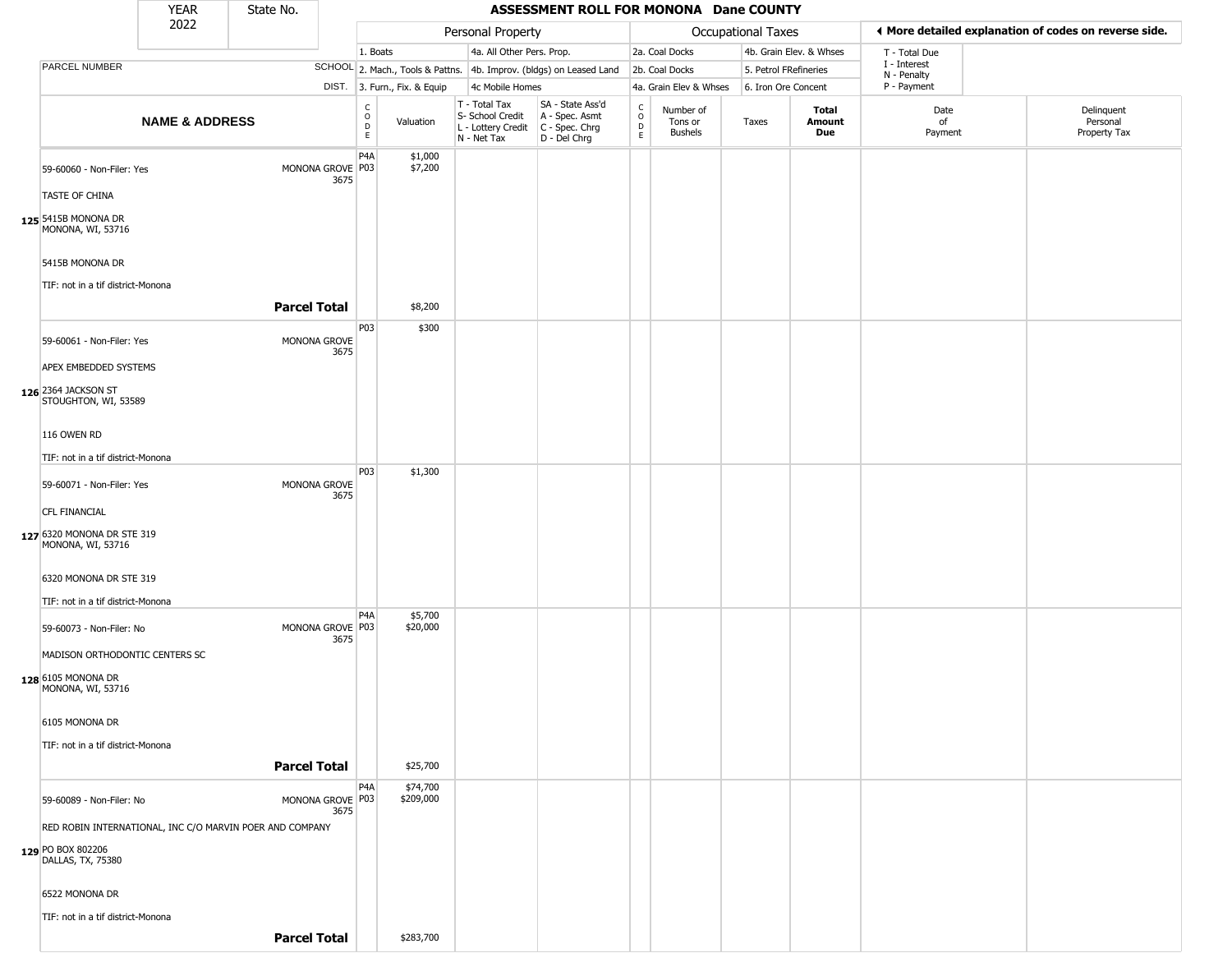|                                                                                                        | <b>YEAR</b>               | State No. |                          |                                                          |                        |                                                                        | ASSESSMENT ROLL FOR MONONA Dane COUNTY                               |                                    |                                        |                           |                         |                             |                                                       |
|--------------------------------------------------------------------------------------------------------|---------------------------|-----------|--------------------------|----------------------------------------------------------|------------------------|------------------------------------------------------------------------|----------------------------------------------------------------------|------------------------------------|----------------------------------------|---------------------------|-------------------------|-----------------------------|-------------------------------------------------------|
|                                                                                                        | 2022                      |           |                          |                                                          |                        | Personal Property                                                      |                                                                      |                                    |                                        | <b>Occupational Taxes</b> |                         |                             | I More detailed explanation of codes on reverse side. |
|                                                                                                        |                           |           |                          | 1. Boats                                                 |                        | 4a. All Other Pers. Prop.                                              |                                                                      |                                    | 2a. Coal Docks                         |                           | 4b. Grain Elev. & Whses | T - Total Due               |                                                       |
| PARCEL NUMBER                                                                                          |                           |           |                          |                                                          |                        |                                                                        | SCHOOL 2. Mach., Tools & Pattns. 4b. Improv. (bldgs) on Leased Land  |                                    | 2b. Coal Docks                         | 5. Petrol FRefineries     |                         | I - Interest<br>N - Penalty |                                                       |
|                                                                                                        |                           |           | DIST.                    |                                                          | 3. Furn., Fix. & Equip | 4c Mobile Homes                                                        |                                                                      |                                    | 4a. Grain Elev & Whses                 | 6. Iron Ore Concent       |                         | P - Payment                 |                                                       |
|                                                                                                        | <b>NAME &amp; ADDRESS</b> |           |                          | $\begin{smallmatrix} C \\ O \\ D \end{smallmatrix}$<br>E | Valuation              | T - Total Tax<br>S- School Credit<br>L - Lottery Credit<br>N - Net Tax | SA - State Ass'd<br>A - Spec. Asmt<br>C - Spec. Chrg<br>D - Del Chrg | $\rm_{o}^{c}$<br>$\mathsf{D}$<br>E | Number of<br>Tons or<br><b>Bushels</b> | Taxes                     | Total<br>Amount<br>Due  | Date<br>of<br>Payment       | Delinquent<br>Personal<br>Property Tax                |
| 59-60090 - Non-Filer: No<br>STAPLES, OFFICE SUPERSTORE EAST, LLC                                       |                           |           | MONONA GROVE P03<br>3675 | P4A                                                      | \$1,700<br>\$65,300    |                                                                        |                                                                      |                                    |                                        |                           |                         |                             |                                                       |
| 130 500 STAPLES DR<br>FRAMINGHAM, MA, 01702                                                            |                           |           |                          |                                                          |                        |                                                                        |                                                                      |                                    |                                        |                           |                         |                             |                                                       |
| 6580 MONONA DR<br>TIF: not in a tif district-Monona                                                    |                           |           |                          |                                                          |                        |                                                                        |                                                                      |                                    |                                        |                           |                         |                             |                                                       |
|                                                                                                        |                           |           | <b>Parcel Total</b>      |                                                          | \$67,000               |                                                                        |                                                                      |                                    |                                        |                           |                         |                             |                                                       |
| 59-60093 - Non-Filer: No                                                                               |                           |           | MONONA GROVE P03<br>3675 | P <sub>4</sub> A                                         | \$17,000<br>\$123,400  |                                                                        |                                                                      |                                    |                                        |                           |                         |                             |                                                       |
| UW CREDIT UNION BRAD MCCLAIN, CFO<br>131 3500 UNIVERSITY AVE<br>MADISON, WI, 53705                     |                           |           |                          |                                                          |                        |                                                                        |                                                                      |                                    |                                        |                           |                         |                             |                                                       |
| 200 BROADWAY E                                                                                         |                           |           |                          |                                                          |                        |                                                                        |                                                                      |                                    |                                        |                           |                         |                             |                                                       |
| TIF: not in a tif district-Monona                                                                      |                           |           |                          |                                                          |                        |                                                                        |                                                                      |                                    |                                        |                           |                         |                             |                                                       |
|                                                                                                        |                           |           | <b>Parcel Total</b>      |                                                          | \$140,400              |                                                                        |                                                                      |                                    |                                        |                           |                         |                             |                                                       |
| 59-60109 - Non-Filer: No                                                                               |                           |           | MONONA GROVE mpt<br>3675 | Exe                                                      | \$0                    |                                                                        |                                                                      |                                    |                                        |                           |                         |                             |                                                       |
| <b>GREENPATH, INC</b>                                                                                  |                           |           |                          |                                                          |                        |                                                                        |                                                                      |                                    |                                        |                           |                         |                             |                                                       |
| 132 38505 COUNTRY CLUB DRIVE<br>FARMINGTON HILLS, MI, 48331-3429                                       |                           |           |                          |                                                          |                        |                                                                        |                                                                      |                                    |                                        |                           |                         |                             |                                                       |
| 802 BROADWAY W 202                                                                                     |                           |           |                          |                                                          |                        |                                                                        |                                                                      |                                    |                                        |                           |                         |                             |                                                       |
| TIF: not in a tif district-Monona                                                                      |                           |           |                          | P03                                                      | \$2,800                |                                                                        |                                                                      |                                    |                                        |                           |                         |                             |                                                       |
| 59-60133 - Non-Filer: No                                                                               |                           |           | MONONA GROVE P4A<br>3675 |                                                          | \$5,700                |                                                                        |                                                                      |                                    |                                        |                           |                         |                             |                                                       |
| THE CASH STORE #216 COTTONWOOD FINANCIAL LTD<br>133 2100 W WALNUT HILL LN STE 300<br>IRVING, TX, 75038 |                           |           |                          |                                                          |                        |                                                                        |                                                                      |                                    |                                        |                           |                         |                             |                                                       |
| 2401 BROADWAY W                                                                                        |                           |           |                          |                                                          |                        |                                                                        |                                                                      |                                    |                                        |                           |                         |                             |                                                       |
| TIF: not in a tif district-Monona                                                                      |                           |           |                          |                                                          |                        |                                                                        |                                                                      |                                    |                                        |                           |                         |                             |                                                       |
|                                                                                                        |                           |           | <b>Parcel Total</b>      | P03                                                      | \$8,500<br>\$5,500     |                                                                        |                                                                      |                                    |                                        |                           |                         |                             |                                                       |
| 59-60134 - Non-Filer: Yes                                                                              |                           |           | MONONA GROVE<br>3675     |                                                          |                        |                                                                        |                                                                      |                                    |                                        |                           |                         |                             |                                                       |
| AINING ZHUO LI LI PUN                                                                                  |                           |           |                          |                                                          |                        |                                                                        |                                                                      |                                    |                                        |                           |                         |                             |                                                       |
| 134 2409 W BROADWAY<br>MONONA, WI, 53716                                                               |                           |           |                          |                                                          |                        |                                                                        |                                                                      |                                    |                                        |                           |                         |                             |                                                       |
| 2409 W BROADWAY                                                                                        |                           |           |                          |                                                          |                        |                                                                        |                                                                      |                                    |                                        |                           |                         |                             |                                                       |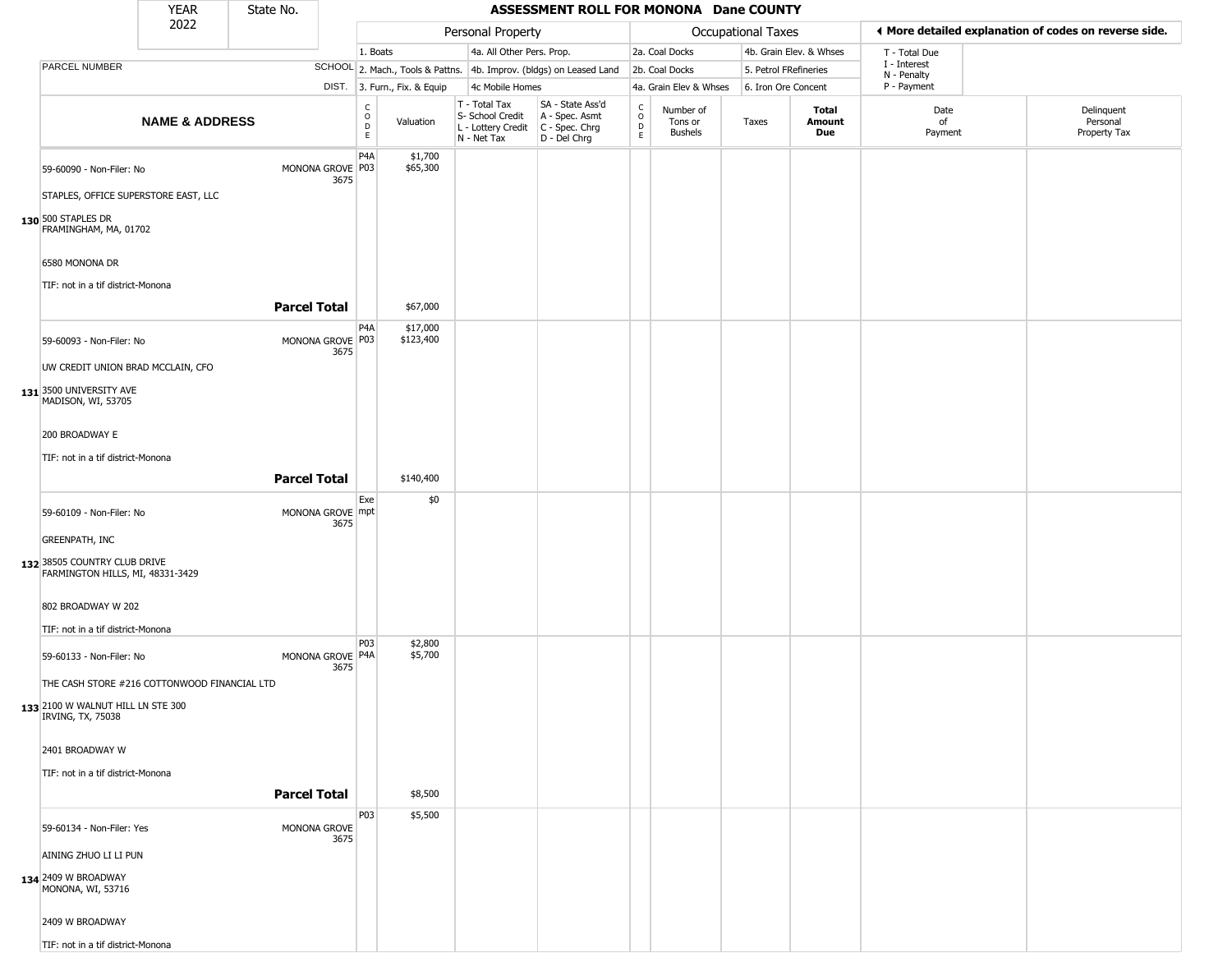|                                                                                                        | <b>YEAR</b>               | State No.           |                          |                                              |                              |                                                                        | ASSESSMENT ROLL FOR MONONA Dane COUNTY                               |                                              |                                        |                       |                         |                             |                                                       |
|--------------------------------------------------------------------------------------------------------|---------------------------|---------------------|--------------------------|----------------------------------------------|------------------------------|------------------------------------------------------------------------|----------------------------------------------------------------------|----------------------------------------------|----------------------------------------|-----------------------|-------------------------|-----------------------------|-------------------------------------------------------|
|                                                                                                        | 2022                      |                     |                          |                                              |                              | Personal Property                                                      |                                                                      |                                              |                                        | Occupational Taxes    |                         |                             | ◀ More detailed explanation of codes on reverse side. |
|                                                                                                        |                           |                     |                          | 1. Boats                                     |                              | 4a. All Other Pers. Prop.                                              |                                                                      |                                              | 2a. Coal Docks                         |                       | 4b. Grain Elev. & Whses | T - Total Due               |                                                       |
| PARCEL NUMBER                                                                                          |                           |                     |                          |                                              |                              |                                                                        | SCHOOL 2. Mach., Tools & Pattns. 4b. Improv. (bldgs) on Leased Land  |                                              | 2b. Coal Docks                         | 5. Petrol FRefineries |                         | I - Interest<br>N - Penalty |                                                       |
|                                                                                                        |                           |                     |                          |                                              | DIST. 3. Furn., Fix. & Equip | 4c Mobile Homes                                                        |                                                                      |                                              | 4a. Grain Elev & Whses                 | 6. Iron Ore Concent   |                         | P - Payment                 |                                                       |
|                                                                                                        | <b>NAME &amp; ADDRESS</b> |                     |                          | $\begin{array}{c}\nC \\ O \\ D\n\end{array}$ | Valuation                    | T - Total Tax<br>S- School Credit<br>L - Lottery Credit<br>N - Net Tax | SA - State Ass'd<br>A - Spec. Asmt<br>C - Spec. Chrg<br>D - Del Chrg | $\begin{array}{c}\nC \\ D \\ E\n\end{array}$ | Number of<br>Tons or<br><b>Bushels</b> | Taxes                 | Total<br>Amount<br>Due  | Date<br>of<br>Payment       | Delinquent<br>Personal<br>Property Tax                |
| 59-60144 - Non-Filer: No<br>DAVE JONES PLUMBING & HEATING<br>135 2225 KILGUST RD<br>MADISON, WI, 53713 |                           |                     | MONONA GROVE P03<br>3675 | P <sub>4</sub> A                             | \$7,100<br>\$256,000         |                                                                        |                                                                      |                                              |                                        |                       |                         |                             |                                                       |
| 2225 KILGUST RD<br>TIF: not in a tif district-Monona                                                   |                           | <b>Parcel Total</b> |                          |                                              | \$263,100                    |                                                                        |                                                                      |                                              |                                        |                       |                         |                             |                                                       |
| 59-60151 - Non-Filer: No                                                                               |                           |                     | MONONA GROVE<br>3675     | P03                                          | \$8,200                      |                                                                        |                                                                      |                                              |                                        |                       |                         |                             |                                                       |
| ADT, LLC<br>136 PO BOX 54767<br>LEXINGTON, KY, 40555                                                   |                           |                     |                          |                                              |                              |                                                                        |                                                                      |                                              |                                        |                       |                         |                             |                                                       |
| VARIOUS                                                                                                |                           |                     |                          |                                              |                              |                                                                        |                                                                      |                                              |                                        |                       |                         |                             |                                                       |
| TIF: not in a tif district-Monona                                                                      |                           |                     |                          | P03                                          | \$3,200                      |                                                                        |                                                                      |                                              |                                        |                       |                         |                             |                                                       |
| 59-60166 - Non-Filer: Yes<br>SNICKS SPORTSMANS LLC C/O MONICA QUALE                                    |                           |                     | MONONA GROVE<br>3675     |                                              |                              |                                                                        |                                                                      |                                              |                                        |                       |                         |                             |                                                       |
| 137 4605 MONONA DR<br>MONONA, WI, 53716                                                                |                           |                     |                          |                                              |                              |                                                                        |                                                                      |                                              |                                        |                       |                         |                             |                                                       |
| 4605 MONONA DR<br>TIF: not in a tif district-Monona                                                    |                           |                     |                          |                                              |                              |                                                                        |                                                                      |                                              |                                        |                       |                         |                             |                                                       |
| 59-60167 - Non-Filer: No                                                                               |                           |                     | MONONA GROVE<br>3675     | P <sub>4</sub> A                             | \$100                        |                                                                        |                                                                      |                                              |                                        |                       |                         |                             |                                                       |
| STEELE TRIO LLP<br>138 7009 RAYWOOD RD<br>MONONA, WI, 53713                                            |                           |                     |                          |                                              |                              |                                                                        |                                                                      |                                              |                                        |                       |                         |                             |                                                       |
| 7009 RAYWOOD RD<br>TIF: not in a tif district-Monona                                                   |                           |                     |                          |                                              |                              |                                                                        |                                                                      |                                              |                                        |                       |                         |                             |                                                       |
| 59-60180 - Non-Filer: No                                                                               |                           |                     | MONONA GROVE<br>3675     | P03                                          | \$500                        |                                                                        |                                                                      |                                              |                                        |                       |                         |                             |                                                       |
| AMERICAN FAMILY MUTUAL INSURANCE CO<br>139 PO BOX 4747<br>OAK BROOK, IL, 60522                         |                           |                     |                          |                                              |                              |                                                                        |                                                                      |                                              |                                        |                       |                         |                             |                                                       |
| 4813 MONONA DRIVE                                                                                      |                           |                     |                          |                                              |                              |                                                                        |                                                                      |                                              |                                        |                       |                         |                             |                                                       |
| TIF: not in a tif district-Monona                                                                      |                           |                     |                          |                                              |                              |                                                                        |                                                                      |                                              |                                        |                       |                         |                             |                                                       |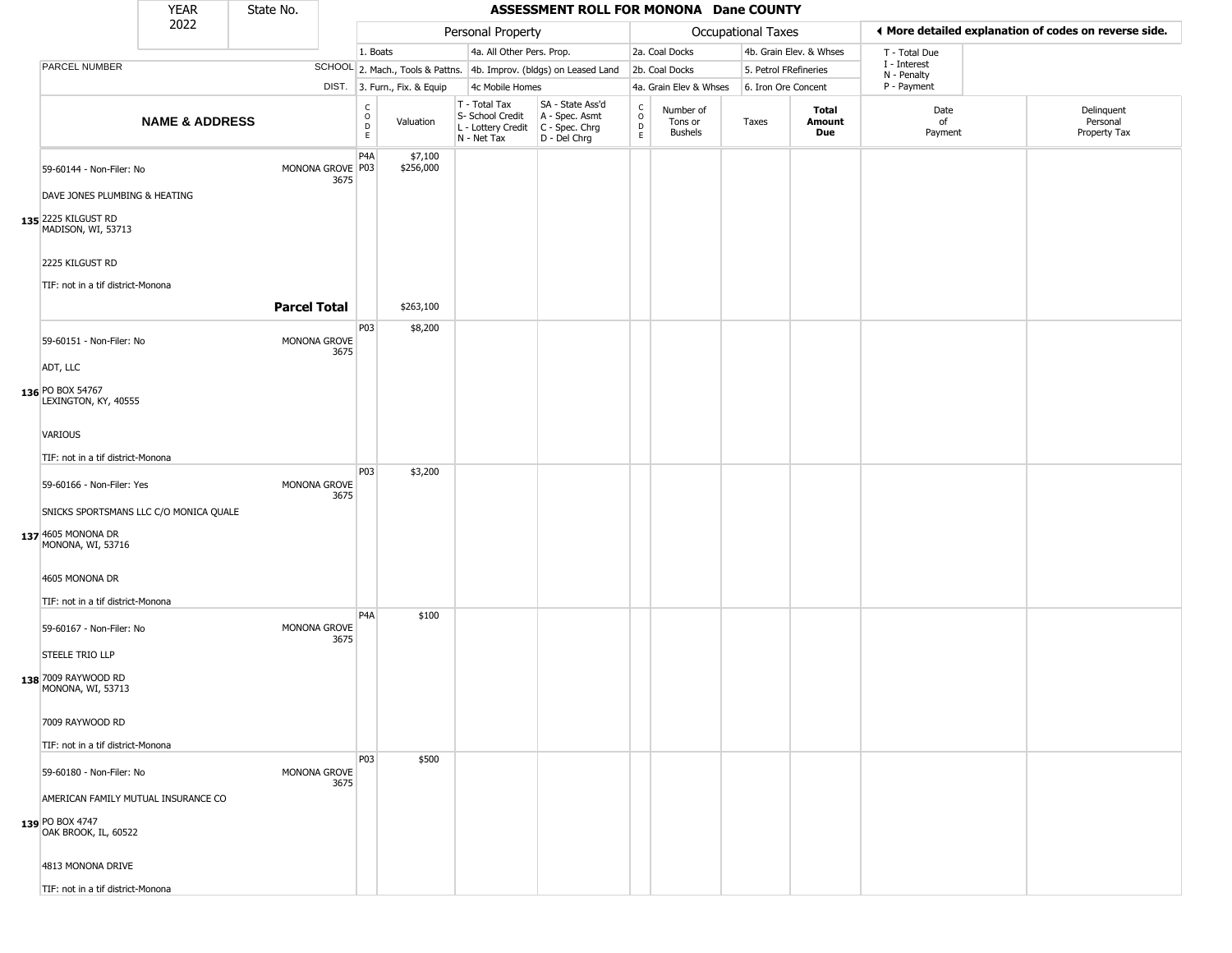|                                                                                                                         | <b>YEAR</b>               | State No.           |                          |                                                |                              |                                                                                         | ASSESSMENT ROLL FOR MONONA Dane COUNTY                              |                                    |                                        |                    |                         |                             |                                                       |
|-------------------------------------------------------------------------------------------------------------------------|---------------------------|---------------------|--------------------------|------------------------------------------------|------------------------------|-----------------------------------------------------------------------------------------|---------------------------------------------------------------------|------------------------------------|----------------------------------------|--------------------|-------------------------|-----------------------------|-------------------------------------------------------|
|                                                                                                                         | 2022                      |                     |                          |                                                |                              | Personal Property                                                                       |                                                                     |                                    |                                        | Occupational Taxes |                         |                             | ♦ More detailed explanation of codes on reverse side. |
|                                                                                                                         |                           |                     |                          | 1. Boats                                       |                              | 4a. All Other Pers. Prop.                                                               |                                                                     |                                    | 2a. Coal Docks                         |                    | 4b. Grain Elev. & Whses | T - Total Due               |                                                       |
| PARCEL NUMBER                                                                                                           |                           |                     |                          |                                                |                              |                                                                                         | SCHOOL 2. Mach., Tools & Pattns. 4b. Improv. (bldgs) on Leased Land |                                    | 2b. Coal Docks                         |                    | 5. Petrol FRefineries   | I - Interest<br>N - Penalty |                                                       |
|                                                                                                                         |                           |                     |                          |                                                | DIST. 3. Furn., Fix. & Equip | 4c Mobile Homes                                                                         |                                                                     |                                    | 4a. Grain Elev & Whses                 |                    | 6. Iron Ore Concent     | P - Payment                 |                                                       |
|                                                                                                                         | <b>NAME &amp; ADDRESS</b> |                     |                          | C<br>$\mathsf O$<br>$\mathsf D$<br>$\mathsf E$ | Valuation                    | T - Total Tax<br>S- School Credit<br>L - Lottery Credit   C - Spec. Chrg<br>N - Net Tax | SA - State Ass'd<br>A - Spec. Asmt<br>D - Del Chrg                  | $\frac{c}{0}$<br>$\mathsf{D}$<br>E | Number of<br>Tons or<br><b>Bushels</b> | Taxes              | Total<br>Amount<br>Due  | Date<br>of<br>Payment       | Delinquent<br>Personal<br>Property Tax                |
| 59-60182 - Non-Filer: No<br>MARDI O'BRIEN REAL ESTATE, INC<br>140 446 FEMRITE DR<br>MONONA, WI, 53716<br>446 FEMRITE DR |                           |                     | MONONA GROVE P03<br>3675 | P <sub>4</sub> A                               | \$100<br>\$100               |                                                                                         |                                                                     |                                    |                                        |                    |                         |                             |                                                       |
| TIF: not in a tif district-Monona                                                                                       |                           | <b>Parcel Total</b> |                          |                                                | \$200                        |                                                                                         |                                                                     |                                    |                                        |                    |                         |                             |                                                       |
|                                                                                                                         |                           |                     |                          | P03                                            | \$41,100                     |                                                                                         |                                                                     |                                    |                                        |                    |                         |                             |                                                       |
| 59-60206 - Non-Filer: Yes                                                                                               |                           |                     | MONONA GROVE<br>3675     |                                                |                              |                                                                                         |                                                                     |                                    |                                        |                    |                         |                             |                                                       |
| ADEPT CONTRACTORS INC<br>141 2845-A W STARK ST<br>MILWAUKEE, WI, 53209-5419                                             |                           |                     |                          |                                                |                              |                                                                                         |                                                                     |                                    |                                        |                    |                         |                             |                                                       |
| 6332 COPPS AVE                                                                                                          |                           |                     |                          |                                                |                              |                                                                                         |                                                                     |                                    |                                        |                    |                         |                             |                                                       |
| TIF: not in a tif district-Monona                                                                                       |                           |                     |                          |                                                |                              |                                                                                         |                                                                     |                                    |                                        |                    |                         |                             |                                                       |
| 59-60224 - Non-Filer: No                                                                                                |                           |                     | MONONA GROVE<br>3675     | P03                                            | \$1,600                      |                                                                                         |                                                                     |                                    |                                        |                    |                         |                             |                                                       |
| DISH NETWORK, LLC                                                                                                       |                           |                     |                          |                                                |                              |                                                                                         |                                                                     |                                    |                                        |                    |                         |                             |                                                       |
| 142 PO BOX 6623<br>ENGLEWOOD, CO, 80155                                                                                 |                           |                     |                          |                                                |                              |                                                                                         |                                                                     |                                    |                                        |                    |                         |                             |                                                       |
| VARIOUS                                                                                                                 |                           |                     |                          |                                                |                              |                                                                                         |                                                                     |                                    |                                        |                    |                         |                             |                                                       |
| TIF: not in a tif district-Monona                                                                                       |                           |                     |                          |                                                |                              |                                                                                         |                                                                     |                                    |                                        |                    |                         |                             |                                                       |
| 59-60225 - Non-Filer: No                                                                                                |                           |                     | MONONA GROVE<br>3675     | P03                                            | \$2,700                      |                                                                                         |                                                                     |                                    |                                        |                    |                         |                             |                                                       |
| ENDRIES INTERNATIONAL INC<br>143 714 WEST RYAN ST<br>BRILLION, WI, 54110                                                |                           |                     |                          |                                                |                              |                                                                                         |                                                                     |                                    |                                        |                    |                         |                             |                                                       |
| 6200 GISHOLT DR STE 203                                                                                                 |                           |                     |                          |                                                |                              |                                                                                         |                                                                     |                                    |                                        |                    |                         |                             |                                                       |
| TIF: not in a tif district-Monona                                                                                       |                           |                     |                          |                                                |                              |                                                                                         |                                                                     |                                    |                                        |                    |                         |                             |                                                       |
| 59-60227 - Non-Filer: Yes                                                                                               |                           |                     | MONONA GROVE P03<br>3675 | P4A                                            | \$300<br>\$63,200            |                                                                                         |                                                                     |                                    |                                        |                    |                         |                             |                                                       |
| JAMES & ENYART OPTOMETRISTS, SC                                                                                         |                           |                     |                          |                                                |                              |                                                                                         |                                                                     |                                    |                                        |                    |                         |                             |                                                       |
| 144 700 RIVER PL<br>MONONA, WI, 53716                                                                                   |                           |                     |                          |                                                |                              |                                                                                         |                                                                     |                                    |                                        |                    |                         |                             |                                                       |
| 700 RIVER PL                                                                                                            |                           |                     |                          |                                                |                              |                                                                                         |                                                                     |                                    |                                        |                    |                         |                             |                                                       |
| TIF: not in a tif district-Monona                                                                                       |                           |                     |                          |                                                |                              |                                                                                         |                                                                     |                                    |                                        |                    |                         |                             |                                                       |
|                                                                                                                         |                           | <b>Parcel Total</b> |                          |                                                | \$63,500                     |                                                                                         |                                                                     |                                    |                                        |                    |                         |                             |                                                       |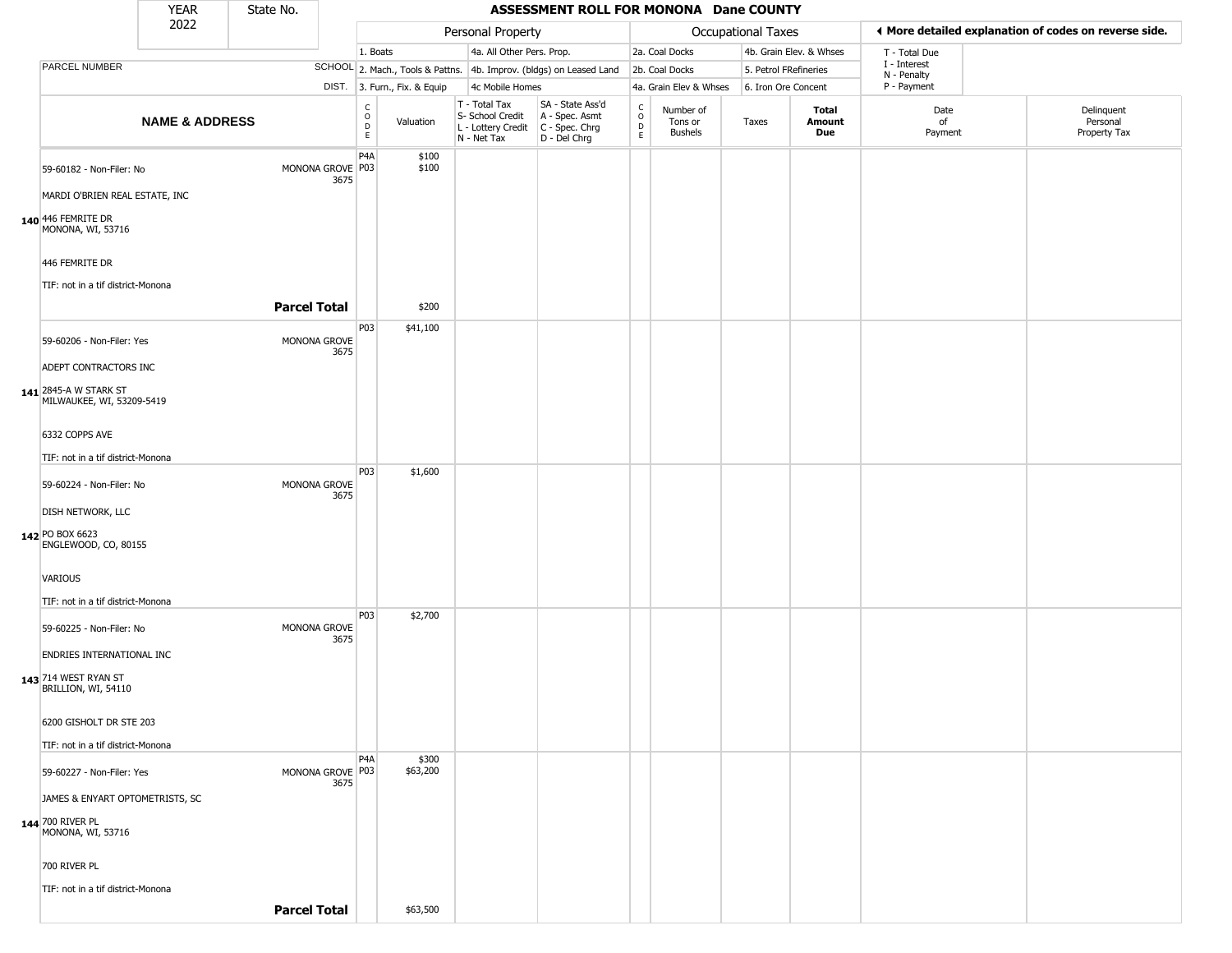|                                                                                                                | <b>YEAR</b>               | State No.           |                          |                                        |                              |                                                                        | ASSESSMENT ROLL FOR MONONA Dane COUNTY                                 |                                                          |                                        |                       |                         |                             |                                                       |
|----------------------------------------------------------------------------------------------------------------|---------------------------|---------------------|--------------------------|----------------------------------------|------------------------------|------------------------------------------------------------------------|------------------------------------------------------------------------|----------------------------------------------------------|----------------------------------------|-----------------------|-------------------------|-----------------------------|-------------------------------------------------------|
|                                                                                                                | 2022                      |                     |                          |                                        |                              | Personal Property                                                      |                                                                        |                                                          |                                        | Occupational Taxes    |                         |                             | 4 More detailed explanation of codes on reverse side. |
|                                                                                                                |                           |                     |                          | 1. Boats                               |                              | 4a. All Other Pers. Prop.                                              |                                                                        |                                                          | 2a. Coal Docks                         |                       | 4b. Grain Elev. & Whses | T - Total Due               |                                                       |
| PARCEL NUMBER                                                                                                  |                           |                     |                          |                                        |                              |                                                                        | SCHOOL 2. Mach., Tools & Pattns. 4b. Improv. (bldgs) on Leased Land    |                                                          | 2b. Coal Docks                         | 5. Petrol FRefineries |                         | I - Interest<br>N - Penalty |                                                       |
|                                                                                                                |                           |                     |                          |                                        | DIST. 3. Furn., Fix. & Equip | 4c Mobile Homes                                                        |                                                                        |                                                          | 4a. Grain Elev & Whses                 | 6. Iron Ore Concent   |                         | P - Payment                 |                                                       |
|                                                                                                                | <b>NAME &amp; ADDRESS</b> |                     |                          | $_{\rm o}^{\rm c}$<br>$\mathsf D$<br>E | Valuation                    | T - Total Tax<br>S- School Credit<br>L - Lottery Credit<br>N - Net Tax | SA - State Ass'd<br>A - Spec. Asmt<br>$C - Spec. Chrg$<br>D - Del Chrg | $\begin{smallmatrix} C \\ 0 \\ D \end{smallmatrix}$<br>E | Number of<br>Tons or<br><b>Bushels</b> | Taxes                 | Total<br>Amount<br>Due  | Date<br>of<br>Payment       | Delinquent<br>Personal<br>Property Tax                |
| 59-60230 - Non-Filer: Yes<br>LAKES DRIVER TRAINING SCHOOL                                                      |                           |                     | MONONA GROVE<br>3675     | P03                                    | \$3,900                      |                                                                        |                                                                        |                                                          |                                        |                       |                         |                             |                                                       |
| 145 5003 UNIVERSITY AVE<br>MADISON, WI, 53705-5440<br>4915 MONONA DR, 107<br>TIF: not in a tif district-Monona |                           |                     |                          |                                        |                              |                                                                        |                                                                        |                                                          |                                        |                       |                         |                             |                                                       |
|                                                                                                                |                           |                     |                          | P03                                    | \$129,500                    |                                                                        |                                                                        |                                                          |                                        |                       |                         |                             |                                                       |
| 59-60235 - Non-Filer: No                                                                                       |                           |                     | MONONA GROVE<br>3675     |                                        |                              |                                                                        |                                                                        |                                                          |                                        |                       |                         |                             |                                                       |
| GREATAMERICA FINANCIAL SERVICES CORP                                                                           |                           |                     |                          |                                        |                              |                                                                        |                                                                        |                                                          |                                        |                       |                         |                             |                                                       |
| 146 625 1ST STREET SE, STE 800<br>CEDAR RAPIDS, WI, 52401                                                      |                           |                     |                          |                                        |                              |                                                                        |                                                                        |                                                          |                                        |                       |                         |                             |                                                       |
| <b>VARIOUS</b>                                                                                                 |                           |                     |                          |                                        |                              |                                                                        |                                                                        |                                                          |                                        |                       |                         |                             |                                                       |
| TIF: not in a tif district-Monona                                                                              |                           |                     |                          |                                        |                              |                                                                        |                                                                        |                                                          |                                        |                       |                         |                             |                                                       |
|                                                                                                                |                           |                     |                          | P03                                    | \$56,200                     |                                                                        |                                                                        |                                                          |                                        |                       |                         |                             |                                                       |
| 59-60236 - Non-Filer: No                                                                                       |                           |                     | MONONA GROVE<br>3675     |                                        |                              |                                                                        |                                                                        |                                                          |                                        |                       |                         |                             |                                                       |
| GREATAMERICA FINANCIAL SERVICES CORP                                                                           |                           |                     |                          |                                        |                              |                                                                        |                                                                        |                                                          |                                        |                       |                         |                             |                                                       |
| 147 625 1ST STREET SE, STE 800<br>CEDAR RAPIDS, WI, 52401                                                      |                           |                     |                          |                                        |                              |                                                                        |                                                                        |                                                          |                                        |                       |                         |                             |                                                       |
| <b>VARIOUS</b>                                                                                                 |                           |                     |                          |                                        |                              |                                                                        |                                                                        |                                                          |                                        |                       |                         |                             |                                                       |
| TIF: TIF 4-Monona                                                                                              |                           |                     |                          |                                        |                              |                                                                        |                                                                        |                                                          |                                        |                       |                         |                             |                                                       |
| 59-60240 - Non-Filer: Yes                                                                                      |                           |                     | MONONA GROVE P03<br>3675 | P4A                                    | \$100<br>\$300               |                                                                        |                                                                        |                                                          |                                        |                       |                         |                             |                                                       |
| MADISON FREELANCE REPORTER LLC                                                                                 |                           |                     |                          |                                        |                              |                                                                        |                                                                        |                                                          |                                        |                       |                         |                             |                                                       |
| 148 6117 MONONA DR S-2<br>MONONA, WI, 53716                                                                    |                           |                     |                          |                                        |                              |                                                                        |                                                                        |                                                          |                                        |                       |                         |                             |                                                       |
| 6117 MONONA DR S-2                                                                                             |                           |                     |                          |                                        |                              |                                                                        |                                                                        |                                                          |                                        |                       |                         |                             |                                                       |
| TIF: not in a tif district-Monona                                                                              |                           |                     |                          |                                        |                              |                                                                        |                                                                        |                                                          |                                        |                       |                         |                             |                                                       |
|                                                                                                                |                           | <b>Parcel Total</b> |                          |                                        | \$400                        |                                                                        |                                                                        |                                                          |                                        |                       |                         |                             |                                                       |
| 59-60241 - Non-Filer: Yes                                                                                      |                           |                     | MONONA GROVE P03<br>3675 | P4A                                    | \$1,100<br>\$2,900           |                                                                        |                                                                        |                                                          |                                        |                       |                         |                             |                                                       |
| MAGIC MIRROR SUITES, LLC                                                                                       |                           |                     |                          |                                        |                              |                                                                        |                                                                        |                                                          |                                        |                       |                         |                             |                                                       |
| 149 5708 MONONA DR<br>MONONA, WI, 53716                                                                        |                           |                     |                          |                                        |                              |                                                                        |                                                                        |                                                          |                                        |                       |                         |                             |                                                       |
| 5708 MONONA DR                                                                                                 |                           |                     |                          |                                        |                              |                                                                        |                                                                        |                                                          |                                        |                       |                         |                             |                                                       |
| TIF: TIF 4-Monona                                                                                              |                           |                     |                          |                                        |                              |                                                                        |                                                                        |                                                          |                                        |                       |                         |                             |                                                       |
|                                                                                                                |                           | <b>Parcel Total</b> |                          |                                        | \$4,000                      |                                                                        |                                                                        |                                                          |                                        |                       |                         |                             |                                                       |
|                                                                                                                |                           |                     |                          |                                        |                              |                                                                        |                                                                        |                                                          |                                        |                       |                         |                             |                                                       |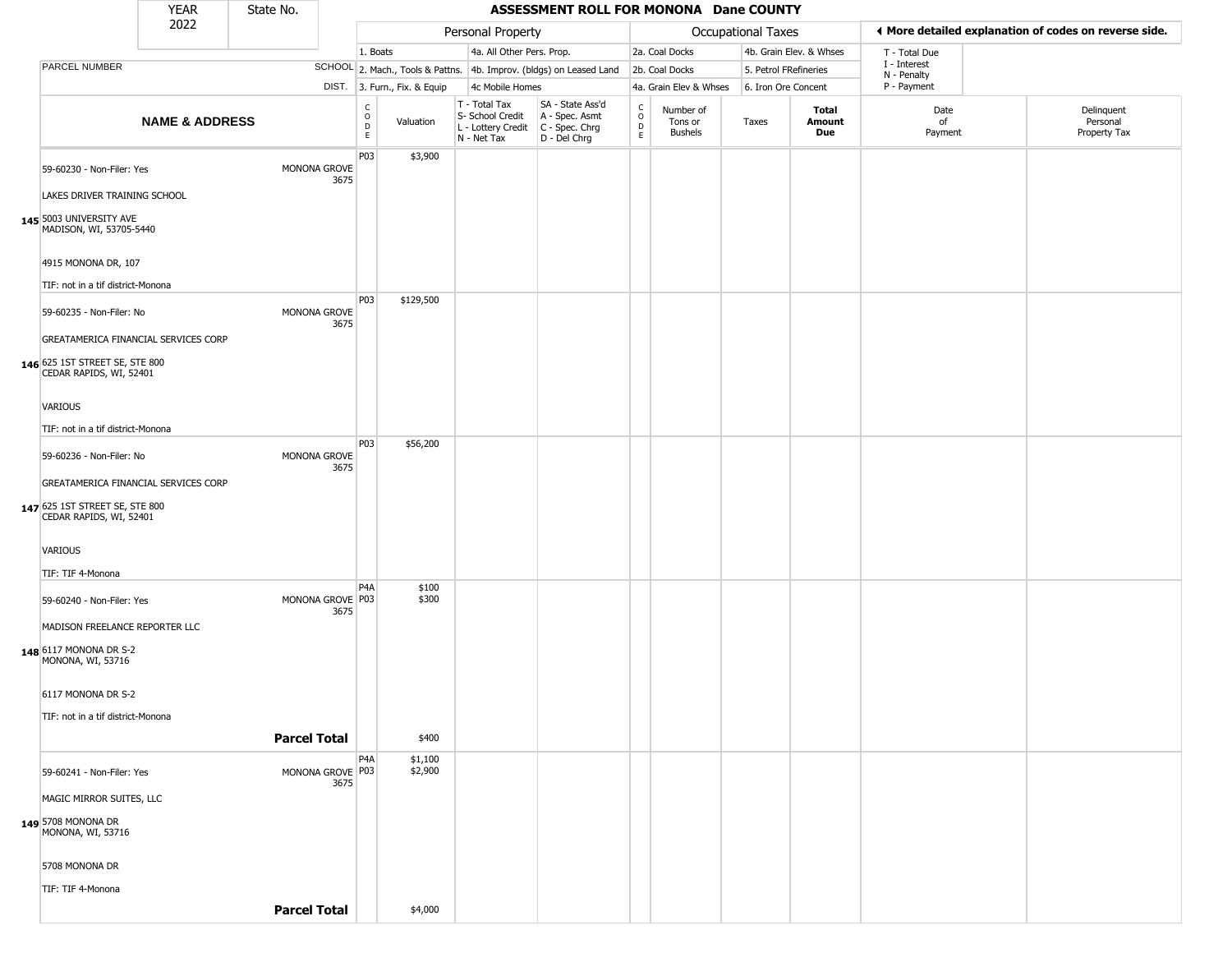|                                                                                           | <b>YEAR</b>               | State No.           |                          |                                          |                              |                                                                                         | ASSESSMENT ROLL FOR MONONA Dane COUNTY                              |                                                 |                                        |                           |                         |                             |                                                       |
|-------------------------------------------------------------------------------------------|---------------------------|---------------------|--------------------------|------------------------------------------|------------------------------|-----------------------------------------------------------------------------------------|---------------------------------------------------------------------|-------------------------------------------------|----------------------------------------|---------------------------|-------------------------|-----------------------------|-------------------------------------------------------|
|                                                                                           | 2022                      |                     |                          |                                          |                              | Personal Property                                                                       |                                                                     |                                                 |                                        | <b>Occupational Taxes</b> |                         |                             | ◀ More detailed explanation of codes on reverse side. |
|                                                                                           |                           |                     |                          | 1. Boats                                 |                              | 4a. All Other Pers. Prop.                                                               |                                                                     |                                                 | 2a. Coal Docks                         |                           | 4b. Grain Elev. & Whses | T - Total Due               |                                                       |
| PARCEL NUMBER                                                                             |                           |                     |                          |                                          |                              |                                                                                         | SCHOOL 2. Mach., Tools & Pattns. 4b. Improv. (bldgs) on Leased Land |                                                 | 2b. Coal Docks                         | 5. Petrol FRefineries     |                         | I - Interest<br>N - Penalty |                                                       |
|                                                                                           |                           |                     |                          |                                          | DIST. 3. Furn., Fix. & Equip | 4c Mobile Homes                                                                         |                                                                     |                                                 | 4a. Grain Elev & Whses                 | 6. Iron Ore Concent       |                         | P - Payment                 |                                                       |
|                                                                                           | <b>NAME &amp; ADDRESS</b> |                     |                          | $\mathsf{C}$<br>$\circ$<br>$\frac{D}{E}$ | Valuation                    | T - Total Tax<br>S- School Credit<br>L - Lottery Credit   C - Spec. Chrg<br>N - Net Tax | SA - State Ass'd<br>A - Spec. Asmt<br>D - Del Chrg                  | $\begin{array}{c} C \\ O \\ D \\ E \end{array}$ | Number of<br>Tons or<br><b>Bushels</b> | Taxes                     | Total<br>Amount<br>Due  | Date<br>of<br>Payment       | Delinquent<br>Personal<br>Property Tax                |
| 59-60243 - Non-Filer: Yes<br>MONONA BARBER SHOP                                           |                           |                     | MONONA GROVE P03<br>3675 | P4A                                      | \$600<br>\$3,400             |                                                                                         |                                                                     |                                                 |                                        |                           |                         |                             |                                                       |
| 150 5505 MONONA DR<br>MONONA, WI, 53716                                                   |                           |                     |                          |                                          |                              |                                                                                         |                                                                     |                                                 |                                        |                           |                         |                             |                                                       |
| 5505 MONONA DR<br>TIF: TIF 4-Monona                                                       |                           |                     |                          |                                          |                              |                                                                                         |                                                                     |                                                 |                                        |                           |                         |                             |                                                       |
|                                                                                           |                           | <b>Parcel Total</b> |                          |                                          | \$4,000                      |                                                                                         |                                                                     |                                                 |                                        |                           |                         |                             |                                                       |
| 59-60244 - Non-Filer: No                                                                  |                           |                     | MONONA GROVE mpt<br>3675 | Exe                                      | \$0                          |                                                                                         |                                                                     |                                                 |                                        |                           |                         |                             |                                                       |
| MONONA GROVE YOUTH CENTER                                                                 |                           |                     |                          |                                          |                              |                                                                                         |                                                                     |                                                 |                                        |                           |                         |                             |                                                       |
| 151 101 NICHOLS RD<br>MONONA, WI, 53716                                                   |                           |                     |                          |                                          |                              |                                                                                         |                                                                     |                                                 |                                        |                           |                         |                             |                                                       |
| 1101 NICHOLS RD                                                                           |                           |                     |                          |                                          |                              |                                                                                         |                                                                     |                                                 |                                        |                           |                         |                             |                                                       |
| TIF: not in a tif district-Monona                                                         |                           |                     |                          |                                          |                              |                                                                                         |                                                                     |                                                 |                                        |                           |                         |                             |                                                       |
| 59-60257 - Non-Filer: Yes                                                                 |                           |                     | MONONA GROVE             | P03                                      | \$900                        |                                                                                         |                                                                     |                                                 |                                        |                           |                         |                             |                                                       |
| U S NAILS                                                                                 |                           |                     | 3675                     |                                          |                              |                                                                                         |                                                                     |                                                 |                                        |                           |                         |                             |                                                       |
| 152 6000 MONONA DR<br>MONONA, WI, 53716                                                   |                           |                     |                          |                                          |                              |                                                                                         |                                                                     |                                                 |                                        |                           |                         |                             |                                                       |
| 6000 MONONA DR                                                                            |                           |                     |                          |                                          |                              |                                                                                         |                                                                     |                                                 |                                        |                           |                         |                             |                                                       |
| TIF: TIF 4-Monona                                                                         |                           |                     |                          |                                          |                              |                                                                                         |                                                                     |                                                 |                                        |                           |                         |                             |                                                       |
| 59-60262 - Non-Filer: No                                                                  |                           |                     | MONONA GROVE P03<br>3675 | P <sub>4</sub> A                         | \$24,800<br>\$1,798,400      |                                                                                         |                                                                     |                                                 |                                        |                           |                         |                             |                                                       |
| WISCONSIN PHYSICIANS SERVICE INSURANCE CORP<br>153 PO BOX 7607<br>MADISON, WI, 53707-7607 |                           |                     |                          |                                          |                              |                                                                                         |                                                                     |                                                 |                                        |                           |                         |                             |                                                       |
| 1717 W BROADWAY                                                                           |                           |                     |                          |                                          |                              |                                                                                         |                                                                     |                                                 |                                        |                           |                         |                             |                                                       |
| TIF: not in a tif district-Monona                                                         |                           | <b>Parcel Total</b> |                          |                                          | \$1,823,200                  |                                                                                         |                                                                     |                                                 |                                        |                           |                         |                             |                                                       |
| 59-60263 - Non-Filer: No                                                                  |                           |                     | MONONA GROVE P03         | P <sub>4</sub> A                         | \$300<br>\$118,700           |                                                                                         |                                                                     |                                                 |                                        |                           |                         |                             |                                                       |
| WISCONSIN PHYSICIANS SERVICE INSURANCE CORP                                               |                           |                     | 3675                     |                                          |                              |                                                                                         |                                                                     |                                                 |                                        |                           |                         |                             |                                                       |
|                                                                                           |                           |                     |                          |                                          |                              |                                                                                         |                                                                     |                                                 |                                        |                           |                         |                             |                                                       |
| 154 PO BOX 7607<br>MADISON, WI, 53707-7607                                                |                           |                     |                          |                                          |                              |                                                                                         |                                                                     |                                                 |                                        |                           |                         |                             |                                                       |
| 6600 GISHOLT DR                                                                           |                           |                     |                          |                                          |                              |                                                                                         |                                                                     |                                                 |                                        |                           |                         |                             |                                                       |
| TIF: not in a tif district-Monona                                                         |                           |                     |                          |                                          |                              |                                                                                         |                                                                     |                                                 |                                        |                           |                         |                             |                                                       |
|                                                                                           |                           | <b>Parcel Total</b> |                          |                                          | \$119,000                    |                                                                                         |                                                                     |                                                 |                                        |                           |                         |                             |                                                       |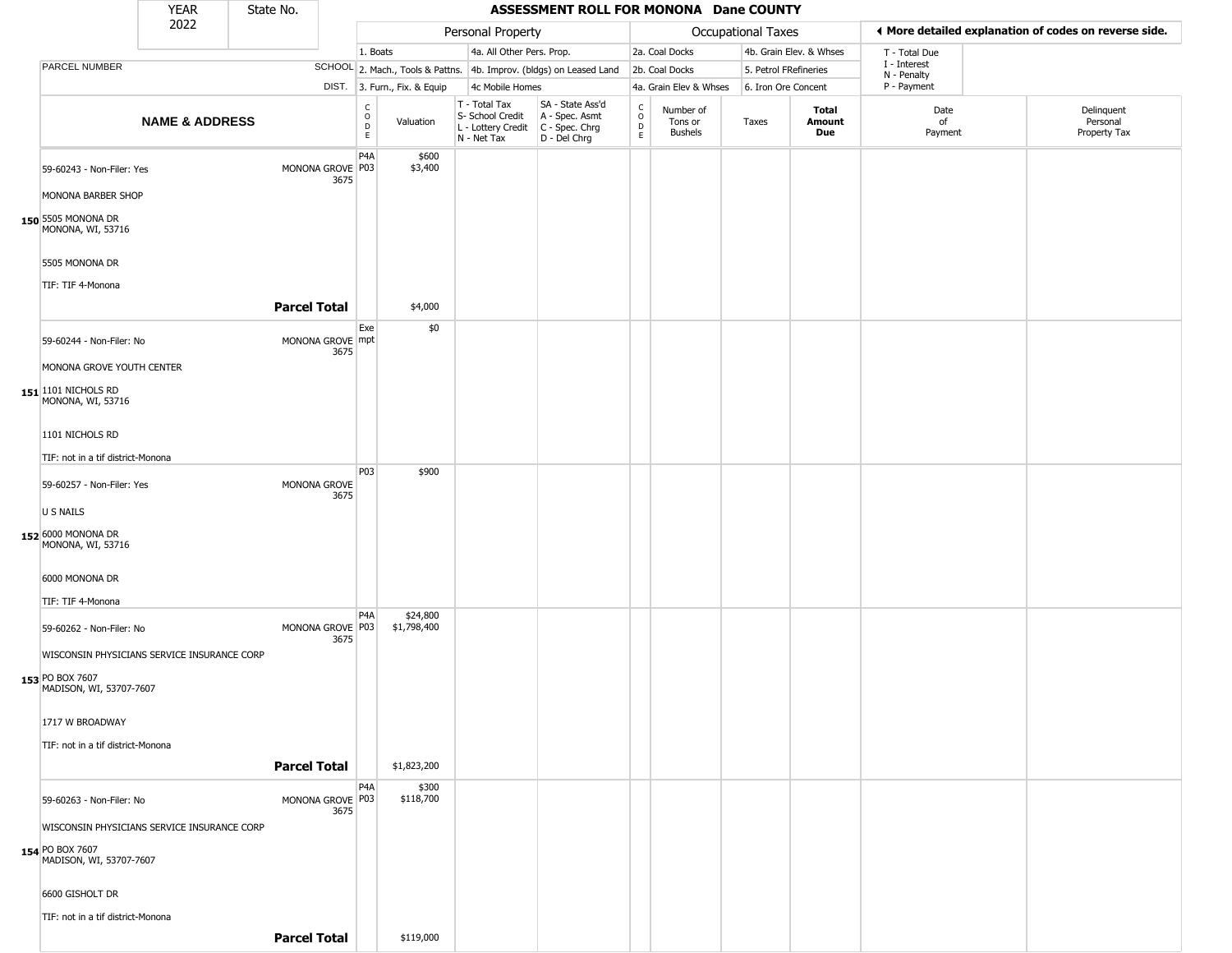|                                                                                     | <b>YEAR</b>               | State No.           |                          |                                                |                              |                                                                        | ASSESSMENT ROLL FOR MONONA Dane COUNTY                               |                                                 |                                 |                       |                         |                             |                                                       |
|-------------------------------------------------------------------------------------|---------------------------|---------------------|--------------------------|------------------------------------------------|------------------------------|------------------------------------------------------------------------|----------------------------------------------------------------------|-------------------------------------------------|---------------------------------|-----------------------|-------------------------|-----------------------------|-------------------------------------------------------|
|                                                                                     | 2022                      |                     |                          |                                                |                              | Personal Property                                                      |                                                                      |                                                 |                                 | Occupational Taxes    |                         |                             | ♦ More detailed explanation of codes on reverse side. |
|                                                                                     |                           |                     |                          | 1. Boats                                       |                              | 4a. All Other Pers. Prop.                                              |                                                                      |                                                 | 2a. Coal Docks                  |                       | 4b. Grain Elev. & Whses | T - Total Due               |                                                       |
| PARCEL NUMBER                                                                       |                           |                     |                          |                                                |                              |                                                                        | SCHOOL 2. Mach., Tools & Pattns. 4b. Improv. (bldgs) on Leased Land  |                                                 | 2b. Coal Docks                  | 5. Petrol FRefineries |                         | I - Interest<br>N - Penalty |                                                       |
|                                                                                     |                           |                     |                          |                                                | DIST. 3. Furn., Fix. & Equip | 4c Mobile Homes                                                        |                                                                      |                                                 | 4a. Grain Elev & Whses          | 6. Iron Ore Concent   |                         | P - Payment                 |                                                       |
|                                                                                     | <b>NAME &amp; ADDRESS</b> |                     |                          | $\begin{matrix} 0 \\ 0 \\ 0 \end{matrix}$<br>E | Valuation                    | T - Total Tax<br>S- School Credit<br>L - Lottery Credit<br>N - Net Tax | SA - State Ass'd<br>A - Spec. Asmt<br>C - Spec. Chrg<br>D - Del Chrg | $\begin{array}{c} C \\ O \\ D \\ E \end{array}$ | Number of<br>Tons or<br>Bushels | Taxes                 | Total<br>Amount<br>Due  | Date<br>of<br>Payment       | Delinquent<br>Personal<br>Property Tax                |
| 59-60265 - Non-Filer: No<br>APPLEWHITE DENTAL PARTNERS, LLC                         |                           |                     | MONONA GROVE P03<br>3675 | P <sub>4</sub> A                               | \$4,900<br>\$119,600         |                                                                        |                                                                      |                                                 |                                 |                       |                         |                             |                                                       |
| 155 900 JACKSON ST STE 108<br>DUBUQUE, IA, 52001-5006<br>4925 MONONA DR             |                           |                     |                          |                                                |                              |                                                                        |                                                                      |                                                 |                                 |                       |                         |                             |                                                       |
|                                                                                     |                           |                     |                          |                                                |                              |                                                                        |                                                                      |                                                 |                                 |                       |                         |                             |                                                       |
| TIF: not in a tif district-Monona                                                   |                           | <b>Parcel Total</b> |                          |                                                | \$124,500                    |                                                                        |                                                                      |                                                 |                                 |                       |                         |                             |                                                       |
| 59-60312 - Non-Filer: No                                                            |                           |                     | MONONA GROVE mpt<br>3675 | Exe                                            | \$0                          |                                                                        |                                                                      |                                                 |                                 |                       |                         |                             |                                                       |
| FAMILY SUPPORT & RESOURCE CTR<br>156 1945 W BROADWAY<br>MONONA, WI, 53713           |                           |                     |                          |                                                |                              |                                                                        |                                                                      |                                                 |                                 |                       |                         |                             |                                                       |
| 1945 BROADWAY W                                                                     |                           |                     |                          |                                                |                              |                                                                        |                                                                      |                                                 |                                 |                       |                         |                             |                                                       |
| TIF: not in a tif district-Monona                                                   |                           |                     |                          |                                                |                              |                                                                        |                                                                      |                                                 |                                 |                       |                         |                             |                                                       |
| 59-60317 - Non-Filer: Yes                                                           |                           |                     | MONONA GROVE<br>3675     | <b>P03</b>                                     | \$10,100                     |                                                                        |                                                                      |                                                 |                                 |                       |                         |                             |                                                       |
| <b>ARAMARK</b>                                                                      |                           |                     |                          |                                                |                              |                                                                        |                                                                      |                                                 |                                 |                       |                         |                             |                                                       |
| 157 2885 S 171 ST<br>NEW BERLIN, WI, 53151                                          |                           |                     |                          |                                                |                              |                                                                        |                                                                      |                                                 |                                 |                       |                         |                             |                                                       |
| 6354 COPPS AVE<br>TIF: not in a tif district-Monona                                 |                           |                     |                          |                                                |                              |                                                                        |                                                                      |                                                 |                                 |                       |                         |                             |                                                       |
| 59-60327 - Non-Filer: No                                                            |                           |                     | MONONA GROVE<br>3675     | P03                                            | \$1,100                      |                                                                        |                                                                      |                                                 |                                 |                       |                         |                             |                                                       |
| CATHI'S BARBER & HAIR CARE CATHI ELLIOTT<br>158 3365 BASIL DR<br>MADISON, WI, 53704 |                           |                     |                          |                                                |                              |                                                                        |                                                                      |                                                 |                                 |                       |                         |                             |                                                       |
| 4501 MONONA DR B<br>TIF: not in a tif district-Monona                               |                           |                     |                          |                                                |                              |                                                                        |                                                                      |                                                 |                                 |                       |                         |                             |                                                       |
| 59-60329 - Non-Filer: Yes                                                           |                           |                     | MONONA GROVE<br>3675     | P03                                            | \$25,000                     |                                                                        |                                                                      |                                                 |                                 |                       |                         |                             |                                                       |
| DAVID'S JAMAICAN CUISINE<br>159 5734 MONONA DR<br>MONONA, WI, 53716                 |                           |                     |                          |                                                |                              |                                                                        |                                                                      |                                                 |                                 |                       |                         |                             |                                                       |
| 5734 MONONA DR                                                                      |                           |                     |                          |                                                |                              |                                                                        |                                                                      |                                                 |                                 |                       |                         |                             |                                                       |
| TIF: TIF 4-Monona                                                                   |                           |                     |                          |                                                |                              |                                                                        |                                                                      |                                                 |                                 |                       |                         |                             |                                                       |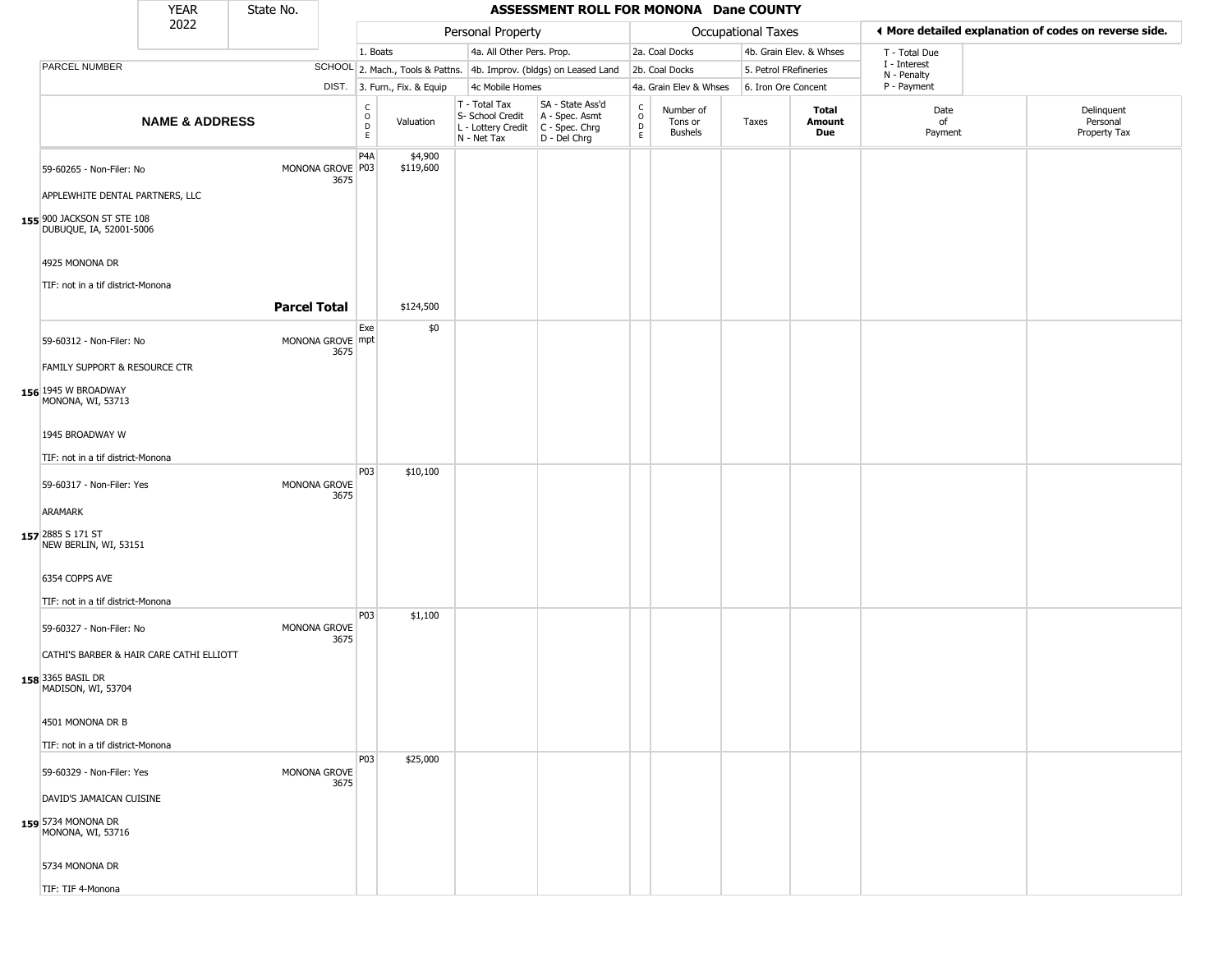|                                                                                  | YEAR                      | State No.           |                          |                                                          |                              |                                                                        | ASSESSMENT ROLL FOR MONONA Dane COUNTY                               |                        |                                 |                    |                         |                             |                                                       |
|----------------------------------------------------------------------------------|---------------------------|---------------------|--------------------------|----------------------------------------------------------|------------------------------|------------------------------------------------------------------------|----------------------------------------------------------------------|------------------------|---------------------------------|--------------------|-------------------------|-----------------------------|-------------------------------------------------------|
|                                                                                  | 2022                      |                     |                          |                                                          |                              | Personal Property                                                      |                                                                      |                        |                                 | Occupational Taxes |                         |                             | ◀ More detailed explanation of codes on reverse side. |
|                                                                                  |                           |                     |                          | 1. Boats                                                 |                              | 4a. All Other Pers. Prop.                                              |                                                                      |                        | 2a. Coal Docks                  |                    | 4b. Grain Elev. & Whses | T - Total Due               |                                                       |
| PARCEL NUMBER                                                                    |                           |                     |                          |                                                          |                              |                                                                        | SCHOOL 2. Mach., Tools & Pattns. 4b. Improv. (bldgs) on Leased Land  |                        | 2b. Coal Docks                  |                    | 5. Petrol FRefineries   | I - Interest<br>N - Penalty |                                                       |
|                                                                                  |                           |                     |                          |                                                          | DIST. 3. Furn., Fix. & Equip | 4c Mobile Homes                                                        |                                                                      |                        | 4a. Grain Elev & Whses          |                    | 6. Iron Ore Concent     | P - Payment                 |                                                       |
|                                                                                  | <b>NAME &amp; ADDRESS</b> |                     |                          | $\begin{matrix} 0 \\ 0 \\ D \end{matrix}$<br>$\mathsf E$ | Valuation                    | T - Total Tax<br>S- School Credit<br>L - Lottery Credit<br>N - Net Tax | SA - State Ass'd<br>A - Spec. Asmt<br>C - Spec. Chrg<br>D - Del Chrg | C<br>$\circ$<br>D<br>E | Number of<br>Tons or<br>Bushels | Taxes              | Total<br>Amount<br>Due  | Date<br>of<br>Payment       | Delinquent<br>Personal<br>Property Tax                |
| 59-60331 - Non-Filer: Yes<br>DISCOVER FAMILY CHIROPRACTIC<br>160 109 RIVER PLACE |                           |                     | MONONA GROVE<br>3675     | P03                                                      | \$700                        |                                                                        |                                                                      |                        |                                 |                    |                         |                             |                                                       |
| MONONA, WI, 53716<br>109 RIVER PLACE<br>TIF: TIF 4-Monona                        |                           |                     |                          |                                                          |                              |                                                                        |                                                                      |                        |                                 |                    |                         |                             |                                                       |
| 59-60337 - Non-Filer: No<br>MANUFACTURER SERVICES GROUP/WELLS FARGO              |                           |                     | MONONA GROVE<br>3675     | P03                                                      | \$4,000                      |                                                                        |                                                                      |                        |                                 |                    |                         |                             |                                                       |
| 161 PO BOX 36200<br>BILLINGS, MT, 59107<br>124 W BROADWAY                        |                           |                     |                          |                                                          |                              |                                                                        |                                                                      |                        |                                 |                    |                         |                             |                                                       |
| TIF: not in a tif district-Monona                                                |                           |                     |                          |                                                          |                              |                                                                        |                                                                      |                        |                                 |                    |                         |                             |                                                       |
| 59-60346 - Non-Filer: Yes                                                        |                           |                     | MONONA GROVE P4A<br>3675 | P03                                                      | \$200<br>\$200               |                                                                        |                                                                      |                        |                                 |                    |                         |                             |                                                       |
| <b>LEGENDARY NAILS</b>                                                           |                           |                     |                          |                                                          |                              |                                                                        |                                                                      |                        |                                 |                    |                         |                             |                                                       |
| 162 5910 MONONA DR STE 101<br>MONONA, WI, 53716                                  |                           |                     |                          |                                                          |                              |                                                                        |                                                                      |                        |                                 |                    |                         |                             |                                                       |
| 5910 MONONA DR 101                                                               |                           |                     |                          |                                                          |                              |                                                                        |                                                                      |                        |                                 |                    |                         |                             |                                                       |
| TIF: TIF 4-Monona                                                                |                           |                     |                          |                                                          |                              |                                                                        |                                                                      |                        |                                 |                    |                         |                             |                                                       |
|                                                                                  |                           | <b>Parcel Total</b> |                          |                                                          | \$400                        |                                                                        |                                                                      |                        |                                 |                    |                         |                             |                                                       |
| 59-60353 - Non-Filer: Yes                                                        |                           |                     | MONONA GROVE P4A<br>3675 | P03                                                      | \$200<br>\$200               |                                                                        |                                                                      |                        |                                 |                    |                         |                             |                                                       |
| NAILHOUSE ROCK                                                                   |                           |                     |                          |                                                          |                              |                                                                        |                                                                      |                        |                                 |                    |                         |                             |                                                       |
| 163 5910 MONONA DR S-101<br>MONONA, WI, 53716                                    |                           |                     |                          |                                                          |                              |                                                                        |                                                                      |                        |                                 |                    |                         |                             |                                                       |
| 5910 MONONA DR S-101                                                             |                           |                     |                          |                                                          |                              |                                                                        |                                                                      |                        |                                 |                    |                         |                             |                                                       |
| TIF: TIF 4-Monona                                                                |                           |                     |                          |                                                          |                              |                                                                        |                                                                      |                        |                                 |                    |                         |                             |                                                       |
|                                                                                  |                           | <b>Parcel Total</b> |                          |                                                          | \$400                        |                                                                        |                                                                      |                        |                                 |                    |                         |                             |                                                       |
| 59-60355 - Non-Filer: No                                                         |                           |                     | MONONA GROVE<br>3675     | P03                                                      | \$600                        |                                                                        |                                                                      |                        |                                 |                    |                         |                             |                                                       |
| PITNEY BOWES INC                                                                 |                           |                     |                          |                                                          |                              |                                                                        |                                                                      |                        |                                 |                    |                         |                             |                                                       |
| 164 5310 CYPRESS CENTER DR STE 110<br>TAMPA, FL, 33609                           |                           |                     |                          |                                                          |                              |                                                                        |                                                                      |                        |                                 |                    |                         |                             |                                                       |
| VARIOUS                                                                          |                           |                     |                          |                                                          |                              |                                                                        |                                                                      |                        |                                 |                    |                         |                             |                                                       |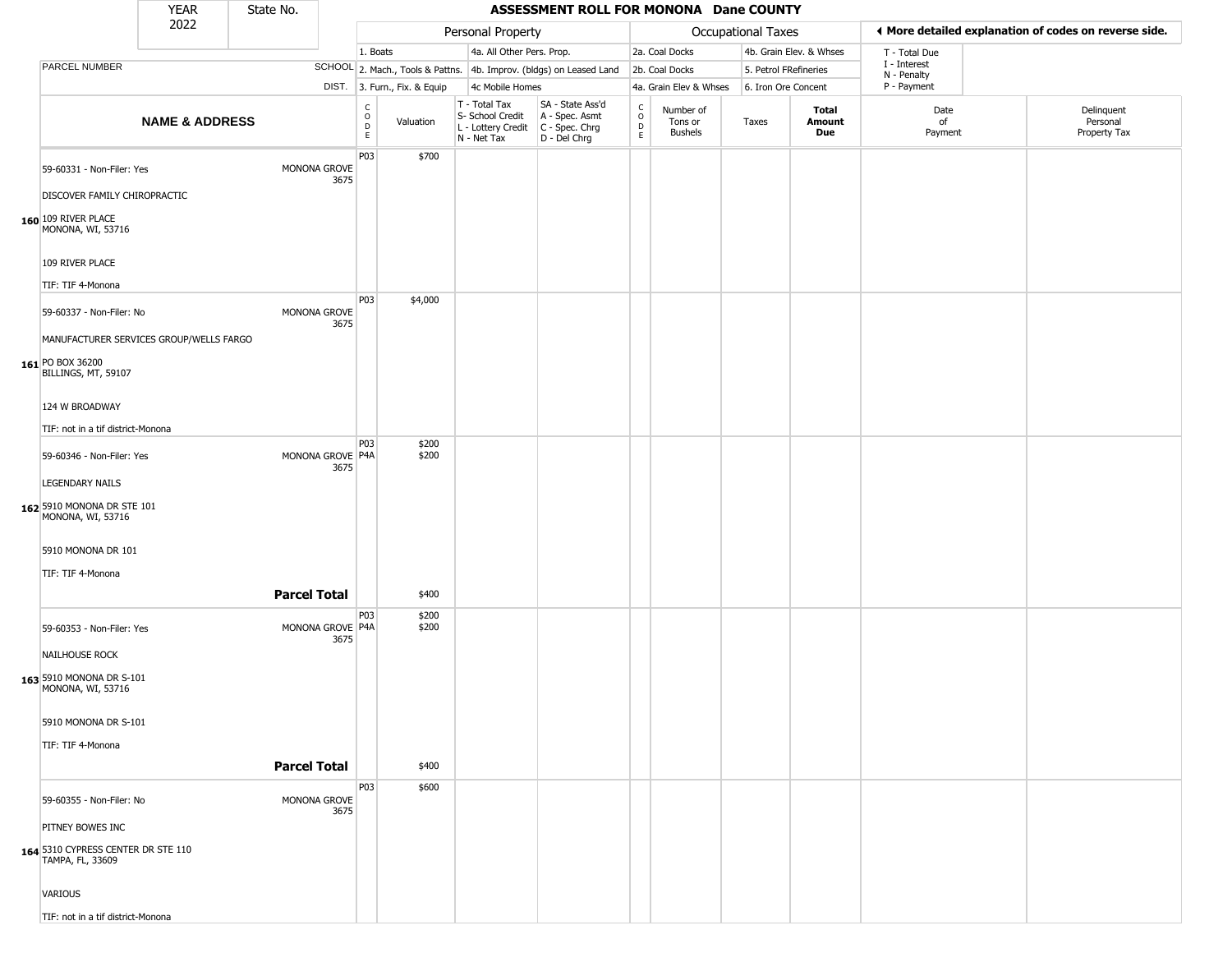|                                                                                 | <b>YEAR</b>               | State No.           |      |                              |                              |                                                                                         | ASSESSMENT ROLL FOR MONONA Dane COUNTY                              |                                                 |                                        |                       |                         |                             |                                                       |
|---------------------------------------------------------------------------------|---------------------------|---------------------|------|------------------------------|------------------------------|-----------------------------------------------------------------------------------------|---------------------------------------------------------------------|-------------------------------------------------|----------------------------------------|-----------------------|-------------------------|-----------------------------|-------------------------------------------------------|
|                                                                                 | 2022                      |                     |      |                              |                              | Personal Property                                                                       |                                                                     |                                                 |                                        | Occupational Taxes    |                         |                             | ◀ More detailed explanation of codes on reverse side. |
|                                                                                 |                           |                     |      | 1. Boats                     |                              | 4a. All Other Pers. Prop.                                                               |                                                                     |                                                 | 2a. Coal Docks                         |                       | 4b. Grain Elev. & Whses | T - Total Due               |                                                       |
| PARCEL NUMBER                                                                   |                           |                     |      |                              |                              |                                                                                         | SCHOOL 2. Mach., Tools & Pattns. 4b. Improv. (bldgs) on Leased Land |                                                 | 2b. Coal Docks                         | 5. Petrol FRefineries |                         | I - Interest<br>N - Penalty |                                                       |
|                                                                                 |                           |                     |      |                              | DIST. 3. Furn., Fix. & Equip | 4c Mobile Homes                                                                         |                                                                     |                                                 | 4a. Grain Elev & Whses                 | 6. Iron Ore Concent   |                         | P - Payment                 |                                                       |
|                                                                                 | <b>NAME &amp; ADDRESS</b> |                     |      | C<br>$_{\rm D}^{\rm O}$<br>E | Valuation                    | T - Total Tax<br>S- School Credit<br>L - Lottery Credit   C - Spec. Chrg<br>N - Net Tax | SA - State Ass'd<br>A - Spec. Asmt<br>D - Del Chrg                  | $\begin{array}{c} C \\ O \\ D \\ E \end{array}$ | Number of<br>Tons or<br><b>Bushels</b> | Taxes                 | Total<br>Amount<br>Due  | Date<br>of<br>Payment       | Delinquent<br>Personal<br>Property Tax                |
| 59-60358 - Non-Filer: Yes                                                       |                           | MONONA GROVE   P4A  | 3675 | P03                          | \$1,000<br>\$1,200           |                                                                                         |                                                                     |                                                 |                                        |                       |                         |                             |                                                       |
| ROSSI'S PIZZA                                                                   |                           |                     |      |                              |                              |                                                                                         |                                                                     |                                                 |                                        |                       |                         |                             |                                                       |
| 165 4503 A MONONA DR<br>MONONA, WI, 53716                                       |                           |                     |      |                              |                              |                                                                                         |                                                                     |                                                 |                                        |                       |                         |                             |                                                       |
| 4503 A MONONA DR                                                                |                           |                     |      |                              |                              |                                                                                         |                                                                     |                                                 |                                        |                       |                         |                             |                                                       |
| TIF: not in a tif district-Monona                                               |                           | <b>Parcel Total</b> |      |                              | \$2,200                      |                                                                                         |                                                                     |                                                 |                                        |                       |                         |                             |                                                       |
|                                                                                 |                           |                     |      | P <sub>4</sub> A             | \$600                        |                                                                                         |                                                                     |                                                 |                                        |                       |                         |                             |                                                       |
| 59-60359 - Non-Filer: Yes                                                       |                           | MONONA GROVE P03    | 3675 |                              | \$6,500                      |                                                                                         |                                                                     |                                                 |                                        |                       |                         |                             |                                                       |
| ROYAL CONTAINER SERVICE LLC                                                     |                           |                     |      |                              |                              |                                                                                         |                                                                     |                                                 |                                        |                       |                         |                             |                                                       |
| 166 1015 FEMRITE DR<br>MONONA, WI, 53716                                        |                           |                     |      |                              |                              |                                                                                         |                                                                     |                                                 |                                        |                       |                         |                             |                                                       |
| 1015 FEMRITE DR                                                                 |                           |                     |      |                              |                              |                                                                                         |                                                                     |                                                 |                                        |                       |                         |                             |                                                       |
| TIF: not in a tif district-Monona                                               |                           |                     |      |                              |                              |                                                                                         |                                                                     |                                                 |                                        |                       |                         |                             |                                                       |
|                                                                                 |                           | <b>Parcel Total</b> |      |                              | \$7,100                      |                                                                                         |                                                                     |                                                 |                                        |                       |                         |                             |                                                       |
|                                                                                 |                           |                     |      | P03                          | \$500                        |                                                                                         |                                                                     |                                                 |                                        |                       |                         |                             |                                                       |
| 59-60360 - Non-Filer: Yes                                                       |                           | MONONA GROVE        | 3675 |                              |                              |                                                                                         |                                                                     |                                                 |                                        |                       |                         |                             |                                                       |
| <b>JAMES E SKELTON</b>                                                          |                           |                     |      |                              |                              |                                                                                         |                                                                     |                                                 |                                        |                       |                         |                             |                                                       |
| 167 4915 MONONA DR STE 209<br>MONONA, WI, 53716                                 |                           |                     |      |                              |                              |                                                                                         |                                                                     |                                                 |                                        |                       |                         |                             |                                                       |
| 4915 MONONA DR STE 209                                                          |                           |                     |      |                              |                              |                                                                                         |                                                                     |                                                 |                                        |                       |                         |                             |                                                       |
| TIF: not in a tif district-Monona                                               |                           |                     |      | P4A                          | \$7,900                      |                                                                                         |                                                                     |                                                 |                                        |                       |                         |                             |                                                       |
| 59-60362 - Non-Filer: No<br>STARBUCKS CORPORATION DBA: STARBUCKS COFFEE COMPANY |                           | MONONA GROVE P03    | 3675 |                              | \$224,200                    |                                                                                         |                                                                     |                                                 |                                        |                       |                         |                             |                                                       |
|                                                                                 |                           |                     |      |                              |                              |                                                                                         |                                                                     |                                                 |                                        |                       |                         |                             |                                                       |
| 168 PO BOX 34442, M/S S-TAX3<br>SEATTLE, WA, 98124-1442                         |                           |                     |      |                              |                              |                                                                                         |                                                                     |                                                 |                                        |                       |                         |                             |                                                       |
| 6512 MONONA DR                                                                  |                           |                     |      |                              |                              |                                                                                         |                                                                     |                                                 |                                        |                       |                         |                             |                                                       |
| TIF: not in a tif district-Monona                                               |                           |                     |      |                              |                              |                                                                                         |                                                                     |                                                 |                                        |                       |                         |                             |                                                       |
|                                                                                 |                           | <b>Parcel Total</b> |      |                              | \$232,100                    |                                                                                         |                                                                     |                                                 |                                        |                       |                         |                             |                                                       |
| 59-60366 - Non-Filer: No                                                        |                           | MONONA GROVE mpt    | 3675 | Exe                          | \$0                          |                                                                                         |                                                                     |                                                 |                                        |                       |                         |                             |                                                       |
| UW HOSPITALS AND CLINICS                                                        |                           |                     |      |                              |                              |                                                                                         |                                                                     |                                                 |                                        |                       |                         |                             |                                                       |
| 169 600 HIGHLAND AVE<br>MADISON, WI, 53792                                      |                           |                     |      |                              |                              |                                                                                         |                                                                     |                                                 |                                        |                       |                         |                             |                                                       |
| 5005 MONONA DR                                                                  |                           |                     |      |                              |                              |                                                                                         |                                                                     |                                                 |                                        |                       |                         |                             |                                                       |
| TIF: not in a tif district-Monona                                               |                           |                     |      |                              |                              |                                                                                         |                                                                     |                                                 |                                        |                       |                         |                             |                                                       |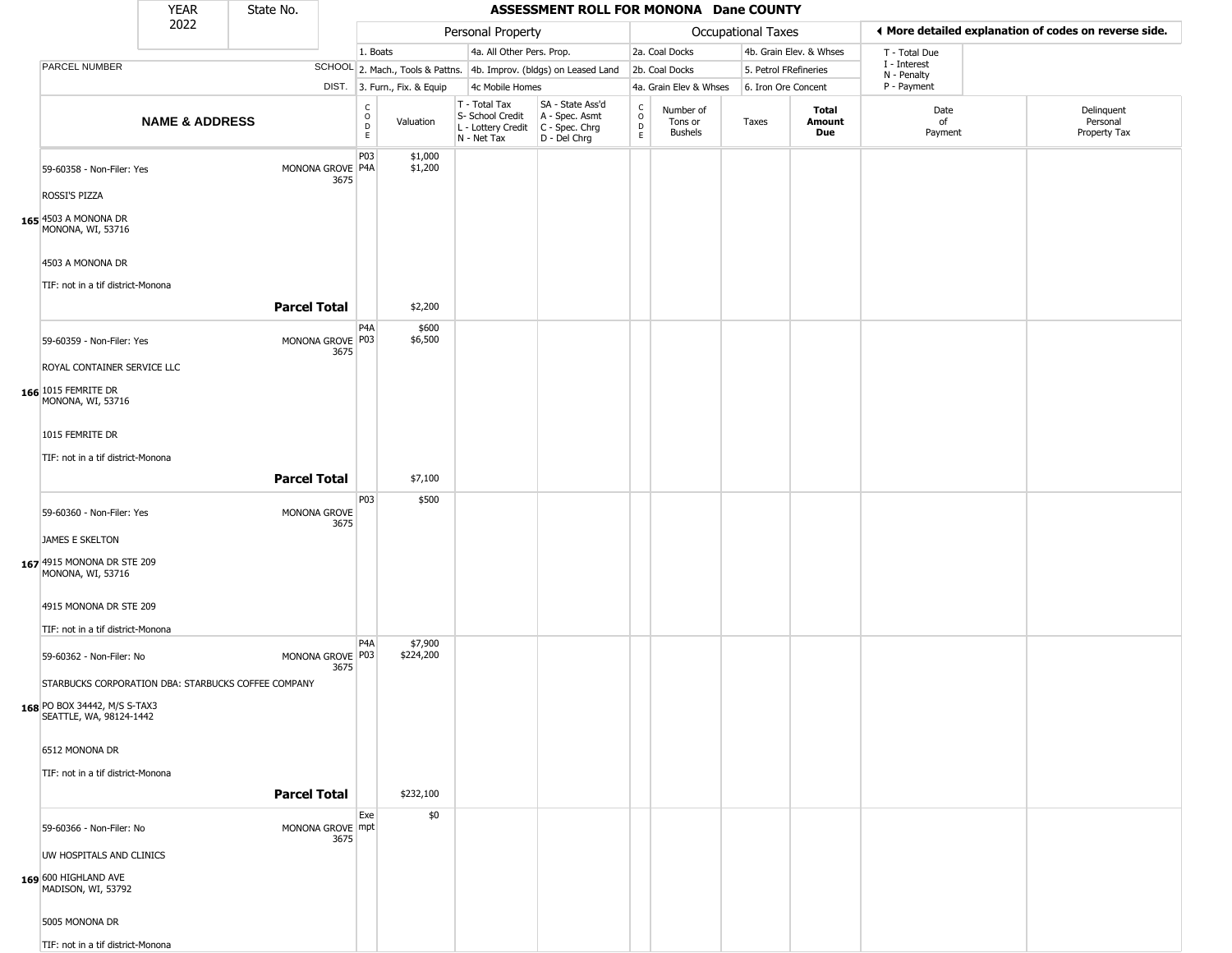|                                                                                                                                      | <b>YEAR</b>               | State No. |                              |                        |                              |                                                                        | ASSESSMENT ROLL FOR MONONA Dane COUNTY                               |                                        |                                        |                       |                         |                             |                                                       |
|--------------------------------------------------------------------------------------------------------------------------------------|---------------------------|-----------|------------------------------|------------------------|------------------------------|------------------------------------------------------------------------|----------------------------------------------------------------------|----------------------------------------|----------------------------------------|-----------------------|-------------------------|-----------------------------|-------------------------------------------------------|
|                                                                                                                                      | 2022                      |           |                              |                        |                              | Personal Property                                                      |                                                                      |                                        |                                        | Occupational Taxes    |                         |                             | ◀ More detailed explanation of codes on reverse side. |
|                                                                                                                                      |                           |           |                              | 1. Boats               |                              | 4a. All Other Pers. Prop.                                              |                                                                      |                                        | 2a. Coal Docks                         |                       | 4b. Grain Elev. & Whses | T - Total Due               |                                                       |
| PARCEL NUMBER                                                                                                                        |                           |           |                              |                        |                              |                                                                        | SCHOOL 2. Mach., Tools & Pattns. 4b. Improv. (bldgs) on Leased Land  |                                        | 2b. Coal Docks                         | 5. Petrol FRefineries |                         | I - Interest<br>N - Penalty |                                                       |
|                                                                                                                                      |                           |           |                              |                        | DIST. 3. Furn., Fix. & Equip | 4c Mobile Homes                                                        |                                                                      |                                        | 4a. Grain Elev & Whses                 | 6. Iron Ore Concent   |                         | P - Payment                 |                                                       |
|                                                                                                                                      | <b>NAME &amp; ADDRESS</b> |           |                              | C<br>$\circ$<br>D<br>E | Valuation                    | T - Total Tax<br>S- School Credit<br>L - Lottery Credit<br>N - Net Tax | SA - State Ass'd<br>A - Spec. Asmt<br>C - Spec. Chrg<br>D - Del Chrg | $\rm_{o}^{\rm c}$<br>$\mathsf{D}$<br>E | Number of<br>Tons or<br><b>Bushels</b> | Taxes                 | Total<br>Amount<br>Due  | Date<br>of<br>Payment       | Delinquent<br>Personal<br>Property Tax                |
| 59-60367 - Non-Filer: No<br>VERIDIAN MANAGEMENT SOLUTIONS, LLC<br>170 6801 SOUTH TOWNE DR<br>MONONA, WI, 53713                       |                           |           | MONONA GROVE P03<br>3675     | P <sub>4</sub> A       | \$1,000<br>\$258,500         |                                                                        |                                                                      |                                        |                                        |                       |                         |                             |                                                       |
| 6801 SOUTH TOWNE DR<br>TIF: not in a tif district-Monona                                                                             |                           |           |                              |                        |                              |                                                                        |                                                                      |                                        |                                        |                       |                         |                             |                                                       |
|                                                                                                                                      |                           |           | <b>Parcel Total</b>          |                        | \$259,500                    |                                                                        |                                                                      |                                        |                                        |                       |                         |                             |                                                       |
| 59-60368 - Non-Filer: No<br>XEROX CORPORATION ATTN: PROPERTY TAX DEPARTMENT<br>171 PO BOX 9601<br>WEBSTER, NY, 14580                 |                           |           | MONONA GROVE<br>3675         | P03                    | \$14,500                     |                                                                        |                                                                      |                                        |                                        |                       |                         |                             |                                                       |
| <b>VARIOUS</b>                                                                                                                       |                           |           |                              |                        |                              |                                                                        |                                                                      |                                        |                                        |                       |                         |                             |                                                       |
| TIF: not in a tif district-Monona                                                                                                    |                           |           |                              |                        |                              |                                                                        |                                                                      |                                        |                                        |                       |                         |                             |                                                       |
| 59-60373 - Non-Filer: Yes                                                                                                            |                           |           | MONONA GROVE P03<br>3675     | P <sub>4</sub> A       | \$200<br>\$16,000            |                                                                        |                                                                      |                                        |                                        |                       |                         |                             |                                                       |
| FAT JACK'S SOUTHERN STYLE BBQ<br>172 6207 MONONA DR<br>MONONA, WI, 53716                                                             |                           |           |                              |                        |                              |                                                                        |                                                                      |                                        |                                        |                       |                         |                             |                                                       |
| 6207 MONONA DR                                                                                                                       |                           |           |                              |                        |                              |                                                                        |                                                                      |                                        |                                        |                       |                         |                             |                                                       |
| TIF: not in a tif district-Monona                                                                                                    |                           |           |                              |                        |                              |                                                                        |                                                                      |                                        |                                        |                       |                         |                             |                                                       |
|                                                                                                                                      |                           |           | <b>Parcel Total</b>          |                        | \$16,200                     |                                                                        |                                                                      |                                        |                                        |                       |                         |                             |                                                       |
| 59-60374 - Non-Filer: No<br><b>TULLY'S II</b>                                                                                        |                           |           | MONONA GROVE<br>3675         | P03                    | \$19,100                     |                                                                        |                                                                      |                                        |                                        |                       |                         |                             |                                                       |
| 173 6401 MONONA DR<br>MONONA, WI, 53716                                                                                              |                           |           |                              |                        |                              |                                                                        |                                                                      |                                        |                                        |                       |                         |                             |                                                       |
| 6401 MONONA DR                                                                                                                       |                           |           |                              |                        |                              |                                                                        |                                                                      |                                        |                                        |                       |                         |                             |                                                       |
| TIF: not in a tif district-Monona                                                                                                    |                           |           |                              |                        |                              |                                                                        |                                                                      |                                        |                                        |                       |                         |                             |                                                       |
| 59-60379 - Non-Filer: No<br>BERG COMPANY LLC SMART AND ASSOCIATES, LLP PAUL MILLER<br>174 PO BOX 59365<br>SCHAUMBURG, IL, 60159-0365 |                           |           | MONONA GROVE   e<br>3675 Ass | Stat<br>ess<br>ed      | \$0                          |                                                                        |                                                                      |                                        |                                        |                       |                         |                             |                                                       |
| 2100 INDUSTRIAL DRIVE                                                                                                                |                           |           |                              |                        |                              |                                                                        |                                                                      |                                        |                                        |                       |                         |                             |                                                       |
| TIF: not in a tif district-Monona                                                                                                    |                           |           |                              |                        |                              |                                                                        |                                                                      |                                        |                                        |                       |                         |                             |                                                       |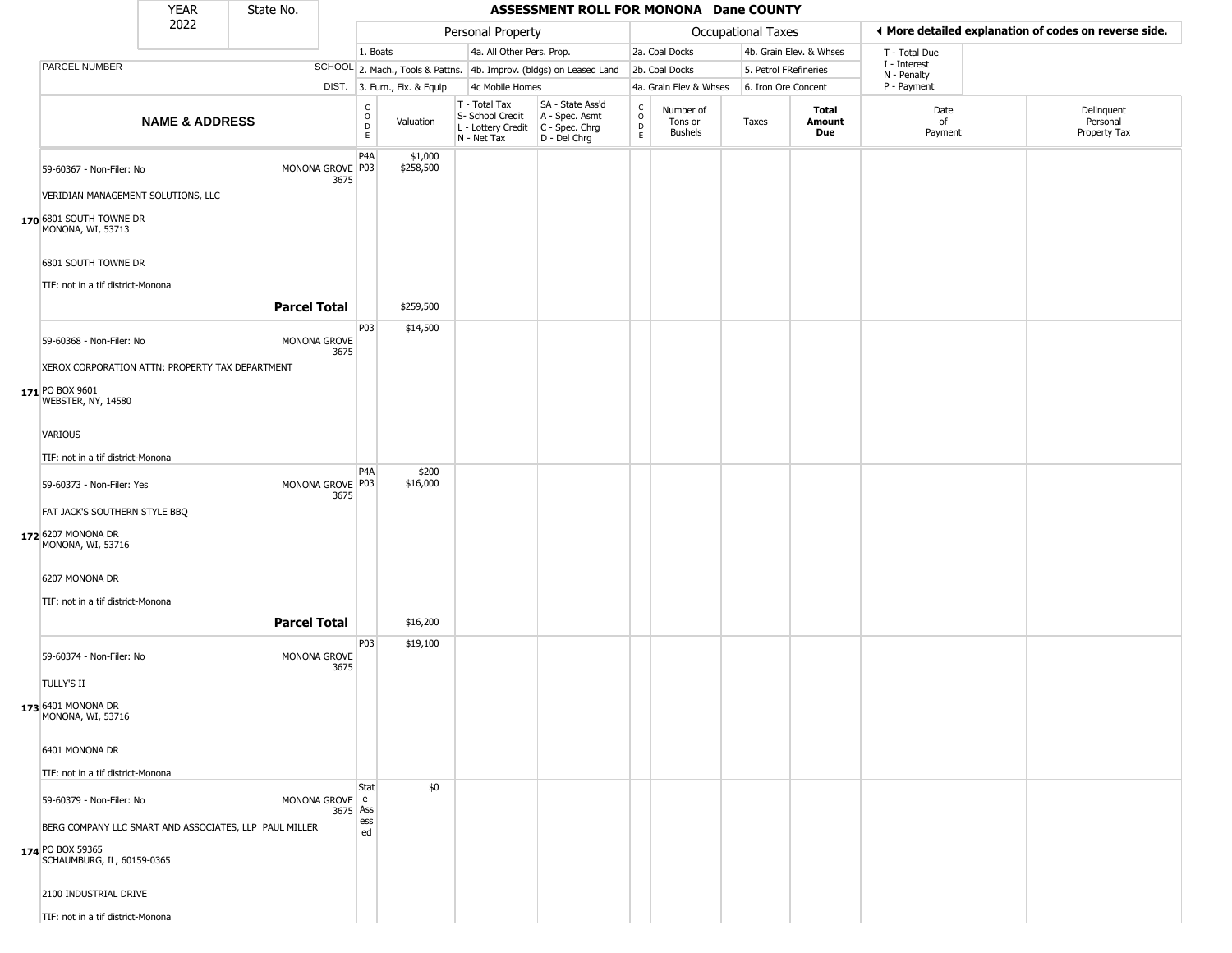|                                                                       | <b>YEAR</b>               | State No.           |                          |                  |                              |                                                                        | ASSESSMENT ROLL FOR MONONA Dane COUNTY                               |                                            |                                        |                       |                         |                             |                                                       |
|-----------------------------------------------------------------------|---------------------------|---------------------|--------------------------|------------------|------------------------------|------------------------------------------------------------------------|----------------------------------------------------------------------|--------------------------------------------|----------------------------------------|-----------------------|-------------------------|-----------------------------|-------------------------------------------------------|
|                                                                       | 2022                      |                     |                          |                  |                              | Personal Property                                                      |                                                                      |                                            |                                        | Occupational Taxes    |                         |                             | ◀ More detailed explanation of codes on reverse side. |
|                                                                       |                           |                     |                          | 1. Boats         |                              | 4a. All Other Pers. Prop.                                              |                                                                      |                                            | 2a. Coal Docks                         |                       | 4b. Grain Elev. & Whses | T - Total Due               |                                                       |
| PARCEL NUMBER                                                         |                           |                     |                          |                  |                              |                                                                        | SCHOOL 2. Mach., Tools & Pattns. 4b. Improv. (bldgs) on Leased Land  |                                            | 2b. Coal Docks                         | 5. Petrol FRefineries |                         | I - Interest<br>N - Penalty |                                                       |
|                                                                       |                           |                     |                          |                  | DIST. 3. Furn., Fix. & Equip | 4c Mobile Homes                                                        |                                                                      |                                            | 4a. Grain Elev & Whses                 | 6. Iron Ore Concent   |                         | P - Payment                 |                                                       |
|                                                                       | <b>NAME &amp; ADDRESS</b> |                     |                          | C<br>D<br>D<br>E | Valuation                    | T - Total Tax<br>S- School Credit<br>L - Lottery Credit<br>N - Net Tax | SA - State Ass'd<br>A - Spec. Asmt<br>C - Spec. Chrg<br>D - Del Chrg | $\begin{array}{c} C \\ 0 \\ E \end{array}$ | Number of<br>Tons or<br><b>Bushels</b> | Taxes                 | Total<br>Amount<br>Due  | Date<br>of<br>Payment       | Delinquent<br>Personal<br>Property Tax                |
| 59-60384 - Non-Filer: No                                              |                           |                     | MONONA GROVE P03<br>3675 | P4A              | \$700<br>\$1,600             |                                                                        |                                                                      |                                            |                                        |                       |                         |                             |                                                       |
| CHINA STAR HUANG LIN                                                  |                           |                     |                          |                  |                              |                                                                        |                                                                      |                                            |                                        |                       |                         |                             |                                                       |
| 175 PO BOX 130404<br>NEW YORK, NY, 10013                              |                           |                     |                          |                  |                              |                                                                        |                                                                      |                                            |                                        |                       |                         |                             |                                                       |
| 111 RIVER PLACE                                                       |                           |                     |                          |                  |                              |                                                                        |                                                                      |                                            |                                        |                       |                         |                             |                                                       |
| TIF: not in a tif district-Monona                                     |                           |                     |                          |                  |                              |                                                                        |                                                                      |                                            |                                        |                       |                         |                             |                                                       |
|                                                                       |                           | <b>Parcel Total</b> |                          |                  | \$2,300                      |                                                                        |                                                                      |                                            |                                        |                       |                         |                             |                                                       |
|                                                                       |                           |                     |                          | P03              | \$11,200                     |                                                                        |                                                                      |                                            |                                        |                       |                         |                             |                                                       |
| 59-60392 - Non-Filer: No                                              |                           |                     | MONONA GROVE             |                  |                              |                                                                        |                                                                      |                                            |                                        |                       |                         |                             |                                                       |
| WELLS FARGO VENDOR FINANCIAL SERV, LLC                                |                           |                     | 3675                     |                  |                              |                                                                        |                                                                      |                                            |                                        |                       |                         |                             |                                                       |
|                                                                       |                           |                     |                          |                  |                              |                                                                        |                                                                      |                                            |                                        |                       |                         |                             |                                                       |
| 176 PO BOX 36200<br>BILLINGS, MT, 59107                               |                           |                     |                          |                  |                              |                                                                        |                                                                      |                                            |                                        |                       |                         |                             |                                                       |
| 6950 GISHOLT DR                                                       |                           |                     |                          |                  |                              |                                                                        |                                                                      |                                            |                                        |                       |                         |                             |                                                       |
| TIF: not in a tif district-Monona                                     |                           |                     |                          |                  |                              |                                                                        |                                                                      |                                            |                                        |                       |                         |                             |                                                       |
| 59-60395 - Non-Filer: No                                              |                           |                     | MONONA GROVE             | P03              | \$1,300                      |                                                                        |                                                                      |                                            |                                        |                       |                         |                             |                                                       |
|                                                                       |                           |                     | 3675                     |                  |                              |                                                                        |                                                                      |                                            |                                        |                       |                         |                             |                                                       |
| STANLEY CONVERGENT SECURITY SOLUTIONS C/O MILLENNIUM TAX<br>SVCS, LLC |                           |                     |                          |                  |                              |                                                                        |                                                                      |                                            |                                        |                       |                         |                             |                                                       |
| 177 PO BOX 1029<br>DUBLIN, PA, 18917-1029                             |                           |                     |                          |                  |                              |                                                                        |                                                                      |                                            |                                        |                       |                         |                             |                                                       |
|                                                                       |                           |                     |                          |                  |                              |                                                                        |                                                                      |                                            |                                        |                       |                         |                             |                                                       |
| VARIOUS                                                               |                           |                     |                          |                  |                              |                                                                        |                                                                      |                                            |                                        |                       |                         |                             |                                                       |
| TIF: not in a tif district-Monona                                     |                           |                     |                          |                  |                              |                                                                        |                                                                      |                                            |                                        |                       |                         |                             |                                                       |
| 59-60399 - Non-Filer: No                                              |                           |                     | MONONA GROVE             | P4A              | \$18,500                     |                                                                        |                                                                      |                                            |                                        |                       |                         |                             |                                                       |
| THE COCA-COLA COMPANY                                                 |                           |                     | 3675                     |                  |                              |                                                                        |                                                                      |                                            |                                        |                       |                         |                             |                                                       |
| 178 PO BOX 1734<br>ATLANTA, GA, 30301                                 |                           |                     |                          |                  |                              |                                                                        |                                                                      |                                            |                                        |                       |                         |                             |                                                       |
| VARIOUS                                                               |                           |                     |                          |                  |                              |                                                                        |                                                                      |                                            |                                        |                       |                         |                             |                                                       |
| TIF: not in a tif district-Monona                                     |                           |                     |                          |                  |                              |                                                                        |                                                                      |                                            |                                        |                       |                         |                             |                                                       |
|                                                                       |                           |                     |                          | P <sub>4</sub> A | \$1,600                      |                                                                        |                                                                      |                                            |                                        |                       |                         |                             |                                                       |
| 59-60400 - Non-Filer: No                                              |                           |                     | MONONA GROVE<br>3675     |                  |                              |                                                                        |                                                                      |                                            |                                        |                       |                         |                             |                                                       |
| THE COCA-COLA COMPANY                                                 |                           |                     |                          |                  |                              |                                                                        |                                                                      |                                            |                                        |                       |                         |                             |                                                       |
| 179 PO BOX 1734<br>ATLANTA, GA, 30301                                 |                           |                     |                          |                  |                              |                                                                        |                                                                      |                                            |                                        |                       |                         |                             |                                                       |
| 1201 E BROADWAY                                                       |                           |                     |                          |                  |                              |                                                                        |                                                                      |                                            |                                        |                       |                         |                             |                                                       |
| TIF: TIF 6-Monona                                                     |                           |                     |                          |                  |                              |                                                                        |                                                                      |                                            |                                        |                       |                         |                             |                                                       |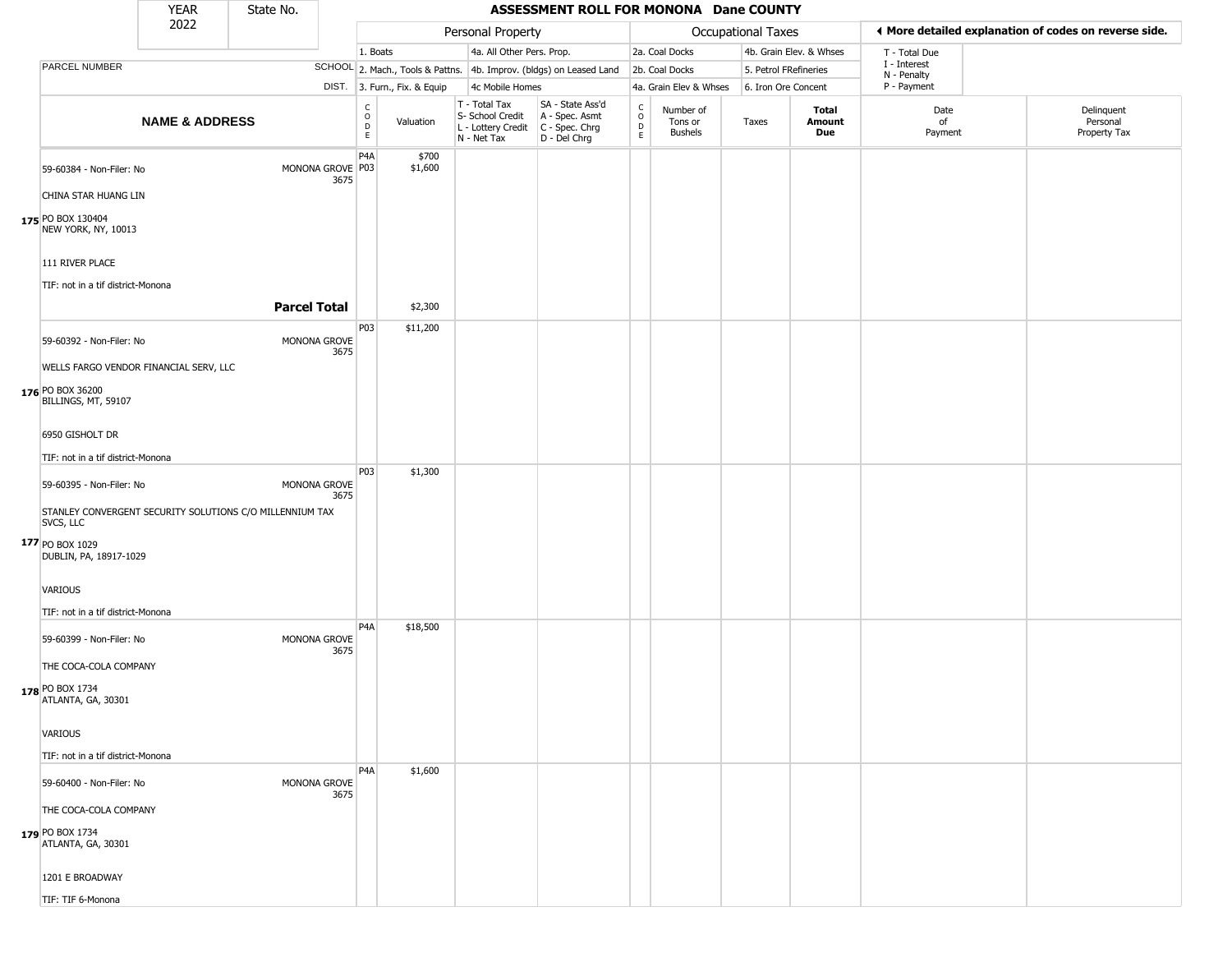|                                                                                              | <b>YEAR</b>               | State No. |                          |                        |                              |                                                                        | ASSESSMENT ROLL FOR MONONA Dane COUNTY                                 |                                   |                                        |                       |                         |                             |                                                       |
|----------------------------------------------------------------------------------------------|---------------------------|-----------|--------------------------|------------------------|------------------------------|------------------------------------------------------------------------|------------------------------------------------------------------------|-----------------------------------|----------------------------------------|-----------------------|-------------------------|-----------------------------|-------------------------------------------------------|
|                                                                                              | 2022                      |           |                          |                        |                              | Personal Property                                                      |                                                                        |                                   |                                        | Occupational Taxes    |                         |                             | ♦ More detailed explanation of codes on reverse side. |
|                                                                                              |                           |           |                          | 1. Boats               |                              | 4a. All Other Pers. Prop.                                              |                                                                        |                                   | 2a. Coal Docks                         |                       | 4b. Grain Elev. & Whses | T - Total Due               |                                                       |
| PARCEL NUMBER                                                                                |                           |           |                          |                        |                              |                                                                        | SCHOOL 2. Mach., Tools & Pattns. 4b. Improv. (bldgs) on Leased Land    |                                   | 2b. Coal Docks                         | 5. Petrol FRefineries |                         | I - Interest<br>N - Penalty |                                                       |
|                                                                                              |                           |           |                          |                        | DIST. 3. Furn., Fix. & Equip | 4c Mobile Homes                                                        |                                                                        |                                   | 4a. Grain Elev & Whses                 | 6. Iron Ore Concent   |                         | P - Payment                 |                                                       |
|                                                                                              | <b>NAME &amp; ADDRESS</b> |           |                          | C<br>$\circ$<br>D<br>E | Valuation                    | T - Total Tax<br>S- School Credit<br>L - Lottery Credit<br>N - Net Tax | SA - State Ass'd<br>A - Spec. Asmt<br>$C - Spec. Chrg$<br>D - Del Chrg | C<br>$\circ$<br>$\mathsf{D}$<br>E | Number of<br>Tons or<br><b>Bushels</b> | Taxes                 | Total<br>Amount<br>Due  | Date<br>of<br>Payment       | Delinquent<br>Personal<br>Property Tax                |
| 59-60401 - Non-Filer: Yes                                                                    |                           |           | MONONA GROVE P03<br>3675 | P4A                    | \$100<br>\$5,800             |                                                                        |                                                                        |                                   |                                        |                       |                         |                             |                                                       |
| FOX & FOX                                                                                    |                           |           |                          |                        |                              |                                                                        |                                                                        |                                   |                                        |                       |                         |                             |                                                       |
| 180 124 W BROADWAY<br>MONONA, WI, 53716                                                      |                           |           |                          |                        |                              |                                                                        |                                                                        |                                   |                                        |                       |                         |                             |                                                       |
| 124 W BROADWAY<br>TIF: not in a tif district-Monona                                          |                           |           |                          |                        |                              |                                                                        |                                                                        |                                   |                                        |                       |                         |                             |                                                       |
|                                                                                              |                           |           | <b>Parcel Total</b>      |                        | \$5,900                      |                                                                        |                                                                        |                                   |                                        |                       |                         |                             |                                                       |
| 59-60411 - Non-Filer: Yes                                                                    |                           |           | MONONA GROVE<br>3675     | P03                    | \$5,600                      |                                                                        |                                                                        |                                   |                                        |                       |                         |                             |                                                       |
| KENDELL DOORS & HARDWARE INC<br>181 1312 NORTHLAND DR, STE 100<br>MENDOTA HEIGHTS, MN, 55120 |                           |           |                          |                        |                              |                                                                        |                                                                        |                                   |                                        |                       |                         |                             |                                                       |
| 2700 INDUSTRIAL DR                                                                           |                           |           |                          |                        |                              |                                                                        |                                                                        |                                   |                                        |                       |                         |                             |                                                       |
| TIF: not in a tif district-Monona                                                            |                           |           |                          | P03                    | \$200                        |                                                                        |                                                                        |                                   |                                        |                       |                         |                             |                                                       |
| 59-60421 - Non-Filer: No                                                                     |                           |           | MONONA GROVE<br>3675     |                        |                              |                                                                        |                                                                        |                                   |                                        |                       |                         |                             |                                                       |
| ROBERT SEILER CPA                                                                            |                           |           |                          |                        |                              |                                                                        |                                                                        |                                   |                                        |                       |                         |                             |                                                       |
| 182 1250 FEMRITE DR., STE. #106<br>MONONA, WI, 53716                                         |                           |           |                          |                        |                              |                                                                        |                                                                        |                                   |                                        |                       |                         |                             |                                                       |
| 1250 FEMRITE DR., STE. #106                                                                  |                           |           |                          |                        |                              |                                                                        |                                                                        |                                   |                                        |                       |                         |                             |                                                       |
| TIF: not in a tif district-Monona                                                            |                           |           |                          |                        |                              |                                                                        |                                                                        |                                   |                                        |                       |                         |                             |                                                       |
| 59-60425 - Non-Filer: No                                                                     |                           |           | MONONA GROVE             | P03                    | \$4,200                      |                                                                        |                                                                        |                                   |                                        |                       |                         |                             |                                                       |
| DIRECTV, LLC C/O KROLL, LLC                                                                  |                           |           | 3675                     |                        |                              |                                                                        |                                                                        |                                   |                                        |                       |                         |                             |                                                       |
| 183 PO BOX 2789<br>ADDISON, TX, 75001                                                        |                           |           |                          |                        |                              |                                                                        |                                                                        |                                   |                                        |                       |                         |                             |                                                       |
| VARIOUS                                                                                      |                           |           |                          |                        |                              |                                                                        |                                                                        |                                   |                                        |                       |                         |                             |                                                       |
| TIF: not in a tif district-Monona                                                            |                           |           |                          |                        |                              |                                                                        |                                                                        |                                   |                                        |                       |                         |                             |                                                       |
| 59-60429 - Non-Filer: No                                                                     |                           |           | MONONA GROVE P03<br>3675 | P4A                    | \$100<br>\$5,000             |                                                                        |                                                                        |                                   |                                        |                       |                         |                             |                                                       |
| <b>GATEWAVE NORTHERN INC</b>                                                                 |                           |           |                          |                        |                              |                                                                        |                                                                        |                                   |                                        |                       |                         |                             |                                                       |
| 184 6200 GISHOLT DR STE 205<br>MONONA, WI, 53713                                             |                           |           |                          |                        |                              |                                                                        |                                                                        |                                   |                                        |                       |                         |                             |                                                       |
| 6200 GISHOLT DR STE 205                                                                      |                           |           |                          |                        |                              |                                                                        |                                                                        |                                   |                                        |                       |                         |                             |                                                       |
| TIF: not in a tif district-Monona                                                            |                           |           | <b>Parcel Total</b>      |                        |                              |                                                                        |                                                                        |                                   |                                        |                       |                         |                             |                                                       |
|                                                                                              |                           |           |                          |                        | \$5,100                      |                                                                        |                                                                        |                                   |                                        |                       |                         |                             |                                                       |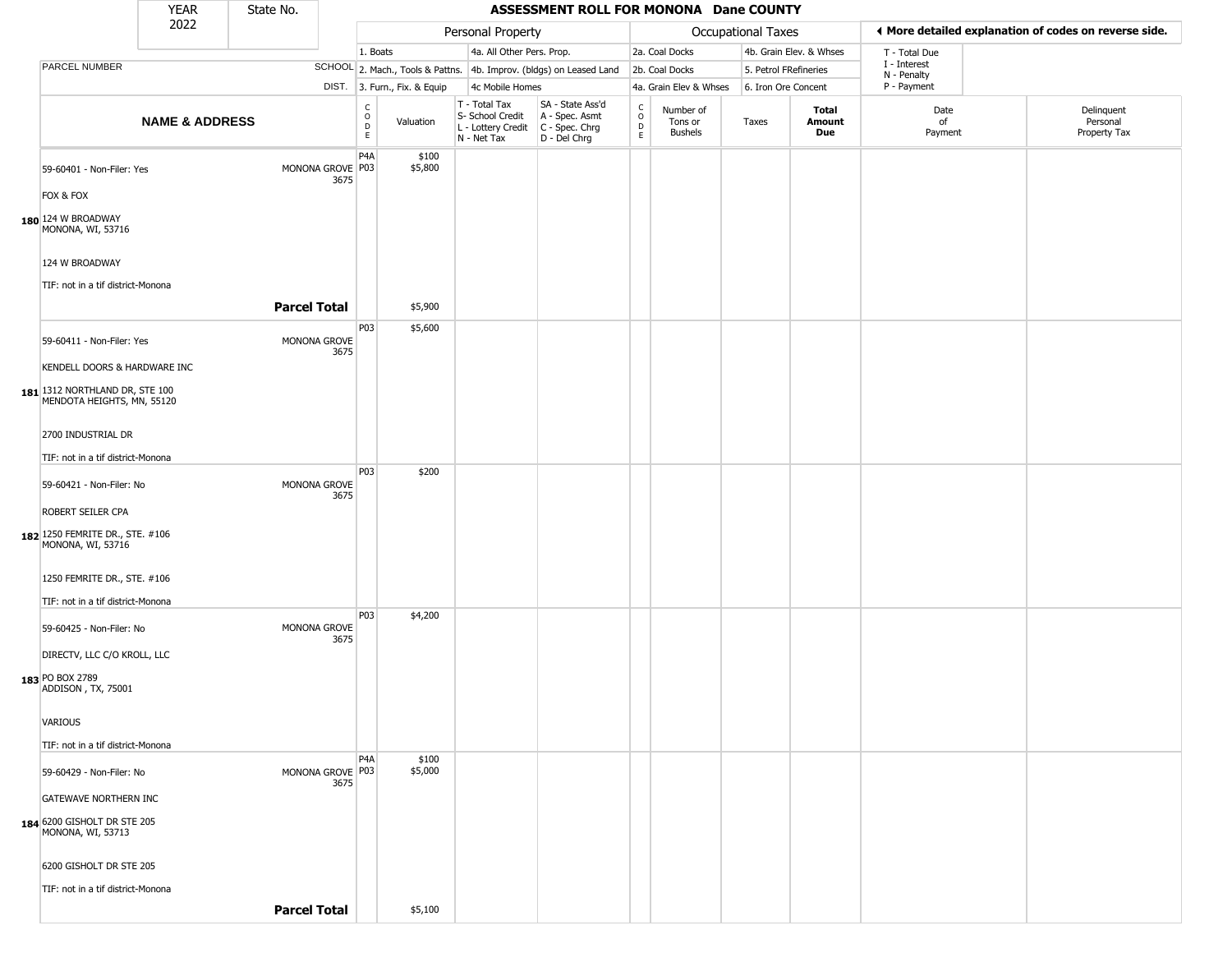|                                                                                                | <b>YEAR</b>               | State No. |                          |                                            |                              |                                                                        | ASSESSMENT ROLL FOR MONONA Dane COUNTY                                 |                                              |                                        |                       |                               |                             |                                                       |
|------------------------------------------------------------------------------------------------|---------------------------|-----------|--------------------------|--------------------------------------------|------------------------------|------------------------------------------------------------------------|------------------------------------------------------------------------|----------------------------------------------|----------------------------------------|-----------------------|-------------------------------|-----------------------------|-------------------------------------------------------|
|                                                                                                | 2022                      |           |                          |                                            |                              | Personal Property                                                      |                                                                        |                                              |                                        | Occupational Taxes    |                               |                             | ◀ More detailed explanation of codes on reverse side. |
|                                                                                                |                           |           |                          | 1. Boats                                   |                              | 4a. All Other Pers. Prop.                                              |                                                                        |                                              | 2a. Coal Docks                         |                       | 4b. Grain Elev. & Whses       | T - Total Due               |                                                       |
| PARCEL NUMBER                                                                                  |                           |           |                          |                                            |                              |                                                                        | SCHOOL 2. Mach., Tools & Pattns. 4b. Improv. (bldgs) on Leased Land    |                                              | 2b. Coal Docks                         | 5. Petrol FRefineries |                               | I - Interest<br>N - Penalty |                                                       |
|                                                                                                |                           |           |                          |                                            | DIST. 3. Furn., Fix. & Equip | 4c Mobile Homes                                                        |                                                                        |                                              | 4a. Grain Elev & Whses                 | 6. Iron Ore Concent   |                               | P - Payment                 |                                                       |
|                                                                                                | <b>NAME &amp; ADDRESS</b> |           |                          | $\mathsf C$<br>$\circ$<br>$\mathsf D$<br>E | Valuation                    | T - Total Tax<br>S- School Credit<br>L - Lottery Credit<br>N - Net Tax | SA - State Ass'd<br>A - Spec. Asmt<br>$C - Spec. Chrg$<br>D - Del Chrg | $\mathsf{C}$<br>$\circ$<br>$\mathsf{D}$<br>E | Number of<br>Tons or<br><b>Bushels</b> | Taxes                 | <b>Total</b><br>Amount<br>Due | Date<br>of<br>Payment       | Delinquent<br>Personal<br>Property Tax                |
| 59-60430 - Non-Filer: No                                                                       |                           |           | MONONA GROVE<br>3675     | P <sub>0</sub> 3                           | \$400                        |                                                                        |                                                                        |                                              |                                        |                       |                               |                             |                                                       |
| STATE FARM MUTUAL AUTOMOBILE INSURANCE COMPANY TAX &<br>COMPLIANCE-PROP TAX<br>185 PO BOX 2155 |                           |           |                          |                                            |                              |                                                                        |                                                                        |                                              |                                        |                       |                               |                             |                                                       |
| BLOOMINGTON, IL, 61702                                                                         |                           |           |                          |                                            |                              |                                                                        |                                                                        |                                              |                                        |                       |                               |                             |                                                       |
| 4703 MONONA DR                                                                                 |                           |           |                          |                                            |                              |                                                                        |                                                                        |                                              |                                        |                       |                               |                             |                                                       |
| TIF: TID 7-Monona<br>59-60432 - Non-Filer: No                                                  |                           |           | MONONA GROVE<br>3675     | P03                                        | \$23,900                     |                                                                        |                                                                        |                                              |                                        |                       |                               |                             |                                                       |
| PITNEY BOWES GLOBAL FINANCIAL SVCS LLC                                                         |                           |           |                          |                                            |                              |                                                                        |                                                                        |                                              |                                        |                       |                               |                             |                                                       |
| 186 5310 CYPRESS CENTER DR STE 110, MSC-TAX 01<br>TAMPA, FL, 33609                             |                           |           |                          |                                            |                              |                                                                        |                                                                        |                                              |                                        |                       |                               |                             |                                                       |
| VARIOUS                                                                                        |                           |           |                          |                                            |                              |                                                                        |                                                                        |                                              |                                        |                       |                               |                             |                                                       |
| TIF: not in a tif district-Monona                                                              |                           |           |                          |                                            |                              |                                                                        |                                                                        |                                              |                                        |                       |                               |                             |                                                       |
| 59-60433 - Non-Filer: No                                                                       |                           |           | MONONA GROVE<br>3675     | P03                                        | \$1,300                      |                                                                        |                                                                        |                                              |                                        |                       |                               |                             |                                                       |
| QUADIENT INC FKA NEOPOST USA, INC ATTN: TAX DEPARTMENT<br>187 478 WHEELERS FARMS RD            |                           |           |                          |                                            |                              |                                                                        |                                                                        |                                              |                                        |                       |                               |                             |                                                       |
| MILFORD, CT, 6461                                                                              |                           |           |                          |                                            |                              |                                                                        |                                                                        |                                              |                                        |                       |                               |                             |                                                       |
| VARIOUS                                                                                        |                           |           |                          |                                            |                              |                                                                        |                                                                        |                                              |                                        |                       |                               |                             |                                                       |
| TIF: not in a tif district-Monona                                                              |                           |           |                          | P <sub>4</sub> A                           | \$100                        |                                                                        |                                                                        |                                              |                                        |                       |                               |                             |                                                       |
| 59-60440 - Non-Filer: Yes                                                                      |                           |           | MONONA GROVE P03<br>3675 |                                            | \$2,800                      |                                                                        |                                                                        |                                              |                                        |                       |                               |                             |                                                       |
| GNC HOLDINGS, LLC DBA GENERAL NUTRITION CENTER #3122<br>188 PO BOX 548<br>GLEN ROCK, NJ, 7452  |                           |           |                          |                                            |                              |                                                                        |                                                                        |                                              |                                        |                       |                               |                             |                                                       |
| 6514 MONONA DR                                                                                 |                           |           |                          |                                            |                              |                                                                        |                                                                        |                                              |                                        |                       |                               |                             |                                                       |
| TIF: not in a tif district-Monona                                                              |                           |           | <b>Parcel Total</b>      |                                            |                              |                                                                        |                                                                        |                                              |                                        |                       |                               |                             |                                                       |
|                                                                                                |                           |           |                          |                                            | \$2,900                      |                                                                        |                                                                        |                                              |                                        |                       |                               |                             |                                                       |
| 59-60451 - Non-Filer: Yes                                                                      |                           |           | MONONA GROVE<br>3675     | P03                                        | \$3,300                      |                                                                        |                                                                        |                                              |                                        |                       |                               |                             |                                                       |
| BEAR VALLEY ENGINEERING, INC<br>189 1250 FEMRITE DR S-200<br>MONONA, WI, 53716                 |                           |           |                          |                                            |                              |                                                                        |                                                                        |                                              |                                        |                       |                               |                             |                                                       |
| 1250 FEMRITE DR S-200                                                                          |                           |           |                          |                                            |                              |                                                                        |                                                                        |                                              |                                        |                       |                               |                             |                                                       |
| TIF: not in a tif district-Monona                                                              |                           |           |                          |                                            |                              |                                                                        |                                                                        |                                              |                                        |                       |                               |                             |                                                       |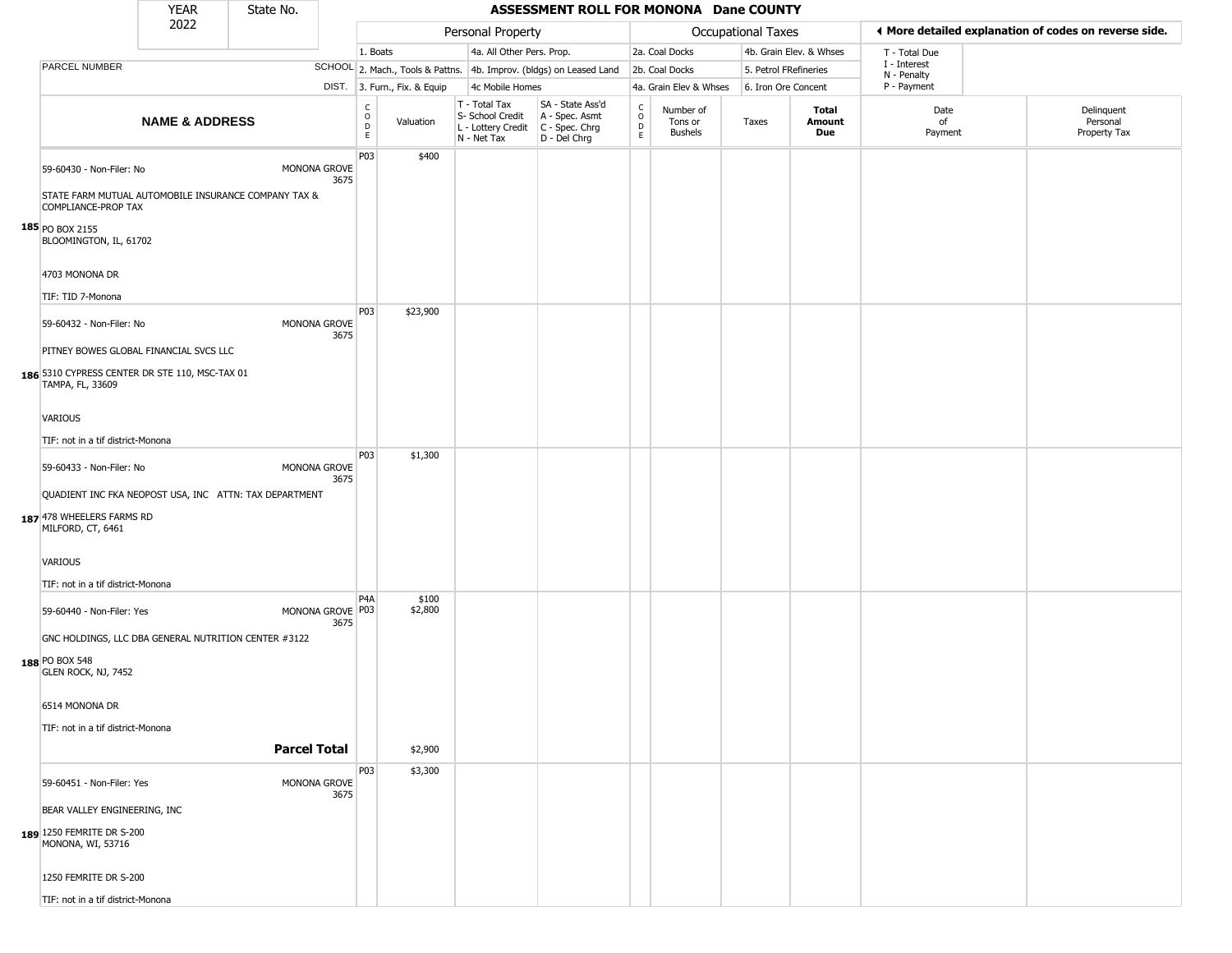|                                                                                            | <b>YEAR</b>               | State No.           |                          |                                             |                              |                                                                        | ASSESSMENT ROLL FOR MONONA Dane COUNTY                                 |                                    |                                        |                       |                         |                             |                                                       |
|--------------------------------------------------------------------------------------------|---------------------------|---------------------|--------------------------|---------------------------------------------|------------------------------|------------------------------------------------------------------------|------------------------------------------------------------------------|------------------------------------|----------------------------------------|-----------------------|-------------------------|-----------------------------|-------------------------------------------------------|
|                                                                                            | 2022                      |                     |                          |                                             |                              | Personal Property                                                      |                                                                        |                                    |                                        | Occupational Taxes    |                         |                             | ◀ More detailed explanation of codes on reverse side. |
|                                                                                            |                           |                     |                          | 1. Boats                                    |                              | 4a. All Other Pers. Prop.                                              |                                                                        |                                    | 2a. Coal Docks                         |                       | 4b. Grain Elev. & Whses | T - Total Due               |                                                       |
| PARCEL NUMBER                                                                              |                           |                     |                          |                                             |                              |                                                                        | SCHOOL 2. Mach., Tools & Pattns. 4b. Improv. (bldgs) on Leased Land    |                                    | 2b. Coal Docks                         | 5. Petrol FRefineries |                         | I - Interest<br>N - Penalty |                                                       |
|                                                                                            |                           |                     |                          |                                             | DIST. 3. Furn., Fix. & Equip | 4c Mobile Homes                                                        |                                                                        |                                    | 4a. Grain Elev & Whses                 | 6. Iron Ore Concent   |                         | P - Payment                 |                                                       |
|                                                                                            | <b>NAME &amp; ADDRESS</b> |                     |                          | $\frac{c}{0}$<br>$\mathsf D$<br>$\mathsf E$ | Valuation                    | T - Total Tax<br>S- School Credit<br>L - Lottery Credit<br>N - Net Tax | SA - State Ass'd<br>A - Spec. Asmt<br>$C - Spec. Chrg$<br>D - Del Chrg | $\rm_{o}^{c}$<br>$\mathsf{D}$<br>E | Number of<br>Tons or<br><b>Bushels</b> | Taxes                 | Total<br>Amount<br>Due  | Date<br>of<br>Payment       | Delinquent<br>Personal<br>Property Tax                |
| 59-60460 - Non-Filer: No<br>WAL-MART STORES EAST LP                                        |                           |                     | MONONA GROVE P03<br>3675 | P4A                                         | \$95,500<br>\$871,100        |                                                                        |                                                                        |                                    |                                        |                       |                         |                             |                                                       |
| 190 PO BOX 8050<br>BENTONVILLE, AR, 72716                                                  |                           |                     |                          |                                             |                              |                                                                        |                                                                        |                                    |                                        |                       |                         |                             |                                                       |
| 2151 ROYAL AVE<br>TIF: not in a tif district-Monona                                        |                           |                     |                          |                                             |                              |                                                                        |                                                                        |                                    |                                        |                       |                         |                             |                                                       |
|                                                                                            |                           | <b>Parcel Total</b> |                          |                                             | \$966,600                    |                                                                        |                                                                        |                                    |                                        |                       |                         |                             |                                                       |
| 59-60462 - Non-Filer: Yes                                                                  |                           |                     | MONONA GROVE<br>3675     | P <sub>4</sub> A                            | \$200                        |                                                                        |                                                                        |                                    |                                        |                       |                         |                             |                                                       |
| UNIVERSAL HOSPITAL SERVICES, INC                                                           |                           |                     |                          |                                             |                              |                                                                        |                                                                        |                                    |                                        |                       |                         |                             |                                                       |
| 191 1301 INTERNATIONAL PKWY, STE 300<br>SUNRISE, FL, 33323                                 |                           |                     |                          |                                             |                              |                                                                        |                                                                        |                                    |                                        |                       |                         |                             |                                                       |
| 859 E BOARDWAY                                                                             |                           |                     |                          |                                             |                              |                                                                        |                                                                        |                                    |                                        |                       |                         |                             |                                                       |
| TIF: not in a tif district-Monona                                                          |                           |                     |                          |                                             |                              |                                                                        |                                                                        |                                    |                                        |                       |                         |                             |                                                       |
| 59-60473 - Non-Filer: No                                                                   |                           |                     | MONONA GROVE<br>3675     | P03                                         | \$800                        |                                                                        |                                                                        |                                    |                                        |                       |                         |                             |                                                       |
| A STEP ABOVE DANCE & MUSIC ACADEMY TAMRA BISBEE<br>192 5901 MONONA DR<br>MONONA, WI, 53716 |                           |                     |                          |                                             |                              |                                                                        |                                                                        |                                    |                                        |                       |                         |                             |                                                       |
| 5901 MONONA DR<br>TIF: not in a tif district-Monona                                        |                           |                     |                          |                                             |                              |                                                                        |                                                                        |                                    |                                        |                       |                         |                             |                                                       |
| 59-60474 - Non-Filer: No                                                                   |                           |                     | MONONA GROVE P03<br>3675 | P4A                                         | \$100<br>\$111,700           |                                                                        |                                                                        |                                    |                                        |                       |                         |                             |                                                       |
| HERITAGE 10, LLC                                                                           |                           |                     |                          |                                             |                              |                                                                        |                                                                        |                                    |                                        |                       |                         |                             |                                                       |
| 193 1295 NORTHLAND DR STE 270<br>MENDOTA HEIGHTS, MN, 55120                                |                           |                     |                          |                                             |                              |                                                                        |                                                                        |                                    |                                        |                       |                         |                             |                                                       |
| 111 OWEN RD                                                                                |                           |                     |                          |                                             |                              |                                                                        |                                                                        |                                    |                                        |                       |                         |                             |                                                       |
| TIF: TIF 5-Monona                                                                          |                           |                     |                          |                                             |                              |                                                                        |                                                                        |                                    |                                        |                       |                         |                             |                                                       |
|                                                                                            |                           | <b>Parcel Total</b> |                          |                                             | \$111,800                    |                                                                        |                                                                        |                                    |                                        |                       |                         |                             |                                                       |
| 59-60477 - Non-Filer: No                                                                   |                           |                     | MONONA GROVE<br>3675     | P4A                                         | \$1,600                      |                                                                        |                                                                        |                                    |                                        |                       |                         |                             |                                                       |
| REDBOX AUTOMATED RETAIL, LLC                                                               |                           |                     |                          |                                             |                              |                                                                        |                                                                        |                                    |                                        |                       |                         |                             |                                                       |
| 194 PO BOX 72210<br>PHOENIX, AZ, 85050                                                     |                           |                     |                          |                                             |                              |                                                                        |                                                                        |                                    |                                        |                       |                         |                             |                                                       |
| VARIOUS                                                                                    |                           |                     |                          |                                             |                              |                                                                        |                                                                        |                                    |                                        |                       |                         |                             |                                                       |

TIF: not in a tif district-Monona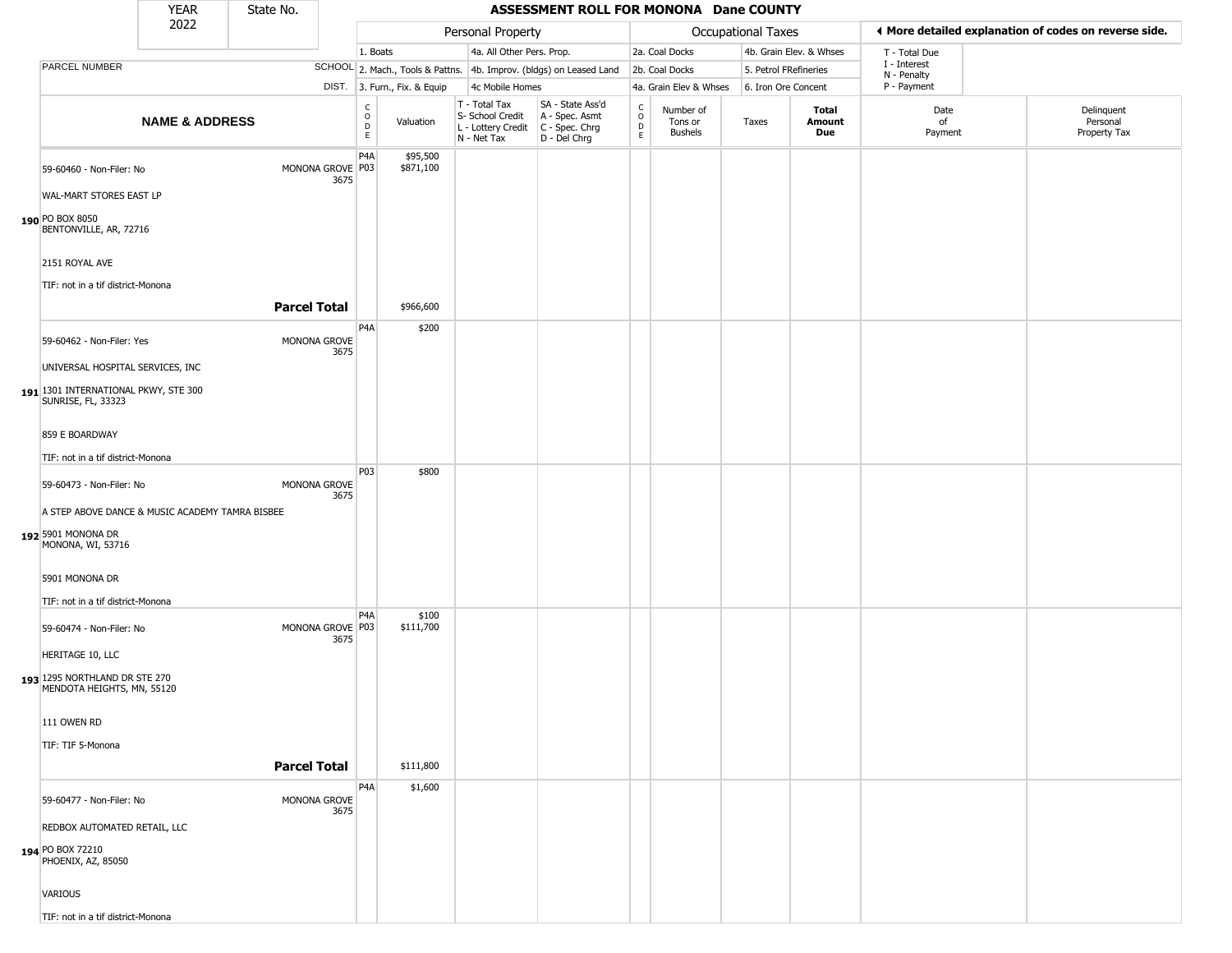|                                                                                                                                                               | <b>YEAR</b>               | State No.           |                          |                         |                              |                                                                        | ASSESSMENT ROLL FOR MONONA Dane COUNTY                                 |                         |                                        |                       |                         |                             |                                                       |
|---------------------------------------------------------------------------------------------------------------------------------------------------------------|---------------------------|---------------------|--------------------------|-------------------------|------------------------------|------------------------------------------------------------------------|------------------------------------------------------------------------|-------------------------|----------------------------------------|-----------------------|-------------------------|-----------------------------|-------------------------------------------------------|
|                                                                                                                                                               | 2022                      |                     |                          |                         |                              | Personal Property                                                      |                                                                        |                         |                                        | Occupational Taxes    |                         |                             | I More detailed explanation of codes on reverse side. |
|                                                                                                                                                               |                           |                     |                          | 1. Boats                |                              | 4a. All Other Pers. Prop.                                              |                                                                        |                         | 2a. Coal Docks                         |                       | 4b. Grain Elev. & Whses | T - Total Due               |                                                       |
| PARCEL NUMBER                                                                                                                                                 |                           |                     |                          |                         |                              |                                                                        | SCHOOL 2. Mach., Tools & Pattns. 4b. Improv. (bldgs) on Leased Land    |                         | 2b. Coal Docks                         | 5. Petrol FRefineries |                         | I - Interest<br>N - Penalty |                                                       |
|                                                                                                                                                               |                           |                     |                          |                         | DIST. 3. Furn., Fix. & Equip | 4c Mobile Homes                                                        |                                                                        |                         | 4a. Grain Elev & Whses                 | 6. Iron Ore Concent   |                         | P - Payment                 |                                                       |
|                                                                                                                                                               | <b>NAME &amp; ADDRESS</b> |                     |                          | C<br>$\circ$<br>D<br>E. | Valuation                    | T - Total Tax<br>S- School Credit<br>L - Lottery Credit<br>N - Net Tax | SA - State Ass'd<br>A - Spec. Asmt<br>$C - Spec. Chrg$<br>D - Del Chrg | $\frac{C}{O}$<br>D<br>E | Number of<br>Tons or<br><b>Bushels</b> | Taxes                 | Total<br>Amount<br>Due  | Date<br>of<br>Payment       | Delinquent<br>Personal<br>Property Tax                |
| 59-60486 - Non-Filer: No<br>STATE FARM MUTUAL AUTOMOBLIE INSURANCE COMPANY ATTN: TAX &<br>COMPLIANCE- PROP TAX<br>$195$ PO BOX 2155<br>BLOOMINGTON, IL, 61702 |                           |                     | MONONA GROVE<br>3675     | P03                     | \$100                        |                                                                        |                                                                        |                         |                                        |                       |                         |                             |                                                       |
| 5718 TECUMSEH AVE<br>TIF: not in a tif district-Monona                                                                                                        |                           |                     |                          |                         |                              |                                                                        |                                                                        |                         |                                        |                       |                         |                             |                                                       |
| 59-60499 - Non-Filer: Yes<br><b>ANYTIME FITNESS</b><br>196 6000 MONONA DR                                                                                     |                           |                     | MONONA GROVE<br>3675     | P03                     | \$39,600                     |                                                                        |                                                                        |                         |                                        |                       |                         |                             |                                                       |
| MONONA, WI, 53716<br>6000 MONONA DR<br>TIF: TIF 4-Monona                                                                                                      |                           |                     |                          |                         |                              |                                                                        |                                                                        |                         |                                        |                       |                         |                             |                                                       |
| 59-60503 - Non-Filer: No<br>EDWARD D. JONES & CO, LP DBA: BRANCH TAX 39612<br>197 PO BOX 66528<br>ST. LOUIS, MO, 63166                                        |                           |                     | MONONA GROVE P03<br>3675 | P4A                     | \$2,300<br>\$10,600          |                                                                        |                                                                        |                         |                                        |                       |                         |                             |                                                       |
| 115 E. BROADWAY, SUITE 107<br>TIF: not in a tif district-Monona                                                                                               |                           | <b>Parcel Total</b> |                          |                         | \$12,900                     |                                                                        |                                                                        |                         |                                        |                       |                         |                             |                                                       |
| 59-60506 - Non-Filer: No<br><b>STARION BANK</b><br>198 333 N 4TH ST                                                                                           |                           |                     | MONONA GROVE P03<br>3675 | P <sub>4</sub> A        | \$12,600<br>\$60,100         |                                                                        |                                                                        |                         |                                        |                       |                         |                             |                                                       |
| BISMARCK, ND, 58502<br>1574 W BROADWAY, STE 107<br>TIF: not in a tif district-Monona                                                                          |                           |                     |                          |                         |                              |                                                                        |                                                                        |                         |                                        |                       |                         |                             |                                                       |
|                                                                                                                                                               |                           | <b>Parcel Total</b> |                          | P <sub>4</sub> A        | \$72,700<br>\$4,400          |                                                                        |                                                                        |                         |                                        |                       |                         |                             |                                                       |
| 59-60510 - Non-Filer: Yes<br>FARRELL EQUIPMENT & SUPPLY CO, INC C/O JOHN SAXE<br>199 1510 N HASTINGS WAY<br>6809 MANGROVE LANE                                |                           |                     | MONONA GROVE P03<br>3675 |                         | \$23,600                     |                                                                        |                                                                        |                         |                                        |                       |                         |                             |                                                       |
| TIF: not in a tif district-Monona                                                                                                                             |                           |                     |                          |                         |                              |                                                                        |                                                                        |                         |                                        |                       |                         |                             |                                                       |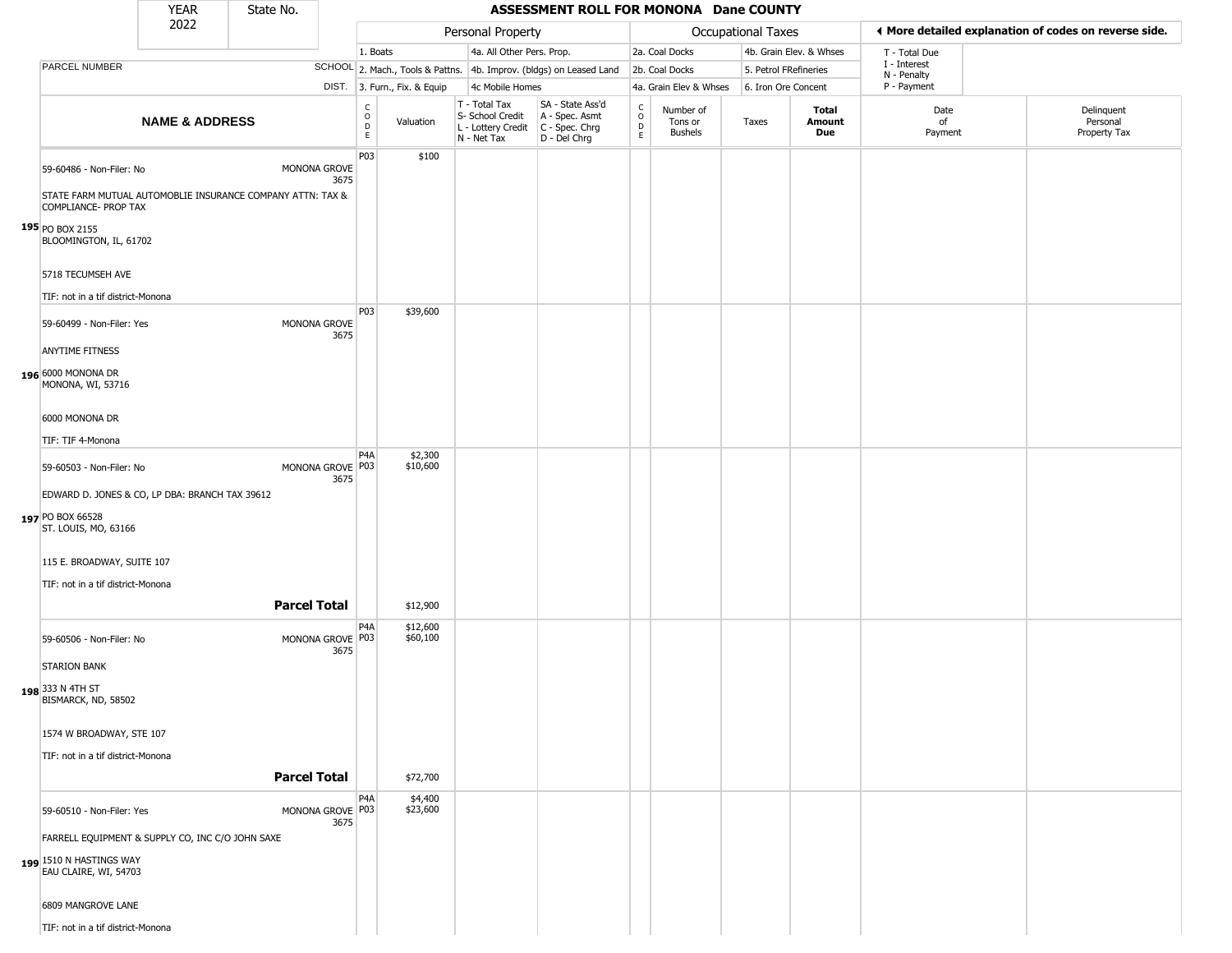|                                                                            | <b>YEAR</b>               | State No.           |                          |                                                             |                                                                        | ASSESSMENT ROLL FOR MONONA Dane COUNTY                               |                                    |                                        |                    |                         |                             |                                                       |
|----------------------------------------------------------------------------|---------------------------|---------------------|--------------------------|-------------------------------------------------------------|------------------------------------------------------------------------|----------------------------------------------------------------------|------------------------------------|----------------------------------------|--------------------|-------------------------|-----------------------------|-------------------------------------------------------|
|                                                                            | 2022                      |                     |                          |                                                             | Personal Property                                                      |                                                                      |                                    |                                        | Occupational Taxes |                         |                             | ♦ More detailed explanation of codes on reverse side. |
|                                                                            |                           |                     |                          | 1. Boats                                                    | 4a. All Other Pers. Prop.                                              |                                                                      |                                    | 2a. Coal Docks                         |                    | 4b. Grain Elev. & Whses | T - Total Due               |                                                       |
| PARCEL NUMBER                                                              |                           |                     |                          |                                                             |                                                                        | SCHOOL 2. Mach., Tools & Pattns. 4b. Improv. (bldgs) on Leased Land  |                                    | 2b. Coal Docks                         |                    | 5. Petrol FRefineries   | I - Interest<br>N - Penalty |                                                       |
|                                                                            |                           |                     |                          | DIST. 3. Furn., Fix. & Equip                                | 4c Mobile Homes                                                        |                                                                      |                                    | 4a. Grain Elev & Whses                 |                    | 6. Iron Ore Concent     | P - Payment                 |                                                       |
|                                                                            | <b>NAME &amp; ADDRESS</b> |                     |                          | $\begin{matrix} 0 \\ 0 \\ D \end{matrix}$<br>Valuation<br>E | T - Total Tax<br>S- School Credit<br>L - Lottery Credit<br>N - Net Tax | SA - State Ass'd<br>A - Spec. Asmt<br>C - Spec. Chrg<br>D - Del Chrg | $\rm_{o}^{c}$<br>$\mathsf{D}$<br>E | Number of<br>Tons or<br><b>Bushels</b> | Taxes              | Total<br>Amount<br>Due  | Date<br>of<br>Payment       | Delinquent<br>Personal<br>Property Tax                |
|                                                                            |                           | <b>Parcel Total</b> |                          | \$28,000                                                    |                                                                        |                                                                      |                                    |                                        |                    |                         |                             |                                                       |
| 59-60515 - Non-Filer: No                                                   |                           |                     | MONONA GROVE<br>3675     | P03<br>\$14,500                                             |                                                                        |                                                                      |                                    |                                        |                    |                         |                             |                                                       |
| DE LAGE LANDEN FIANANCIAL SERVICES, INC ATTN: CORPORATE TAX<br><b>DEPT</b> |                           |                     |                          |                                                             |                                                                        |                                                                      |                                    |                                        |                    |                         |                             |                                                       |
| 200 1111 OLD EAGLE SCHOOL RD<br>WAYNE, PA, 19087                           |                           |                     |                          |                                                             |                                                                        |                                                                      |                                    |                                        |                    |                         |                             |                                                       |
| VARIOUS                                                                    |                           |                     |                          |                                                             |                                                                        |                                                                      |                                    |                                        |                    |                         |                             |                                                       |
| TIF: not in a tif district-Monona                                          |                           |                     |                          |                                                             |                                                                        |                                                                      |                                    |                                        |                    |                         |                             |                                                       |
| 59-60517 - Non-Filer: No                                                   |                           |                     | MONONA GROVE P03<br>3675 | P4A<br>\$200<br>\$9,100                                     |                                                                        |                                                                      |                                    |                                        |                    |                         |                             |                                                       |
| DRUMMOND COMMUNICATIONS, LLC                                               |                           |                     |                          |                                                             |                                                                        |                                                                      |                                    |                                        |                    |                         |                             |                                                       |
| 201 1409 S MAIN<br><b>TULSA, OK, 74119</b>                                 |                           |                     |                          |                                                             |                                                                        |                                                                      |                                    |                                        |                    |                         |                             |                                                       |
| 115 E BROADWAY 104                                                         |                           |                     |                          |                                                             |                                                                        |                                                                      |                                    |                                        |                    |                         |                             |                                                       |
| TIF: not in a tif district-Monona                                          |                           |                     |                          |                                                             |                                                                        |                                                                      |                                    |                                        |                    |                         |                             |                                                       |
|                                                                            |                           | <b>Parcel Total</b> |                          | \$9,300                                                     |                                                                        |                                                                      |                                    |                                        |                    |                         |                             |                                                       |
| 59-60518 - Non-Filer: No                                                   |                           |                     | MONONA GROVE P03<br>3675 | P <sub>4</sub> A<br>\$3,800<br>\$369,300                    |                                                                        |                                                                      |                                    |                                        |                    |                         |                             |                                                       |
| ELECTRICAL CONSULTANTS, INC                                                |                           |                     |                          |                                                             |                                                                        |                                                                      |                                    |                                        |                    |                         |                             |                                                       |
| 202 3521 GABEL RD<br>BILLINGS, MT, 59101                                   |                           |                     |                          |                                                             |                                                                        |                                                                      |                                    |                                        |                    |                         |                             |                                                       |
| 2800 ROYAL AVE STE 300                                                     |                           |                     |                          |                                                             |                                                                        |                                                                      |                                    |                                        |                    |                         |                             |                                                       |
| TIF: not in a tif district-Monona                                          |                           |                     |                          |                                                             |                                                                        |                                                                      |                                    |                                        |                    |                         |                             |                                                       |
|                                                                            |                           | <b>Parcel Total</b> |                          | \$373,100                                                   |                                                                        |                                                                      |                                    |                                        |                    |                         |                             |                                                       |
| 59-60520 - Non-Filer: No                                                   |                           |                     | MONONA GROVE P03         | P4A<br>\$600<br>\$700                                       |                                                                        |                                                                      |                                    |                                        |                    |                         |                             |                                                       |
| AMPRO DATA SERVICES, INC                                                   |                           |                     | 3675                     |                                                             |                                                                        |                                                                      |                                    |                                        |                    |                         |                             |                                                       |
| 203 6200 GISHOLT DR STE 103<br>MADISON, WI, 53713                          |                           |                     |                          |                                                             |                                                                        |                                                                      |                                    |                                        |                    |                         |                             |                                                       |
| 6200 GISHOLT DR STE 103                                                    |                           |                     |                          |                                                             |                                                                        |                                                                      |                                    |                                        |                    |                         |                             |                                                       |
| TIF: not in a tif district-Monona                                          |                           |                     |                          |                                                             |                                                                        |                                                                      |                                    |                                        |                    |                         |                             |                                                       |
|                                                                            |                           | <b>Parcel Total</b> |                          | \$1,300                                                     |                                                                        |                                                                      |                                    |                                        |                    |                         |                             |                                                       |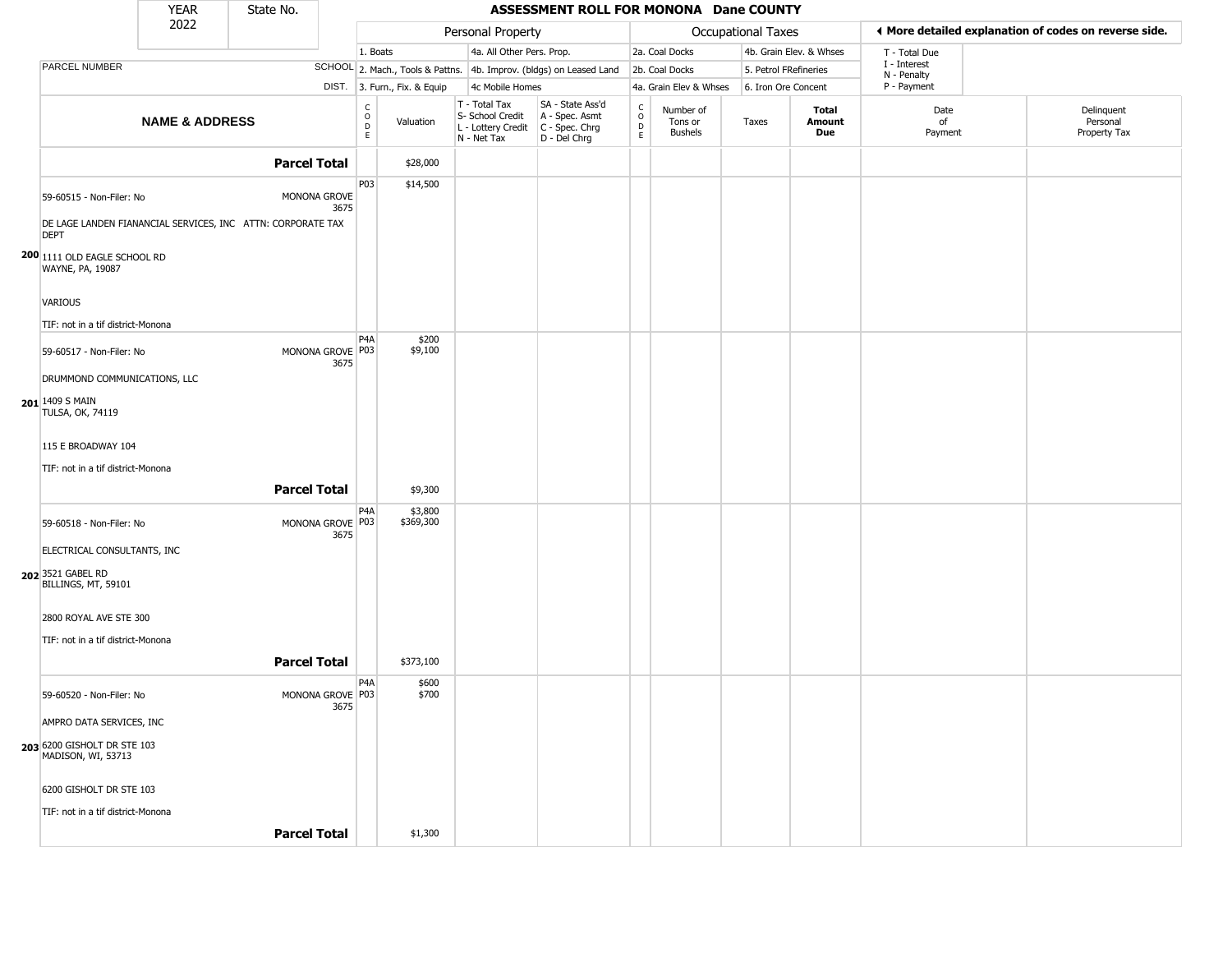|                                                                                                                                   | <b>YEAR</b>               | State No.           |                          |                        |                              |                                                                        | ASSESSMENT ROLL FOR MONONA Dane COUNTY                               |                                         |                                        |                       |                         |                             |                                                       |
|-----------------------------------------------------------------------------------------------------------------------------------|---------------------------|---------------------|--------------------------|------------------------|------------------------------|------------------------------------------------------------------------|----------------------------------------------------------------------|-----------------------------------------|----------------------------------------|-----------------------|-------------------------|-----------------------------|-------------------------------------------------------|
|                                                                                                                                   | 2022                      |                     |                          |                        |                              | Personal Property                                                      |                                                                      |                                         |                                        | Occupational Taxes    |                         |                             | ♦ More detailed explanation of codes on reverse side. |
|                                                                                                                                   |                           |                     |                          | 1. Boats               |                              | 4a. All Other Pers. Prop.                                              |                                                                      |                                         | 2a. Coal Docks                         |                       | 4b. Grain Elev. & Whses | T - Total Due               |                                                       |
| PARCEL NUMBER                                                                                                                     |                           |                     |                          |                        |                              |                                                                        | SCHOOL 2. Mach., Tools & Pattns. 4b. Improv. (bldgs) on Leased Land  |                                         | 2b. Coal Docks                         | 5. Petrol FRefineries |                         | I - Interest<br>N - Penalty |                                                       |
|                                                                                                                                   |                           |                     |                          |                        | DIST. 3. Furn., Fix. & Equip | 4c Mobile Homes                                                        |                                                                      |                                         | 4a. Grain Elev & Whses                 | 6. Iron Ore Concent   |                         | P - Payment                 |                                                       |
|                                                                                                                                   | <b>NAME &amp; ADDRESS</b> |                     |                          | C<br>$\circ$<br>D<br>E | Valuation                    | T - Total Tax<br>S- School Credit<br>L - Lottery Credit<br>N - Net Tax | SA - State Ass'd<br>A - Spec. Asmt<br>C - Spec. Chrg<br>D - Del Chrg | $_{\rm o}^{\rm c}$<br>$\mathsf{D}$<br>E | Number of<br>Tons or<br><b>Bushels</b> | Taxes                 | Total<br>Amount<br>Due  | Date<br>of<br>Payment       | Delinquent<br>Personal<br>Property Tax                |
| 59-60525 - Non-Filer: No<br>QUADIENT LEASING USA INC MAILFINANCE, INC ATTN: TAX<br><b>DEPARTMENT</b><br>204 478 WHEELERS FARMS RD |                           |                     | MONONA GROVE<br>3675     | P03                    | \$6,200                      |                                                                        |                                                                      |                                         |                                        |                       |                         |                             |                                                       |
| MILFORD, CT, 6461<br>VARIOUS<br>TIF: not in a tif district-Monona                                                                 |                           |                     |                          | P <sub>4</sub> A       | \$100                        |                                                                        |                                                                      |                                         |                                        |                       |                         |                             |                                                       |
| 59-60532 - Non-Filer: No<br><b>HERITAGE 9 LLC</b>                                                                                 |                           |                     | MONONA GROVE P03<br>3675 |                        | \$98,500                     |                                                                        |                                                                      |                                         |                                        |                       |                         |                             |                                                       |
| 205 1295 NORTHLAND DR STE 270<br>MENDOTA HEIGHTS, MN, 55120<br>111 OWEN RD<br>TIF: TIF 5-Monona                                   |                           |                     |                          |                        |                              |                                                                        |                                                                      |                                         |                                        |                       |                         |                             |                                                       |
|                                                                                                                                   |                           | <b>Parcel Total</b> |                          |                        | \$98,600                     |                                                                        |                                                                      |                                         |                                        |                       |                         |                             |                                                       |
| 59-60536 - Non-Filer: No<br>UW MEDICAL FOUNDATION                                                                                 |                           |                     | MONONA GROVE P03<br>3675 | P <sub>4</sub> A       | \$16,900<br>\$52,300         |                                                                        |                                                                      |                                         |                                        |                       |                         |                             |                                                       |
| 206 PO BOX 620993<br>MIDDLETON, WI, 53562<br>1050 E BROADWAY<br>TIF: TIF 6-Monona                                                 |                           |                     |                          |                        |                              |                                                                        |                                                                      |                                         |                                        |                       |                         |                             |                                                       |
|                                                                                                                                   |                           | <b>Parcel Total</b> |                          |                        | \$69,200                     |                                                                        |                                                                      |                                         |                                        |                       |                         |                             |                                                       |
| 59-60539 - Non-Filer: No<br>THE AMERICAN BOTTLING COMPANY<br>207 PO BOX 1925<br>FRISCO, TX, 75034                                 |                           |                     | MONONA GROVE<br>3675     | P03                    | \$3,800                      |                                                                        |                                                                      |                                         |                                        |                       |                         |                             |                                                       |
| VARIOUS                                                                                                                           |                           |                     |                          |                        |                              |                                                                        |                                                                      |                                         |                                        |                       |                         |                             |                                                       |
| TIF: not in a tif district-Monona                                                                                                 |                           |                     |                          |                        |                              |                                                                        |                                                                      |                                         |                                        |                       |                         |                             |                                                       |
| 59-60547 - Non-Filer: No<br>MERITER MEDICAL GROUP, INC                                                                            |                           |                     | MONONA GROVE P03<br>3675 | P <sub>4</sub> A       | \$36,100<br>\$160,000        |                                                                        |                                                                      |                                         |                                        |                       |                         |                             |                                                       |
| 208 202 S PARK STREET<br>MADISON, WI, 53715                                                                                       |                           |                     |                          |                        |                              |                                                                        |                                                                      |                                         |                                        |                       |                         |                             |                                                       |
| 6408 COPPS AVE<br>TIF: TIF 6-Monona                                                                                               |                           |                     |                          |                        |                              |                                                                        |                                                                      |                                         |                                        |                       |                         |                             |                                                       |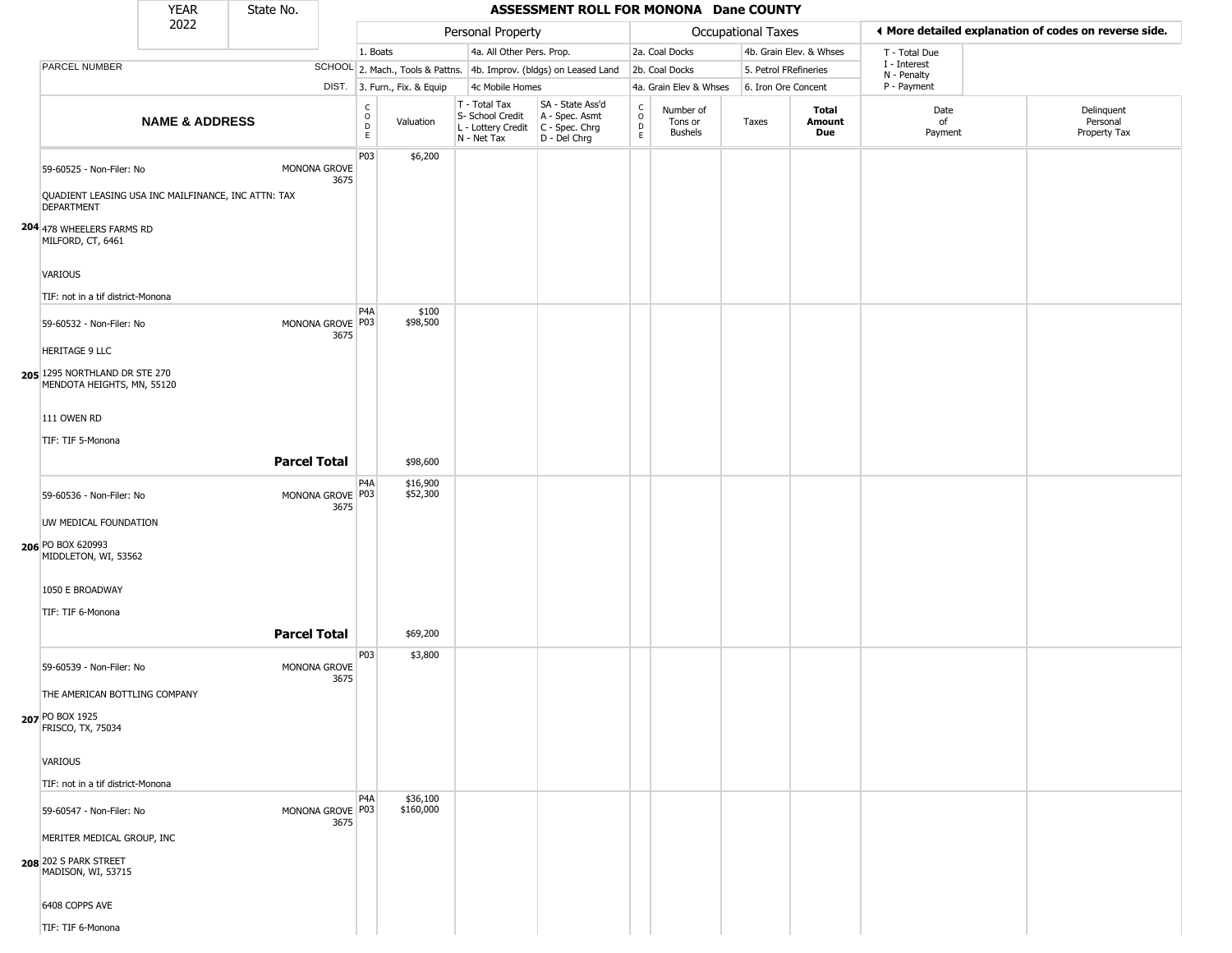|                                                                         | <b>YEAR</b>               | State No.           |                            |                                      |                              |                                                                                         | ASSESSMENT ROLL FOR MONONA Dane COUNTY                              |                                   |                                 |                           |                         |                             |                                                       |
|-------------------------------------------------------------------------|---------------------------|---------------------|----------------------------|--------------------------------------|------------------------------|-----------------------------------------------------------------------------------------|---------------------------------------------------------------------|-----------------------------------|---------------------------------|---------------------------|-------------------------|-----------------------------|-------------------------------------------------------|
|                                                                         | 2022                      |                     |                            |                                      |                              | Personal Property                                                                       |                                                                     |                                   |                                 | <b>Occupational Taxes</b> |                         |                             | ♦ More detailed explanation of codes on reverse side. |
|                                                                         |                           |                     |                            | 1. Boats                             |                              | 4a. All Other Pers. Prop.                                                               |                                                                     |                                   | 2a. Coal Docks                  |                           | 4b. Grain Elev. & Whses | T - Total Due               |                                                       |
| PARCEL NUMBER                                                           |                           |                     |                            |                                      |                              |                                                                                         | SCHOOL 2. Mach., Tools & Pattns. 4b. Improv. (bldgs) on Leased Land |                                   | 2b. Coal Docks                  | 5. Petrol FRefineries     |                         | I - Interest<br>N - Penalty |                                                       |
|                                                                         |                           |                     |                            |                                      | DIST. 3. Furn., Fix. & Equip | 4c Mobile Homes                                                                         |                                                                     |                                   | 4a. Grain Elev & Whses          | 6. Iron Ore Concent       |                         | P - Payment                 |                                                       |
|                                                                         | <b>NAME &amp; ADDRESS</b> |                     |                            | c<br>$\mathsf O$<br>$\mathsf D$<br>E | Valuation                    | $T - Total Tax$<br>S- School Credit<br>L - Lottery Credit C - Spec. Chrg<br>N - Net Tax | SA - State Ass'd<br>A - Spec. Asmt<br>D - Del Chrg                  | $\frac{c}{0}$<br>$\mathsf D$<br>E | Number of<br>Tons or<br>Bushels | Taxes                     | Total<br>Amount<br>Due  | Date<br>of<br>Payment       | Delinquent<br>Personal<br>Property Tax                |
|                                                                         |                           | <b>Parcel Total</b> |                            |                                      | \$196,100                    |                                                                                         |                                                                     |                                   |                                 |                           |                         |                             |                                                       |
| 59-60548 - Non-Filer: Yes                                               |                           |                     | MONONA GROVE<br>3675       | P03                                  | \$17,700                     |                                                                                         |                                                                     |                                   |                                 |                           |                         |                             |                                                       |
| THE MEDICINE SHOPPE PHARMACY<br>209 4205 MONONA DR<br>MONONA, WI, 53716 |                           |                     |                            |                                      |                              |                                                                                         |                                                                     |                                   |                                 |                           |                         |                             |                                                       |
| 4205 MONONA DR                                                          |                           |                     |                            |                                      |                              |                                                                                         |                                                                     |                                   |                                 |                           |                         |                             |                                                       |
| TIF: not in a tif district-Monona<br>59-60550 - Non-Filer: No           |                           |                     | MONONA GROVE P03           | P <sub>4</sub> A                     | \$300<br>\$8,800             |                                                                                         |                                                                     |                                   |                                 |                           |                         |                             |                                                       |
| WORLD FINANCE CORPORATION OF WI                                         |                           |                     | 3675                       |                                      |                              |                                                                                         |                                                                     |                                   |                                 |                           |                         |                             |                                                       |
| 210 PO BOX 4747<br>OAK BROOK, IL, 60522-4747                            |                           |                     |                            |                                      |                              |                                                                                         |                                                                     |                                   |                                 |                           |                         |                             |                                                       |
| 6532 MONONA DR                                                          |                           |                     |                            |                                      |                              |                                                                                         |                                                                     |                                   |                                 |                           |                         |                             |                                                       |
| TIF: not in a tif district-Monona                                       |                           | <b>Parcel Total</b> |                            |                                      | \$9,100                      |                                                                                         |                                                                     |                                   |                                 |                           |                         |                             |                                                       |
|                                                                         |                           |                     |                            | P03                                  | \$4,900                      |                                                                                         |                                                                     |                                   |                                 |                           |                         |                             |                                                       |
| 59-60556 - Non-Filer: Yes                                               |                           |                     | MONONA GROVE<br>3675       |                                      |                              |                                                                                         |                                                                     |                                   |                                 |                           |                         |                             |                                                       |
| WELLS FARGO FINANCIAL LEASING, INC PROP TAX COMPLIANCE                  |                           |                     |                            |                                      |                              |                                                                                         |                                                                     |                                   |                                 |                           |                         |                             |                                                       |
| 211 PO BOX 36200<br>BILLINGS, MT, 59107                                 |                           |                     |                            |                                      |                              |                                                                                         |                                                                     |                                   |                                 |                           |                         |                             |                                                       |
| <b>VARIOUS</b>                                                          |                           |                     |                            |                                      |                              |                                                                                         |                                                                     |                                   |                                 |                           |                         |                             |                                                       |
| TIF: not in a tif district-Monona                                       |                           |                     |                            |                                      |                              |                                                                                         |                                                                     |                                   |                                 |                           |                         |                             |                                                       |
| 59-60558 - Non-Filer: Yes                                               |                           |                     | MONONA GROVE<br>3675       | P03                                  | \$3,100                      |                                                                                         |                                                                     |                                   |                                 |                           |                         |                             |                                                       |
| US BANK NATIONAL ASSOCIATION                                            |                           |                     |                            |                                      |                              |                                                                                         |                                                                     |                                   |                                 |                           |                         |                             |                                                       |
| 212 1310 MADRID ST, STE 100<br>MARSHALL, MN, 56258                      |                           |                     |                            |                                      |                              |                                                                                         |                                                                     |                                   |                                 |                           |                         |                             |                                                       |
| VARIOUS                                                                 |                           |                     |                            |                                      |                              |                                                                                         |                                                                     |                                   |                                 |                           |                         |                             |                                                       |
| TIF: not in a tif district-Monona                                       |                           |                     |                            |                                      |                              |                                                                                         |                                                                     |                                   |                                 |                           |                         |                             |                                                       |
| 59-60559 - Non-Filer: No                                                |                           |                     | MONONA GROVE   P4A<br>3675 | <b>P03</b>                           | \$800<br>\$1,200             |                                                                                         |                                                                     |                                   |                                 |                           |                         |                             |                                                       |
| ALLSTATE INSURANCE COMPANY                                              |                           |                     |                            |                                      |                              |                                                                                         |                                                                     |                                   |                                 |                           |                         |                             |                                                       |
| 213 PO BOX 37945<br>CHARLOTTE, NC, 28237                                |                           |                     |                            |                                      |                              |                                                                                         |                                                                     |                                   |                                 |                           |                         |                             |                                                       |
| 1006 E BROADWAY                                                         |                           |                     |                            |                                      |                              |                                                                                         |                                                                     |                                   |                                 |                           |                         |                             |                                                       |
| TIF: not in a tif district-Monona                                       |                           |                     |                            |                                      |                              |                                                                                         |                                                                     |                                   |                                 |                           |                         |                             |                                                       |
|                                                                         |                           | <b>Parcel Total</b> |                            |                                      | \$2,000                      |                                                                                         |                                                                     |                                   |                                 |                           |                         |                             |                                                       |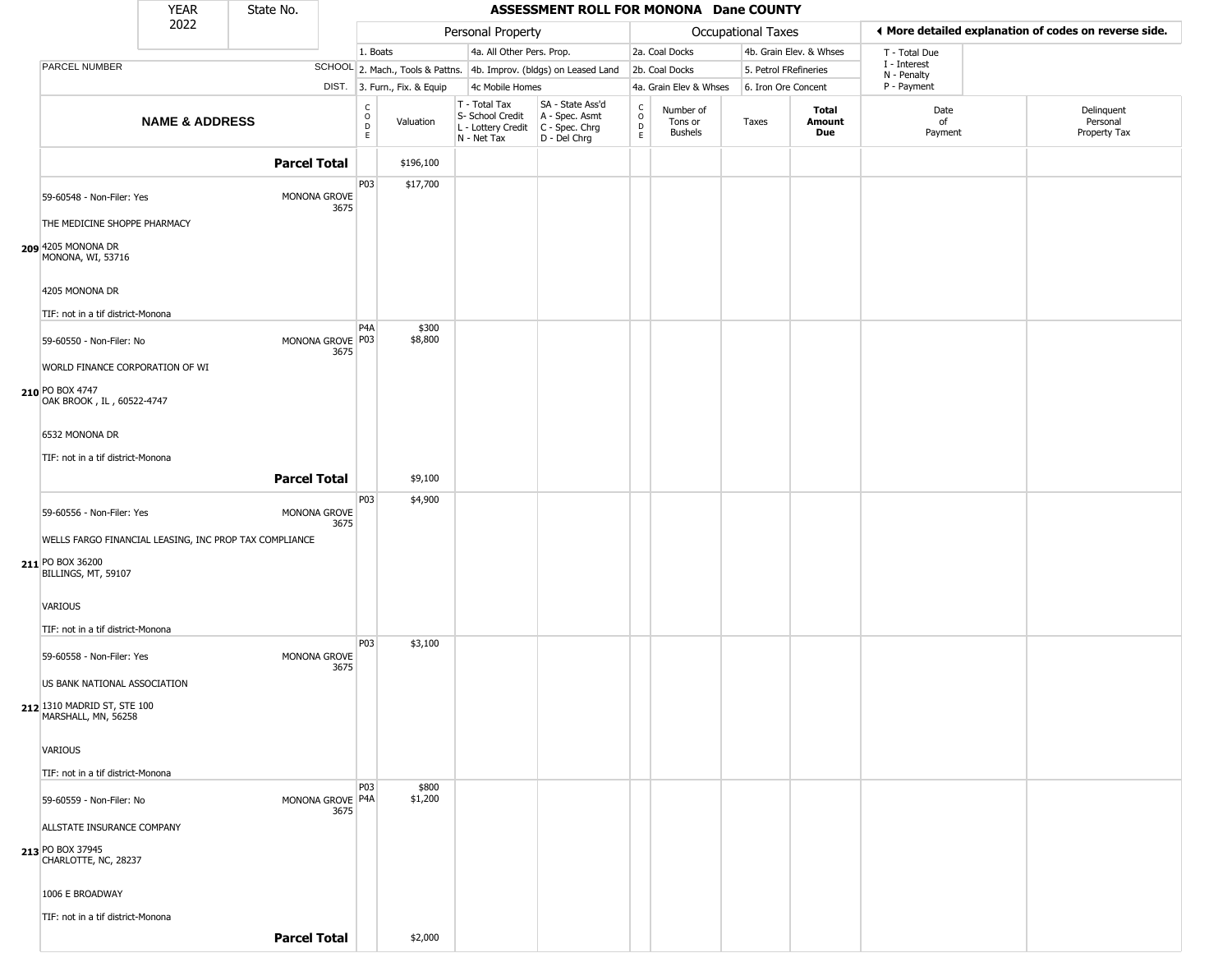|                                                                                              | <b>YEAR</b>               | State No.           |      |                                    |                              |                                                                                         | ASSESSMENT ROLL FOR MONONA Dane COUNTY                              |                                                                    |                                        |                           |                         |                                                       |                                        |
|----------------------------------------------------------------------------------------------|---------------------------|---------------------|------|------------------------------------|------------------------------|-----------------------------------------------------------------------------------------|---------------------------------------------------------------------|--------------------------------------------------------------------|----------------------------------------|---------------------------|-------------------------|-------------------------------------------------------|----------------------------------------|
|                                                                                              | 2022                      |                     |      |                                    |                              | Personal Property                                                                       |                                                                     |                                                                    |                                        | <b>Occupational Taxes</b> |                         | ◀ More detailed explanation of codes on reverse side. |                                        |
|                                                                                              |                           |                     |      | 1. Boats                           |                              | 4a. All Other Pers. Prop.                                                               |                                                                     |                                                                    | 2a. Coal Docks                         |                           | 4b. Grain Elev. & Whses | T - Total Due                                         |                                        |
| PARCEL NUMBER                                                                                |                           |                     |      |                                    |                              |                                                                                         | SCHOOL 2. Mach., Tools & Pattns. 4b. Improv. (bldgs) on Leased Land |                                                                    | 2b. Coal Docks                         | 5. Petrol FRefineries     |                         | I - Interest<br>N - Penalty                           |                                        |
|                                                                                              |                           |                     |      |                                    | DIST. 3. Furn., Fix. & Equip | 4c Mobile Homes                                                                         |                                                                     |                                                                    | 4a. Grain Elev & Whses                 | 6. Iron Ore Concent       |                         | P - Payment                                           |                                        |
|                                                                                              | <b>NAME &amp; ADDRESS</b> |                     |      | C<br>$\circ$<br>$\mathsf{D}$<br>E. | Valuation                    | T - Total Tax<br>S- School Credit<br>L - Lottery Credit   C - Spec. Chrg<br>N - Net Tax | SA - State Ass'd<br>A - Spec. Asmt<br>D - Del Chrg                  | $\begin{smallmatrix} C \\ 0 \\ D \end{smallmatrix}$<br>$\mathsf E$ | Number of<br>Tons or<br><b>Bushels</b> | Taxes                     | Total<br>Amount<br>Due  | Date<br>of<br>Payment                                 | Delinquent<br>Personal<br>Property Tax |
| 59-60560 - Non-Filer: No<br>PF OF MONONA, LLC DBA PLANET FITNESS                             |                           | MONONA GROVE P03    | 3675 | P <sub>4</sub> A                   | \$1,600<br>\$28,900          |                                                                                         |                                                                     |                                                                    |                                        |                           |                         |                                                       |                                        |
| 214 717 EISENHOWER DR, STE D<br>KIMBERLY, WI, 54136                                          |                           |                     |      |                                    |                              |                                                                                         |                                                                     |                                                                    |                                        |                           |                         |                                                       |                                        |
| 2311 W BROADWAY<br>TIF: not in a tif district-Monona                                         |                           |                     |      |                                    |                              |                                                                                         |                                                                     |                                                                    |                                        |                           |                         |                                                       |                                        |
|                                                                                              |                           | <b>Parcel Total</b> |      |                                    | \$30,500                     |                                                                                         |                                                                     |                                                                    |                                        |                           |                         |                                                       |                                        |
| 59-60565 - Non-Filer: No                                                                     |                           | MONONA GROVE P03    | 3675 | P4A                                | \$500<br>\$35,800            |                                                                                         |                                                                     |                                                                    |                                        |                           |                         |                                                       |                                        |
| PRINCETON CLUB XPRESS MONONA, LLC                                                            |                           |                     |      |                                    |                              |                                                                                         |                                                                     |                                                                    |                                        |                           |                         |                                                       |                                        |
| 215 8080 WATTS RD<br>MADISON, WI, 53719                                                      |                           |                     |      |                                    |                              |                                                                                         |                                                                     |                                                                    |                                        |                           |                         |                                                       |                                        |
| 5413 MONONA DR                                                                               |                           |                     |      |                                    |                              |                                                                                         |                                                                     |                                                                    |                                        |                           |                         |                                                       |                                        |
| TIF: TIF 4-Monona                                                                            |                           |                     |      |                                    |                              |                                                                                         |                                                                     |                                                                    |                                        |                           |                         |                                                       |                                        |
|                                                                                              |                           | <b>Parcel Total</b> |      |                                    | \$36,300                     |                                                                                         |                                                                     |                                                                    |                                        |                           |                         |                                                       |                                        |
| 59-60568 - Non-Filer: No                                                                     |                           | MONONA GROVE P4A    | 3675 | P03                                | \$15,900<br>\$21,600         |                                                                                         |                                                                     |                                                                    |                                        |                           |                         |                                                       |                                        |
| AKA WIRELESS VI, INC C/O MARVIN F POER AND COMPANY<br>216 PO BOX 802206<br>DALLAS, TX, 75380 |                           |                     |      |                                    |                              |                                                                                         |                                                                     |                                                                    |                                        |                           |                         |                                                       |                                        |
| 6500 MONONA DR                                                                               |                           |                     |      |                                    |                              |                                                                                         |                                                                     |                                                                    |                                        |                           |                         |                                                       |                                        |
| TIF: not in a tif district-Monona                                                            |                           |                     |      |                                    |                              |                                                                                         |                                                                     |                                                                    |                                        |                           |                         |                                                       |                                        |
|                                                                                              |                           | <b>Parcel Total</b> |      |                                    | \$37,500                     |                                                                                         |                                                                     |                                                                    |                                        |                           |                         |                                                       |                                        |
| 59-60569 - Non-Filer: No                                                                     |                           | MONONA GROVE        | 3675 | P03                                | \$200                        |                                                                                         |                                                                     |                                                                    |                                        |                           |                         |                                                       |                                        |
| <b>FARMER BROS CO</b>                                                                        |                           |                     |      |                                    |                              |                                                                                         |                                                                     |                                                                    |                                        |                           |                         |                                                       |                                        |
| 217 1912 FARMER BROTHERS DR, TAX DEPT<br>NORTHLAKE, TX, 76262                                |                           |                     |      |                                    |                              |                                                                                         |                                                                     |                                                                    |                                        |                           |                         |                                                       |                                        |
| VARIOUS                                                                                      |                           |                     |      |                                    |                              |                                                                                         |                                                                     |                                                                    |                                        |                           |                         |                                                       |                                        |
| TIF: TIF 6-Monona                                                                            |                           |                     |      |                                    |                              |                                                                                         |                                                                     |                                                                    |                                        |                           |                         |                                                       |                                        |
| 59-60579 - Non-Filer: No                                                                     |                           | MONONA GROVE        | 3675 | P <sub>0</sub> 3                   | \$8,800                      |                                                                                         |                                                                     |                                                                    |                                        |                           |                         |                                                       |                                        |
| <b>RICOH USA</b><br>218 PO BOX 3850<br>MANCHESTER, NH, 03105                                 |                           |                     |      |                                    |                              |                                                                                         |                                                                     |                                                                    |                                        |                           |                         |                                                       |                                        |
| VARIOUS                                                                                      |                           |                     |      |                                    |                              |                                                                                         |                                                                     |                                                                    |                                        |                           |                         |                                                       |                                        |
| TIF: not in a tif district-Monona                                                            |                           |                     |      |                                    |                              |                                                                                         |                                                                     |                                                                    |                                        |                           |                         |                                                       |                                        |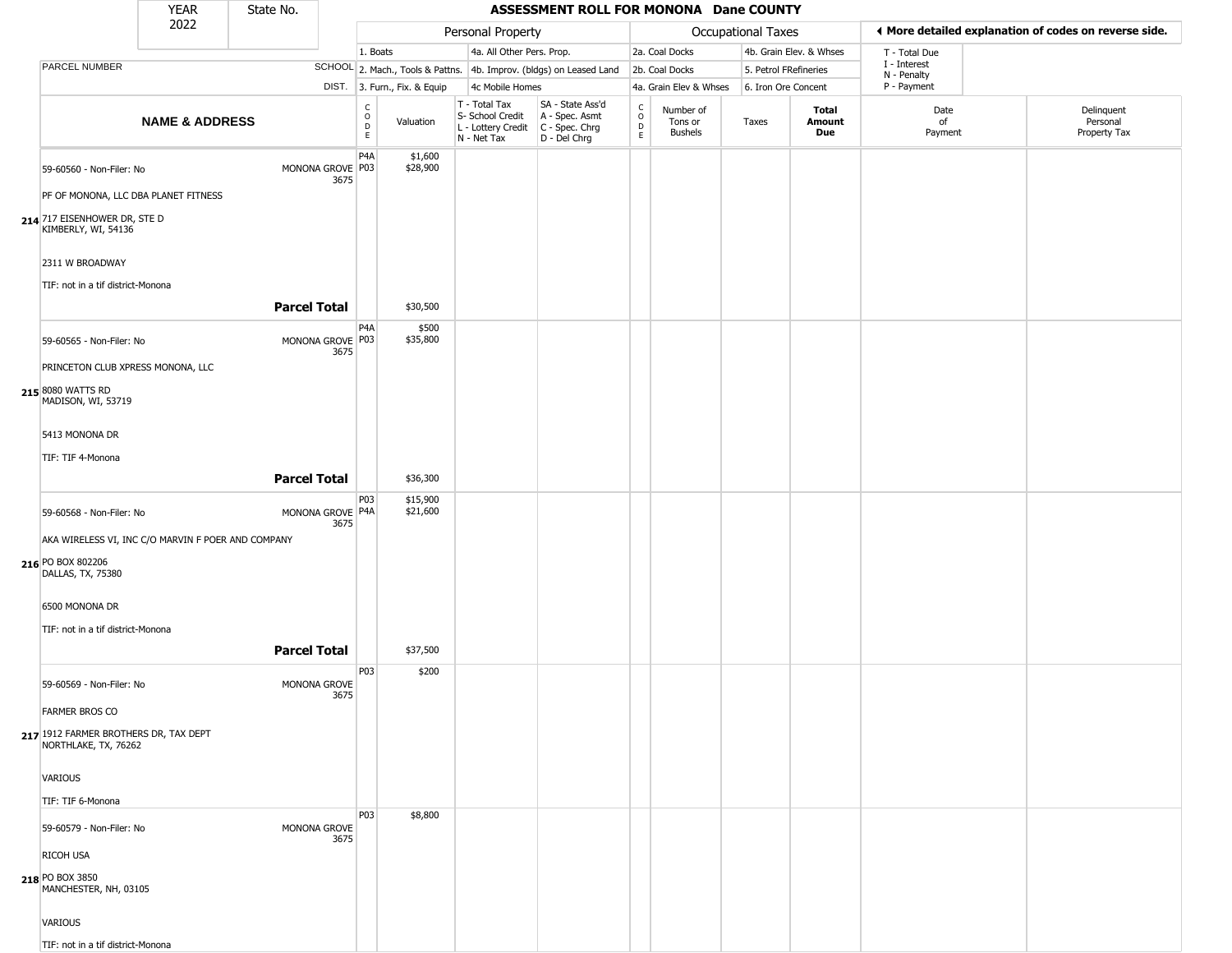|                                                                       | <b>YEAR</b>               | State No.           |                                              |                              |                                                  | ASSESSMENT ROLL FOR MONONA Dane COUNTY                                                    |                                        |                                        |                       |                         |                            |                                                       |
|-----------------------------------------------------------------------|---------------------------|---------------------|----------------------------------------------|------------------------------|--------------------------------------------------|-------------------------------------------------------------------------------------------|----------------------------------------|----------------------------------------|-----------------------|-------------------------|----------------------------|-------------------------------------------------------|
|                                                                       | 2022                      |                     |                                              |                              | Personal Property                                |                                                                                           |                                        |                                        | Occupational Taxes    |                         |                            | ♦ More detailed explanation of codes on reverse side. |
|                                                                       |                           |                     | 1. Boats                                     |                              | 4a. All Other Pers. Prop.                        |                                                                                           |                                        | 2a. Coal Docks                         |                       | 4b. Grain Elev. & Whses | T - Total Due              |                                                       |
| PARCEL NUMBER                                                         |                           |                     |                                              |                              |                                                  | SCHOOL 2. Mach., Tools & Pattns. 4b. Improv. (bldgs) on Leased Land                       |                                        | 2b. Coal Docks                         | 5. Petrol FRefineries |                         | I - Interest               |                                                       |
|                                                                       |                           |                     |                                              | DIST. 3. Furn., Fix. & Equip | 4c Mobile Homes                                  |                                                                                           |                                        | 4a. Grain Elev & Whses                 | 6. Iron Ore Concent   |                         | N - Penalty<br>P - Payment |                                                       |
|                                                                       | <b>NAME &amp; ADDRESS</b> |                     | $_{\rm o}^{\rm c}$<br>$\frac{D}{E}$          | Valuation                    | T - Total Tax<br>S- School Credit<br>N - Net Tax | SA - State Ass'd<br>A - Spec. Asmt<br>L - Lottery Credit   C - Spec. Chrg<br>D - Del Chrg | $_{\rm o}^{\rm c}$<br>D<br>$\mathsf E$ | Number of<br>Tons or<br><b>Bushels</b> | Taxes                 | Total<br>Amount<br>Due  | Date<br>of<br>Payment      | Delinguent<br>Personal<br>Property Tax                |
| 59-60581 - Non-Filer: No<br>BLAZIN WINGS, INC DBA: BUFFALO WILD WINGS |                           |                     | P4A<br>MONONA GROVE P03<br>3675              | \$29,100<br>\$143,400        |                                                  |                                                                                           |                                        |                                        |                       |                         |                            |                                                       |
| 219 11000 RICHMON AVE, STE 350<br>HOUSTON, TX, 77042                  |                           |                     |                                              |                              |                                                  |                                                                                           |                                        |                                        |                       |                         |                            |                                                       |
| 6544 MONONA DR<br>TIF: not in a tif district-Monona                   |                           |                     |                                              |                              |                                                  |                                                                                           |                                        |                                        |                       |                         |                            |                                                       |
|                                                                       |                           | <b>Parcel Total</b> |                                              | \$172,500                    |                                                  |                                                                                           |                                        |                                        |                       |                         |                            |                                                       |
| 59-60583 - Non-Filer: Yes                                             |                           |                     | P <sub>4</sub> A<br>MONONA GROVE P03<br>3675 | \$1,100<br>\$26,900          |                                                  |                                                                                           |                                        |                                        |                       |                         |                            |                                                       |
| INN DEVELOPMENT & MANAGEMENT                                          |                           |                     |                                              |                              |                                                  |                                                                                           |                                        |                                        |                       |                         |                            |                                                       |
| 220 2000 ENGEL ST STE 200<br>MADISON, WI, 53713                       |                           |                     |                                              |                              |                                                  |                                                                                           |                                        |                                        |                       |                         |                            |                                                       |
| 2000 ENGEL ST STE 200                                                 |                           |                     |                                              |                              |                                                  |                                                                                           |                                        |                                        |                       |                         |                            |                                                       |
| TIF: not in a tif district-Monona                                     |                           |                     |                                              |                              |                                                  |                                                                                           |                                        |                                        |                       |                         |                            |                                                       |
|                                                                       |                           | <b>Parcel Total</b> |                                              | \$28,000                     |                                                  |                                                                                           |                                        |                                        |                       |                         |                            |                                                       |
|                                                                       |                           |                     | P03                                          | \$31,500                     |                                                  |                                                                                           |                                        |                                        |                       |                         |                            |                                                       |
| 59-60585 - Non-Filer: Yes                                             |                           |                     | MONONA GROVE<br>3675                         |                              |                                                  |                                                                                           |                                        |                                        |                       |                         |                            |                                                       |
| <b>SUBWAY</b>                                                         |                           |                     |                                              |                              |                                                  |                                                                                           |                                        |                                        |                       |                         |                            |                                                       |
| 221 6000 MONONA DR STE 100<br>MONONA, WI, 53716                       |                           |                     |                                              |                              |                                                  |                                                                                           |                                        |                                        |                       |                         |                            |                                                       |
| 6000 MONONA DR STE 100                                                |                           |                     |                                              |                              |                                                  |                                                                                           |                                        |                                        |                       |                         |                            |                                                       |
| TIF: TIF 4-Monona                                                     |                           |                     |                                              |                              |                                                  |                                                                                           |                                        |                                        |                       |                         |                            |                                                       |
| 59-60587 - Non-Filer: Yes                                             |                           |                     | P4A<br>MONONA GROVE P03<br>3675              | \$4,800<br>\$33,200          |                                                  |                                                                                           |                                        |                                        |                       |                         |                            |                                                       |
| SWAD INDIAN RESTAURANT                                                |                           |                     |                                              |                              |                                                  |                                                                                           |                                        |                                        |                       |                         |                            |                                                       |
| 222 6007 A MONONA DR<br>MONONA, WI, 53716                             |                           |                     |                                              |                              |                                                  |                                                                                           |                                        |                                        |                       |                         |                            |                                                       |
| 6007 A MONONA DR                                                      |                           |                     |                                              |                              |                                                  |                                                                                           |                                        |                                        |                       |                         |                            |                                                       |
| TIF: TIF 4-Monona                                                     |                           |                     |                                              |                              |                                                  |                                                                                           |                                        |                                        |                       |                         |                            |                                                       |
|                                                                       |                           | <b>Parcel Total</b> |                                              | \$38,000                     |                                                  |                                                                                           |                                        |                                        |                       |                         |                            |                                                       |
| 59-60588 - Non-Filer: No                                              |                           |                     | P4A<br>MONONA GROVE P03<br>3675              | \$100<br>\$54,300            |                                                  |                                                                                           |                                        |                                        |                       |                         |                            |                                                       |
| MONONA SENIOR APARTMENTS, LLC                                         |                           |                     |                                              |                              |                                                  |                                                                                           |                                        |                                        |                       |                         |                            |                                                       |
| 223 1295 NORTHLAND DR STE 270<br>MENDOTA HEIGHTS, MN, 55120           |                           |                     |                                              |                              |                                                  |                                                                                           |                                        |                                        |                       |                         |                            |                                                       |
| 211 OWEN RD                                                           |                           |                     |                                              |                              |                                                  |                                                                                           |                                        |                                        |                       |                         |                            |                                                       |
| TIF: TIF 5-Monona                                                     |                           |                     |                                              |                              |                                                  |                                                                                           |                                        |                                        |                       |                         |                            |                                                       |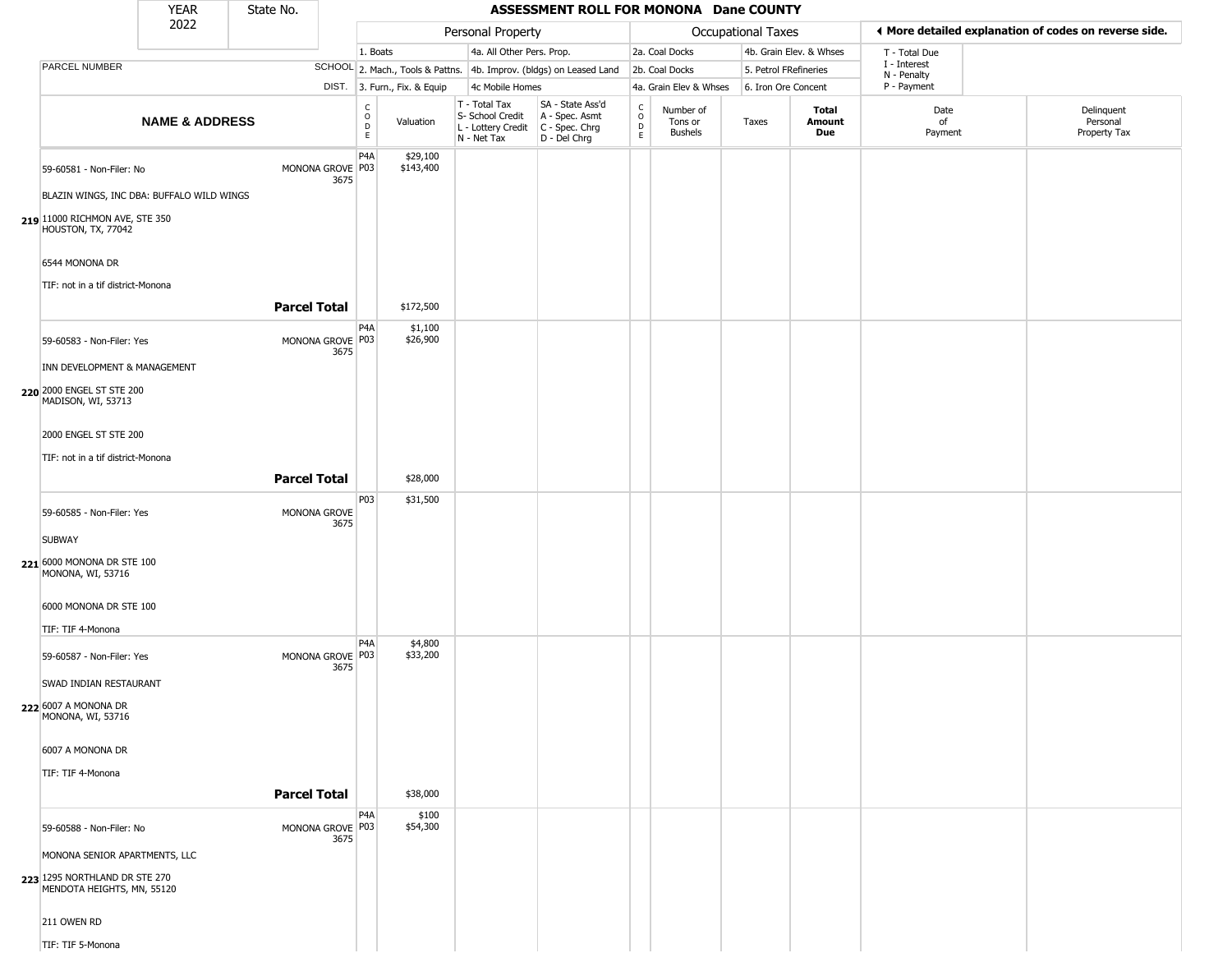|                                                                                                          | <b>YEAR</b>               | State No.           |                          |                                                |                              |                                                                                         | ASSESSMENT ROLL FOR MONONA Dane COUNTY                              |                         |                                        |                       |                         |                            |                                                       |
|----------------------------------------------------------------------------------------------------------|---------------------------|---------------------|--------------------------|------------------------------------------------|------------------------------|-----------------------------------------------------------------------------------------|---------------------------------------------------------------------|-------------------------|----------------------------------------|-----------------------|-------------------------|----------------------------|-------------------------------------------------------|
|                                                                                                          | 2022                      |                     |                          |                                                |                              | Personal Property                                                                       |                                                                     |                         |                                        | Occupational Taxes    |                         |                            | ♦ More detailed explanation of codes on reverse side. |
|                                                                                                          |                           |                     |                          | 1. Boats                                       |                              | 4a. All Other Pers. Prop.                                                               |                                                                     |                         | 2a. Coal Docks                         |                       | 4b. Grain Elev. & Whses | T - Total Due              |                                                       |
| <b>PARCEL NUMBER</b>                                                                                     |                           |                     |                          |                                                |                              |                                                                                         | SCHOOL 2. Mach., Tools & Pattns. 4b. Improv. (bldgs) on Leased Land |                         | 2b. Coal Docks                         | 5. Petrol FRefineries |                         | I - Interest               |                                                       |
|                                                                                                          |                           |                     |                          |                                                | DIST. 3. Furn., Fix. & Equip | 4c Mobile Homes                                                                         |                                                                     |                         | 4a. Grain Elev & Whses                 | 6. Iron Ore Concent   |                         | N - Penalty<br>P - Payment |                                                       |
|                                                                                                          | <b>NAME &amp; ADDRESS</b> |                     |                          | $\begin{matrix} 0 \\ 0 \\ D \end{matrix}$<br>E | Valuation                    | T - Total Tax<br>S- School Credit<br>L - Lottery Credit   C - Spec. Chrg<br>N - Net Tax | SA - State Ass'd<br>A - Spec. Asmt<br>D - Del Chrg                  | $\frac{c}{0}$<br>D<br>E | Number of<br>Tons or<br><b>Bushels</b> | Taxes                 | Total<br>Amount<br>Due  | Date<br>of<br>Payment      | Delinquent<br>Personal<br>Property Tax                |
|                                                                                                          |                           |                     |                          |                                                |                              |                                                                                         |                                                                     |                         |                                        |                       |                         |                            |                                                       |
|                                                                                                          |                           | <b>Parcel Total</b> |                          |                                                | \$54,400                     |                                                                                         |                                                                     |                         |                                        |                       |                         |                            |                                                       |
| 59-60589 - Non-Filer: Yes<br>DAVID J GRANK LANDSCAPE CONT                                                |                           |                     | MONONA GROVE P4A<br>3675 | P03                                            | \$700<br>\$1,000             |                                                                                         |                                                                     |                         |                                        |                       |                         |                            |                                                       |
| 224 PO BOX 70<br>GERMANTOWN, WI, 53022                                                                   |                           |                     |                          |                                                |                              |                                                                                         |                                                                     |                         |                                        |                       |                         |                            |                                                       |
| 6903 MANGROVE LN<br>TIF: not in a tif district-Monona                                                    |                           |                     |                          |                                                |                              |                                                                                         |                                                                     |                         |                                        |                       |                         |                            |                                                       |
|                                                                                                          |                           | <b>Parcel Total</b> |                          |                                                | \$1,700                      |                                                                                         |                                                                     |                         |                                        |                       |                         |                            |                                                       |
| 59-60590 - Non-Filer: No                                                                                 |                           |                     | MONONA GROVE<br>3675     | P03                                            | \$6,000                      |                                                                                         |                                                                     |                         |                                        |                       |                         |                            |                                                       |
| MINORITY ALLIANCE CAPITAL, LLC                                                                           |                           |                     |                          |                                                |                              |                                                                                         |                                                                     |                         |                                        |                       |                         |                            |                                                       |
| 225 6960 ORCHARD LAKE D STE 306<br>WEST BLOOMFIELD, MI, 48322                                            |                           |                     |                          |                                                |                              |                                                                                         |                                                                     |                         |                                        |                       |                         |                            |                                                       |
| 2400 KILGUST RD                                                                                          |                           |                     |                          |                                                |                              |                                                                                         |                                                                     |                         |                                        |                       |                         |                            |                                                       |
| TIF: not in a tif district-Monona                                                                        |                           |                     |                          | P <sub>4</sub> A                               | \$1,000                      |                                                                                         |                                                                     |                         |                                        |                       |                         |                            |                                                       |
| 59-60594 - Non-Filer: No                                                                                 |                           |                     | MONONA GROVE P03<br>3675 |                                                | \$2,100                      |                                                                                         |                                                                     |                         |                                        |                       |                         |                            |                                                       |
| HANGER PROSTHETICS & ORTHOTICS, INC C/O ATLUS GROUP US, INC<br>226 PO BOX 1875<br>HUNT VALLEY, MD, 21030 |                           |                     |                          |                                                |                              |                                                                                         |                                                                     |                         |                                        |                       |                         |                            |                                                       |
| 514/516 RIVER PLACE                                                                                      |                           |                     |                          |                                                |                              |                                                                                         |                                                                     |                         |                                        |                       |                         |                            |                                                       |
| TIF: not in a tif district-Monona                                                                        |                           |                     |                          |                                                |                              |                                                                                         |                                                                     |                         |                                        |                       |                         |                            |                                                       |
|                                                                                                          |                           | <b>Parcel Total</b> |                          |                                                | \$3,100                      |                                                                                         |                                                                     |                         |                                        |                       |                         |                            |                                                       |
| 59-60596 - Non-Filer: Yes                                                                                |                           |                     | MONONA GROVE<br>3675     | P03                                            | \$700                        |                                                                                         |                                                                     |                         |                                        |                       |                         |                            |                                                       |
| COTTONWOOD FINANCIAL R4                                                                                  |                           |                     |                          |                                                |                              |                                                                                         |                                                                     |                         |                                        |                       |                         |                            |                                                       |
| 227 1901 GATEWAY DR, STE 200<br>IRVING, TX, 75038                                                        |                           |                     |                          |                                                |                              |                                                                                         |                                                                     |                         |                                        |                       |                         |                            |                                                       |
| 6320 MONONA DR, STE 206                                                                                  |                           |                     |                          |                                                |                              |                                                                                         |                                                                     |                         |                                        |                       |                         |                            |                                                       |
| TIF: TIF 4-Monona                                                                                        |                           |                     |                          |                                                |                              |                                                                                         |                                                                     |                         |                                        |                       |                         |                            |                                                       |
| 59-60601 - Non-Filer: No                                                                                 |                           |                     | MONONA GROVE<br>3675     | <b>P03</b>                                     | \$400                        |                                                                                         |                                                                     |                         |                                        |                       |                         |                            |                                                       |
| ADECCO USA, INC                                                                                          |                           |                     |                          |                                                |                              |                                                                                         |                                                                     |                         |                                        |                       |                         |                            |                                                       |
| 228 10151 DEERWOOD PARK BLVD, BLDG 200, STE 400<br>JACKSONVILLE, FL, 32256                               |                           |                     |                          |                                                |                              |                                                                                         |                                                                     |                         |                                        |                       |                         |                            |                                                       |
| 200 RIVER PLACE, STE 150                                                                                 |                           |                     |                          |                                                |                              |                                                                                         |                                                                     |                         |                                        |                       |                         |                            |                                                       |
| TIF: not in a tif district-Monona                                                                        |                           |                     |                          |                                                |                              |                                                                                         |                                                                     |                         |                                        |                       |                         |                            |                                                       |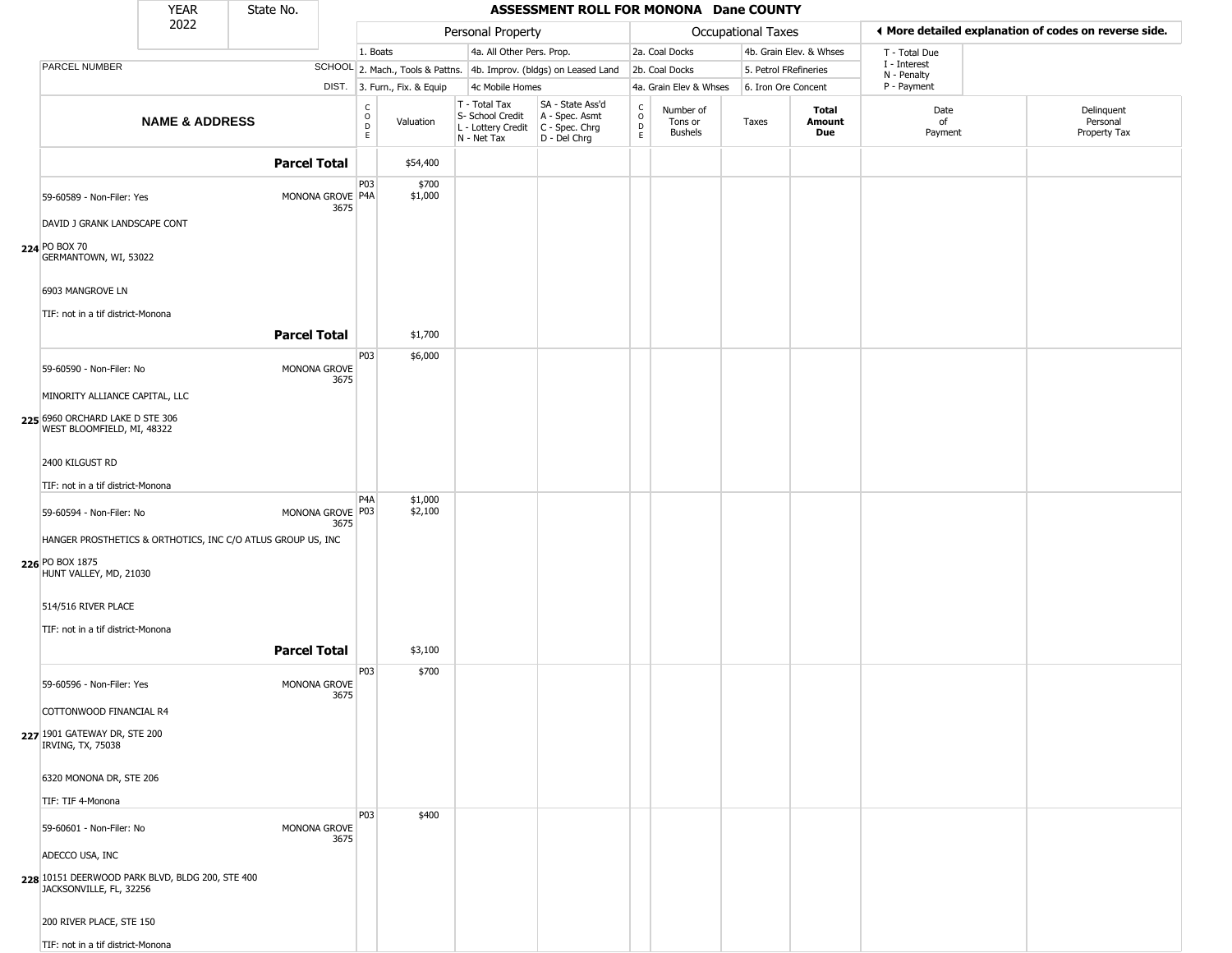|                                                                                                                                        | <b>YEAR</b>               | State No.           |                          |                                  |                              |                                                                        | <b>ASSESSMENT ROLL FOR MONONA Dane COUNTY</b>                          |                                                          |                                        |                    |                         |                             |                                                       |
|----------------------------------------------------------------------------------------------------------------------------------------|---------------------------|---------------------|--------------------------|----------------------------------|------------------------------|------------------------------------------------------------------------|------------------------------------------------------------------------|----------------------------------------------------------|----------------------------------------|--------------------|-------------------------|-----------------------------|-------------------------------------------------------|
|                                                                                                                                        | 2022                      |                     |                          |                                  |                              | Personal Property                                                      |                                                                        |                                                          |                                        | Occupational Taxes |                         |                             | I More detailed explanation of codes on reverse side. |
|                                                                                                                                        |                           |                     |                          | 1. Boats                         |                              | 4a. All Other Pers. Prop.                                              |                                                                        |                                                          | 2a. Coal Docks                         |                    | 4b. Grain Elev. & Whses | T - Total Due               |                                                       |
| PARCEL NUMBER                                                                                                                          |                           |                     |                          |                                  |                              |                                                                        | SCHOOL 2. Mach., Tools & Pattns. 4b. Improv. (bldgs) on Leased Land    |                                                          | 2b. Coal Docks                         |                    | 5. Petrol FRefineries   | I - Interest<br>N - Penalty |                                                       |
|                                                                                                                                        |                           |                     |                          |                                  | DIST. 3. Furn., Fix. & Equip | 4c Mobile Homes                                                        |                                                                        |                                                          | 4a. Grain Elev & Whses                 |                    | 6. Iron Ore Concent     | P - Payment                 |                                                       |
|                                                                                                                                        | <b>NAME &amp; ADDRESS</b> |                     |                          | C<br>$\circ$<br>D<br>$\mathsf E$ | Valuation                    | T - Total Tax<br>S- School Credit<br>L - Lottery Credit<br>N - Net Tax | SA - State Ass'd<br>A - Spec. Asmt<br>$C - Spec. Chrg$<br>D - Del Chrg | $\begin{matrix} 0 \\ 0 \\ D \end{matrix}$<br>$\mathsf E$ | Number of<br>Tons or<br><b>Bushels</b> | Taxes              | Total<br>Amount<br>Due  | Date<br>of<br>Payment       | Delinquent<br>Personal<br>Property Tax                |
| 59-60606 - Non-Filer: No<br><b>MARLIN LEASING</b><br>229 PO BOX 31308<br>CHARLOTTE, NC, 28237                                          |                           |                     | MONONA GROVE<br>3675     | P03                              | \$3,000                      |                                                                        |                                                                        |                                                          |                                        |                    |                         |                             |                                                       |
| 4409 MONONA DR<br>TIF: not in a tif district-Monona                                                                                    |                           |                     |                          |                                  |                              |                                                                        |                                                                        |                                                          |                                        |                    |                         |                             |                                                       |
| 59-60607 - Non-Filer: Yes<br>MR LUO, LLC                                                                                               |                           |                     | MONONA GROVE<br>3675     | P03                              | \$34,600                     |                                                                        |                                                                        |                                                          |                                        |                    |                         |                             |                                                       |
| 230 6309 MONONA DR<br>MONONA, WI, 53716<br>6309 MONONA DR                                                                              |                           |                     |                          |                                  |                              |                                                                        |                                                                        |                                                          |                                        |                    |                         |                             |                                                       |
| TIF: not in a tif district-Monona                                                                                                      |                           |                     |                          |                                  |                              |                                                                        |                                                                        |                                                          |                                        |                    |                         |                             |                                                       |
| 59-60608 - Non-Filer: No<br>KINDERCARE EDUCATION, LLC DBA: KNOWLEDGE BEGINNINGS #071120                                                |                           |                     | MONONA GROVE P03<br>3675 | P <sub>4</sub> A                 | \$1,000<br>\$50,800          |                                                                        |                                                                        |                                                          |                                        |                    |                         |                             |                                                       |
| $231$ PO BOX 6760<br>PORTLAND, OR, 97228                                                                                               |                           |                     |                          |                                  |                              |                                                                        |                                                                        |                                                          |                                        |                    |                         |                             |                                                       |
| 6109 MONONA DR<br>TIF: not in a tif district-Monona                                                                                    |                           |                     |                          |                                  |                              |                                                                        |                                                                        |                                                          |                                        |                    |                         |                             |                                                       |
|                                                                                                                                        |                           | <b>Parcel Total</b> |                          |                                  | \$51,800                     |                                                                        |                                                                        |                                                          |                                        |                    |                         |                             |                                                       |
| 59-60610 - Non-Filer: No<br>H & R BLOCK EASTERN ENTERPRISES, INC PP TAX #46678<br>232 ONE H&R BLOCK WAY<br>KANSAS CITY, MO, 64105-1905 |                           |                     | MONONA GROVE P03<br>3675 | P4A                              | \$600<br>\$9,700             |                                                                        |                                                                        |                                                          |                                        |                    |                         |                             |                                                       |
| 107 RIVER PLACE DR<br>TIF: not in a tif district-Monona                                                                                |                           | <b>Parcel Total</b> |                          |                                  | \$10,300                     |                                                                        |                                                                        |                                                          |                                        |                    |                         |                             |                                                       |
| 59-60612 - Non-Filer: No<br>ULTIMATE MART, LLC C/O ROUNDY'S SUPERMARKETS, INC                                                          |                           |                     | MONONA GROVE P03<br>3675 | P4A                              | \$71,000<br>\$371,600        |                                                                        |                                                                        |                                                          |                                        |                    |                         |                             |                                                       |
| 233 1014 VINE ST-7TH FLOOR<br>CINCINNATI, OH, 45202                                                                                    |                           |                     |                          |                                  |                              |                                                                        |                                                                        |                                                          |                                        |                    |                         |                             |                                                       |
| 6540 MONONA DR<br>TIF: not in a tif district-Monona                                                                                    |                           |                     |                          |                                  |                              |                                                                        |                                                                        |                                                          |                                        |                    |                         |                             |                                                       |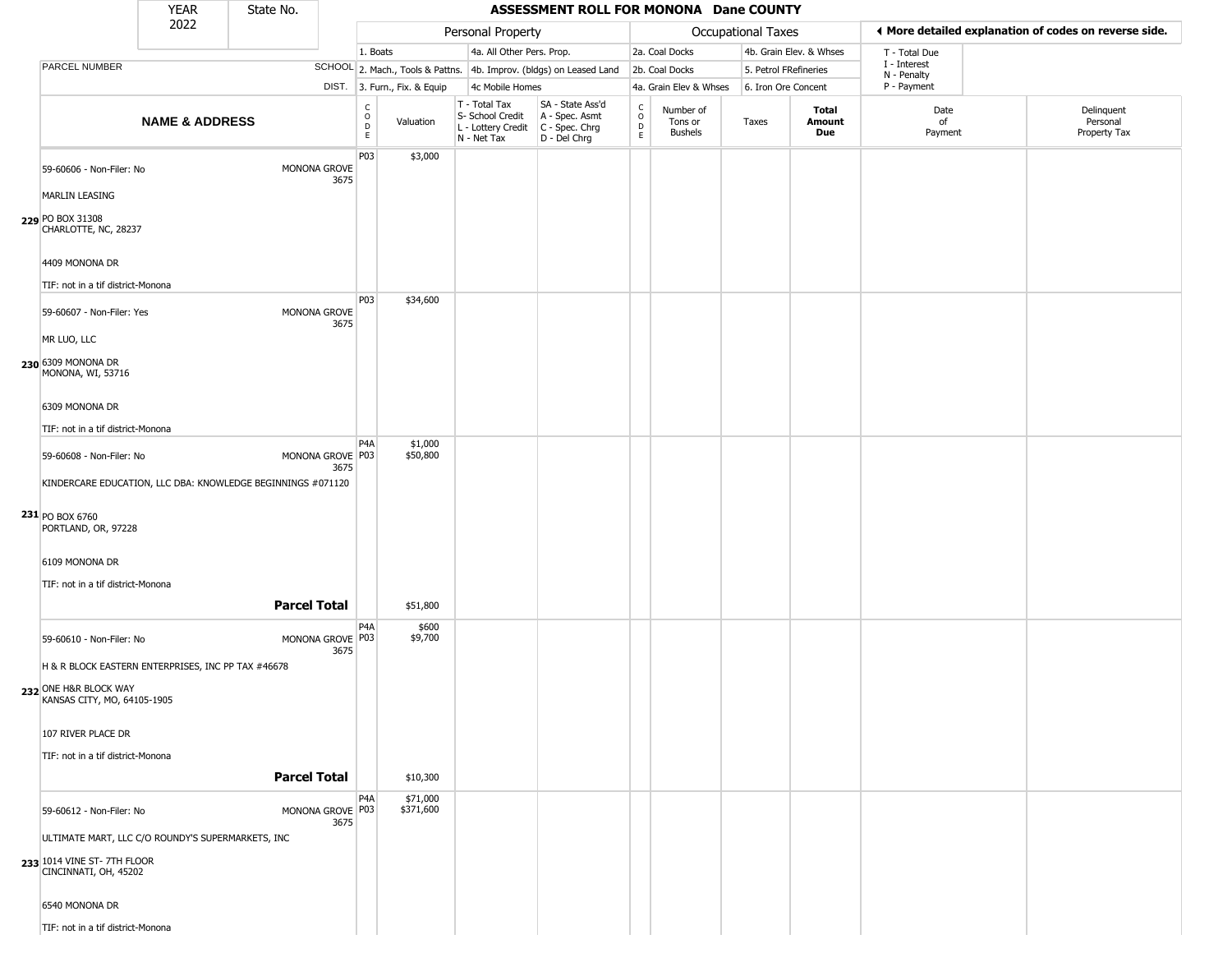|                                                                                  | <b>YEAR</b>               | State No.           |                          |                                                                     |                                                                        | ASSESSMENT ROLL FOR MONONA Dane COUNTY                               |                                    |                                        |                       |                         |                             |                                                       |
|----------------------------------------------------------------------------------|---------------------------|---------------------|--------------------------|---------------------------------------------------------------------|------------------------------------------------------------------------|----------------------------------------------------------------------|------------------------------------|----------------------------------------|-----------------------|-------------------------|-----------------------------|-------------------------------------------------------|
|                                                                                  | 2022                      |                     |                          |                                                                     | Personal Property                                                      |                                                                      |                                    |                                        | Occupational Taxes    |                         |                             | I More detailed explanation of codes on reverse side. |
|                                                                                  |                           |                     |                          | 1. Boats                                                            | 4a. All Other Pers. Prop.                                              |                                                                      |                                    | 2a. Coal Docks                         |                       | 4b. Grain Elev. & Whses | T - Total Due               |                                                       |
| PARCEL NUMBER                                                                    |                           |                     |                          | SCHOOL 2. Mach., Tools & Pattns. 4b. Improv. (bldgs) on Leased Land |                                                                        |                                                                      |                                    | 2b. Coal Docks                         | 5. Petrol FRefineries |                         | I - Interest<br>N - Penalty |                                                       |
|                                                                                  |                           |                     |                          | DIST. 3. Furn., Fix. & Equip                                        | 4c Mobile Homes                                                        |                                                                      |                                    | 4a. Grain Elev & Whses                 | 6. Iron Ore Concent   |                         | P - Payment                 |                                                       |
|                                                                                  | <b>NAME &amp; ADDRESS</b> |                     |                          | $\frac{c}{0}$<br>Valuation<br>$\mathsf D$<br>E                      | T - Total Tax<br>S- School Credit<br>L - Lottery Credit<br>N - Net Tax | SA - State Ass'd<br>A - Spec. Asmt<br>C - Spec. Chrg<br>D - Del Chrg | $\frac{c}{0}$<br>$\mathsf{D}$<br>E | Number of<br>Tons or<br><b>Bushels</b> | Taxes                 | Total<br>Amount<br>Due  | Date<br>of<br>Payment       | Delinquent<br>Personal<br>Property Tax                |
|                                                                                  |                           | <b>Parcel Total</b> |                          | \$442,600                                                           |                                                                        |                                                                      |                                    |                                        |                       |                         |                             |                                                       |
| 59-60613 - Non-Filer: No<br>BROADWAY TIRE & AUTO, LLC JAMES C AND DEBRA L STRUTT |                           |                     | MONONA GROVE P03<br>3675 | P <sub>4</sub> A<br>\$1,500<br>\$2,400                              |                                                                        |                                                                      |                                    |                                        |                       |                         |                             |                                                       |
| 234 801 E BROADWAY<br>MONONA, WI, 53716                                          |                           |                     |                          |                                                                     |                                                                        |                                                                      |                                    |                                        |                       |                         |                             |                                                       |
| 801 E BROADWAY                                                                   |                           |                     |                          |                                                                     |                                                                        |                                                                      |                                    |                                        |                       |                         |                             |                                                       |
| TIF: not in a tif district-Monona                                                |                           |                     |                          |                                                                     |                                                                        |                                                                      |                                    |                                        |                       |                         |                             |                                                       |
|                                                                                  |                           | <b>Parcel Total</b> |                          | \$3,900                                                             |                                                                        |                                                                      |                                    |                                        |                       |                         |                             |                                                       |
| 59-60618 - Non-Filer: No                                                         |                           |                     | MONONA GROVE P03<br>3675 | P4A<br>\$1,900<br>\$305,100                                         |                                                                        |                                                                      |                                    |                                        |                       |                         |                             |                                                       |
| KOHL'S VALUE SERVICES, INC #125 TAX DEPARTMENT                                   |                           |                     |                          |                                                                     |                                                                        |                                                                      |                                    |                                        |                       |                         |                             |                                                       |
| 235 PO BOX 3208<br>MILWAUKEE, WI, 53201                                          |                           |                     |                          |                                                                     |                                                                        |                                                                      |                                    |                                        |                       |                         |                             |                                                       |
| 2501 W BROADWAY                                                                  |                           |                     |                          |                                                                     |                                                                        |                                                                      |                                    |                                        |                       |                         |                             |                                                       |
| TIF: not in a tif district-Monona                                                |                           |                     |                          |                                                                     |                                                                        |                                                                      |                                    |                                        |                       |                         |                             |                                                       |
|                                                                                  |                           | <b>Parcel Total</b> |                          | \$307,000                                                           |                                                                        |                                                                      |                                    |                                        |                       |                         |                             |                                                       |
| 59-60619 - Non-Filer: Yes                                                        |                           |                     | MONONA GROVE P03<br>3675 | P4A<br>\$500<br>\$45,200                                            |                                                                        |                                                                      |                                    |                                        |                       |                         |                             |                                                       |
| L AND T OF VERONA, DBA MILIO'S SANDWICHES TIM HELLER                             |                           |                     |                          |                                                                     |                                                                        |                                                                      |                                    |                                        |                       |                         |                             |                                                       |
| 236 115 E BROADWAY STE 102<br>MONONA, WI, 53716                                  |                           |                     |                          |                                                                     |                                                                        |                                                                      |                                    |                                        |                       |                         |                             |                                                       |
| 115 E BROADWAY STE 102                                                           |                           |                     |                          |                                                                     |                                                                        |                                                                      |                                    |                                        |                       |                         |                             |                                                       |
| TIF: not in a tif district-Monona                                                |                           |                     |                          |                                                                     |                                                                        |                                                                      |                                    |                                        |                       |                         |                             |                                                       |
|                                                                                  |                           | <b>Parcel Total</b> |                          | \$45,700                                                            |                                                                        |                                                                      |                                    |                                        |                       |                         |                             |                                                       |
| 59-60620 - Non-Filer: Yes                                                        |                           |                     | MONONA GROVE P03<br>3675 | P <sub>4</sub> A<br>\$100<br>\$900                                  |                                                                        |                                                                      |                                    |                                        |                       |                         |                             |                                                       |
| PAPA MURPHY'S SE BLAZE, LLC                                                      |                           |                     |                          |                                                                     |                                                                        |                                                                      |                                    |                                        |                       |                         |                             |                                                       |
| 237 6030 GEMINI DR<br>MADISON, WI, 53716                                         |                           |                     |                          |                                                                     |                                                                        |                                                                      |                                    |                                        |                       |                         |                             |                                                       |
| 115 E BROADWAY STE 103                                                           |                           |                     |                          |                                                                     |                                                                        |                                                                      |                                    |                                        |                       |                         |                             |                                                       |
| TIF: not in a tif district-Monona                                                |                           |                     |                          |                                                                     |                                                                        |                                                                      |                                    |                                        |                       |                         |                             |                                                       |
|                                                                                  |                           | <b>Parcel Total</b> |                          | \$1,000                                                             |                                                                        |                                                                      |                                    |                                        |                       |                         |                             |                                                       |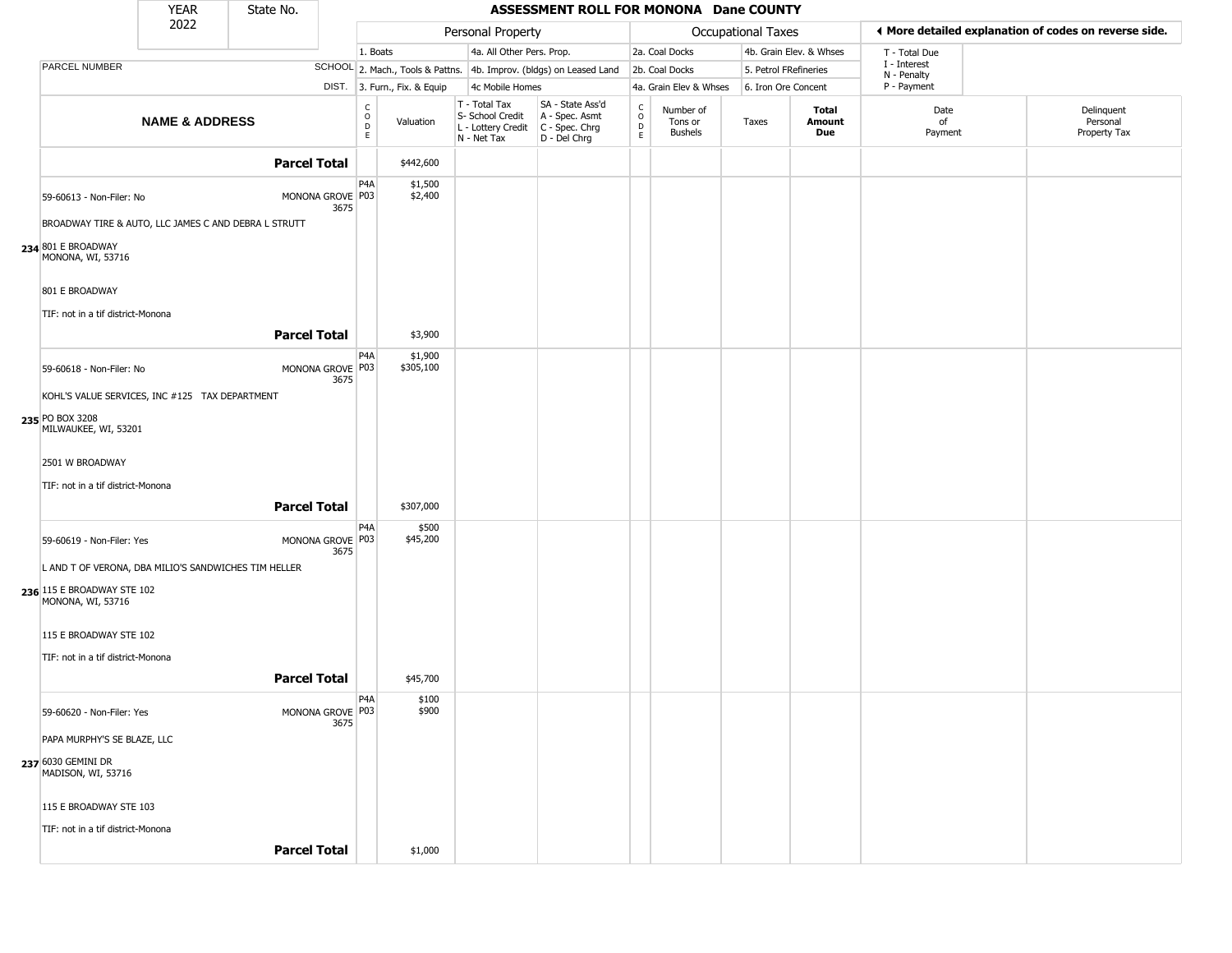|                                                                                                            | <b>YEAR</b>                                | State No.                                                      |                          |                                            |                              |                                                                        | ASSESSMENT ROLL FOR MONONA Dane COUNTY                               |                         |                                        |       |                         |                             |                                                       |
|------------------------------------------------------------------------------------------------------------|--------------------------------------------|----------------------------------------------------------------|--------------------------|--------------------------------------------|------------------------------|------------------------------------------------------------------------|----------------------------------------------------------------------|-------------------------|----------------------------------------|-------|-------------------------|-----------------------------|-------------------------------------------------------|
|                                                                                                            | 2022                                       |                                                                |                          |                                            |                              | Personal Property                                                      |                                                                      |                         | Occupational Taxes                     |       |                         |                             | I More detailed explanation of codes on reverse side. |
|                                                                                                            |                                            |                                                                |                          | 1. Boats                                   |                              | 4a. All Other Pers. Prop.                                              |                                                                      |                         | 2a. Coal Docks                         |       | 4b. Grain Elev. & Whses | T - Total Due               |                                                       |
| PARCEL NUMBER                                                                                              |                                            |                                                                |                          |                                            |                              |                                                                        | SCHOOL 2. Mach., Tools & Pattns. 4b. Improv. (bldgs) on Leased Land  |                         | 2b. Coal Docks                         |       | 5. Petrol FRefineries   | I - Interest<br>N - Penalty |                                                       |
|                                                                                                            |                                            |                                                                |                          |                                            | DIST. 3. Furn., Fix. & Equip | 4c Mobile Homes                                                        |                                                                      |                         | 4a. Grain Elev & Whses                 |       | 6. Iron Ore Concent     | P - Payment                 |                                                       |
|                                                                                                            | <b>NAME &amp; ADDRESS</b>                  |                                                                |                          | C<br>$\circ$<br>$\mathsf D$<br>$\mathsf E$ | Valuation                    | T - Total Tax<br>S- School Credit<br>L - Lottery Credit<br>N - Net Tax | SA - State Ass'd<br>A - Spec. Asmt<br>C - Spec. Chrg<br>D - Del Chrg | $\frac{c}{0}$<br>D<br>E | Number of<br>Tons or<br><b>Bushels</b> | Taxes | Total<br>Amount<br>Due  | Date<br>of<br>Payment       | Delinquent<br>Personal<br>Property Tax                |
| 59-60621 - Non-Filer: Yes                                                                                  |                                            |                                                                | MONONA GROVE P4A<br>3675 | P03                                        | \$1,100<br>\$4,600           |                                                                        |                                                                      |                         |                                        |       |                         |                             |                                                       |
| STUDIO 100<br>238 115 E BROADWAY STE 100<br>MONONA, WI, 53716                                              |                                            |                                                                |                          |                                            |                              |                                                                        |                                                                      |                         |                                        |       |                         |                             |                                                       |
| 115 E BROADWAY STE 100                                                                                     |                                            |                                                                |                          |                                            |                              |                                                                        |                                                                      |                         |                                        |       |                         |                             |                                                       |
| TIF: not in a tif district-Monona                                                                          |                                            | <b>Parcel Total</b>                                            |                          |                                            | \$5,700                      |                                                                        |                                                                      |                         |                                        |       |                         |                             |                                                       |
| 59-60625 - Non-Filer: No<br>JOHNSON CONTROLS SECURITY SOLUTIONS, LLC<br>239 PO BOX 5006, PROPERTY TAX DEPT |                                            |                                                                | MONONA GROVE<br>3675     | P03                                        | \$1,100                      |                                                                        |                                                                      |                         |                                        |       |                         |                             |                                                       |
| BOCA RATON, FL, 33431-0806<br>6308 MONONA DR                                                               |                                            |                                                                |                          |                                            |                              |                                                                        |                                                                      |                         |                                        |       |                         |                             |                                                       |
| TIF: not in a tif district-Monona                                                                          |                                            |                                                                |                          |                                            |                              |                                                                        |                                                                      |                         |                                        |       |                         |                             |                                                       |
| 59-60627 - Non-Filer: No                                                                                   |                                            |                                                                | MONONA GROVE P4A<br>3675 | P03                                        | \$2,500<br>\$5,300           |                                                                        |                                                                      |                         |                                        |       |                         |                             |                                                       |
| BMO HARRIS BANK, NA<br>240 111 W MONROE ST, 5C<br>CHICAGO, IL, 60603                                       |                                            |                                                                |                          |                                            |                              |                                                                        |                                                                      |                         |                                        |       |                         |                             |                                                       |
| 4613 MONONA DR                                                                                             |                                            |                                                                |                          |                                            |                              |                                                                        |                                                                      |                         |                                        |       |                         |                             |                                                       |
| TIF: not in a tif district-Monona                                                                          |                                            | <b>Parcel Total</b>                                            |                          |                                            | \$7,800                      |                                                                        |                                                                      |                         |                                        |       |                         |                             |                                                       |
| 59-60629 - Non-Filer: No                                                                                   |                                            |                                                                | MONONA GROVE<br>3675     | P03                                        | \$8,900                      |                                                                        |                                                                      |                         |                                        |       |                         |                             |                                                       |
| COMPLIANCE                                                                                                 |                                            | FIRST CITIZENS BANK & TRUST COMPANY C/O RYAN, LLC PROPERTY TAX |                          |                                            |                              |                                                                        |                                                                      |                         |                                        |       |                         |                             |                                                       |
| 241 PO BOX 460709<br><b>HOUSTON, TX, 77056</b>                                                             |                                            |                                                                |                          |                                            |                              |                                                                        |                                                                      |                         |                                        |       |                         |                             |                                                       |
| VARIOUS                                                                                                    |                                            |                                                                |                          |                                            |                              |                                                                        |                                                                      |                         |                                        |       |                         |                             |                                                       |
| TIF: TIF 4-Monona                                                                                          |                                            |                                                                |                          |                                            |                              |                                                                        |                                                                      |                         |                                        |       |                         |                             |                                                       |
| 59-60631 - Non-Filer: No                                                                                   |                                            |                                                                | MONONA GROVE P03<br>3675 | P <sub>4</sub> A                           | \$100,700<br>\$134,200       |                                                                        |                                                                      |                         |                                        |       |                         |                             |                                                       |
| 242 241 N BROADWAY, SUITE 501<br>MILWAUKEE, WI, 53202                                                      | ROARING FORK, LLC DBA: QDOBA MEXICAN GRILL |                                                                |                          |                                            |                              |                                                                        |                                                                      |                         |                                        |       |                         |                             |                                                       |
| 103 W BROADWAY SUITE A                                                                                     |                                            |                                                                |                          |                                            |                              |                                                                        |                                                                      |                         |                                        |       |                         |                             |                                                       |
| TIF: not in a tif district-Monona                                                                          |                                            |                                                                |                          |                                            |                              |                                                                        |                                                                      |                         |                                        |       |                         |                             |                                                       |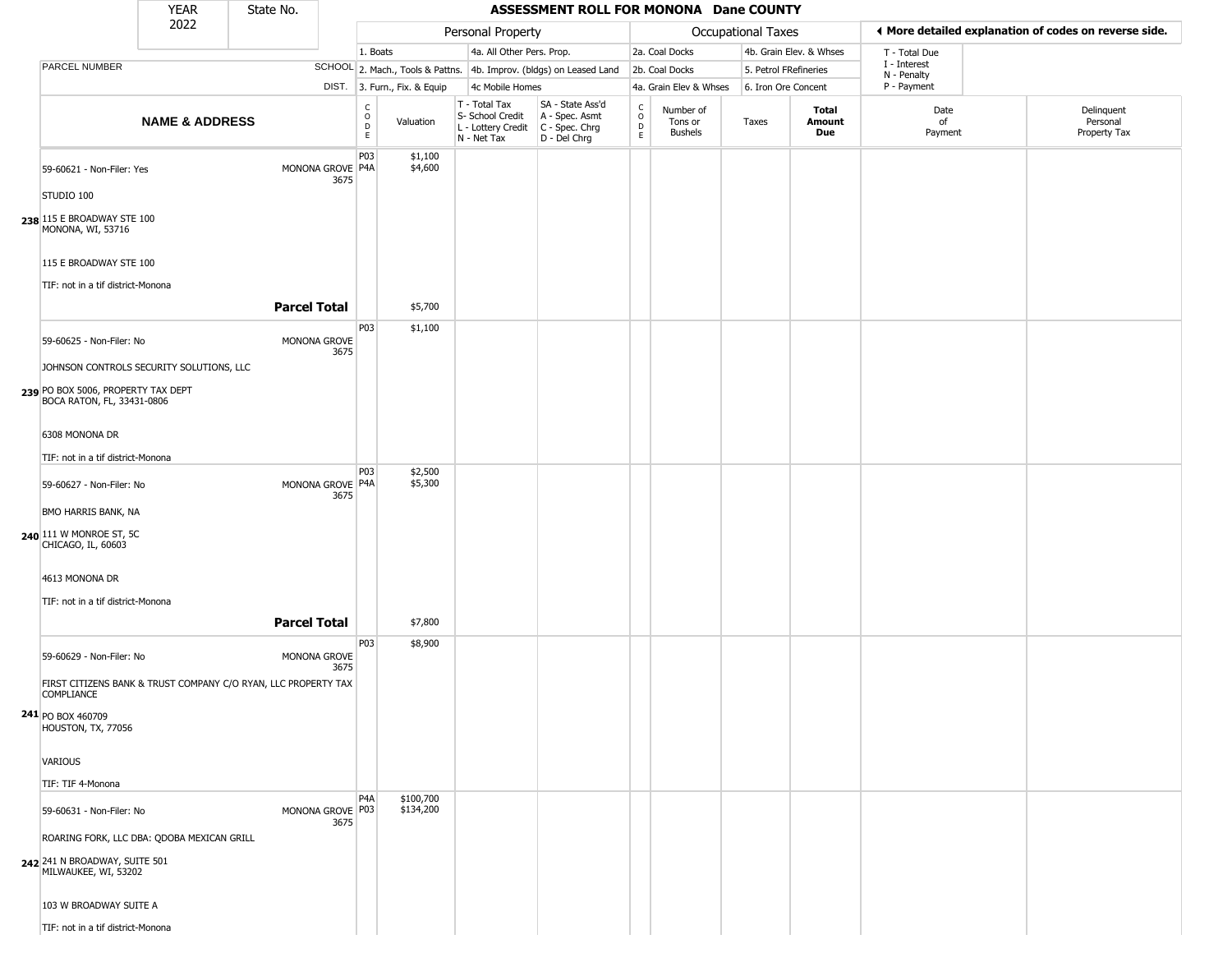|                                             | <b>YEAR</b>               | State No.           |                          |                                            |                              |                                                                        | ASSESSMENT ROLL FOR MONONA Dane COUNTY                               |                                             |                                        |                       |                         |                             |                                                       |
|---------------------------------------------|---------------------------|---------------------|--------------------------|--------------------------------------------|------------------------------|------------------------------------------------------------------------|----------------------------------------------------------------------|---------------------------------------------|----------------------------------------|-----------------------|-------------------------|-----------------------------|-------------------------------------------------------|
|                                             | 2022                      |                     |                          |                                            |                              | Personal Property                                                      |                                                                      |                                             |                                        | Occupational Taxes    |                         |                             | ♦ More detailed explanation of codes on reverse side. |
|                                             |                           |                     |                          | 1. Boats                                   |                              | 4a. All Other Pers. Prop.                                              |                                                                      |                                             | 2a. Coal Docks                         |                       | 4b. Grain Elev. & Whses | T - Total Due               |                                                       |
| PARCEL NUMBER                               |                           |                     |                          |                                            |                              |                                                                        | SCHOOL 2. Mach., Tools & Pattns. 4b. Improv. (bldgs) on Leased Land  |                                             | 2b. Coal Docks                         | 5. Petrol FRefineries |                         | I - Interest<br>N - Penalty |                                                       |
|                                             |                           |                     |                          |                                            | DIST. 3. Furn., Fix. & Equip | 4c Mobile Homes                                                        |                                                                      |                                             | 4a. Grain Elev & Whses                 | 6. Iron Ore Concent   |                         | P - Payment                 |                                                       |
|                                             | <b>NAME &amp; ADDRESS</b> |                     |                          | C<br>$\circ$<br>$\mathsf D$<br>$\mathsf E$ | Valuation                    | T - Total Tax<br>S- School Credit<br>L - Lottery Credit<br>N - Net Tax | SA - State Ass'd<br>A - Spec. Asmt<br>C - Spec. Chrg<br>D - Del Chrg | $\frac{c}{0}$<br>$\mathsf D$<br>$\mathsf E$ | Number of<br>Tons or<br><b>Bushels</b> | Taxes                 | Total<br>Amount<br>Due  | Date<br>of<br>Payment       | Delinquent<br>Personal<br>Property Tax                |
|                                             |                           | <b>Parcel Total</b> |                          |                                            | \$234,900                    |                                                                        |                                                                      |                                             |                                        |                       |                         |                             |                                                       |
| 59-60637 - Non-Filer: Yes                   |                           |                     | MONONA GROVE P03<br>3675 | PAA                                        | \$4,700<br>\$6,400           |                                                                        |                                                                      |                                             |                                        |                       |                         |                             |                                                       |
| LAWRENCE NATIONAL LEASE                     |                           |                     |                          |                                            |                              |                                                                        |                                                                      |                                             |                                        |                       |                         |                             |                                                       |
| 243 860 BENCH ST<br>RED WING, MN, 55066     |                           |                     |                          |                                            |                              |                                                                        |                                                                      |                                             |                                        |                       |                         |                             |                                                       |
| 2300 KILGUST RD                             |                           |                     |                          |                                            |                              |                                                                        |                                                                      |                                             |                                        |                       |                         |                             |                                                       |
| TIF: not in a tif district-Monona           |                           |                     |                          |                                            |                              |                                                                        |                                                                      |                                             |                                        |                       |                         |                             |                                                       |
|                                             |                           | <b>Parcel Total</b> |                          |                                            | \$11,100                     |                                                                        |                                                                      |                                             |                                        |                       |                         |                             |                                                       |
| 59-60638 - Non-Filer: No                    |                           |                     | MONONA GROVE P03<br>3675 | P <sub>4</sub> A                           | \$18,200<br>\$64,900         |                                                                        |                                                                      |                                             |                                        |                       |                         |                             |                                                       |
| TACO BELL #31960 BORDER FOODS OF WI, LLC    |                           |                     |                          |                                            |                              |                                                                        |                                                                      |                                             |                                        |                       |                         |                             |                                                       |
| 244 5425 BOONE AVE N<br>NEW HOPE, MN, 55428 |                           |                     |                          |                                            |                              |                                                                        |                                                                      |                                             |                                        |                       |                         |                             |                                                       |
| 100 E BROADWAY                              |                           |                     |                          |                                            |                              |                                                                        |                                                                      |                                             |                                        |                       |                         |                             |                                                       |
| TIF: not in a tif district-Monona           |                           |                     |                          |                                            |                              |                                                                        |                                                                      |                                             |                                        |                       |                         |                             |                                                       |
|                                             |                           | <b>Parcel Total</b> |                          |                                            | \$83,100                     |                                                                        |                                                                      |                                             |                                        |                       |                         |                             |                                                       |
| 59-60641 - Non-Filer: No                    |                           |                     | MONONA GROVE P4A<br>3675 | P03                                        | \$400<br>\$500               |                                                                        |                                                                      |                                             |                                        |                       |                         |                             |                                                       |
| MONONA SHOE REPAIR                          |                           |                     |                          |                                            |                              |                                                                        |                                                                      |                                             |                                        |                       |                         |                             |                                                       |
| 245 4517 MONONA DR<br>Monona, WI, 53716     |                           |                     |                          |                                            |                              |                                                                        |                                                                      |                                             |                                        |                       |                         |                             |                                                       |
| 4517 MONONA DR                              |                           |                     |                          |                                            |                              |                                                                        |                                                                      |                                             |                                        |                       |                         |                             |                                                       |
| TIF: not in a tif district-Monona           |                           |                     |                          |                                            |                              |                                                                        |                                                                      |                                             |                                        |                       |                         |                             |                                                       |
|                                             |                           | <b>Parcel Total</b> |                          |                                            | \$900                        |                                                                        |                                                                      |                                             |                                        |                       |                         |                             |                                                       |
| 59-60642 - Non-Filer: Yes                   |                           |                     | MONONA GROVE P03         | P4A                                        | \$200<br>\$34,800            |                                                                        |                                                                      |                                             |                                        |                       |                         |                             |                                                       |
| MONONA LAUNDROMAT KNG, LLC                  |                           |                     | 3675                     |                                            |                              |                                                                        |                                                                      |                                             |                                        |                       |                         |                             |                                                       |
| 246 4204 JEROME ST<br>MADISON, WI, 53716    |                           |                     |                          |                                            |                              |                                                                        |                                                                      |                                             |                                        |                       |                         |                             |                                                       |
| 4519 MONONA DR                              |                           |                     |                          |                                            |                              |                                                                        |                                                                      |                                             |                                        |                       |                         |                             |                                                       |
| TIF: not in a tif district-Monona           |                           |                     |                          |                                            |                              |                                                                        |                                                                      |                                             |                                        |                       |                         |                             |                                                       |
|                                             |                           | <b>Parcel Total</b> |                          |                                            | \$35,000                     |                                                                        |                                                                      |                                             |                                        |                       |                         |                             |                                                       |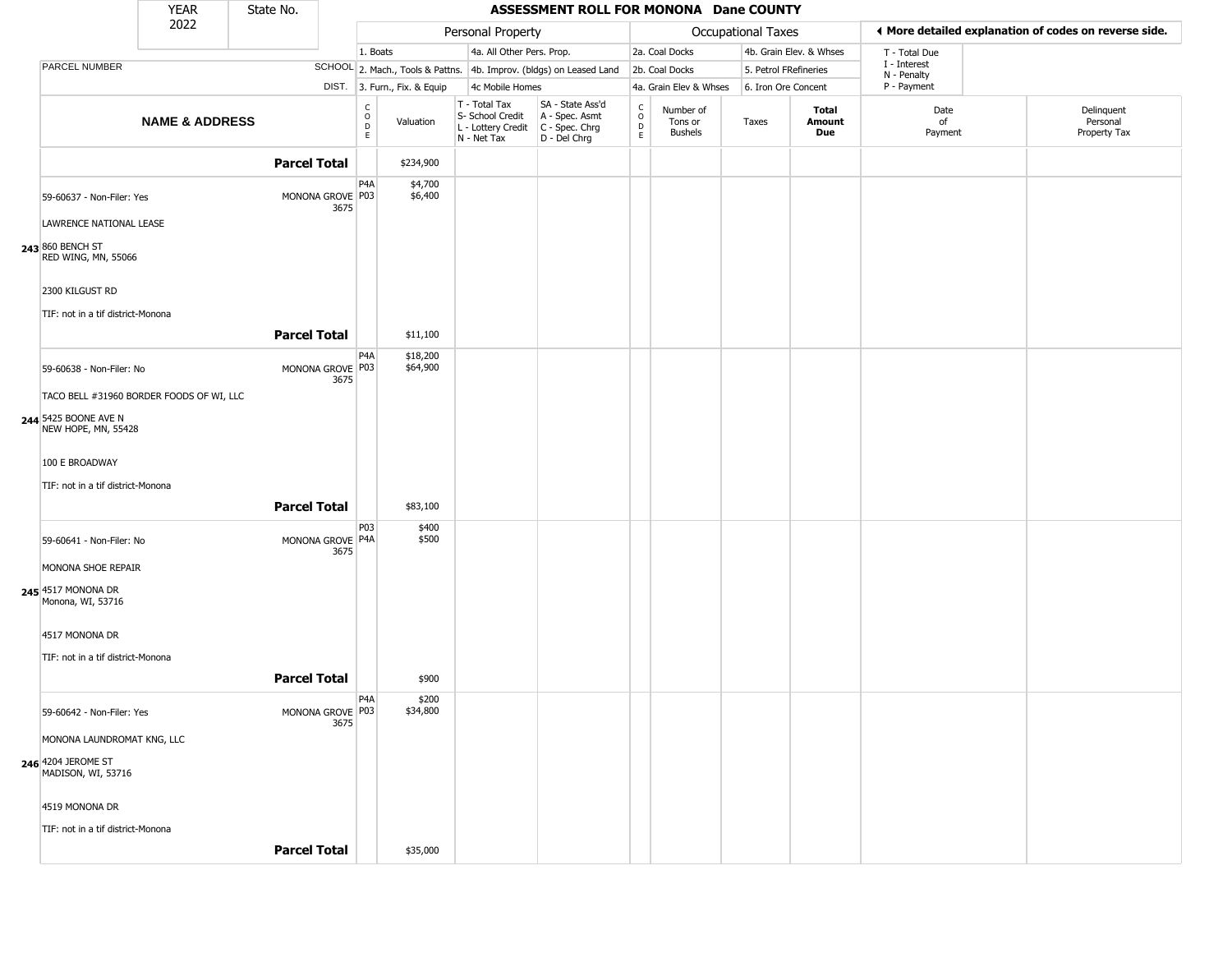|                                                                      | <b>YEAR</b>               | State No.           |                                                 |                              |                                                                        | ASSESSMENT ROLL FOR MONONA Dane COUNTY                                 |                                                   |                                        |                       |                         |                             |                                                       |
|----------------------------------------------------------------------|---------------------------|---------------------|-------------------------------------------------|------------------------------|------------------------------------------------------------------------|------------------------------------------------------------------------|---------------------------------------------------|----------------------------------------|-----------------------|-------------------------|-----------------------------|-------------------------------------------------------|
|                                                                      | 2022                      |                     |                                                 |                              | Personal Property                                                      |                                                                        |                                                   |                                        | Occupational Taxes    |                         |                             | ♦ More detailed explanation of codes on reverse side. |
|                                                                      |                           |                     |                                                 | 1. Boats                     | 4a. All Other Pers. Prop.                                              |                                                                        |                                                   | 2a. Coal Docks                         |                       | 4b. Grain Elev. & Whses | T - Total Due               |                                                       |
| PARCEL NUMBER                                                        |                           |                     |                                                 |                              |                                                                        | SCHOOL 2. Mach., Tools & Pattns. 4b. Improv. (bldgs) on Leased Land    |                                                   | 2b. Coal Docks                         | 5. Petrol FRefineries |                         | I - Interest<br>N - Penalty |                                                       |
|                                                                      |                           |                     |                                                 | DIST. 3. Furn., Fix. & Equip | 4c Mobile Homes                                                        |                                                                        |                                                   | 4a. Grain Elev & Whses                 | 6. Iron Ore Concent   |                         | P - Payment                 |                                                       |
|                                                                      | <b>NAME &amp; ADDRESS</b> |                     | $\begin{array}{c} C \\ O \\ D \\ E \end{array}$ | Valuation                    | T - Total Tax<br>S- School Credit<br>L - Lottery Credit<br>N - Net Tax | SA - State Ass'd<br>A - Spec. Asmt<br>$C - Spec. Chrg$<br>D - Del Chrg | $\begin{array}{c}\nC \\ O \\ D \\ E\n\end{array}$ | Number of<br>Tons or<br><b>Bushels</b> | Taxes                 | Total<br>Amount<br>Due  | Date<br>of<br>Payment       | Delinquent<br>Personal<br>Property Tax                |
| 59-60643 - Non-Filer: Yes                                            |                           |                     | P <sub>4</sub> A<br>MONONA GROVE P03<br>3675    | \$400<br>\$6,800             |                                                                        |                                                                        |                                                   |                                        |                       |                         |                             |                                                       |
| <b>ROCK AGENCY</b>                                                   |                           |                     |                                                 |                              |                                                                        |                                                                        |                                                   |                                        |                       |                         |                             |                                                       |
| 247 6312 MONONA DR<br>Monona, WI, 53716                              |                           |                     |                                                 |                              |                                                                        |                                                                        |                                                   |                                        |                       |                         |                             |                                                       |
| 6312 MONONA DR                                                       |                           |                     |                                                 |                              |                                                                        |                                                                        |                                                   |                                        |                       |                         |                             |                                                       |
| TIF: TIF 4-Monona                                                    |                           |                     |                                                 |                              |                                                                        |                                                                        |                                                   |                                        |                       |                         |                             |                                                       |
|                                                                      |                           | <b>Parcel Total</b> |                                                 | \$7,200                      |                                                                        |                                                                        |                                                   |                                        |                       |                         |                             |                                                       |
| 59-60647 - Non-Filer: Yes                                            |                           |                     | P03<br>MONONA GROVE<br>3675                     | \$8,700                      |                                                                        |                                                                        |                                                   |                                        |                       |                         |                             |                                                       |
| <b>CARRYL COMPANY</b>                                                |                           |                     |                                                 |                              |                                                                        |                                                                        |                                                   |                                        |                       |                         |                             |                                                       |
| 248 PO BOX 8154<br>Monona, WI, 53716                                 |                           |                     |                                                 |                              |                                                                        |                                                                        |                                                   |                                        |                       |                         |                             |                                                       |
| 4915 MONONA DR                                                       |                           |                     |                                                 |                              |                                                                        |                                                                        |                                                   |                                        |                       |                         |                             |                                                       |
| TIF: TID 7-Monona                                                    |                           |                     | P03                                             | \$8,700                      |                                                                        |                                                                        |                                                   |                                        |                       |                         |                             |                                                       |
| 59-60648 - Non-Filer: Yes                                            |                           |                     | MONONA GROVE<br>3675                            |                              |                                                                        |                                                                        |                                                   |                                        |                       |                         |                             |                                                       |
| ECLIPSE COUNSELING, LLC                                              |                           |                     |                                                 |                              |                                                                        |                                                                        |                                                   |                                        |                       |                         |                             |                                                       |
| 249 4915 MONONA DR<br>Monona, WI, 53716                              |                           |                     |                                                 |                              |                                                                        |                                                                        |                                                   |                                        |                       |                         |                             |                                                       |
| 4915 MONONA DR<br>TIF: TID 7-Monona                                  |                           |                     |                                                 |                              |                                                                        |                                                                        |                                                   |                                        |                       |                         |                             |                                                       |
| 59-60650 - Non-Filer: Yes                                            |                           |                     | P03<br>MONONA GROVE                             | \$700                        |                                                                        |                                                                        |                                                   |                                        |                       |                         |                             |                                                       |
|                                                                      |                           |                     | 3675                                            |                              |                                                                        |                                                                        |                                                   |                                        |                       |                         |                             |                                                       |
| ADVANCED MEDICAL SUPPLY, INC<br>250 PO BOX 6705<br>Monona, WI, 53716 |                           |                     |                                                 |                              |                                                                        |                                                                        |                                                   |                                        |                       |                         |                             |                                                       |
| 4411 GORDON AVE                                                      |                           |                     |                                                 |                              |                                                                        |                                                                        |                                                   |                                        |                       |                         |                             |                                                       |
| TIF: TID 7-Monona                                                    |                           |                     |                                                 |                              |                                                                        |                                                                        |                                                   |                                        |                       |                         |                             |                                                       |
| 59-60651 - Non-Filer: Yes                                            |                           |                     | P03<br>MONONA GROVE<br>3675                     | \$14,500                     |                                                                        |                                                                        |                                                   |                                        |                       |                         |                             |                                                       |
| <b>TRANSFORM POS</b>                                                 |                           |                     |                                                 |                              |                                                                        |                                                                        |                                                   |                                        |                       |                         |                             |                                                       |
| 251 5007 MONONA DR<br>Monona, WI, 53716                              |                           |                     |                                                 |                              |                                                                        |                                                                        |                                                   |                                        |                       |                         |                             |                                                       |
| 5007 MONONA DR                                                       |                           |                     |                                                 |                              |                                                                        |                                                                        |                                                   |                                        |                       |                         |                             |                                                       |
| TIF: TID 7-Monona                                                    |                           |                     |                                                 |                              |                                                                        |                                                                        |                                                   |                                        |                       |                         |                             |                                                       |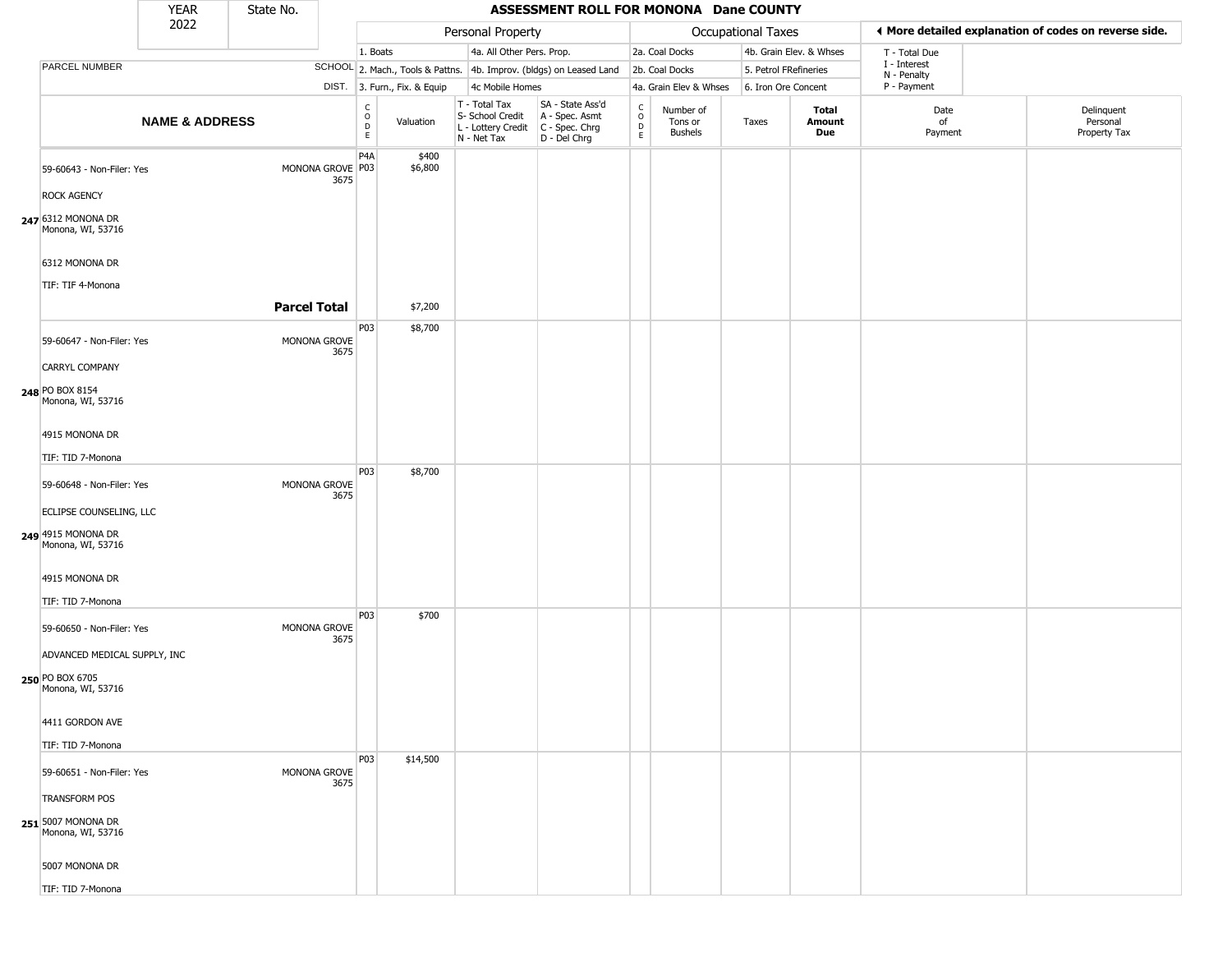|                                                                            | <b>YEAR</b>               | State No.           |                          |                                   |                              |                                                                        | ASSESSMENT ROLL FOR MONONA Dane COUNTY                               |                                                |                                        |                           |                         |                            |                                                       |
|----------------------------------------------------------------------------|---------------------------|---------------------|--------------------------|-----------------------------------|------------------------------|------------------------------------------------------------------------|----------------------------------------------------------------------|------------------------------------------------|----------------------------------------|---------------------------|-------------------------|----------------------------|-------------------------------------------------------|
|                                                                            | 2022                      |                     |                          |                                   |                              | Personal Property                                                      |                                                                      |                                                |                                        | <b>Occupational Taxes</b> |                         |                            | ♦ More detailed explanation of codes on reverse side. |
|                                                                            |                           |                     |                          | 1. Boats                          |                              | 4a. All Other Pers. Prop.                                              |                                                                      |                                                | 2a. Coal Docks                         |                           | 4b. Grain Elev. & Whses | T - Total Due              |                                                       |
| PARCEL NUMBER                                                              |                           |                     |                          |                                   |                              |                                                                        | SCHOOL 2. Mach., Tools & Pattns. 4b. Improv. (bldgs) on Leased Land  |                                                | 2b. Coal Docks                         | 5. Petrol FRefineries     |                         | I - Interest               |                                                       |
|                                                                            |                           |                     |                          |                                   | DIST. 3. Furn., Fix. & Equip | 4c Mobile Homes                                                        |                                                                      |                                                | 4a. Grain Elev & Whses                 | 6. Iron Ore Concent       |                         | N - Penalty<br>P - Payment |                                                       |
|                                                                            | <b>NAME &amp; ADDRESS</b> |                     |                          | $\frac{C}{O}$<br>D<br>$\mathsf E$ | Valuation                    | T - Total Tax<br>S- School Credit<br>L - Lottery Credit<br>N - Net Tax | SA - State Ass'd<br>A - Spec. Asmt<br>C - Spec. Chrg<br>D - Del Chrg | $\begin{matrix} 0 \\ 0 \\ D \end{matrix}$<br>E | Number of<br>Tons or<br><b>Bushels</b> | Taxes                     | Total<br>Amount<br>Due  | Date<br>of<br>Payment      | Delinquent<br>Personal<br>Property Tax                |
| 59-60652 - Non-Filer: No                                                   |                           |                     | MONONA GROVE P03<br>3675 | P <sub>4</sub> A                  | \$700<br>\$4,100             |                                                                        |                                                                      |                                                |                                        |                           |                         |                            |                                                       |
| HASKINS SHORT AND BRINDLEY, LLC<br>252 5113 MONONA DR<br>Monona, WI, 53716 |                           |                     |                          |                                   |                              |                                                                        |                                                                      |                                                |                                        |                           |                         |                            |                                                       |
| 5113 MONONA DR<br>TIF: TID 7-Monona                                        |                           |                     |                          |                                   |                              |                                                                        |                                                                      |                                                |                                        |                           |                         |                            |                                                       |
|                                                                            |                           | <b>Parcel Total</b> |                          |                                   | \$4,800                      |                                                                        |                                                                      |                                                |                                        |                           |                         |                            |                                                       |
| 59-60653 - Non-Filer: No                                                   |                           |                     | MONONA GROVE P03<br>3675 | P4A                               | \$900<br>\$7,400             |                                                                        |                                                                      |                                                |                                        |                           |                         |                            |                                                       |
| FOOD FIGHT, INC                                                            |                           |                     |                          |                                   |                              |                                                                        |                                                                      |                                                |                                        |                           |                         |                            |                                                       |
| 253 5111 MONONA DR<br>Monona, WI, 53716                                    |                           |                     |                          |                                   |                              |                                                                        |                                                                      |                                                |                                        |                           |                         |                            |                                                       |
| 5111 MONONA DR                                                             |                           |                     |                          |                                   |                              |                                                                        |                                                                      |                                                |                                        |                           |                         |                            |                                                       |
| TIF: TID 7-Monona                                                          |                           |                     |                          |                                   |                              |                                                                        |                                                                      |                                                |                                        |                           |                         |                            |                                                       |
|                                                                            |                           | <b>Parcel Total</b> |                          |                                   | \$8,300                      |                                                                        |                                                                      |                                                |                                        |                           |                         |                            |                                                       |
| 59-60654 - Non-Filer: No                                                   |                           |                     | MONONA GROVE P03<br>3675 | P <sub>4</sub> A                  | \$300<br>\$2,800             |                                                                        |                                                                      |                                                |                                        |                           |                         |                            |                                                       |
| MONONA BAIT & ICE CREAM<br>254 4516 WINNEQUAH RD<br>Monona, WI, 53716      |                           |                     |                          |                                   |                              |                                                                        |                                                                      |                                                |                                        |                           |                         |                            |                                                       |
| 4516 WINNEQUAH RD<br>TIF: not in a tif district-Monona                     |                           |                     |                          |                                   |                              |                                                                        |                                                                      |                                                |                                        |                           |                         |                            |                                                       |
|                                                                            |                           | <b>Parcel Total</b> |                          |                                   | \$3,100                      |                                                                        |                                                                      |                                                |                                        |                           |                         |                            |                                                       |
| 59-60655 - Non-Filer: Yes                                                  |                           |                     | MONONA GROVE<br>3675     | P03                               | \$7,300                      |                                                                        |                                                                      |                                                |                                        |                           |                         |                            |                                                       |
| WILLIAM RYAN HOMES                                                         |                           |                     |                          |                                   |                              |                                                                        |                                                                      |                                                |                                        |                           |                         |                            |                                                       |
| 255 5989 MONONA DR<br>Monona, WI, 53716                                    |                           |                     |                          |                                   |                              |                                                                        |                                                                      |                                                |                                        |                           |                         |                            |                                                       |
| 5989 MONONA DR                                                             |                           |                     |                          |                                   |                              |                                                                        |                                                                      |                                                |                                        |                           |                         |                            |                                                       |
| TIF: TIF 4-Monona                                                          |                           |                     |                          | P <sub>4</sub> A                  | \$1,300                      |                                                                        |                                                                      |                                                |                                        |                           |                         |                            |                                                       |
| 59-60656 - Non-Filer: No                                                   |                           |                     | MONONA GROVE P03<br>3675 |                                   | \$18,400                     |                                                                        |                                                                      |                                                |                                        |                           |                         |                            |                                                       |
| C. BLOHM & ASSOCIATES<br>256 5999 MONONA DR<br>Monona, WI, 53716           |                           |                     |                          |                                   |                              |                                                                        |                                                                      |                                                |                                        |                           |                         |                            |                                                       |
| 5999 MONONA DR                                                             |                           |                     |                          |                                   |                              |                                                                        |                                                                      |                                                |                                        |                           |                         |                            |                                                       |
| TIF: TIF 4-Monona                                                          |                           |                     |                          |                                   |                              |                                                                        |                                                                      |                                                |                                        |                           |                         |                            |                                                       |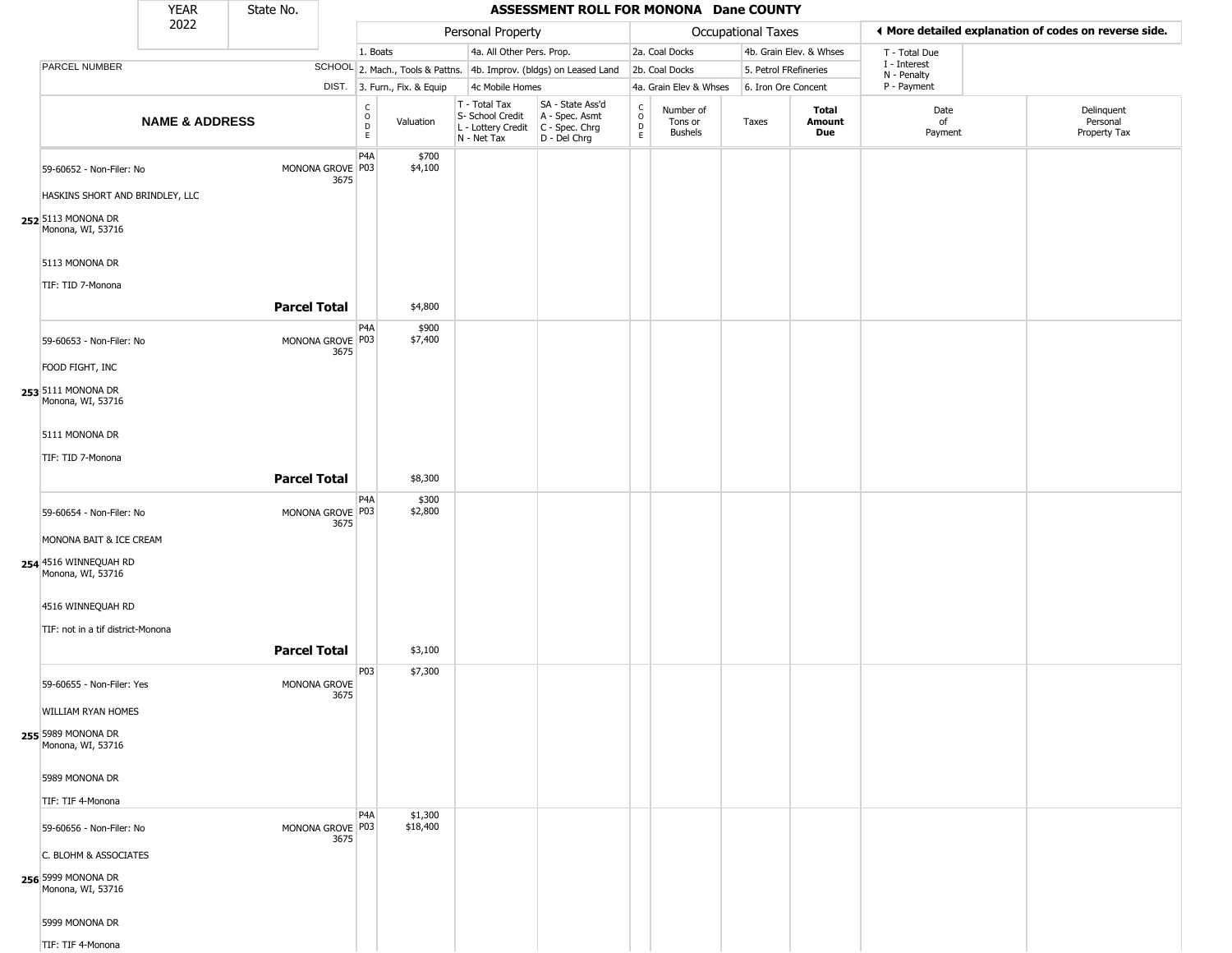|                                                                                  | <b>YEAR</b>               | State No.           |                          |                                 |                              |                                                                                       | ASSESSMENT ROLL FOR MONONA Dane COUNTY                              |                                          |                                        |                           |                         |                             |                                                       |  |
|----------------------------------------------------------------------------------|---------------------------|---------------------|--------------------------|---------------------------------|------------------------------|---------------------------------------------------------------------------------------|---------------------------------------------------------------------|------------------------------------------|----------------------------------------|---------------------------|-------------------------|-----------------------------|-------------------------------------------------------|--|
|                                                                                  | 2022                      |                     |                          |                                 |                              | Personal Property                                                                     |                                                                     |                                          |                                        | <b>Occupational Taxes</b> |                         |                             | ◀ More detailed explanation of codes on reverse side. |  |
|                                                                                  |                           |                     |                          | 1. Boats                        |                              | 4a. All Other Pers. Prop.                                                             |                                                                     |                                          | 2a. Coal Docks                         |                           | 4b. Grain Elev. & Whses | T - Total Due               |                                                       |  |
| PARCEL NUMBER                                                                    |                           |                     |                          |                                 |                              |                                                                                       | SCHOOL 2. Mach., Tools & Pattns. 4b. Improv. (bldgs) on Leased Land |                                          | 2b. Coal Docks                         | 5. Petrol FRefineries     |                         | I - Interest<br>N - Penalty |                                                       |  |
|                                                                                  |                           |                     |                          |                                 | DIST. 3. Furn., Fix. & Equip | 4c Mobile Homes                                                                       |                                                                     |                                          | 4a. Grain Elev & Whses                 | 6. Iron Ore Concent       |                         | P - Payment                 |                                                       |  |
|                                                                                  | <b>NAME &amp; ADDRESS</b> |                     |                          | $\rm _o^C$<br>$\mathsf{D}$<br>E | Valuation                    | T - Total Tax<br>S- School Credit<br>L - Lottery Credit C - Spec. Chrg<br>N - Net Tax | SA - State Ass'd<br>A - Spec. Asmt<br>D - Del Chrg                  | $\rm _o^c$<br>$\mathsf D$<br>$\mathsf E$ | Number of<br>Tons or<br><b>Bushels</b> | Taxes                     | Total<br>Amount<br>Due  | Date<br>of<br>Payment       | Delinquent<br>Personal<br>Property Tax                |  |
|                                                                                  |                           |                     | <b>Parcel Total</b>      |                                 | \$19,700                     |                                                                                       |                                                                     |                                          |                                        |                           |                         |                             |                                                       |  |
| 59-60657 - Non-Filer: Yes                                                        |                           |                     | MONONA GROVE<br>3675     | P03                             | \$14,500                     |                                                                                       |                                                                     |                                          |                                        |                           |                         |                             |                                                       |  |
| <b>STAR NAILS</b><br>257 6530 MONONA DR<br>Monona, WI, 53716                     |                           |                     |                          |                                 |                              |                                                                                       |                                                                     |                                          |                                        |                           |                         |                             |                                                       |  |
| 6530 MONONA DR<br>TIF: not in a tif district-Monona                              |                           |                     |                          |                                 |                              |                                                                                       |                                                                     |                                          |                                        |                           |                         |                             |                                                       |  |
| 59-60658 - Non-Filer: Yes<br><b>GREAT CLIP</b>                                   |                           |                     | MONONA GROVE<br>3675     | <b>P03</b>                      | \$14,500                     |                                                                                       |                                                                     |                                          |                                        |                           |                         |                             |                                                       |  |
| 258 4840 IVYWOOD TRL<br>MCFARLAND, WI, 53558                                     |                           |                     |                          |                                 |                              |                                                                                       |                                                                     |                                          |                                        |                           |                         |                             |                                                       |  |
| 6528 MONONA DR                                                                   |                           |                     |                          |                                 |                              |                                                                                       |                                                                     |                                          |                                        |                           |                         |                             |                                                       |  |
| TIF: not in a tif district-Monona                                                |                           |                     |                          |                                 |                              |                                                                                       |                                                                     |                                          |                                        |                           |                         |                             |                                                       |  |
| 59-60659 - Non-Filer: Yes                                                        |                           |                     | MONONA GROVE<br>3675     | P03                             | \$14,500                     |                                                                                       |                                                                     |                                          |                                        |                           |                         |                             |                                                       |  |
| SCOTT WHITE CHIROPRACTIC<br>259 2000 ENGEL STREET SUITE 102<br>Monona, WI, 53716 |                           |                     |                          |                                 |                              |                                                                                       |                                                                     |                                          |                                        |                           |                         |                             |                                                       |  |
| 2000 ENGEL STREET SUITE 102<br>TIF: not in a tif district-Monona                 |                           |                     |                          |                                 |                              |                                                                                       |                                                                     |                                          |                                        |                           |                         |                             |                                                       |  |
| 59-60661 - Non-Filer: Yes                                                        |                           |                     | MONONA GROVE<br>3675     | P03                             | \$14,500                     |                                                                                       |                                                                     |                                          |                                        |                           |                         |                             |                                                       |  |
| LA ROSITA GROCERY<br>260 6005 MONONA DR<br>Monona, WI, 53716                     |                           |                     |                          |                                 |                              |                                                                                       |                                                                     |                                          |                                        |                           |                         |                             |                                                       |  |
| 6005 MONONA DR                                                                   |                           |                     |                          |                                 |                              |                                                                                       |                                                                     |                                          |                                        |                           |                         |                             |                                                       |  |
| TIF: TIF 4-Monona                                                                |                           |                     |                          | P <sub>4</sub> A                | \$1,400                      |                                                                                       |                                                                     |                                          |                                        |                           |                         |                             |                                                       |  |
| 59-60664 - Non-Filer: No                                                         |                           |                     | MONONA GROVE P03<br>3675 |                                 | \$61,600                     |                                                                                       |                                                                     |                                          |                                        |                           |                         |                             |                                                       |  |
| CORPORATE BUSINESS SYSTEMS, LLC                                                  |                           |                     |                          |                                 |                              |                                                                                       |                                                                     |                                          |                                        |                           |                         |                             |                                                       |  |
| 261 6300 MONONA DR<br>Monona, WI, 53716                                          |                           |                     |                          |                                 |                              |                                                                                       |                                                                     |                                          |                                        |                           |                         |                             |                                                       |  |
| 6300 MONONA DR                                                                   |                           |                     |                          |                                 |                              |                                                                                       |                                                                     |                                          |                                        |                           |                         |                             |                                                       |  |
| TIF: TIF 4-Monona                                                                |                           |                     |                          |                                 |                              |                                                                                       |                                                                     |                                          |                                        |                           |                         |                             |                                                       |  |
|                                                                                  |                           | <b>Parcel Total</b> |                          |                                 | \$63,000                     |                                                                                       |                                                                     |                                          |                                        |                           |                         |                             |                                                       |  |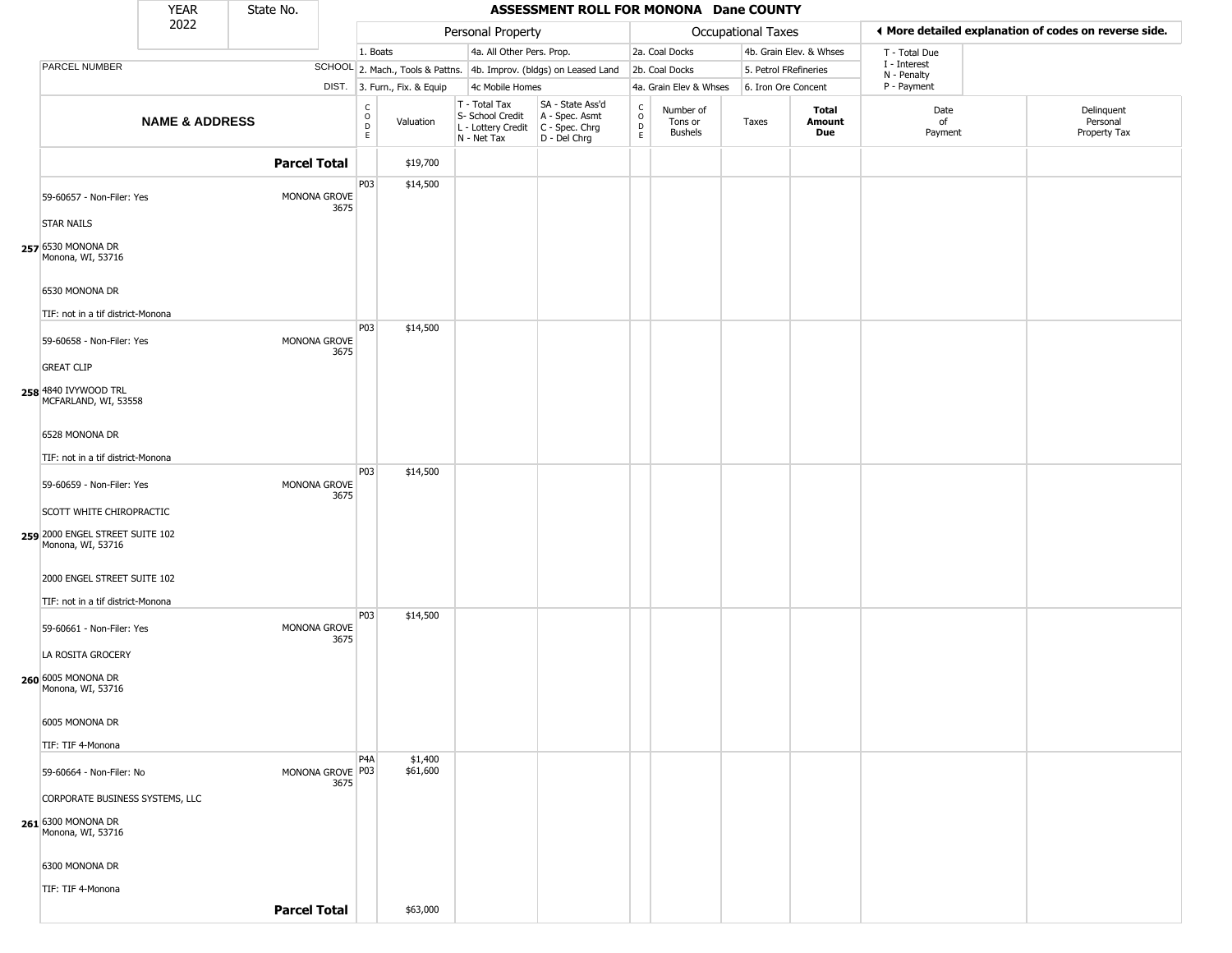|                                                                                                          | <b>YEAR</b>               | State No.           |                          |                                             |                              |                                                                        | <b>ASSESSMENT ROLL FOR MONONA Dane COUNTY</b>                        |                                                           |                                        |                       |                         |                             |                                                       |
|----------------------------------------------------------------------------------------------------------|---------------------------|---------------------|--------------------------|---------------------------------------------|------------------------------|------------------------------------------------------------------------|----------------------------------------------------------------------|-----------------------------------------------------------|----------------------------------------|-----------------------|-------------------------|-----------------------------|-------------------------------------------------------|
|                                                                                                          | 2022                      |                     |                          |                                             |                              | Personal Property                                                      |                                                                      |                                                           |                                        | Occupational Taxes    |                         |                             | ◀ More detailed explanation of codes on reverse side. |
|                                                                                                          |                           |                     |                          | 1. Boats                                    |                              | 4a. All Other Pers. Prop.                                              |                                                                      |                                                           | 2a. Coal Docks                         |                       | 4b. Grain Elev. & Whses | T - Total Due               |                                                       |
| PARCEL NUMBER                                                                                            |                           |                     |                          |                                             |                              |                                                                        | SCHOOL 2. Mach., Tools & Pattns. 4b. Improv. (bldgs) on Leased Land  |                                                           | 2b. Coal Docks                         | 5. Petrol FRefineries |                         | I - Interest<br>N - Penalty |                                                       |
|                                                                                                          |                           |                     |                          |                                             | DIST. 3. Furn., Fix. & Equip | 4c Mobile Homes                                                        |                                                                      |                                                           | 4a. Grain Elev & Whses                 | 6. Iron Ore Concent   |                         | P - Payment                 |                                                       |
|                                                                                                          | <b>NAME &amp; ADDRESS</b> |                     |                          | $\mathsf{C}$<br>$\circ$<br>D<br>$\mathsf E$ | Valuation                    | T - Total Tax<br>S- School Credit<br>L - Lottery Credit<br>N - Net Tax | SA - State Ass'd<br>A - Spec. Asmt<br>C - Spec. Chrg<br>D - Del Chrg | $\begin{smallmatrix}&&C\\&0\\0\\D&\end{smallmatrix}$<br>E | Number of<br>Tons or<br><b>Bushels</b> | Taxes                 | Total<br>Amount<br>Due  | Date<br>of<br>Payment       | Delinquent<br>Personal<br>Property Tax                |
| 59-60665 - Non-Filer: Yes<br>MAD CITY TECHS                                                              |                           |                     | MONONA GROVE<br>3675     | P03                                         | \$14,500                     |                                                                        |                                                                      |                                                           |                                        |                       |                         |                             |                                                       |
| 262 6300 MONONA DR<br>Monona, WI, 53716<br>6300 MONONA DR<br>TIF: TIF 4-Monona                           |                           |                     |                          |                                             |                              |                                                                        |                                                                      |                                                           |                                        |                       |                         |                             |                                                       |
|                                                                                                          |                           |                     |                          | P03                                         | \$10,300                     |                                                                        |                                                                      |                                                           |                                        |                       |                         |                             |                                                       |
| 59-60666 - Non-Filer: Yes<br>A LA CRATE VINTAGE & RENTALS<br>263 2619 INDUSTRIAL DR<br>Monona, WI, 53716 |                           |                     | MONONA GROVE<br>3675     |                                             |                              |                                                                        |                                                                      |                                                           |                                        |                       |                         |                             |                                                       |
| 2619 INDUSTRIAL DR                                                                                       |                           |                     |                          |                                             |                              |                                                                        |                                                                      |                                                           |                                        |                       |                         |                             |                                                       |
|                                                                                                          |                           |                     |                          |                                             |                              |                                                                        |                                                                      |                                                           |                                        |                       |                         |                             |                                                       |
| TIF: not in a tif district-Monona                                                                        |                           |                     |                          | P4A                                         | \$200                        |                                                                        |                                                                      |                                                           |                                        |                       |                         |                             |                                                       |
| 59-60667 - Non-Filer: No                                                                                 |                           |                     | MONONA GROVE P03         |                                             | \$700                        |                                                                        |                                                                      |                                                           |                                        |                       |                         |                             |                                                       |
| SWISS CELLARS NOUVEAU VENTURES, LLC                                                                      |                           |                     | 3675                     |                                             |                              |                                                                        |                                                                      |                                                           |                                        |                       |                         |                             |                                                       |
| 264 405 NORDIC TRAIL<br>MOUNT HOREB, WI, 53713                                                           |                           |                     |                          |                                             |                              |                                                                        |                                                                      |                                                           |                                        |                       |                         |                             |                                                       |
| 2201 INDUSTRIAL DR<br>TIF: not in a tif district-Monona                                                  |                           |                     |                          |                                             |                              |                                                                        |                                                                      |                                                           |                                        |                       |                         |                             |                                                       |
|                                                                                                          |                           |                     |                          |                                             |                              |                                                                        |                                                                      |                                                           |                                        |                       |                         |                             |                                                       |
|                                                                                                          |                           | <b>Parcel Total</b> |                          |                                             | \$900                        |                                                                        |                                                                      |                                                           |                                        |                       |                         |                             |                                                       |
| 59-60670 - Non-Filer: Yes<br>LA ROSITA MEXICAN BUFFET                                                    |                           |                     | MONONA GROVE<br>3675     | P03                                         | \$14,500                     |                                                                        |                                                                      |                                                           |                                        |                       |                         |                             |                                                       |
| 265 6001 MONONA DR<br>Monona, WI, 53716                                                                  |                           |                     |                          |                                             |                              |                                                                        |                                                                      |                                                           |                                        |                       |                         |                             |                                                       |
| 6001 MONONA DR                                                                                           |                           |                     |                          |                                             |                              |                                                                        |                                                                      |                                                           |                                        |                       |                         |                             |                                                       |
| TIF: TIF 4-Monona                                                                                        |                           |                     |                          |                                             |                              |                                                                        |                                                                      |                                                           |                                        |                       |                         |                             |                                                       |
| 59-60671 - Non-Filer: Yes                                                                                |                           |                     | MONONA GROVE P4A<br>3675 | P03                                         | \$1,300<br>\$1,900           |                                                                        |                                                                      |                                                           |                                        |                       |                         |                             |                                                       |
| NAME OF THE GAME CLOTHING                                                                                |                           |                     |                          |                                             |                              |                                                                        |                                                                      |                                                           |                                        |                       |                         |                             |                                                       |
| 266 6562 MONONA DR<br>Monona, WI, 53716                                                                  |                           |                     |                          |                                             |                              |                                                                        |                                                                      |                                                           |                                        |                       |                         |                             |                                                       |
| 6562 MONONA DR                                                                                           |                           |                     |                          |                                             |                              |                                                                        |                                                                      |                                                           |                                        |                       |                         |                             |                                                       |
| TIF: not in a tif district-Monona                                                                        |                           |                     |                          |                                             |                              |                                                                        |                                                                      |                                                           |                                        |                       |                         |                             |                                                       |
|                                                                                                          |                           | <b>Parcel Total</b> |                          |                                             | \$3,200                      |                                                                        |                                                                      |                                                           |                                        |                       |                         |                             |                                                       |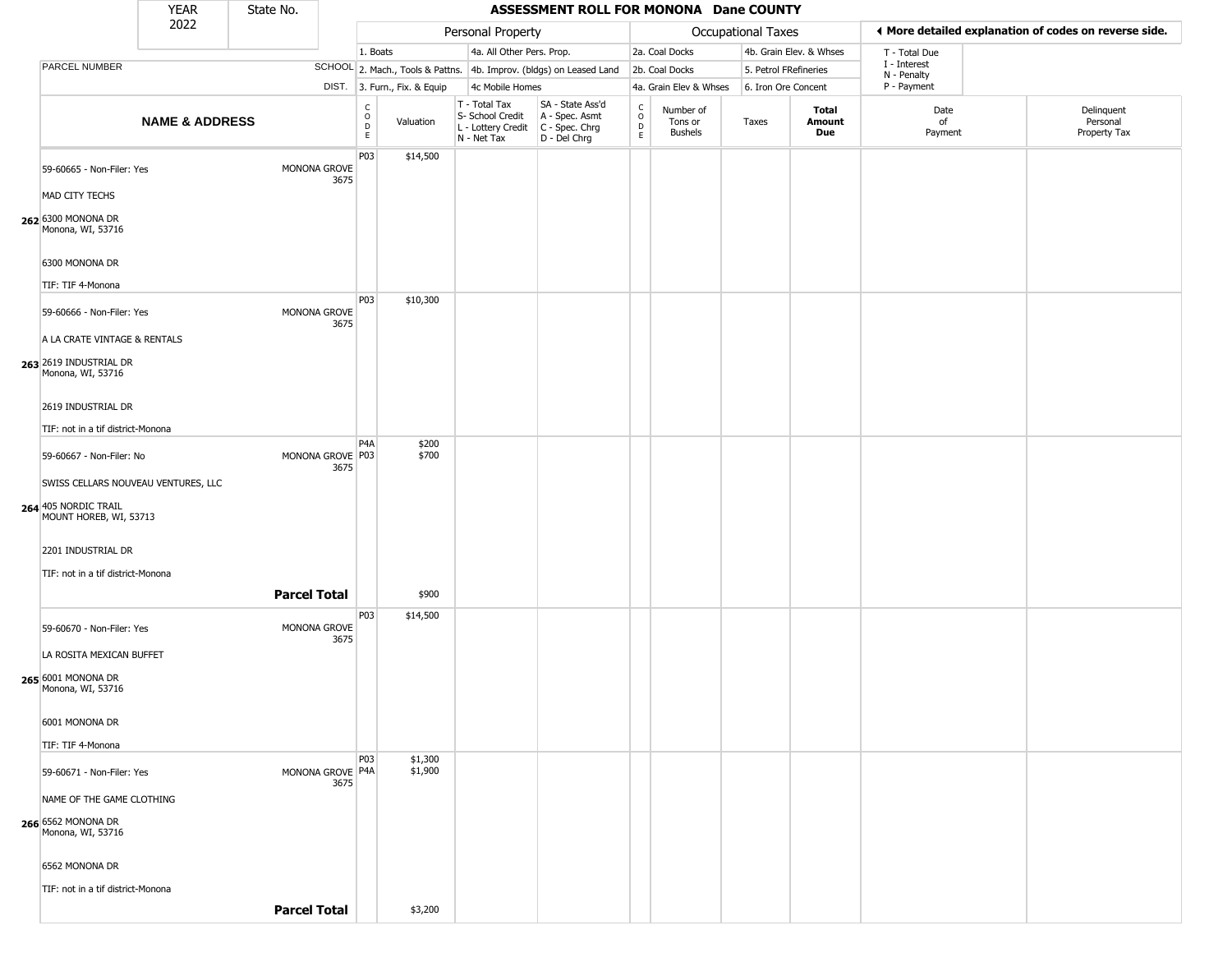|                                                                                                  | YEAR                      | State No. |                      |                                                          |                              |                                                                        | ASSESSMENT ROLL FOR MONONA Dane COUNTY                               |                                              |                                        |                       |                         |                             |                                                       |
|--------------------------------------------------------------------------------------------------|---------------------------|-----------|----------------------|----------------------------------------------------------|------------------------------|------------------------------------------------------------------------|----------------------------------------------------------------------|----------------------------------------------|----------------------------------------|-----------------------|-------------------------|-----------------------------|-------------------------------------------------------|
|                                                                                                  | 2022                      |           |                      |                                                          |                              | Personal Property                                                      |                                                                      |                                              |                                        | Occupational Taxes    |                         |                             | ♦ More detailed explanation of codes on reverse side. |
|                                                                                                  |                           |           |                      | 1. Boats                                                 |                              | 4a. All Other Pers. Prop.                                              |                                                                      |                                              | 2a. Coal Docks                         |                       | 4b. Grain Elev. & Whses | T - Total Due               |                                                       |
| PARCEL NUMBER                                                                                    |                           |           |                      |                                                          |                              |                                                                        | SCHOOL 2. Mach., Tools & Pattns. 4b. Improv. (bldgs) on Leased Land  |                                              | 2b. Coal Docks                         | 5. Petrol FRefineries |                         | I - Interest<br>N - Penalty |                                                       |
|                                                                                                  |                           |           |                      |                                                          | DIST. 3. Furn., Fix. & Equip | 4c Mobile Homes                                                        |                                                                      |                                              | 4a. Grain Elev & Whses                 | 6. Iron Ore Concent   |                         | P - Payment                 |                                                       |
|                                                                                                  | <b>NAME &amp; ADDRESS</b> |           |                      | $\begin{matrix} 0 \\ 0 \\ 0 \end{matrix}$<br>$\mathsf E$ | Valuation                    | T - Total Tax<br>S- School Credit<br>L - Lottery Credit<br>N - Net Tax | SA - State Ass'd<br>A - Spec. Asmt<br>C - Spec. Chrg<br>D - Del Chrg | $\int_{0}^{c}$<br>$\mathsf D$<br>$\mathsf E$ | Number of<br>Tons or<br><b>Bushels</b> | Taxes                 | Total<br>Amount<br>Due  | Date<br>of<br>Payment       | Delinquent<br>Personal<br>Property Tax                |
| 59-60672 - Non-Filer: Yes<br>LEGACY MARTIAL ARTS<br>267 5417 MONONA DR                           |                           |           | MONONA GROVE<br>3675 | P03                                                      | \$8,700                      |                                                                        |                                                                      |                                              |                                        |                       |                         |                             |                                                       |
| Monona, WI, 53716<br>5417 MONONA DR<br>TIF: TIF 4-Monona                                         |                           |           |                      | P03                                                      | \$31,600                     |                                                                        |                                                                      |                                              |                                        |                       |                         |                             |                                                       |
| 59-60673 - Non-Filer: Yes<br>O'CONNOR LIQUOR WDS, INC<br>268 6325 MONONA DR<br>Monona, WI, 53716 |                           |           | MONONA GROVE<br>3675 |                                                          |                              |                                                                        |                                                                      |                                              |                                        |                       |                         |                             |                                                       |
| 6325 MONONA DR<br>TIF: not in a tif district-Monona                                              |                           |           |                      |                                                          |                              |                                                                        |                                                                      |                                              |                                        |                       |                         |                             |                                                       |
| 59-60675 - Non-Filer: Yes<br><b>KLINZING PROPERTIES</b><br>269 PO BOX 6611<br>Monona, WI, 53716  |                           |           | MONONA GROVE<br>3675 | P03                                                      | \$1,200                      |                                                                        |                                                                      |                                              |                                        |                       |                         |                             |                                                       |
| 6326 MONONA DR<br>TIF: TIF 4-Monona                                                              |                           |           |                      |                                                          |                              |                                                                        |                                                                      |                                              |                                        |                       |                         |                             |                                                       |
| 59-60676 - Non-Filer: Yes<br>DMA TAX & ACCOUNTING                                                |                           |           | MONONA GROVE<br>3675 | P03                                                      | \$14,500                     |                                                                        |                                                                      |                                              |                                        |                       |                         |                             |                                                       |
| 270 5700 MONONA DR<br>Monona, WI, 53716<br>5700 MONONA DR                                        |                           |           |                      |                                                          |                              |                                                                        |                                                                      |                                              |                                        |                       |                         |                             |                                                       |
| TIF: TIF 4-Monona                                                                                |                           |           |                      |                                                          |                              |                                                                        |                                                                      |                                              |                                        |                       |                         |                             |                                                       |
| 59-60677 - Non-Filer: Yes                                                                        |                           |           | MONONA GROVE<br>3675 | P03                                                      | \$7,300                      |                                                                        |                                                                      |                                              |                                        |                       |                         |                             |                                                       |
| DOUBLE BASS WORK SHOP<br>271 4513 MONONA DR<br>Monona, WI, 53716                                 |                           |           |                      |                                                          |                              |                                                                        |                                                                      |                                              |                                        |                       |                         |                             |                                                       |
| 4513 MONONA DR                                                                                   |                           |           |                      |                                                          |                              |                                                                        |                                                                      |                                              |                                        |                       |                         |                             |                                                       |
| TIF: not in a tif district-Monona                                                                |                           |           |                      |                                                          |                              |                                                                        |                                                                      |                                              |                                        |                       |                         |                             |                                                       |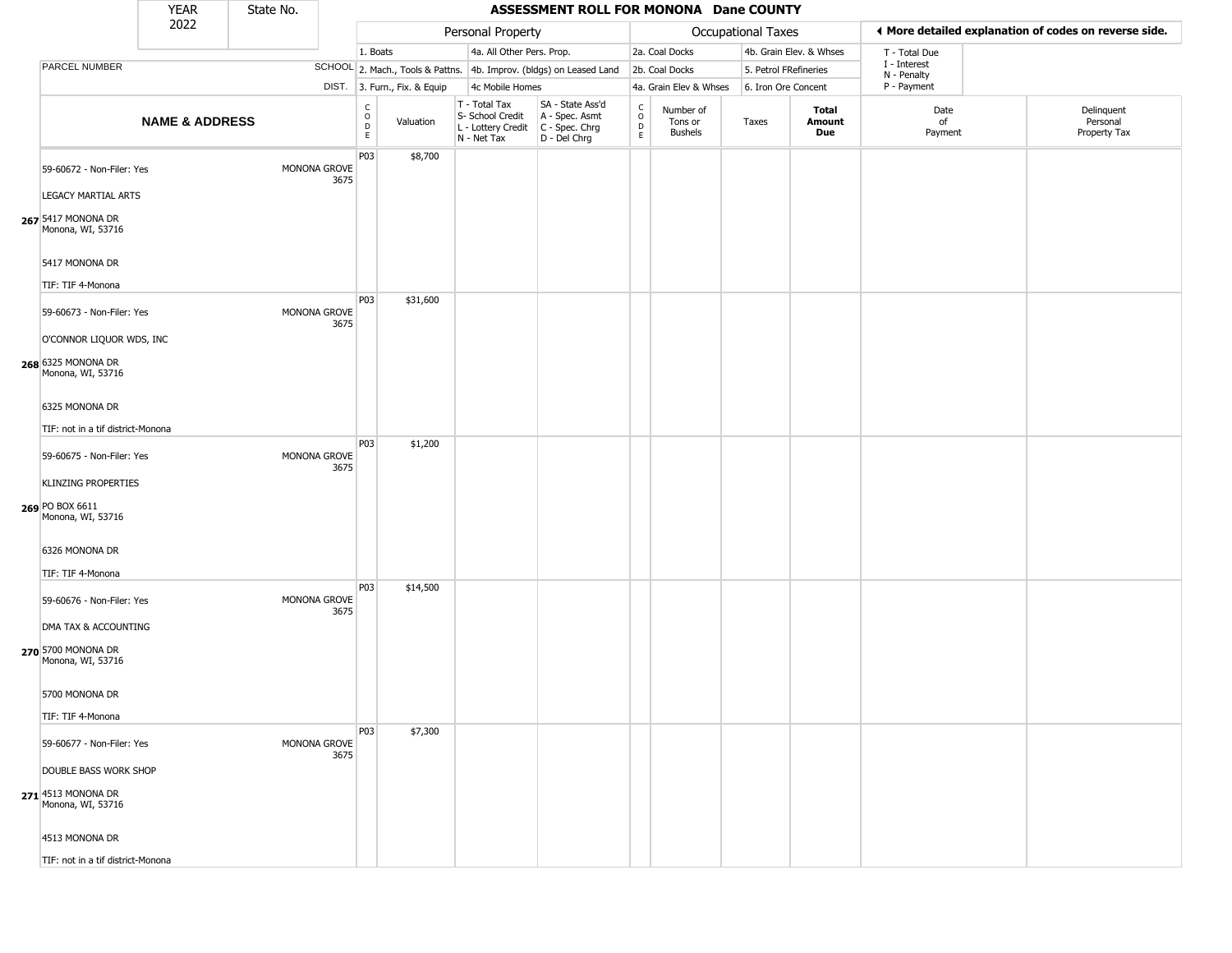|                                                               | YEAR                      | State No.           |                          |                                             |                              |                                                                        | ASSESSMENT ROLL FOR MONONA Dane COUNTY                                   |                                              |                                        |                       |                         |                             |                                                       |
|---------------------------------------------------------------|---------------------------|---------------------|--------------------------|---------------------------------------------|------------------------------|------------------------------------------------------------------------|--------------------------------------------------------------------------|----------------------------------------------|----------------------------------------|-----------------------|-------------------------|-----------------------------|-------------------------------------------------------|
|                                                               | 2022                      |                     |                          |                                             |                              | Personal Property                                                      |                                                                          |                                              |                                        | Occupational Taxes    |                         |                             | ♦ More detailed explanation of codes on reverse side. |
|                                                               |                           |                     |                          | 1. Boats                                    |                              | 4a. All Other Pers. Prop.                                              |                                                                          |                                              | 2a. Coal Docks                         |                       | 4b. Grain Elev. & Whses | T - Total Due               |                                                       |
| PARCEL NUMBER                                                 |                           |                     |                          |                                             |                              |                                                                        | SCHOOL 2. Mach., Tools & Pattns. 4b. Improv. (bldgs) on Leased Land      |                                              | 2b. Coal Docks                         | 5. Petrol FRefineries |                         | I - Interest<br>N - Penalty |                                                       |
|                                                               |                           |                     |                          |                                             | DIST. 3. Furn., Fix. & Equip | 4c Mobile Homes                                                        |                                                                          |                                              | 4a. Grain Elev & Whses                 | 6. Iron Ore Concent   |                         | P - Payment                 |                                                       |
|                                                               | <b>NAME &amp; ADDRESS</b> |                     |                          | $\frac{C}{O}$<br>$\mathsf D$<br>$\mathsf E$ | Valuation                    | T - Total Tax<br>S- School Credit<br>L - Lottery Credit<br>N - Net Tax | SA - State Ass'd<br>A - Spec. Asmt<br>$C - Spec. Chrg$<br>$D - Del Chrg$ | $\begin{array}{c}\nC \\ D \\ E\n\end{array}$ | Number of<br>Tons or<br><b>Bushels</b> | Taxes                 | Total<br>Amount<br>Due  | Date<br>of<br>Payment       | Delinquent<br>Personal<br>Property Tax                |
| 59-60678 - Non-Filer: Yes                                     |                           |                     | MONONA GROVE<br>3675     | P03                                         | \$30,000                     |                                                                        |                                                                          |                                              |                                        |                       |                         |                             |                                                       |
| WOODCRAFT WOODWORKING TOOLS & SUPPLIES                        |                           |                     |                          |                                             |                              |                                                                        |                                                                          |                                              |                                        |                       |                         |                             |                                                       |
| 272 6592 MONONA DR<br>Monona, WI, 53716                       |                           |                     |                          |                                             |                              |                                                                        |                                                                          |                                              |                                        |                       |                         |                             |                                                       |
| 6592 MONONA DR                                                |                           |                     |                          |                                             |                              |                                                                        |                                                                          |                                              |                                        |                       |                         |                             |                                                       |
| TIF: not in a tif district-Monona                             |                           |                     |                          | P4A                                         | \$400                        |                                                                        |                                                                          |                                              |                                        |                       |                         |                             |                                                       |
| 59-60684 - Non-Filer: No                                      |                           |                     | MONONA GROVE P03<br>3675 |                                             | \$15,900                     |                                                                        |                                                                          |                                              |                                        |                       |                         |                             |                                                       |
| PORTALMEDIA, INC<br>273 400 INTERLAKE DR SUITE 150            |                           |                     |                          |                                             |                              |                                                                        |                                                                          |                                              |                                        |                       |                         |                             |                                                       |
| MONONA, WI, 53716                                             |                           |                     |                          |                                             |                              |                                                                        |                                                                          |                                              |                                        |                       |                         |                             |                                                       |
| 400 INTERLAKE DR SUITE 150                                    |                           |                     |                          |                                             |                              |                                                                        |                                                                          |                                              |                                        |                       |                         |                             |                                                       |
| TIF: not in a tif district-Monona                             |                           |                     |                          |                                             |                              |                                                                        |                                                                          |                                              |                                        |                       |                         |                             |                                                       |
|                                                               |                           | <b>Parcel Total</b> |                          |                                             | \$16,300                     |                                                                        |                                                                          |                                              |                                        |                       |                         |                             |                                                       |
| 59-60689 - Non-Filer: No                                      |                           |                     | MONONA GROVE             | P03                                         | \$8,400                      |                                                                        |                                                                          |                                              |                                        |                       |                         |                             |                                                       |
|                                                               |                           |                     | 3675                     |                                             |                              |                                                                        |                                                                          |                                              |                                        |                       |                         |                             |                                                       |
| GREAT LAKES COCA-COLA DISTRIBUTION, LLC C/O PROPERTY TAX DEPT |                           |                     |                          |                                             |                              |                                                                        |                                                                          |                                              |                                        |                       |                         |                             |                                                       |
| 274 6250 N RIVER RD, STE 9000<br>ROSEMONT, IL, 60018          |                           |                     |                          |                                             |                              |                                                                        |                                                                          |                                              |                                        |                       |                         |                             |                                                       |
| <b>VARIOUS</b>                                                |                           |                     |                          |                                             |                              |                                                                        |                                                                          |                                              |                                        |                       |                         |                             |                                                       |
| TIF: not in a tif district-Monona                             |                           |                     |                          |                                             |                              |                                                                        |                                                                          |                                              |                                        |                       |                         |                             |                                                       |
| 59-60692 - Non-Filer: No                                      |                           |                     | MONONA GROVE<br>3675     | P03                                         | \$9,600                      |                                                                        |                                                                          |                                              |                                        |                       |                         |                             |                                                       |
| ASPIRUS HEALTH VENTURES, INC                                  |                           |                     |                          |                                             |                              |                                                                        |                                                                          |                                              |                                        |                       |                         |                             |                                                       |
| 275 PO BOX 1847<br>WAUSAU, WI, 54402-1847                     |                           |                     |                          |                                             |                              |                                                                        |                                                                          |                                              |                                        |                       |                         |                             |                                                       |
| 6400 GISHOLT DR SUITE 101                                     |                           |                     |                          |                                             |                              |                                                                        |                                                                          |                                              |                                        |                       |                         |                             |                                                       |
| TIF: not in a tif district-Monona                             |                           |                     |                          |                                             |                              |                                                                        |                                                                          |                                              |                                        |                       |                         |                             |                                                       |
| 59-60694 - Non-Filer: No                                      |                           |                     | MONONA GROVE<br>3675     | P03                                         | \$2,400                      |                                                                        |                                                                          |                                              |                                        |                       |                         |                             |                                                       |
| RUG DOCTOR, LLC                                               |                           |                     |                          |                                             |                              |                                                                        |                                                                          |                                              |                                        |                       |                         |                             |                                                       |
| <b>276</b> 2201 W PLANO PARKWAY STE 100<br>PLANO, TX, 75075   |                           |                     |                          |                                             |                              |                                                                        |                                                                          |                                              |                                        |                       |                         |                             |                                                       |
| <b>VARIOUS</b>                                                |                           |                     |                          |                                             |                              |                                                                        |                                                                          |                                              |                                        |                       |                         |                             |                                                       |
| TIF: not in a tif district-Monona                             |                           |                     |                          |                                             |                              |                                                                        |                                                                          |                                              |                                        |                       |                         |                             |                                                       |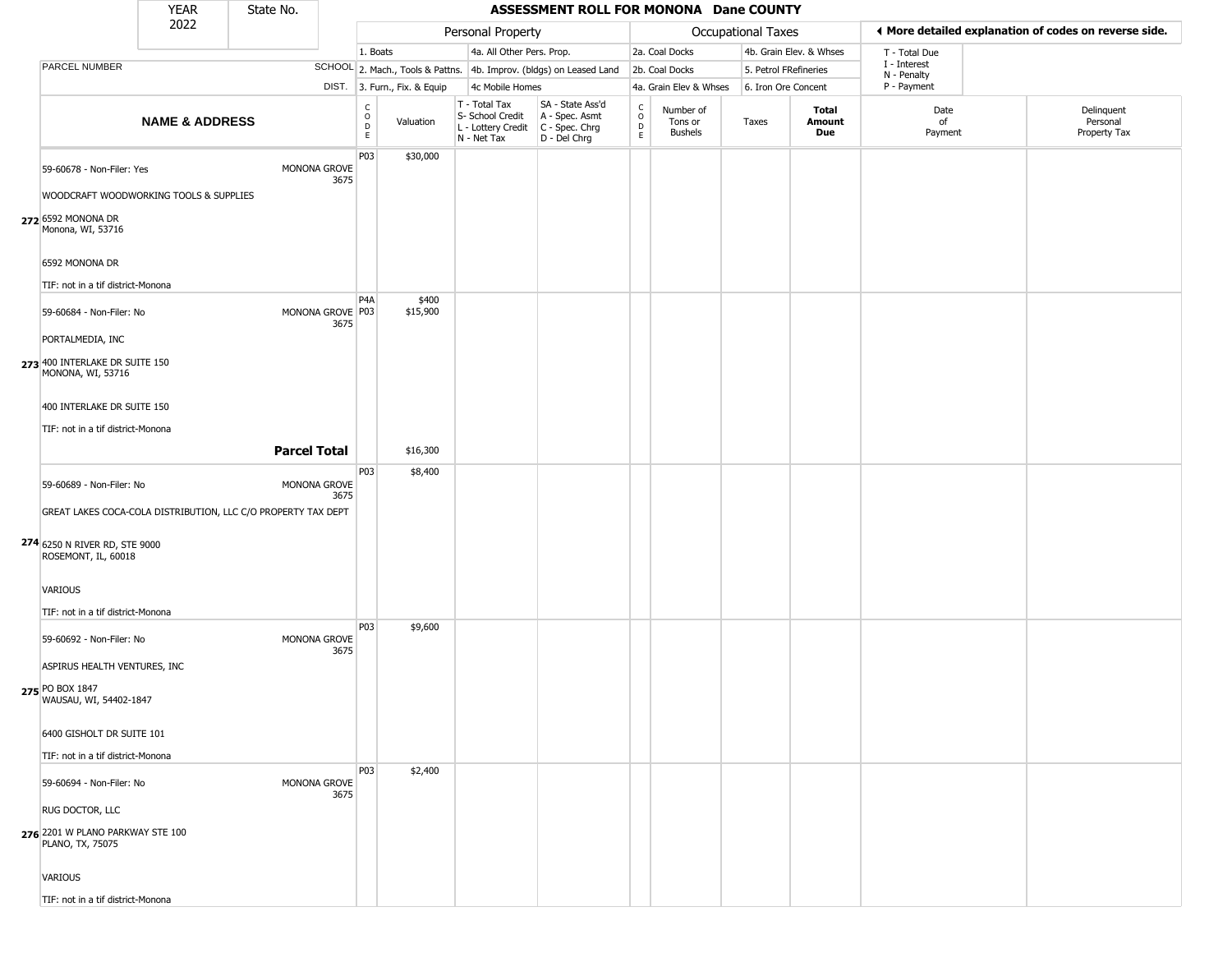|                                                                                            | <b>YEAR</b>               | State No.           |                          |                                                 |                              |                                                                                         | ASSESSMENT ROLL FOR MONONA Dane COUNTY                              |                  |                                 |                     |                         |                             |                                                       |
|--------------------------------------------------------------------------------------------|---------------------------|---------------------|--------------------------|-------------------------------------------------|------------------------------|-----------------------------------------------------------------------------------------|---------------------------------------------------------------------|------------------|---------------------------------|---------------------|-------------------------|-----------------------------|-------------------------------------------------------|
|                                                                                            | 2022                      |                     |                          |                                                 |                              | Personal Property                                                                       |                                                                     |                  |                                 | Occupational Taxes  |                         |                             | ◀ More detailed explanation of codes on reverse side. |
|                                                                                            |                           |                     |                          | 1. Boats                                        |                              | 4a. All Other Pers. Prop.                                                               |                                                                     |                  | 2a. Coal Docks                  |                     | 4b. Grain Elev. & Whses | T - Total Due               |                                                       |
| PARCEL NUMBER                                                                              |                           |                     |                          |                                                 |                              |                                                                                         | SCHOOL 2. Mach., Tools & Pattns. 4b. Improv. (bldgs) on Leased Land |                  | 2b. Coal Docks                  |                     | 5. Petrol FRefineries   | I - Interest<br>N - Penalty |                                                       |
|                                                                                            |                           |                     |                          |                                                 | DIST. 3. Furn., Fix. & Equip | 4c Mobile Homes                                                                         |                                                                     |                  | 4a. Grain Elev & Whses          | 6. Iron Ore Concent |                         | P - Payment                 |                                                       |
|                                                                                            | <b>NAME &amp; ADDRESS</b> |                     |                          | $\begin{array}{c} C \\ O \\ D \\ E \end{array}$ | Valuation                    | T - Total Tax<br>S- School Credit<br>L - Lottery Credit   C - Spec. Chrg<br>N - Net Tax | SA - State Ass'd<br>A - Spec. Asmt<br>D - Del Chrg                  | C<br>D<br>D<br>E | Number of<br>Tons or<br>Bushels | Taxes               | Total<br>Amount<br>Due  | Date<br>of<br>Payment       | Delinquent<br>Personal<br>Property Tax                |
| 59-60697 - Non-Filer: No                                                                   |                           |                     | MONONA GROVE<br>3675     | P03                                             | \$8,000                      |                                                                                         |                                                                     |                  |                                 |                     |                         |                             |                                                       |
| CANON FINANCIAL SERVICES, INC<br>277 158 GAITHER DR, PO BOX 5008<br>MOUNT LAUREL, NJ, 8054 |                           |                     |                          |                                                 |                              |                                                                                         |                                                                     |                  |                                 |                     |                         |                             |                                                       |
| VARIOUS                                                                                    |                           |                     |                          |                                                 |                              |                                                                                         |                                                                     |                  |                                 |                     |                         |                             |                                                       |
| TIF: TIF 6-Monona                                                                          |                           |                     |                          |                                                 |                              |                                                                                         |                                                                     |                  |                                 |                     |                         |                             |                                                       |
| 59-60698 - Non-Filer: No                                                                   |                           |                     | MONONA GROVE<br>3675     | P03                                             | \$21,600                     |                                                                                         |                                                                     |                  |                                 |                     |                         |                             |                                                       |
| <b>MARLIN LEASING</b>                                                                      |                           |                     |                          |                                                 |                              |                                                                                         |                                                                     |                  |                                 |                     |                         |                             |                                                       |
| 278 PO BOX 31308<br>CHARLOTTE, NC, 28237                                                   |                           |                     |                          |                                                 |                              |                                                                                         |                                                                     |                  |                                 |                     |                         |                             |                                                       |
| 6000 MONONA DR #10                                                                         |                           |                     |                          |                                                 |                              |                                                                                         |                                                                     |                  |                                 |                     |                         |                             |                                                       |
| TIF: TIF 4-Monona                                                                          |                           |                     |                          | P <sub>4</sub> A                                | \$6,400                      |                                                                                         |                                                                     |                  |                                 |                     |                         |                             |                                                       |
| 59-60702 - Non-Filer: Yes                                                                  |                           |                     | MONONA GROVE P03<br>3675 |                                                 | \$13,000                     |                                                                                         |                                                                     |                  |                                 |                     |                         |                             |                                                       |
| STONEMOR WISCONSIN SUBSIDIARY, LLC DBA: ROSELAWN MEMORIAL<br><b>PARK</b>                   |                           |                     |                          |                                                 |                              |                                                                                         |                                                                     |                  |                                 |                     |                         |                             |                                                       |
| 279 3600 HORIZON BLVD SUITE 100<br>TREVOSE, PA, 19053                                      |                           |                     |                          |                                                 |                              |                                                                                         |                                                                     |                  |                                 |                     |                         |                             |                                                       |
| 401 FEMRITE DR                                                                             |                           |                     |                          |                                                 |                              |                                                                                         |                                                                     |                  |                                 |                     |                         |                             |                                                       |
| TIF: not in a tif district-Monona                                                          |                           |                     |                          |                                                 |                              |                                                                                         |                                                                     |                  |                                 |                     |                         |                             |                                                       |
|                                                                                            |                           | <b>Parcel Total</b> |                          |                                                 | \$19,400                     |                                                                                         |                                                                     |                  |                                 |                     |                         |                             |                                                       |
| 59-60704 - Non-Filer: Yes                                                                  |                           |                     | MONONA GROVE<br>3675     | P03                                             | \$8,000                      |                                                                                         |                                                                     |                  |                                 |                     |                         |                             |                                                       |
| LADD WHITE COUNSELING SERVICES                                                             |                           |                     |                          |                                                 |                              |                                                                                         |                                                                     |                  |                                 |                     |                         |                             |                                                       |
| 280 305 SOUTH ST, APT 5<br>JOHNSON CREEK, WI, 53713                                        |                           |                     |                          |                                                 |                              |                                                                                         |                                                                     |                  |                                 |                     |                         |                             |                                                       |
| 1250 FEMRITE DR, STE 205D                                                                  |                           |                     |                          |                                                 |                              |                                                                                         |                                                                     |                  |                                 |                     |                         |                             |                                                       |
| TIF: not in a tif district-Monona                                                          |                           |                     |                          |                                                 |                              |                                                                                         |                                                                     |                  |                                 |                     |                         |                             |                                                       |
| 59-60707 - Non-Filer: Yes                                                                  |                           |                     | MONONA GROVE P03<br>3675 | P <sub>4</sub> A                                | \$100<br>\$200               |                                                                                         |                                                                     |                  |                                 |                     |                         |                             |                                                       |
| ROSY CHEEKS & CO                                                                           |                           |                     |                          |                                                 |                              |                                                                                         |                                                                     |                  |                                 |                     |                         |                             |                                                       |
| <b>281</b> 6045 MONONA DR<br>Monona, WI, 53716                                             |                           |                     |                          |                                                 |                              |                                                                                         |                                                                     |                  |                                 |                     |                         |                             |                                                       |
| 6045 MONONA DR                                                                             |                           |                     |                          |                                                 |                              |                                                                                         |                                                                     |                  |                                 |                     |                         |                             |                                                       |
| TIF: TIF 4-Monona                                                                          |                           |                     |                          |                                                 |                              |                                                                                         |                                                                     |                  |                                 |                     |                         |                             |                                                       |
|                                                                                            |                           | <b>Parcel Total</b> |                          |                                                 | \$300                        |                                                                                         |                                                                     |                  |                                 |                     |                         |                             |                                                       |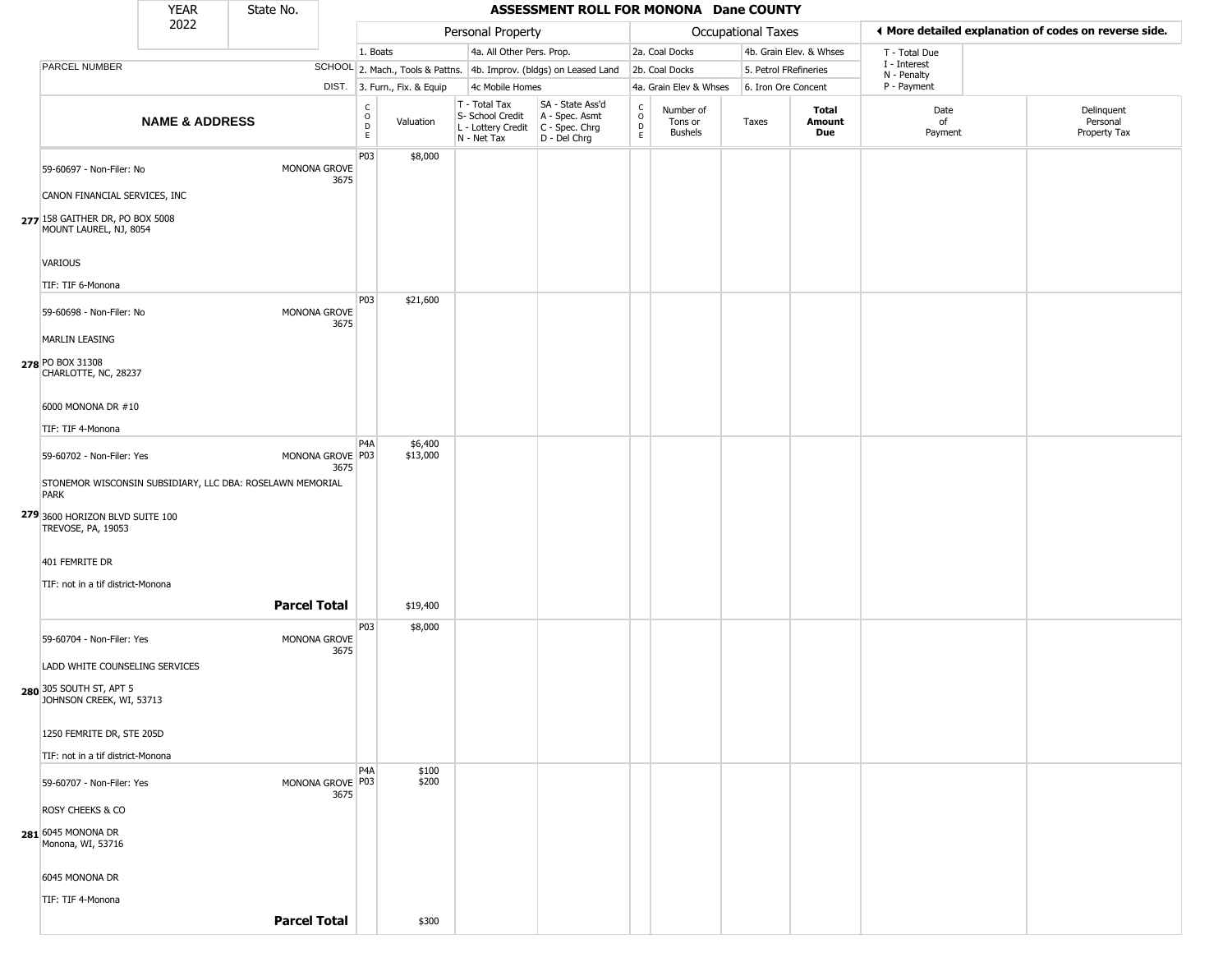|                                                                                       | <b>YEAR</b>               | State No.           |                          |                                                          |                              |                                                                        | ASSESSMENT ROLL FOR MONONA Dane COUNTY                               |                                                          |                                        |                       |                         |                             |                                                       |
|---------------------------------------------------------------------------------------|---------------------------|---------------------|--------------------------|----------------------------------------------------------|------------------------------|------------------------------------------------------------------------|----------------------------------------------------------------------|----------------------------------------------------------|----------------------------------------|-----------------------|-------------------------|-----------------------------|-------------------------------------------------------|
|                                                                                       | 2022                      |                     |                          |                                                          |                              | Personal Property                                                      |                                                                      |                                                          |                                        | Occupational Taxes    |                         |                             | ◀ More detailed explanation of codes on reverse side. |
|                                                                                       |                           |                     |                          | 1. Boats                                                 |                              | 4a. All Other Pers. Prop.                                              |                                                                      |                                                          | 2a. Coal Docks                         |                       | 4b. Grain Elev. & Whses | T - Total Due               |                                                       |
| PARCEL NUMBER                                                                         |                           |                     |                          |                                                          |                              |                                                                        | SCHOOL 2. Mach., Tools & Pattns. 4b. Improv. (bldgs) on Leased Land  |                                                          | 2b. Coal Docks                         | 5. Petrol FRefineries |                         | I - Interest<br>N - Penalty |                                                       |
|                                                                                       |                           |                     |                          |                                                          | DIST. 3. Furn., Fix. & Equip | 4c Mobile Homes                                                        |                                                                      |                                                          | 4a. Grain Elev & Whses                 | 6. Iron Ore Concent   |                         | P - Payment                 |                                                       |
|                                                                                       | <b>NAME &amp; ADDRESS</b> |                     |                          | $\begin{matrix} C \\ O \\ D \end{matrix}$<br>$\mathsf E$ | Valuation                    | T - Total Tax<br>S- School Credit<br>L - Lottery Credit<br>N - Net Tax | SA - State Ass'd<br>A - Spec. Asmt<br>C - Spec. Chrg<br>D - Del Chrg | $\begin{matrix} C \\ O \\ D \end{matrix}$<br>$\mathsf E$ | Number of<br>Tons or<br><b>Bushels</b> | Taxes                 | Total<br>Amount<br>Due  | Date<br>of<br>Payment       | Delinquent<br>Personal<br>Property Tax                |
| 59-60708 - Non-Filer: Yes                                                             |                           |                     | MONONA GROVE P4A<br>3675 | P03                                                      | \$200<br>\$200               |                                                                        |                                                                      |                                                          |                                        |                       |                         |                             |                                                       |
| <b>SASSY CHICK SALON</b>                                                              |                           |                     |                          |                                                          |                              |                                                                        |                                                                      |                                                          |                                        |                       |                         |                             |                                                       |
| 282 6045 MONONA DR<br>Monona, WI, 53716                                               |                           |                     |                          |                                                          |                              |                                                                        |                                                                      |                                                          |                                        |                       |                         |                             |                                                       |
| 6045 MONONA DR<br>TIF: TIF 4-Monona                                                   |                           |                     |                          |                                                          |                              |                                                                        |                                                                      |                                                          |                                        |                       |                         |                             |                                                       |
|                                                                                       |                           | <b>Parcel Total</b> |                          |                                                          | \$400                        |                                                                        |                                                                      |                                                          |                                        |                       |                         |                             |                                                       |
| 59-60709 - Non-Filer: Yes                                                             |                           |                     | MONONA GROVE<br>3675     | P <sub>03</sub>                                          | \$27,600                     |                                                                        |                                                                      |                                                          |                                        |                       |                         |                             |                                                       |
| <b>GRAYHAWK LEASING, LLC</b>                                                          |                           |                     |                          |                                                          |                              |                                                                        |                                                                      |                                                          |                                        |                       |                         |                             |                                                       |
| 283 1412 MAIN ST, STE 1500<br>DALLAS, TX, 75202                                       |                           |                     |                          |                                                          |                              |                                                                        |                                                                      |                                                          |                                        |                       |                         |                             |                                                       |
| VARIOUS                                                                               |                           |                     |                          |                                                          |                              |                                                                        |                                                                      |                                                          |                                        |                       |                         |                             |                                                       |
| TIF: not in a tif district-Monona                                                     |                           |                     |                          |                                                          |                              |                                                                        |                                                                      |                                                          |                                        |                       |                         |                             |                                                       |
| 59-60711 - Non-Filer: No                                                              |                           |                     | MONONA GROVE P03<br>3675 | P4A                                                      | \$5,000<br>\$36,400          |                                                                        |                                                                      |                                                          |                                        |                       |                         |                             |                                                       |
| ACCENT SPECIALTY SERVICES                                                             |                           |                     |                          |                                                          |                              |                                                                        |                                                                      |                                                          |                                        |                       |                         |                             |                                                       |
| 284 8900 N. PIONEER<br>PEORIA, IL, 61615                                              |                           |                     |                          |                                                          |                              |                                                                        |                                                                      |                                                          |                                        |                       |                         |                             |                                                       |
| 6372 COPPS AVE                                                                        |                           |                     |                          |                                                          |                              |                                                                        |                                                                      |                                                          |                                        |                       |                         |                             |                                                       |
| TIF: TIF 6-Monona                                                                     |                           |                     |                          |                                                          |                              |                                                                        |                                                                      |                                                          |                                        |                       |                         |                             |                                                       |
|                                                                                       |                           | <b>Parcel Total</b> |                          |                                                          | \$41,400                     |                                                                        |                                                                      |                                                          |                                        |                       |                         |                             |                                                       |
| 59-60713 - Non-Filer: Yes                                                             |                           |                     | MONONA GROVE<br>3675     | P03                                                      | \$2,700                      |                                                                        |                                                                      |                                                          |                                        |                       |                         |                             |                                                       |
| <b>MARLIN LEASING</b>                                                                 |                           |                     |                          |                                                          |                              |                                                                        |                                                                      |                                                          |                                        |                       |                         |                             |                                                       |
| 285 PO BOX 31308<br>CHARLOTTE, NC, 28237                                              |                           |                     |                          |                                                          |                              |                                                                        |                                                                      |                                                          |                                        |                       |                         |                             |                                                       |
| 6430 BRIDGE RD                                                                        |                           |                     |                          |                                                          |                              |                                                                        |                                                                      |                                                          |                                        |                       |                         |                             |                                                       |
| TIF: TIF 9-Monona                                                                     |                           |                     |                          |                                                          |                              |                                                                        |                                                                      |                                                          |                                        |                       |                         |                             |                                                       |
| 59-60714 - Non-Filer: No                                                              |                           |                     | MONONA GROVE<br>3675     | P03                                                      | \$100                        |                                                                        |                                                                      |                                                          |                                        |                       |                         |                             |                                                       |
| STAR2STAR COMMUNICATIONS, LLC C/O CROWE, LLP<br>286 PO BOX 7<br>SOUTH BEND, IN, 46624 |                           |                     |                          |                                                          |                              |                                                                        |                                                                      |                                                          |                                        |                       |                         |                             |                                                       |
| 200 RIVER PLACE, STE 130                                                              |                           |                     |                          |                                                          |                              |                                                                        |                                                                      |                                                          |                                        |                       |                         |                             |                                                       |
| TIF: not in a tif district-Monona                                                     |                           |                     |                          |                                                          |                              |                                                                        |                                                                      |                                                          |                                        |                       |                         |                             |                                                       |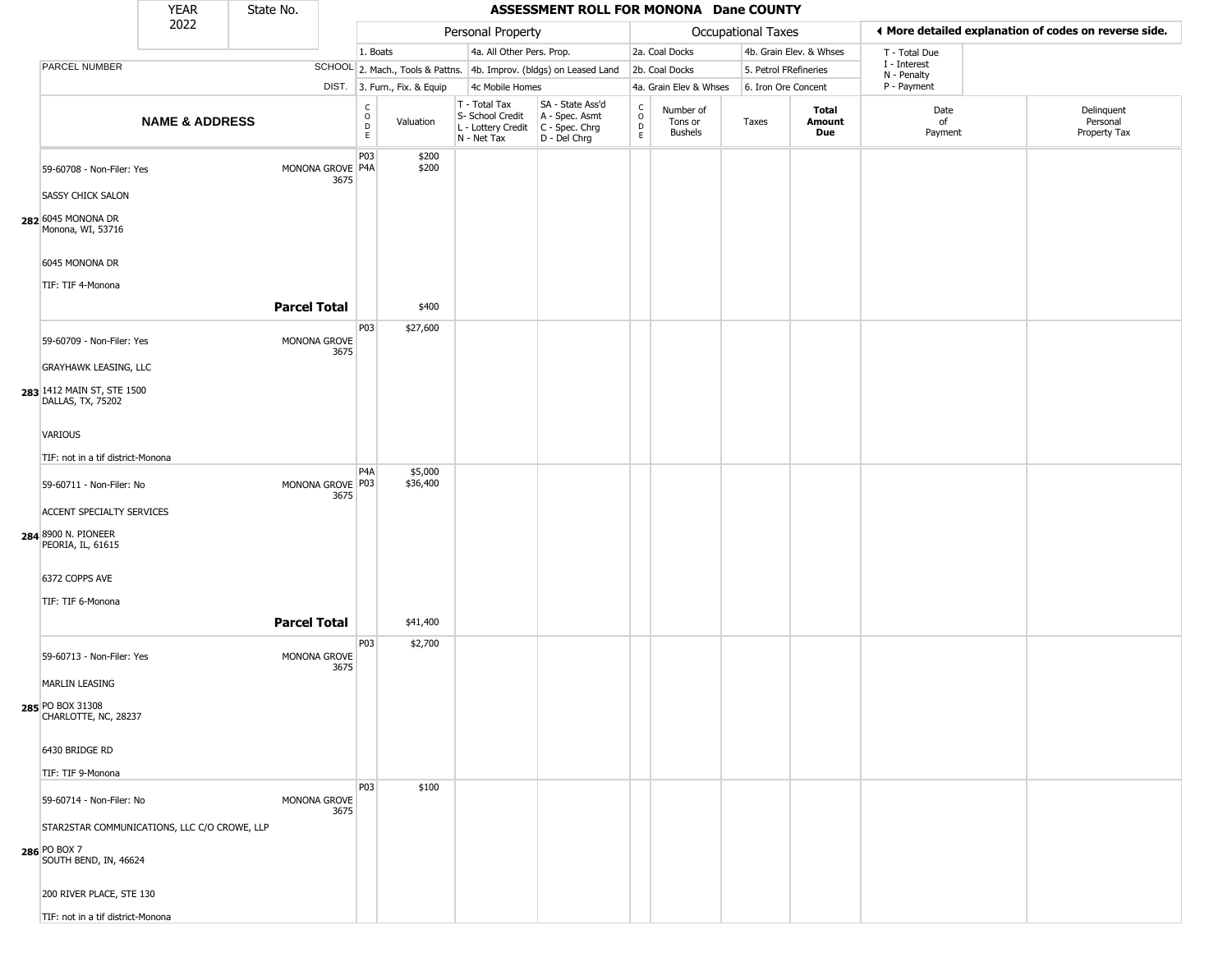|                                                                                     | <b>YEAR</b>               | State No.           |                          |                                             |                              |                                                                        | ASSESSMENT ROLL FOR MONONA Dane COUNTY                                 |                                                 |                                        |                           |                         |                             |                                                       |
|-------------------------------------------------------------------------------------|---------------------------|---------------------|--------------------------|---------------------------------------------|------------------------------|------------------------------------------------------------------------|------------------------------------------------------------------------|-------------------------------------------------|----------------------------------------|---------------------------|-------------------------|-----------------------------|-------------------------------------------------------|
|                                                                                     | 2022                      |                     |                          |                                             |                              | Personal Property                                                      |                                                                        |                                                 |                                        | <b>Occupational Taxes</b> |                         |                             | ◀ More detailed explanation of codes on reverse side. |
|                                                                                     |                           |                     |                          | 1. Boats                                    |                              | 4a. All Other Pers. Prop.                                              |                                                                        |                                                 | 2a. Coal Docks                         |                           | 4b. Grain Elev. & Whses | T - Total Due               |                                                       |
| PARCEL NUMBER                                                                       |                           |                     |                          |                                             |                              |                                                                        | SCHOOL 2. Mach., Tools & Pattns. 4b. Improv. (bldgs) on Leased Land    |                                                 | 2b. Coal Docks                         | 5. Petrol FRefineries     |                         | I - Interest<br>N - Penalty |                                                       |
|                                                                                     |                           |                     |                          |                                             | DIST. 3. Furn., Fix. & Equip | 4c Mobile Homes                                                        |                                                                        |                                                 | 4a. Grain Elev & Whses                 | 6. Iron Ore Concent       |                         | P - Payment                 |                                                       |
|                                                                                     | <b>NAME &amp; ADDRESS</b> |                     |                          | $\frac{c}{0}$<br>$\mathsf D$<br>$\mathsf E$ | Valuation                    | T - Total Tax<br>S- School Credit<br>L - Lottery Credit<br>N - Net Tax | SA - State Ass'd<br>A - Spec. Asmt<br>$C - Spec. Chrg$<br>D - Del Chrg | $\begin{array}{c} C \\ O \\ D \\ E \end{array}$ | Number of<br>Tons or<br><b>Bushels</b> | Taxes                     | Total<br>Amount<br>Due  | Date<br>of<br>Payment       | Delinquent<br>Personal<br>Property Tax                |
| 59-60715 - Non-Filer: No<br>TIC, INC<br>287 701 SAND LAKE RD<br>ONALASKA, WI, 54650 |                           |                     | MONONA GROVE P03<br>3675 | P4A                                         | \$3,700<br>\$13,100          |                                                                        |                                                                        |                                                 |                                        |                           |                         |                             |                                                       |
| 5900 MONONA DR, STE 400<br>TIF: TIF 4-Monona                                        |                           |                     |                          |                                             |                              |                                                                        |                                                                        |                                                 |                                        |                           |                         |                             |                                                       |
|                                                                                     |                           | <b>Parcel Total</b> |                          |                                             | \$16,800                     |                                                                        |                                                                        |                                                 |                                        |                           |                         |                             |                                                       |
| 59-60716 - Non-Filer: No                                                            |                           |                     | MONONA GROVE P03<br>3675 | P <sub>4</sub> A                            | \$200<br>\$1,300             |                                                                        |                                                                        |                                                 |                                        |                           |                         |                             |                                                       |
| PREMIER LABOR, INC                                                                  |                           |                     |                          |                                             |                              |                                                                        |                                                                        |                                                 |                                        |                           |                         |                             |                                                       |
| 288 2800 ROYAL AVE, STE 209<br>MADISON, WI, 53713                                   |                           |                     |                          |                                             |                              |                                                                        |                                                                        |                                                 |                                        |                           |                         |                             |                                                       |
| 2800 ROYAL AVE, STE 209                                                             |                           |                     |                          |                                             |                              |                                                                        |                                                                        |                                                 |                                        |                           |                         |                             |                                                       |
| TIF: not in a tif district-Monona                                                   |                           |                     |                          |                                             |                              |                                                                        |                                                                        |                                                 |                                        |                           |                         |                             |                                                       |
|                                                                                     |                           | <b>Parcel Total</b> |                          |                                             | \$1,500                      |                                                                        |                                                                        |                                                 |                                        |                           |                         |                             |                                                       |
|                                                                                     |                           |                     |                          |                                             |                              |                                                                        |                                                                        |                                                 |                                        |                           |                         |                             |                                                       |
| 59-60718 - Non-Filer: No                                                            |                           |                     | MONONA GROVE P03         | P4A                                         | \$200<br>\$19,400            |                                                                        |                                                                        |                                                 |                                        |                           |                         |                             |                                                       |
|                                                                                     |                           |                     | 3675                     |                                             |                              |                                                                        |                                                                        |                                                 |                                        |                           |                         |                             |                                                       |
| BATTERIES PLUS, LLC                                                                 |                           |                     |                          |                                             |                              |                                                                        |                                                                        |                                                 |                                        |                           |                         |                             |                                                       |
| 289 1325 WALNUT RIDGE DR<br>HARTLAND, WI, 53029                                     |                           |                     |                          |                                             |                              |                                                                        |                                                                        |                                                 |                                        |                           |                         |                             |                                                       |
| 115 E BROADWAY, STE 105                                                             |                           |                     |                          |                                             |                              |                                                                        |                                                                        |                                                 |                                        |                           |                         |                             |                                                       |
| TIF: not in a tif district-Monona                                                   |                           |                     |                          |                                             |                              |                                                                        |                                                                        |                                                 |                                        |                           |                         |                             |                                                       |
|                                                                                     |                           | <b>Parcel Total</b> |                          |                                             | \$19,600                     |                                                                        |                                                                        |                                                 |                                        |                           |                         |                             |                                                       |
|                                                                                     |                           |                     |                          | P03                                         | \$400                        |                                                                        |                                                                        |                                                 |                                        |                           |                         |                             |                                                       |
| 59-60719 - Non-Filer: No                                                            |                           |                     | MONONA GROVE<br>3675     |                                             |                              |                                                                        |                                                                        |                                                 |                                        |                           |                         |                             |                                                       |
| EVOLVE IP, LLC                                                                      |                           |                     |                          |                                             |                              |                                                                        |                                                                        |                                                 |                                        |                           |                         |                             |                                                       |
| 290 656 E SWEDESFORD RD, STE 200<br>WAYNE, PA, 19087                                |                           |                     |                          |                                             |                              |                                                                        |                                                                        |                                                 |                                        |                           |                         |                             |                                                       |
| 859 E BROADWAY                                                                      |                           |                     |                          |                                             |                              |                                                                        |                                                                        |                                                 |                                        |                           |                         |                             |                                                       |
| TIF: not in a tif district-Monona                                                   |                           |                     |                          |                                             |                              |                                                                        |                                                                        |                                                 |                                        |                           |                         |                             |                                                       |
| 59-60720 - Non-Filer: No                                                            |                           |                     | MONONA GROVE P03<br>3675 | P4A                                         | \$900<br>\$128,100           |                                                                        |                                                                        |                                                 |                                        |                           |                         |                             |                                                       |
| SUMMIT CREDIT UNION                                                                 |                           |                     |                          |                                             |                              |                                                                        |                                                                        |                                                 |                                        |                           |                         |                             |                                                       |
| 291 PO BOX 8046<br>MADISON, WI, 53708                                               |                           |                     |                          |                                             |                              |                                                                        |                                                                        |                                                 |                                        |                           |                         |                             |                                                       |
| 5809 MONONA DR                                                                      |                           |                     |                          |                                             |                              |                                                                        |                                                                        |                                                 |                                        |                           |                         |                             |                                                       |
| TIF: TIF 5-Monona                                                                   |                           |                     |                          |                                             |                              |                                                                        |                                                                        |                                                 |                                        |                           |                         |                             |                                                       |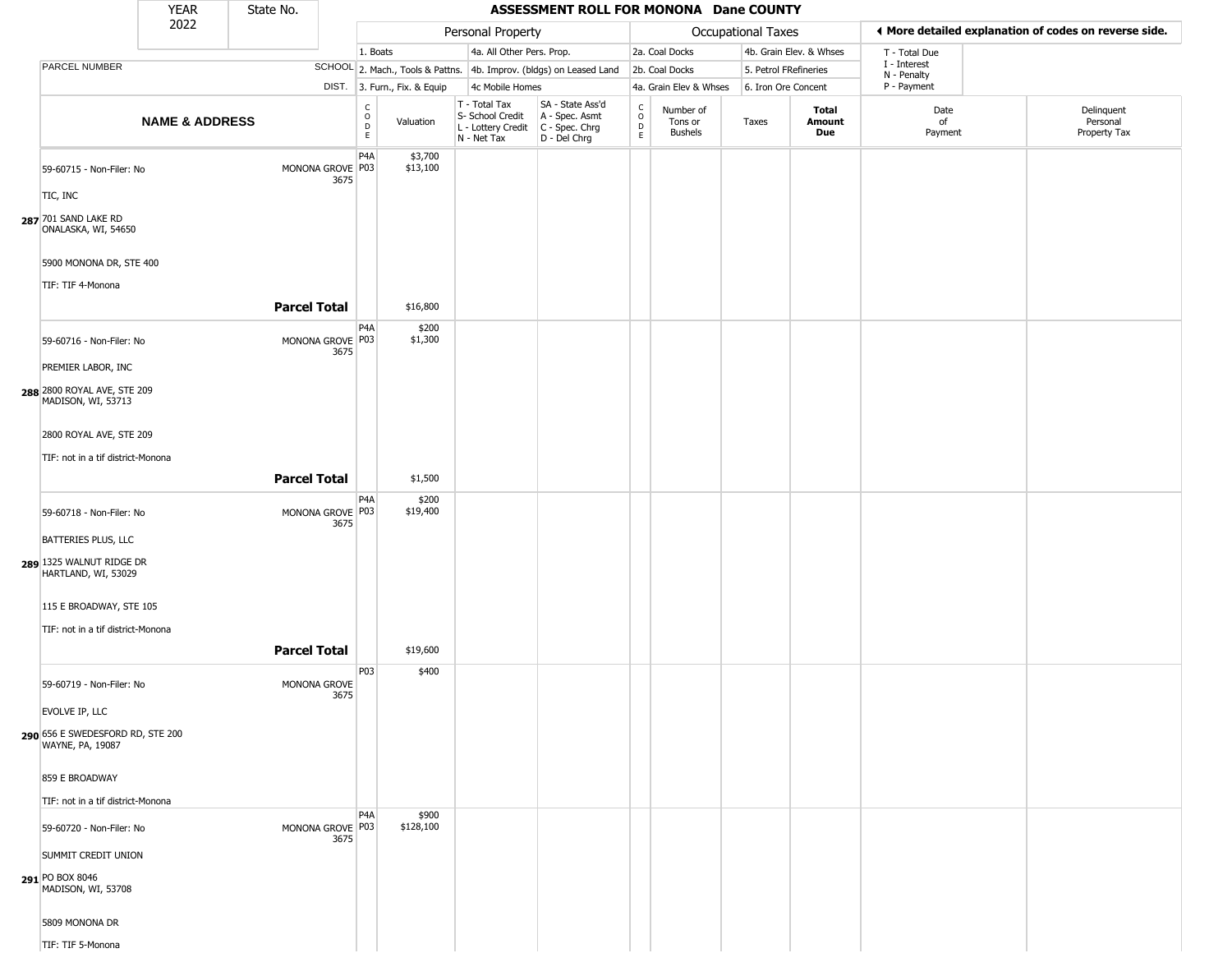|                                                            | <b>YEAR</b>               | State No.           |                          |                                                                    |                              |                                                                                         | ASSESSMENT ROLL FOR MONONA Dane COUNTY                              |                                                |                                        |                     |                         |                             |                                                       |
|------------------------------------------------------------|---------------------------|---------------------|--------------------------|--------------------------------------------------------------------|------------------------------|-----------------------------------------------------------------------------------------|---------------------------------------------------------------------|------------------------------------------------|----------------------------------------|---------------------|-------------------------|-----------------------------|-------------------------------------------------------|
|                                                            | 2022                      |                     |                          |                                                                    |                              | Personal Property                                                                       |                                                                     |                                                |                                        | Occupational Taxes  |                         |                             | ◀ More detailed explanation of codes on reverse side. |
|                                                            |                           |                     |                          | 1. Boats                                                           |                              | 4a. All Other Pers. Prop.                                                               |                                                                     |                                                | 2a. Coal Docks                         |                     | 4b. Grain Elev. & Whses | T - Total Due               |                                                       |
| PARCEL NUMBER                                              |                           |                     |                          |                                                                    |                              |                                                                                         | SCHOOL 2. Mach., Tools & Pattns. 4b. Improv. (bldgs) on Leased Land |                                                | 2b. Coal Docks                         |                     | 5. Petrol FRefineries   | I - Interest<br>N - Penalty |                                                       |
|                                                            |                           |                     |                          |                                                                    | DIST. 3. Furn., Fix. & Equip | 4c Mobile Homes                                                                         |                                                                     |                                                | 4a. Grain Elev & Whses                 | 6. Iron Ore Concent |                         | P - Payment                 |                                                       |
|                                                            | <b>NAME &amp; ADDRESS</b> |                     |                          | $\begin{smallmatrix} C \\ O \\ D \end{smallmatrix}$<br>$\mathsf E$ | Valuation                    | T - Total Tax<br>S- School Credit<br>L - Lottery Credit   C - Spec. Chrg<br>N - Net Tax | SA - State Ass'd<br>A - Spec. Asmt<br>D - Del Chrg                  | $\begin{matrix} 0 \\ 0 \\ D \end{matrix}$<br>E | Number of<br>Tons or<br><b>Bushels</b> | Taxes               | Total<br>Amount<br>Due  | Date<br>of<br>Payment       | Delinquent<br>Personal<br>Property Tax                |
|                                                            |                           | <b>Parcel Total</b> |                          |                                                                    | \$129,000                    |                                                                                         |                                                                     |                                                |                                        |                     |                         |                             |                                                       |
| 59-60721 - Non-Filer: No                                   |                           |                     | MONONA GROVE<br>3675     | P4A                                                                | \$13,900                     |                                                                                         |                                                                     |                                                |                                        |                     |                         |                             |                                                       |
| SPECTRASITE COMMUNICATIONS, INC                            |                           |                     |                          |                                                                    |                              |                                                                                         |                                                                     |                                                |                                        |                     |                         |                             |                                                       |
| 292 PO BOX 723597<br>ATLANTA, GA, 31139                    |                           |                     |                          |                                                                    |                              |                                                                                         |                                                                     |                                                |                                        |                     |                         |                             |                                                       |
| 2301 KILGUST RD-TOWER<br>TIF: not in a tif district-Monona |                           |                     |                          |                                                                    |                              |                                                                                         |                                                                     |                                                |                                        |                     |                         |                             |                                                       |
|                                                            |                           |                     |                          | P <sub>4</sub> A                                                   | \$700                        |                                                                                         |                                                                     |                                                |                                        |                     |                         |                             |                                                       |
| 59-60722 - Non-Filer: No<br>REVIVE ELECTRONICS, LLC        |                           |                     | MONONA GROVE<br>3675     |                                                                    |                              |                                                                                         |                                                                     |                                                |                                        |                     |                         |                             |                                                       |
| 293 PO BOX 80615<br>INDIANAPOLIS, IN, 46280                |                           |                     |                          |                                                                    |                              |                                                                                         |                                                                     |                                                |                                        |                     |                         |                             |                                                       |
| 6500 MONONA DR                                             |                           |                     |                          |                                                                    |                              |                                                                                         |                                                                     |                                                |                                        |                     |                         |                             |                                                       |
| TIF: not in a tif district-Monona                          |                           |                     |                          |                                                                    |                              |                                                                                         |                                                                     |                                                |                                        |                     |                         |                             |                                                       |
| 59-60725 - Non-Filer: No                                   |                           |                     | MONONA GROVE P03<br>3675 | P <sub>4</sub> A                                                   | \$81,800<br>\$165,800        |                                                                                         |                                                                     |                                                |                                        |                     |                         |                             |                                                       |
| JP MORGON CHASE BANK, NA                                   |                           |                     |                          |                                                                    |                              |                                                                                         |                                                                     |                                                |                                        |                     |                         |                             |                                                       |
| 294 1111 POLARIS PKWY, OH1-1086<br>COLUMBUS, OH, 43240     |                           |                     |                          |                                                                    |                              |                                                                                         |                                                                     |                                                |                                        |                     |                         |                             |                                                       |
| 2251 W BROADWAY                                            |                           |                     |                          |                                                                    |                              |                                                                                         |                                                                     |                                                |                                        |                     |                         |                             |                                                       |
| TIF: not in a tif district-Monona                          |                           |                     |                          |                                                                    |                              |                                                                                         |                                                                     |                                                |                                        |                     |                         |                             |                                                       |
|                                                            |                           | <b>Parcel Total</b> |                          |                                                                    | \$247,600                    |                                                                                         |                                                                     |                                                |                                        |                     |                         |                             |                                                       |
| 59-60726 - Non-Filer: Yes                                  |                           |                     | MONONA GROVE<br>3675     | P03                                                                | \$8,000                      |                                                                                         |                                                                     |                                                |                                        |                     |                         |                             |                                                       |
| A CUT AWAY SALON                                           |                           |                     |                          |                                                                    |                              |                                                                                         |                                                                     |                                                |                                        |                     |                         |                             |                                                       |
| 295 1004 E BROADWAY<br>Monona, WI, 53716                   |                           |                     |                          |                                                                    |                              |                                                                                         |                                                                     |                                                |                                        |                     |                         |                             |                                                       |
| 1004 E BROADWAY                                            |                           |                     |                          |                                                                    |                              |                                                                                         |                                                                     |                                                |                                        |                     |                         |                             |                                                       |
| TIF: TIF 6-Monona                                          |                           |                     |                          |                                                                    |                              |                                                                                         |                                                                     |                                                |                                        |                     |                         |                             |                                                       |
| 59-60727 - Non-Filer: Yes                                  |                           |                     | MONONA GROVE<br>3675     | P03                                                                | \$8,000                      |                                                                                         |                                                                     |                                                |                                        |                     |                         |                             |                                                       |
| FREAK N AWESOME HAIR                                       |                           |                     |                          |                                                                    |                              |                                                                                         |                                                                     |                                                |                                        |                     |                         |                             |                                                       |
| 296 1004 E BROADWAY<br>Monona, WI, 53716                   |                           |                     |                          |                                                                    |                              |                                                                                         |                                                                     |                                                |                                        |                     |                         |                             |                                                       |
| 1004 E BROADWAY                                            |                           |                     |                          |                                                                    |                              |                                                                                         |                                                                     |                                                |                                        |                     |                         |                             |                                                       |
| TIF: TIF 6-Monona                                          |                           |                     |                          |                                                                    |                              |                                                                                         |                                                                     |                                                |                                        |                     |                         |                             |                                                       |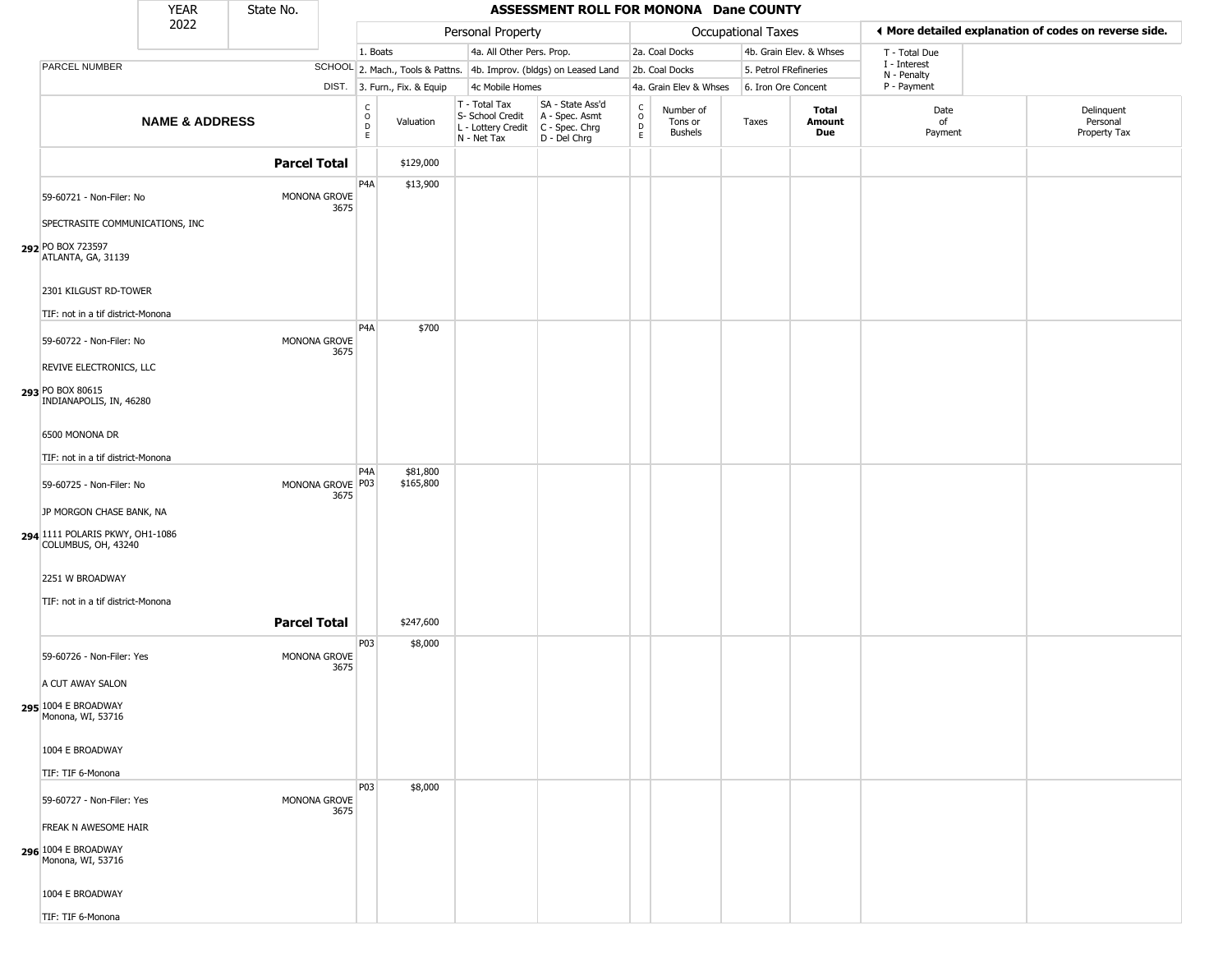|                                                              | <b>YEAR</b>               | State No.           |                          |                                  |                              |                                                                        | ASSESSMENT ROLL FOR MONONA Dane COUNTY                               |                                  |                                 |                       |                         |                             |                                                       |  |
|--------------------------------------------------------------|---------------------------|---------------------|--------------------------|----------------------------------|------------------------------|------------------------------------------------------------------------|----------------------------------------------------------------------|----------------------------------|---------------------------------|-----------------------|-------------------------|-----------------------------|-------------------------------------------------------|--|
|                                                              | 2022                      |                     |                          |                                  |                              | Personal Property                                                      |                                                                      |                                  |                                 | Occupational Taxes    |                         |                             | I More detailed explanation of codes on reverse side. |  |
|                                                              |                           |                     |                          | 1. Boats                         |                              | 4a. All Other Pers. Prop.                                              |                                                                      |                                  | 2a. Coal Docks                  |                       | 4b. Grain Elev. & Whses | T - Total Due               |                                                       |  |
| PARCEL NUMBER                                                |                           |                     |                          |                                  |                              |                                                                        | SCHOOL 2. Mach., Tools & Pattns. 4b. Improv. (bldgs) on Leased Land  |                                  | 2b. Coal Docks                  | 5. Petrol FRefineries |                         | I - Interest<br>N - Penalty |                                                       |  |
|                                                              |                           |                     |                          |                                  | DIST. 3. Furn., Fix. & Equip | 4c Mobile Homes                                                        |                                                                      |                                  | 4a. Grain Elev & Whses          | 6. Iron Ore Concent   |                         | P - Payment                 |                                                       |  |
|                                                              | <b>NAME &amp; ADDRESS</b> |                     |                          | C<br>$\circ$<br>$\mathsf D$<br>E | Valuation                    | T - Total Tax<br>S- School Credit<br>L - Lottery Credit<br>N - Net Tax | SA - State Ass'd<br>A - Spec. Asmt<br>C - Spec. Chrg<br>D - Del Chrg | C<br>$\circ$<br>D<br>$\mathsf E$ | Number of<br>Tons or<br>Bushels | Taxes                 | Total<br>Amount<br>Due  | Date<br>οf<br>Payment       | Delinquent<br>Personal<br>Property Tax                |  |
| 59-60728 - Non-Filer: No                                     |                           |                     | MONONA GROVE<br>3675     | P <sub>4</sub> A                 | \$14,000                     |                                                                        |                                                                      |                                  |                                 |                       |                         |                             |                                                       |  |
| PI TOWER DEVELOPMENT, LLC C/O RYAN, LLC-COMPLEX PROPERTY TAX |                           |                     |                          |                                  |                              |                                                                        |                                                                      |                                  |                                 |                       |                         |                             |                                                       |  |
| 297 PO BOX 460667 DEPT 100<br>HOUSTON, TX, 77056             |                           |                     |                          |                                  |                              |                                                                        |                                                                      |                                  |                                 |                       |                         |                             |                                                       |  |
| 2180 INDUSTRIAL DR-TOWER                                     |                           |                     |                          |                                  |                              |                                                                        |                                                                      |                                  |                                 |                       |                         |                             |                                                       |  |
| TIF: not in a tif district-Monona                            |                           |                     |                          |                                  |                              |                                                                        |                                                                      |                                  |                                 |                       |                         |                             |                                                       |  |
| 59-60729 - Non-Filer: No                                     |                           |                     | MONONA GROVE P03<br>3675 | P <sub>4</sub> A                 | \$2,600<br>\$70,700          |                                                                        |                                                                      |                                  |                                 |                       |                         |                             |                                                       |  |
| KENDRA S SCHAEFER DMD, LLC                                   |                           |                     |                          |                                  |                              |                                                                        |                                                                      |                                  |                                 |                       |                         |                             |                                                       |  |
| 298 612 RIVER PLACE<br>Monona, WI, 53716                     |                           |                     |                          |                                  |                              |                                                                        |                                                                      |                                  |                                 |                       |                         |                             |                                                       |  |
| 612 RIVER PLACE                                              |                           |                     |                          |                                  |                              |                                                                        |                                                                      |                                  |                                 |                       |                         |                             |                                                       |  |
| TIF: not in a tif district-Monona                            |                           |                     |                          |                                  |                              |                                                                        |                                                                      |                                  |                                 |                       |                         |                             |                                                       |  |
|                                                              |                           | <b>Parcel Total</b> |                          |                                  | \$73,300                     |                                                                        |                                                                      |                                  |                                 |                       |                         |                             |                                                       |  |
|                                                              |                           |                     |                          | P03                              | \$3,100                      |                                                                        |                                                                      |                                  |                                 |                       |                         |                             |                                                       |  |
| 59-60730 - Non-Filer: No                                     |                           |                     | MONONA GROVE<br>3675     |                                  |                              |                                                                        |                                                                      |                                  |                                 |                       |                         |                             |                                                       |  |
| INSIGHT INVESTMENTS, LLC C/O RYAN, LLC                       |                           |                     |                          |                                  |                              |                                                                        |                                                                      |                                  |                                 |                       |                         |                             |                                                       |  |
| 299 PO BOX 4900, DEPT 395<br>SCOTTSDALE, AZ, 85261           |                           |                     |                          |                                  |                              |                                                                        |                                                                      |                                  |                                 |                       |                         |                             |                                                       |  |
| 859 E BROADWAY                                               |                           |                     |                          |                                  |                              |                                                                        |                                                                      |                                  |                                 |                       |                         |                             |                                                       |  |
| TIF: not in a tif district-Monona                            |                           |                     |                          |                                  |                              |                                                                        |                                                                      |                                  |                                 |                       |                         |                             |                                                       |  |
| 59-60731 - Non-Filer: No                                     |                           |                     | MONONA GROVE<br>3675     | P03                              | \$4,400                      |                                                                        |                                                                      |                                  |                                 |                       |                         |                             |                                                       |  |
| NESTLE USA, INC DBA COPPS FOOD C/O PROPERTY TAX              |                           |                     |                          |                                  |                              |                                                                        |                                                                      |                                  |                                 |                       |                         |                             |                                                       |  |
| 300 PO BOX 330219<br>NASHVILLE, TN, 37203                    |                           |                     |                          |                                  |                              |                                                                        |                                                                      |                                  |                                 |                       |                         |                             |                                                       |  |
| 6540 MONONA DR                                               |                           |                     |                          |                                  |                              |                                                                        |                                                                      |                                  |                                 |                       |                         |                             |                                                       |  |
| TIF: not in a tif district-Monona                            |                           |                     |                          |                                  |                              |                                                                        |                                                                      |                                  |                                 |                       |                         |                             |                                                       |  |
| 59-60732 - Non-Filer: No                                     |                           |                     | MONONA GROVE<br>3675     | P <sub>4</sub> A                 | \$5,200                      |                                                                        |                                                                      |                                  |                                 |                       |                         |                             |                                                       |  |
| VITALITY FOODSERVICE, INC C/O PROPERTY TAX                   |                           |                     |                          |                                  |                              |                                                                        |                                                                      |                                  |                                 |                       |                         |                             |                                                       |  |
| 301 PO BOX 330219<br>NASHVILLE, TN, 37203                    |                           |                     |                          |                                  |                              |                                                                        |                                                                      |                                  |                                 |                       |                         |                             |                                                       |  |
| 111 OWENS RD                                                 |                           |                     |                          |                                  |                              |                                                                        |                                                                      |                                  |                                 |                       |                         |                             |                                                       |  |
| TIF: TIF 5-Monona                                            |                           |                     |                          |                                  |                              |                                                                        |                                                                      |                                  |                                 |                       |                         |                             |                                                       |  |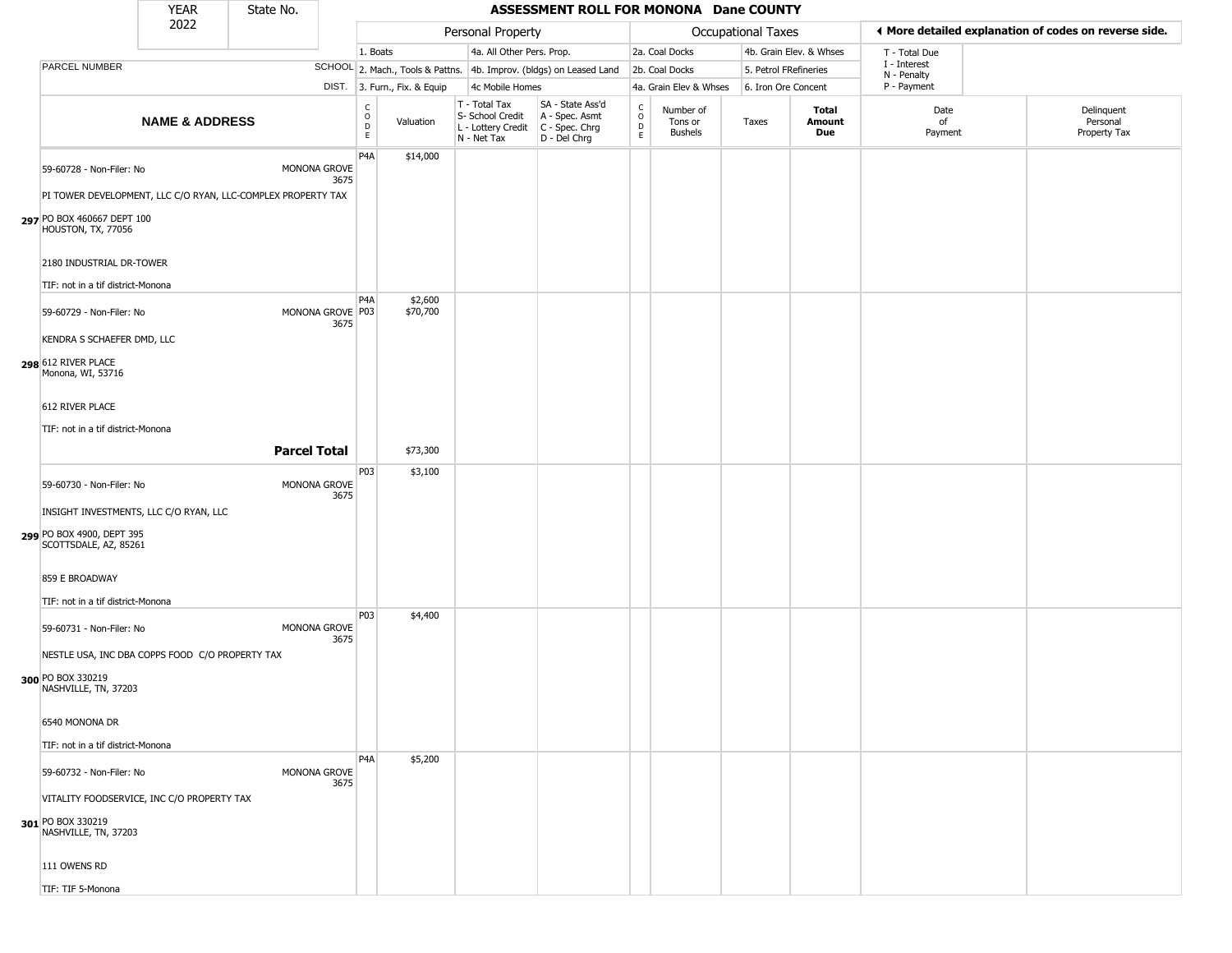|                                                                                                                                                 | <b>YEAR</b>               | State No. |                      |                                  |                              |                                                                        | ASSESSMENT ROLL FOR MONONA Dane COUNTY                               |                                      |                                        |                       |                         |                             |                                                       |
|-------------------------------------------------------------------------------------------------------------------------------------------------|---------------------------|-----------|----------------------|----------------------------------|------------------------------|------------------------------------------------------------------------|----------------------------------------------------------------------|--------------------------------------|----------------------------------------|-----------------------|-------------------------|-----------------------------|-------------------------------------------------------|
|                                                                                                                                                 | 2022                      |           |                      |                                  |                              | Personal Property                                                      |                                                                      |                                      |                                        | Occupational Taxes    |                         |                             | ♦ More detailed explanation of codes on reverse side. |
|                                                                                                                                                 |                           |           |                      | 1. Boats                         |                              | 4a. All Other Pers. Prop.                                              |                                                                      |                                      | 2a. Coal Docks                         |                       | 4b. Grain Elev. & Whses | T - Total Due               |                                                       |
| PARCEL NUMBER                                                                                                                                   |                           |           |                      |                                  |                              |                                                                        | SCHOOL 2. Mach., Tools & Pattns. 4b. Improv. (bldgs) on Leased Land  |                                      | 2b. Coal Docks                         | 5. Petrol FRefineries |                         | I - Interest<br>N - Penalty |                                                       |
|                                                                                                                                                 |                           |           |                      |                                  | DIST. 3. Furn., Fix. & Equip | 4c Mobile Homes                                                        |                                                                      |                                      | 4a. Grain Elev & Whses                 | 6. Iron Ore Concent   |                         | P - Payment                 |                                                       |
|                                                                                                                                                 | <b>NAME &amp; ADDRESS</b> |           |                      | C<br>$\circ$<br>D<br>$\mathsf E$ | Valuation                    | T - Total Tax<br>S- School Credit<br>L - Lottery Credit<br>N - Net Tax | SA - State Ass'd<br>A - Spec. Asmt<br>C - Spec. Chrg<br>D - Del Chrg | C<br>$\mathsf O$<br>D<br>$\mathsf E$ | Number of<br>Tons or<br><b>Bushels</b> | Taxes                 | Total<br>Amount<br>Due  | Date<br>of<br>Payment       | Delinquent<br>Personal<br>Property Tax                |
| 59-60733 - Non-Filer: No<br>WABASHA LEASING, LLC<br>302 PO BOX 80615<br>INDIANAPOLIS, IN, 46280                                                 |                           |           | MONONA GROVE<br>3675 | P03                              | \$31,300                     |                                                                        |                                                                      |                                      |                                        |                       |                         |                             |                                                       |
| <b>VARIOUS</b><br>TIF: not in a tif district-Monona                                                                                             |                           |           |                      |                                  |                              |                                                                        |                                                                      |                                      |                                        |                       |                         |                             |                                                       |
| 59-60734 - Non-Filer: No<br>NEC FINANCIAL SERVICES, LLC C/O RYAN, LLC - PROP TAX SERVICES<br>303 PO BOX 4900, DEPT 345<br>SCOTTSDALE, AZ, 85261 |                           |           | MONONA GROVE<br>3675 | P03                              | \$2,500                      |                                                                        |                                                                      |                                      |                                        |                       |                         |                             |                                                       |
| 704 RIVER PLACE<br>TIF: not in a tif district-Monona                                                                                            |                           |           |                      |                                  |                              |                                                                        |                                                                      |                                      |                                        |                       |                         |                             |                                                       |
| 59-60735 - Non-Filer: No<br>UNITED RENTALS NORTH AMERICA, INC PROPERTY TAX GROUP<br>304 PO BOX 24967<br>NASHVILLE, TN, 37202-4967               |                           |           | MONONA GROVE<br>3675 | P03                              | \$1,500                      |                                                                        |                                                                      |                                      |                                        |                       |                         |                             |                                                       |
| 2400 KILGUST RD<br>TIF: not in a tif district-Monona                                                                                            |                           |           |                      |                                  |                              |                                                                        |                                                                      |                                      |                                        |                       |                         |                             |                                                       |
| 59-60736 - Non-Filer: No<br>AMERIGAS PROPANE, LP                                                                                                |                           |           | MONONA GROVE<br>3675 | P03                              | \$0                          |                                                                        |                                                                      |                                      |                                        |                       |                         |                             |                                                       |
| 305 PO BOX 1240<br>MANCHESTER, NH, 03105                                                                                                        |                           |           |                      |                                  |                              |                                                                        |                                                                      |                                      |                                        |                       |                         |                             |                                                       |
| VARIOUS<br>TIF: not in a tif district-Monona                                                                                                    |                           |           |                      |                                  |                              |                                                                        |                                                                      |                                      |                                        |                       |                         |                             |                                                       |
| 59-60737 - Non-Filer: No                                                                                                                        |                           |           | MONONA GROVE<br>3675 | P03                              | \$1,900                      |                                                                        |                                                                      |                                      |                                        |                       |                         |                             |                                                       |
| KINGSBRIDGE HOLDINGS, LLC<br><b>306</b> PO BOX 156<br>NORTHBROOK, IL, 60065                                                                     |                           |           |                      |                                  |                              |                                                                        |                                                                      |                                      |                                        |                       |                         |                             |                                                       |
| 100 E BROADWAY                                                                                                                                  |                           |           |                      |                                  |                              |                                                                        |                                                                      |                                      |                                        |                       |                         |                             |                                                       |
| TIF: not in a tif district-Monona                                                                                                               |                           |           |                      |                                  |                              |                                                                        |                                                                      |                                      |                                        |                       |                         |                             |                                                       |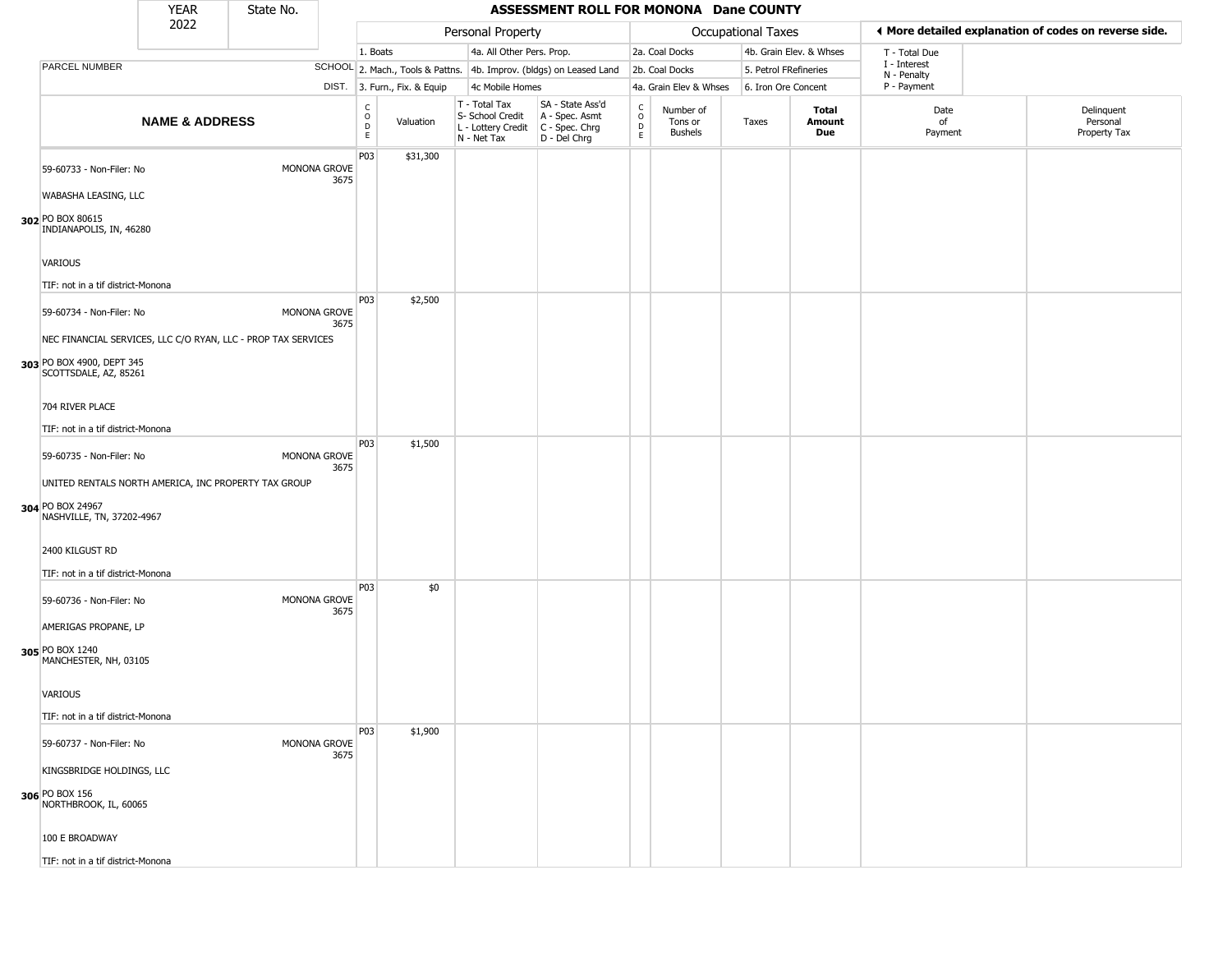|                                                           | <b>YEAR</b>               | State No.           |                          |                                     |                              |                                                                        | ASSESSMENT ROLL FOR MONONA Dane COUNTY                               |                                              |                                 |                       |                         |                             |                                                       |
|-----------------------------------------------------------|---------------------------|---------------------|--------------------------|-------------------------------------|------------------------------|------------------------------------------------------------------------|----------------------------------------------------------------------|----------------------------------------------|---------------------------------|-----------------------|-------------------------|-----------------------------|-------------------------------------------------------|
|                                                           | 2022                      |                     |                          |                                     |                              | Personal Property                                                      |                                                                      |                                              |                                 | Occupational Taxes    |                         |                             | ♦ More detailed explanation of codes on reverse side. |
|                                                           |                           |                     |                          | 1. Boats                            |                              | 4a. All Other Pers. Prop.                                              |                                                                      |                                              | 2a. Coal Docks                  |                       | 4b. Grain Elev. & Whses | T - Total Due               |                                                       |
| PARCEL NUMBER                                             |                           |                     |                          |                                     |                              |                                                                        | SCHOOL 2. Mach., Tools & Pattns. 4b. Improv. (bldgs) on Leased Land  |                                              | 2b. Coal Docks                  | 5. Petrol FRefineries |                         | I - Interest<br>N - Penalty |                                                       |
|                                                           |                           |                     |                          |                                     | DIST. 3. Furn., Fix. & Equip | 4c Mobile Homes                                                        |                                                                      |                                              | 4a. Grain Elev & Whses          | 6. Iron Ore Concent   |                         | P - Payment                 |                                                       |
|                                                           | <b>NAME &amp; ADDRESS</b> |                     |                          | $\mathsf{C}$<br>$\overline{D}$<br>E | Valuation                    | T - Total Tax<br>S- School Credit<br>L - Lottery Credit<br>N - Net Tax | SA - State Ass'd<br>A - Spec. Asmt<br>C - Spec. Chrg<br>D - Del Chrg | $\begin{array}{c}\nC \\ O \\ D\n\end{array}$ | Number of<br>Tons or<br>Bushels | Taxes                 | Total<br>Amount<br>Due  | Date<br>of<br>Payment       | Delinquent<br>Personal<br>Property Tax                |
| 59-60738 - Non-Filer: No                                  |                           |                     | MONONA GROVE<br>3675     | P4A                                 | \$100                        |                                                                        |                                                                      |                                              |                                 |                       |                         |                             |                                                       |
| DESIGN ELECTRIC OF MADISON, INC                           |                           |                     |                          |                                     |                              |                                                                        |                                                                      |                                              |                                 |                       |                         |                             |                                                       |
| 307 6320 MONONA DR, STE 203<br>MADISON, WI, 53716         |                           |                     |                          |                                     |                              |                                                                        |                                                                      |                                              |                                 |                       |                         |                             |                                                       |
| 6320 MONONA DR, STE 203                                   |                           |                     |                          |                                     |                              |                                                                        |                                                                      |                                              |                                 |                       |                         |                             |                                                       |
| TIF: TIF 4-Monona                                         |                           |                     |                          |                                     |                              |                                                                        |                                                                      |                                              |                                 |                       |                         |                             |                                                       |
| 59-60739 - Non-Filer: Yes                                 |                           |                     | MONONA GROVE<br>3675     | P03                                 | \$8,300                      |                                                                        |                                                                      |                                              |                                 |                       |                         |                             |                                                       |
| <b>GRAYHAWK LEASING, LLC</b>                              |                           |                     |                          |                                     |                              |                                                                        |                                                                      |                                              |                                 |                       |                         |                             |                                                       |
| 308 1412 MAIN ST, STE 1500<br>DALLAS, TX, 75202           |                           |                     |                          |                                     |                              |                                                                        |                                                                      |                                              |                                 |                       |                         |                             |                                                       |
| 6305 MONONA DR                                            |                           |                     |                          |                                     |                              |                                                                        |                                                                      |                                              |                                 |                       |                         |                             |                                                       |
| TIF: TIF 4-Monona                                         |                           |                     |                          |                                     |                              |                                                                        |                                                                      |                                              |                                 |                       |                         |                             |                                                       |
| 59-60740 - Non-Filer: Yes                                 |                           |                     | MONONA GROVE<br>3675     | P03                                 | \$8,000                      |                                                                        |                                                                      |                                              |                                 |                       |                         |                             |                                                       |
| REPTILE RAPTURE                                           |                           |                     |                          |                                     |                              |                                                                        |                                                                      |                                              |                                 |                       |                         |                             |                                                       |
| 309 6308 MONONA DR<br>Monona, WI, 53716                   |                           |                     |                          |                                     |                              |                                                                        |                                                                      |                                              |                                 |                       |                         |                             |                                                       |
| 6308 MONONA DR                                            |                           |                     |                          |                                     |                              |                                                                        |                                                                      |                                              |                                 |                       |                         |                             |                                                       |
| TIF: TIF 4-Monona                                         |                           |                     |                          |                                     |                              |                                                                        |                                                                      |                                              |                                 |                       |                         |                             |                                                       |
| 59-60742 - Non-Filer: Yes                                 |                           |                     | MONONA GROVE P03<br>3675 | P <sub>4</sub> A                    | \$10,900<br>\$27,600         |                                                                        |                                                                      |                                              |                                 |                       |                         |                             |                                                       |
| REGIONAL FINANCE CORP OF WI                               |                           |                     |                          |                                     |                              |                                                                        |                                                                      |                                              |                                 |                       |                         |                             |                                                       |
| 310 979 BATESVILLE RD, STE B<br>GREER, SC, 29651          |                           |                     |                          |                                     |                              |                                                                        |                                                                      |                                              |                                 |                       |                         |                             |                                                       |
| 6568 MONONA DR                                            |                           |                     |                          |                                     |                              |                                                                        |                                                                      |                                              |                                 |                       |                         |                             |                                                       |
| TIF: not in a tif district-Monona                         |                           |                     |                          |                                     |                              |                                                                        |                                                                      |                                              |                                 |                       |                         |                             |                                                       |
|                                                           |                           | <b>Parcel Total</b> |                          |                                     | \$38,500                     |                                                                        |                                                                      |                                              |                                 |                       |                         |                             |                                                       |
| 59-60743 - Non-Filer: Yes                                 |                           |                     | MONONA GROVE<br>3675     | P4A                                 | \$3,400                      |                                                                        |                                                                      |                                              |                                 |                       |                         |                             |                                                       |
| PINNACLE PROPANE EXPRESS, LLC                             |                           |                     |                          |                                     |                              |                                                                        |                                                                      |                                              |                                 |                       |                         |                             |                                                       |
| 311 600 E LAS COLINAS BLVD, STE 2000<br>IRVING, TX, 75039 |                           |                     |                          |                                     |                              |                                                                        |                                                                      |                                              |                                 |                       |                         |                             |                                                       |
| 6401 COPPS AVE                                            |                           |                     |                          |                                     |                              |                                                                        |                                                                      |                                              |                                 |                       |                         |                             |                                                       |
| TIF: TIF 6-Monona                                         |                           |                     |                          |                                     |                              |                                                                        |                                                                      |                                              |                                 |                       |                         |                             |                                                       |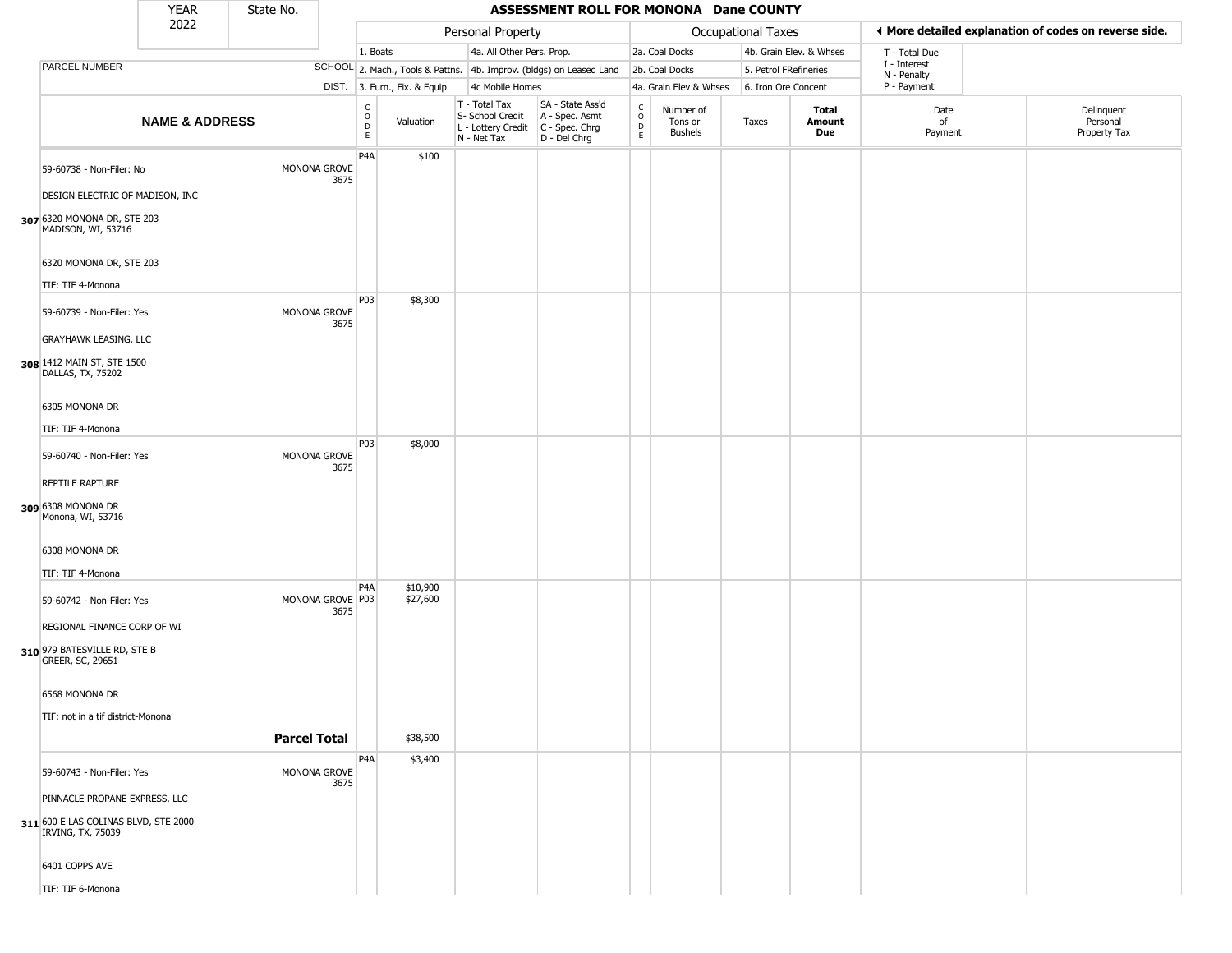|                                                                                     | <b>YEAR</b>               | State No.           |                          |                         |                              |                                                                        | ASSESSMENT ROLL FOR MONONA Dane COUNTY                               |                                            |                                        |                       |                         |                             |                                                       |
|-------------------------------------------------------------------------------------|---------------------------|---------------------|--------------------------|-------------------------|------------------------------|------------------------------------------------------------------------|----------------------------------------------------------------------|--------------------------------------------|----------------------------------------|-----------------------|-------------------------|-----------------------------|-------------------------------------------------------|
|                                                                                     | 2022                      |                     |                          |                         |                              | Personal Property                                                      |                                                                      |                                            |                                        | Occupational Taxes    |                         |                             | ◀ More detailed explanation of codes on reverse side. |
|                                                                                     |                           |                     |                          | 1. Boats                |                              | 4a. All Other Pers. Prop.                                              |                                                                      |                                            | 2a. Coal Docks                         |                       | 4b. Grain Elev. & Whses | T - Total Due               |                                                       |
| PARCEL NUMBER                                                                       |                           |                     |                          |                         |                              |                                                                        | SCHOOL 2. Mach., Tools & Pattns. 4b. Improv. (bldgs) on Leased Land  |                                            | 2b. Coal Docks                         | 5. Petrol FRefineries |                         | I - Interest<br>N - Penalty |                                                       |
|                                                                                     |                           |                     |                          |                         | DIST. 3. Furn., Fix. & Equip | 4c Mobile Homes                                                        |                                                                      |                                            | 4a. Grain Elev & Whses                 | 6. Iron Ore Concent   |                         | P - Payment                 |                                                       |
|                                                                                     | <b>NAME &amp; ADDRESS</b> |                     |                          | c<br>$\circ$<br>D<br>E. | Valuation                    | T - Total Tax<br>S- School Credit<br>L - Lottery Credit<br>N - Net Tax | SA - State Ass'd<br>A - Spec. Asmt<br>C - Spec. Chrg<br>D - Del Chrg | $\begin{array}{c} C \\ 0 \\ E \end{array}$ | Number of<br>Tons or<br><b>Bushels</b> | Taxes                 | Total<br>Amount<br>Due  | Date<br>of<br>Payment       | Delinquent<br>Personal<br>Property Tax                |
| 59-60744 - Non-Filer: No<br>TRUE COFFEE ROASTERS RAW GREEN, LLC                     |                           |                     | MONONA GROVE P03<br>3675 | P <sub>4</sub> A        | \$5,800<br>\$46,600          |                                                                        |                                                                      |                                            |                                        |                       |                         |                             |                                                       |
| 312 5352 KING JAMES WAY<br>FITCHBURG, WI, 53719                                     |                           |                     |                          |                         |                              |                                                                        |                                                                      |                                            |                                        |                       |                         |                             |                                                       |
| 800 W BROADWAY, STE 900<br>TIF: TIF 9-Monona                                        |                           |                     |                          |                         |                              |                                                                        |                                                                      |                                            |                                        |                       |                         |                             |                                                       |
|                                                                                     |                           | <b>Parcel Total</b> |                          |                         | \$52,400                     |                                                                        |                                                                      |                                            |                                        |                       |                         |                             |                                                       |
| 59-60746 - Non-Filer: Yes<br><b>ECOATM</b>                                          |                           |                     | MONONA GROVE<br>3675     | P03                     | \$33,900                     |                                                                        |                                                                      |                                            |                                        |                       |                         |                             |                                                       |
| 313 10121 BARNES CANYON RD<br>SAN DIEGO, CA, 92121                                  |                           |                     |                          |                         |                              |                                                                        |                                                                      |                                            |                                        |                       |                         |                             |                                                       |
| 2151 ROYAL AVE                                                                      |                           |                     |                          |                         |                              |                                                                        |                                                                      |                                            |                                        |                       |                         |                             |                                                       |
| TIF: not in a tif district-Monona                                                   |                           |                     |                          |                         |                              |                                                                        |                                                                      |                                            |                                        |                       |                         |                             |                                                       |
| 59-60747 - Non-Filer: No                                                            |                           |                     | MONONA GROVE<br>3675     | P03                     | \$9,700                      |                                                                        |                                                                      |                                            |                                        |                       |                         |                             |                                                       |
| FORAGE KITCHEN, LLC                                                                 |                           |                     |                          |                         |                              |                                                                        |                                                                      |                                            |                                        |                       |                         |                             |                                                       |
| 314 5352 KING JAMES WAY<br>FITCHBURG, WI, 53719                                     |                           |                     |                          |                         |                              |                                                                        |                                                                      |                                            |                                        |                       |                         |                             |                                                       |
| 800 W BROADWAY STE 700                                                              |                           |                     |                          |                         |                              |                                                                        |                                                                      |                                            |                                        |                       |                         |                             |                                                       |
| TIF: TIF 9-Monona                                                                   |                           |                     |                          | P4A                     | \$500                        |                                                                        |                                                                      |                                            |                                        |                       |                         |                             |                                                       |
| 59-60748 - Non-Filer: No                                                            |                           |                     | MONONA GROVE P03<br>3675 |                         | \$3,900                      |                                                                        |                                                                      |                                            |                                        |                       |                         |                             |                                                       |
| THE COZY HOME, LLC<br>315 6330 MONONA DR<br>Monona, WI, 53716                       |                           |                     |                          |                         |                              |                                                                        |                                                                      |                                            |                                        |                       |                         |                             |                                                       |
| 6330 MONONA DR                                                                      |                           |                     |                          |                         |                              |                                                                        |                                                                      |                                            |                                        |                       |                         |                             |                                                       |
| TIF: not in a tif district-Monona                                                   |                           | <b>Parcel Total</b> |                          |                         | \$4,400                      |                                                                        |                                                                      |                                            |                                        |                       |                         |                             |                                                       |
| 59-60750 - Non-Filer: No                                                            |                           |                     | MONONA GROVE<br>3675     | P03                     | \$400                        |                                                                        |                                                                      |                                            |                                        |                       |                         |                             |                                                       |
| BANC OF AMERICA LEASING AND CAPITAL, LLC<br>316 PO BOX 105578<br>ATLANTA, GA, 30348 |                           |                     |                          |                         |                              |                                                                        |                                                                      |                                            |                                        |                       |                         |                             |                                                       |
| 4613 MONONA DR                                                                      |                           |                     |                          |                         |                              |                                                                        |                                                                      |                                            |                                        |                       |                         |                             |                                                       |
| TIF: not in a tif district-Monona                                                   |                           |                     |                          |                         |                              |                                                                        |                                                                      |                                            |                                        |                       |                         |                             |                                                       |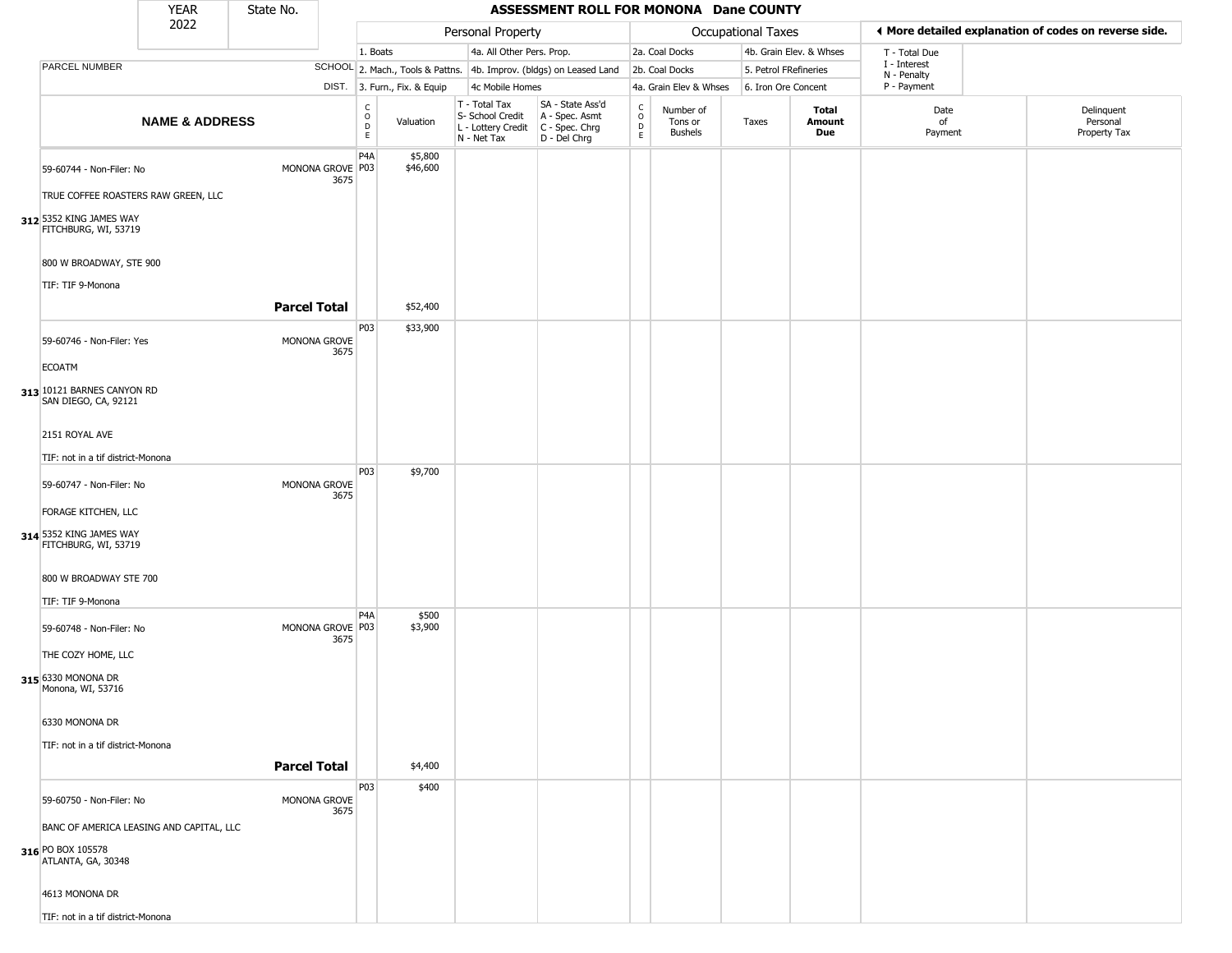|                                                             | <b>YEAR</b>               | State No.           |                          |                                        |                              |                                                                        | ASSESSMENT ROLL FOR MONONA Dane COUNTY                               |                  |                                 |                       |                         |                             |                                                       |
|-------------------------------------------------------------|---------------------------|---------------------|--------------------------|----------------------------------------|------------------------------|------------------------------------------------------------------------|----------------------------------------------------------------------|------------------|---------------------------------|-----------------------|-------------------------|-----------------------------|-------------------------------------------------------|
|                                                             | 2022                      |                     |                          |                                        |                              | Personal Property                                                      |                                                                      |                  |                                 | Occupational Taxes    |                         |                             | ◀ More detailed explanation of codes on reverse side. |
|                                                             |                           |                     |                          | 1. Boats                               |                              | 4a. All Other Pers. Prop.                                              |                                                                      |                  | 2a. Coal Docks                  |                       | 4b. Grain Elev. & Whses | T - Total Due               |                                                       |
| PARCEL NUMBER                                               |                           |                     |                          |                                        |                              |                                                                        | SCHOOL 2. Mach., Tools & Pattns. 4b. Improv. (bldgs) on Leased Land  |                  | 2b. Coal Docks                  | 5. Petrol FRefineries |                         | I - Interest<br>N - Penalty |                                                       |
|                                                             |                           |                     |                          |                                        | DIST. 3. Furn., Fix. & Equip | 4c Mobile Homes                                                        |                                                                      |                  | 4a. Grain Elev & Whses          | 6. Iron Ore Concent   |                         | P - Payment                 |                                                       |
|                                                             | <b>NAME &amp; ADDRESS</b> |                     |                          | C<br>$_{\rm D}^{\rm O}$<br>$\mathsf E$ | Valuation                    | T - Total Tax<br>S- School Credit<br>L - Lottery Credit<br>N - Net Tax | SA - State Ass'd<br>A - Spec. Asmt<br>C - Spec. Chrg<br>D - Del Chrg | C<br>D<br>D<br>E | Number of<br>Tons or<br>Bushels | Taxes                 | Total<br>Amount<br>Due  | Date<br>of<br>Payment       | Delinquent<br>Personal<br>Property Tax                |
| 59-60751 - Non-Filer: No                                    |                           |                     | MONONA GROVE P03<br>3675 | P <sub>4</sub> A                       | \$300<br>\$60,600            |                                                                        |                                                                      |                  |                                 |                       |                         |                             |                                                       |
| SHOPKO OPTICAL #4032 SHOPTIKAL, LLC-TAX DEPT                |                           |                     |                          |                                        |                              |                                                                        |                                                                      |                  |                                 |                       |                         |                             |                                                       |
| 317 PO BOX 19060<br>GREEN BAY, WI, 54307                    |                           |                     |                          |                                        |                              |                                                                        |                                                                      |                  |                                 |                       |                         |                             |                                                       |
| 6000 MONONA DR, STE 101                                     |                           |                     |                          |                                        |                              |                                                                        |                                                                      |                  |                                 |                       |                         |                             |                                                       |
| TIF: TIF 4-Monona                                           |                           |                     |                          |                                        |                              |                                                                        |                                                                      |                  |                                 |                       |                         |                             |                                                       |
|                                                             |                           | <b>Parcel Total</b> |                          |                                        | \$60,900                     |                                                                        |                                                                      |                  |                                 |                       |                         |                             |                                                       |
|                                                             |                           |                     |                          | P03                                    | \$6,100                      |                                                                        |                                                                      |                  |                                 |                       |                         |                             |                                                       |
| 59-60752 - Non-Filer: No                                    |                           |                     | MONONA GROVE<br>3675     |                                        |                              |                                                                        |                                                                      |                  |                                 |                       |                         |                             |                                                       |
| FIFTH THIRD BANK, NA DBA CURRENCY PROCESSING SOLUTIONS      |                           |                     |                          |                                        |                              |                                                                        |                                                                      |                  |                                 |                       |                         |                             |                                                       |
| 318 38 FOUNTAIN SQ PLAZA MD 1090R9<br>CINCINNATI, OH, 45263 |                           |                     |                          |                                        |                              |                                                                        |                                                                      |                  |                                 |                       |                         |                             |                                                       |
| 2501 ROYAL AVE                                              |                           |                     |                          |                                        |                              |                                                                        |                                                                      |                  |                                 |                       |                         |                             |                                                       |
| TIF: not in a tif district-Monona                           |                           |                     |                          |                                        |                              |                                                                        |                                                                      |                  |                                 |                       |                         |                             |                                                       |
| 59-60753 - Non-Filer: No                                    |                           |                     | MONONA GROVE<br>3675     | P03                                    | \$1,200                      |                                                                        |                                                                      |                  |                                 |                       |                         |                             |                                                       |
| DATA SALES CO, INC                                          |                           |                     |                          |                                        |                              |                                                                        |                                                                      |                  |                                 |                       |                         |                             |                                                       |
| 319 3450 W BURNSVILLE PKWY<br>BURNSVILLE, MN, 55337         |                           |                     |                          |                                        |                              |                                                                        |                                                                      |                  |                                 |                       |                         |                             |                                                       |
| VARIOUS                                                     |                           |                     |                          |                                        |                              |                                                                        |                                                                      |                  |                                 |                       |                         |                             |                                                       |
| TIF: not in a tif district-Monona                           |                           |                     |                          |                                        |                              |                                                                        |                                                                      |                  |                                 |                       |                         |                             |                                                       |
| 59-60755 - Non-Filer: No                                    |                           |                     | MONONA GROVE<br>3675     | P03                                    | \$1,300                      |                                                                        |                                                                      |                  |                                 |                       |                         |                             |                                                       |
| HOLOGIC, LLC THE ALBION GROUP                               |                           |                     |                          |                                        |                              |                                                                        |                                                                      |                  |                                 |                       |                         |                             |                                                       |
| 320 PO BOX 1240<br>MANCHESTER, NH, 03105                    |                           |                     |                          |                                        |                              |                                                                        |                                                                      |                  |                                 |                       |                         |                             |                                                       |
| 320 W BROADWAY, #304                                        |                           |                     |                          |                                        |                              |                                                                        |                                                                      |                  |                                 |                       |                         |                             |                                                       |
| TIF: TID 8-Monona                                           |                           |                     |                          |                                        |                              |                                                                        |                                                                      |                  |                                 |                       |                         |                             |                                                       |
| 59-60756 - Non-Filer: No                                    |                           |                     | MONONA GROVE<br>3675     | P03                                    | \$2,800                      |                                                                        |                                                                      |                  |                                 |                       |                         |                             |                                                       |
| EVOLUTION BODY TRANSFORNATION                               |                           |                     |                          |                                        |                              |                                                                        |                                                                      |                  |                                 |                       |                         |                             |                                                       |
| 321 1574 W BROADWAY, STE 105<br>Monona, WI, 53716           |                           |                     |                          |                                        |                              |                                                                        |                                                                      |                  |                                 |                       |                         |                             |                                                       |
| 1574 W BROADWAY, STE 105                                    |                           |                     |                          |                                        |                              |                                                                        |                                                                      |                  |                                 |                       |                         |                             |                                                       |
| TIF: not in a tif district-Monona                           |                           |                     |                          |                                        |                              |                                                                        |                                                                      |                  |                                 |                       |                         |                             |                                                       |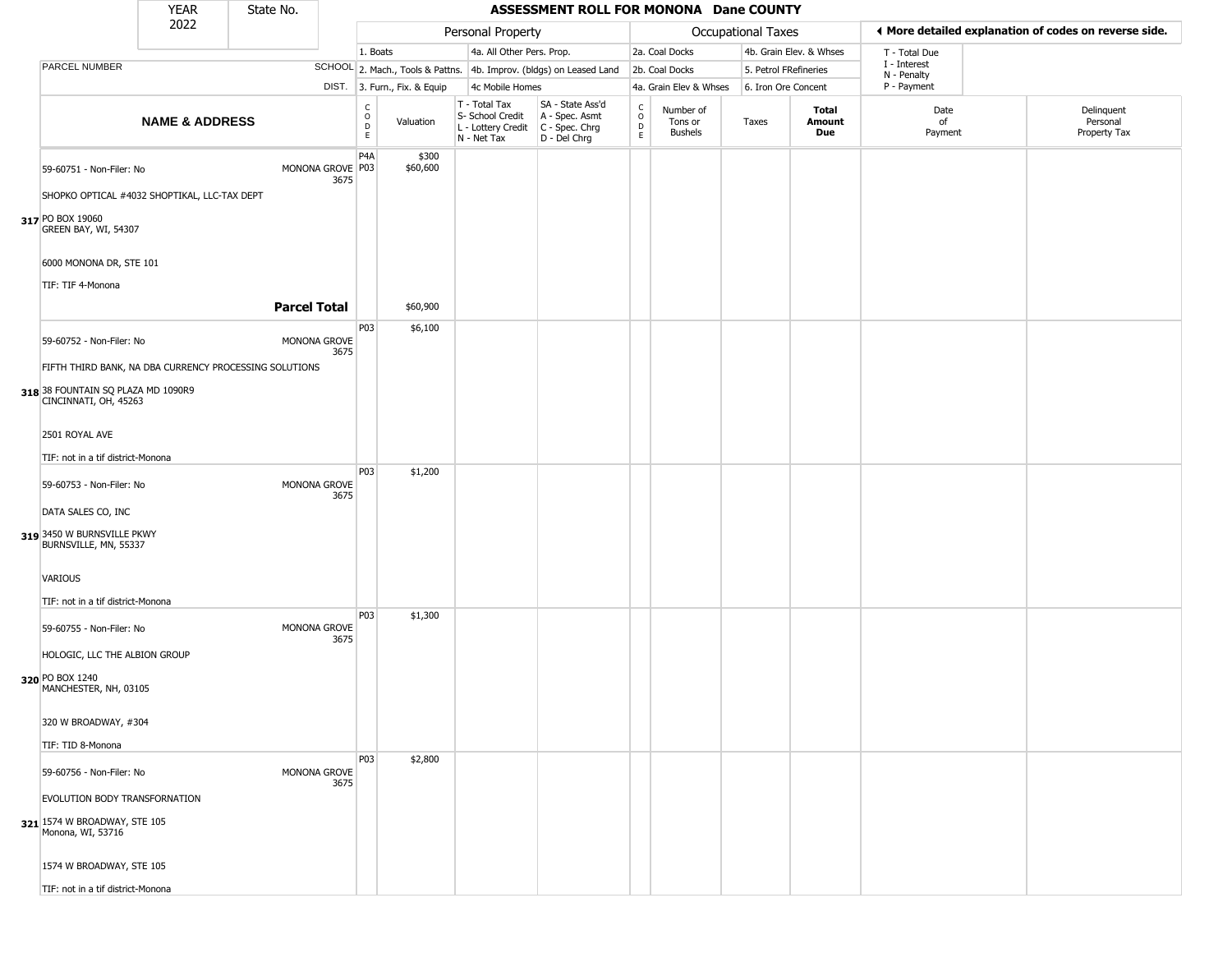|                                                                             | <b>YEAR</b>               | State No.           |                          |                                                 |                              |                                                                        | ASSESSMENT ROLL FOR MONONA Dane COUNTY                               |                                   |                                        |                           |                         |                             |                                                       |
|-----------------------------------------------------------------------------|---------------------------|---------------------|--------------------------|-------------------------------------------------|------------------------------|------------------------------------------------------------------------|----------------------------------------------------------------------|-----------------------------------|----------------------------------------|---------------------------|-------------------------|-----------------------------|-------------------------------------------------------|
|                                                                             | 2022                      |                     |                          |                                                 |                              | Personal Property                                                      |                                                                      |                                   |                                        | <b>Occupational Taxes</b> |                         |                             | ◀ More detailed explanation of codes on reverse side. |
|                                                                             |                           |                     |                          | 1. Boats                                        |                              | 4a. All Other Pers. Prop.                                              |                                                                      |                                   | 2a. Coal Docks                         |                           | 4b. Grain Elev. & Whses | T - Total Due               |                                                       |
| PARCEL NUMBER                                                               |                           |                     |                          |                                                 |                              |                                                                        | SCHOOL 2. Mach., Tools & Pattns. 4b. Improv. (bldgs) on Leased Land  |                                   | 2b. Coal Docks                         | 5. Petrol FRefineries     |                         | I - Interest<br>N - Penalty |                                                       |
|                                                                             |                           |                     |                          |                                                 | DIST. 3. Furn., Fix. & Equip | 4c Mobile Homes                                                        |                                                                      |                                   | 4a. Grain Elev & Whses                 | 6. Iron Ore Concent       |                         | P - Payment                 |                                                       |
|                                                                             | <b>NAME &amp; ADDRESS</b> |                     |                          | C<br>$\mathsf{o}$<br>$\mathsf D$<br>$\mathsf E$ | Valuation                    | T - Total Tax<br>S- School Credit<br>L - Lottery Credit<br>N - Net Tax | SA - State Ass'd<br>A - Spec. Asmt<br>C - Spec. Chrg<br>D - Del Chrg | C<br>$\circ$<br>$\mathsf{D}$<br>E | Number of<br>Tons or<br><b>Bushels</b> | Taxes                     | Total<br>Amount<br>Due  | Date<br>of<br>Payment       | Delinquent<br>Personal<br>Property Tax                |
| 59-60757 - Non-Filer: No<br>COINSTAR ASSET HOLDINGS, LLC                    |                           |                     | MONONA GROVE<br>3675     | P03                                             | \$3,300                      |                                                                        |                                                                      |                                   |                                        |                           |                         |                             |                                                       |
| 322 PO BOX 72210<br>PHOENIX, AZ, 85050                                      |                           |                     |                          |                                                 |                              |                                                                        |                                                                      |                                   |                                        |                           |                         |                             |                                                       |
| 6540 MONONA DR<br>TIF: not in a tif district-Monona                         |                           |                     |                          |                                                 |                              |                                                                        |                                                                      |                                   |                                        |                           |                         |                             |                                                       |
| 59-60758 - Non-Filer: Yes                                                   |                           |                     | MONONA GROVE P03<br>3675 | P <sub>4</sub> A                                | \$300<br>\$30,300            |                                                                        |                                                                      |                                   |                                        |                           |                         |                             |                                                       |
| MADISON VETERINARY SPECIALISTS<br>323 2704 ROYAL AVE<br>MADISON, WI, 53713  |                           |                     |                          |                                                 |                              |                                                                        |                                                                      |                                   |                                        |                           |                         |                             |                                                       |
| 2704 ROYAL AVE                                                              |                           |                     |                          |                                                 |                              |                                                                        |                                                                      |                                   |                                        |                           |                         |                             |                                                       |
| TIF: not in a tif district-Monona                                           |                           | <b>Parcel Total</b> |                          |                                                 | \$30,600                     |                                                                        |                                                                      |                                   |                                        |                           |                         |                             |                                                       |
| 59-60759 - Non-Filer: Yes                                                   |                           |                     | MONONA GROVE<br>3675     | P03                                             | \$7,300                      |                                                                        |                                                                      |                                   |                                        |                           |                         |                             |                                                       |
| <b>JLA ARCHITECTS</b>                                                       |                           |                     |                          |                                                 |                              |                                                                        |                                                                      |                                   |                                        |                           |                         |                             |                                                       |
| 324 800 W BROADWAY, STE 200<br>Monona, WI, 53713                            |                           |                     |                          |                                                 |                              |                                                                        |                                                                      |                                   |                                        |                           |                         |                             |                                                       |
| 800 W BROADWAY, STE 200<br>TIF: TIF 9-Monona                                |                           |                     |                          |                                                 |                              |                                                                        |                                                                      |                                   |                                        |                           |                         |                             |                                                       |
| 59-60760 - Non-Filer: No<br>BUCK AND HONEY'S BIRKY'S, LLC                   |                           |                     | MONONA GROVE P03<br>3675 | P4A                                             | \$7,900<br>\$72,200          |                                                                        |                                                                      |                                   |                                        |                           |                         |                             |                                                       |
| 325 804 LIBERTY BLVD STE 105<br>SUN PRAIRIE, WI, 53590                      |                           |                     |                          |                                                 |                              |                                                                        |                                                                      |                                   |                                        |                           |                         |                             |                                                       |
| 800 BROADWAY, STE 300                                                       |                           |                     |                          |                                                 |                              |                                                                        |                                                                      |                                   |                                        |                           |                         |                             |                                                       |
| TIF: TIF 9-Monona                                                           |                           | <b>Parcel Total</b> |                          |                                                 | \$80,100                     |                                                                        |                                                                      |                                   |                                        |                           |                         |                             |                                                       |
| 59-60761 - Non-Filer: Yes                                                   |                           |                     | MONONA GROVE<br>3675     | P03                                             | \$19,600                     |                                                                        |                                                                      |                                   |                                        |                           |                         |                             |                                                       |
| <b>GALWAY COMPANIES</b><br>326 800 W BROADWAY, STE 500<br>Monona, WI, 53713 |                           |                     |                          |                                                 |                              |                                                                        |                                                                      |                                   |                                        |                           |                         |                             |                                                       |
| 800 W BROADWAY, STE 500<br>TIF: TIF 9-Monona                                |                           |                     |                          |                                                 |                              |                                                                        |                                                                      |                                   |                                        |                           |                         |                             |                                                       |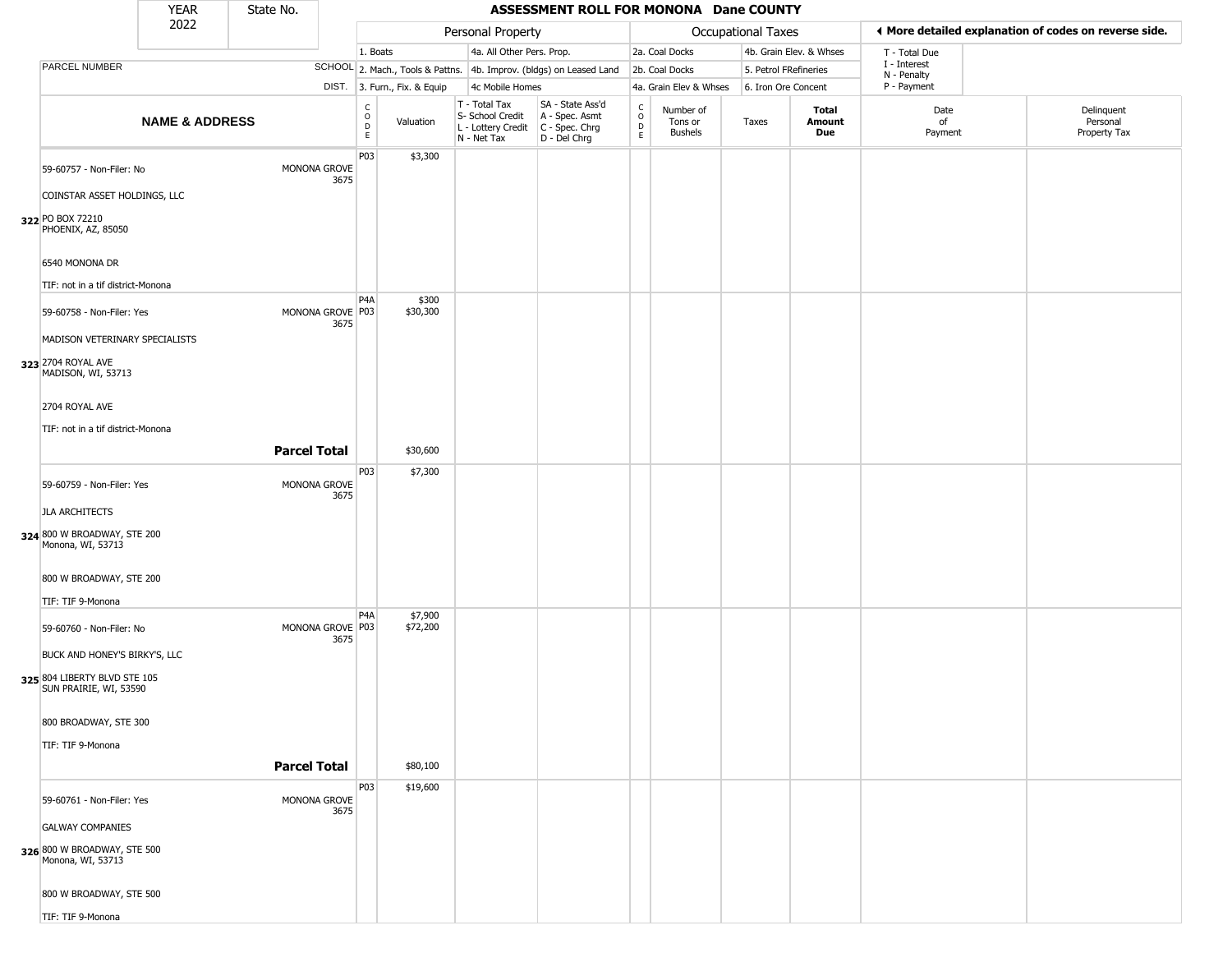|                                                                                                                  | <b>YEAR</b>               | State No.           |                          |                              |                              |                                                                        | ASSESSMENT ROLL FOR MONONA Dane COUNTY                                 |                                |                                        |                       |                         |                            |                                                       |
|------------------------------------------------------------------------------------------------------------------|---------------------------|---------------------|--------------------------|------------------------------|------------------------------|------------------------------------------------------------------------|------------------------------------------------------------------------|--------------------------------|----------------------------------------|-----------------------|-------------------------|----------------------------|-------------------------------------------------------|
|                                                                                                                  | 2022                      |                     |                          |                              |                              | Personal Property                                                      |                                                                        |                                |                                        | Occupational Taxes    |                         |                            | ♦ More detailed explanation of codes on reverse side. |
|                                                                                                                  |                           |                     |                          | 1. Boats                     |                              | 4a. All Other Pers. Prop.                                              |                                                                        |                                | 2a. Coal Docks                         |                       | 4b. Grain Elev. & Whses | T - Total Due              |                                                       |
| PARCEL NUMBER                                                                                                    |                           |                     |                          |                              |                              |                                                                        | SCHOOL 2. Mach., Tools & Pattns. 4b. Improv. (bldgs) on Leased Land    |                                | 2b. Coal Docks                         | 5. Petrol FRefineries |                         | I - Interest               |                                                       |
|                                                                                                                  |                           |                     |                          |                              | DIST. 3. Furn., Fix. & Equip | 4c Mobile Homes                                                        |                                                                        |                                | 4a. Grain Elev & Whses                 | 6. Iron Ore Concent   |                         | N - Penalty<br>P - Payment |                                                       |
|                                                                                                                  | <b>NAME &amp; ADDRESS</b> |                     |                          | $_{\rm o}^{\rm c}$<br>D<br>E | Valuation                    | T - Total Tax<br>S- School Credit<br>L - Lottery Credit<br>N - Net Tax | SA - State Ass'd<br>A - Spec. Asmt<br>$C - Spec. Chrg$<br>D - Del Chrg | $\frac{c}{0}$<br>$\frac{D}{E}$ | Number of<br>Tons or<br><b>Bushels</b> | Taxes                 | Total<br>Amount<br>Due  | Date<br>of<br>Payment      | Delinquent<br>Personal<br>Property Tax                |
| 59-60762 - Non-Filer: No<br>LEE AND ASSOCIATES OF MADISON, LLC<br>327 800 BROADWAY, STE 500<br>Monona, WI, 53713 |                           |                     | MONONA GROVE P03<br>3675 | P <sub>4</sub> A             | \$200<br>\$24,000            |                                                                        |                                                                        |                                |                                        |                       |                         |                            |                                                       |
| 800 BROADWAY, STE 500<br>TIF: TIF 9-Monona                                                                       |                           |                     |                          |                              |                              |                                                                        |                                                                        |                                |                                        |                       |                         |                            |                                                       |
|                                                                                                                  |                           | <b>Parcel Total</b> |                          |                              | \$24,200                     |                                                                        |                                                                        |                                |                                        |                       |                         |                            |                                                       |
| 59-60763 - Non-Filer: Yes                                                                                        |                           |                     | MONONA GROVE P03<br>3675 | P <sub>4</sub> A             | \$2,200<br>\$8,700           |                                                                        |                                                                        |                                |                                        |                       |                         |                            |                                                       |
| <b>BELLE &amp; BEAU</b>                                                                                          |                           |                     |                          |                              |                              |                                                                        |                                                                        |                                |                                        |                       |                         |                            |                                                       |
| 328 800 BROADWAY, STE 600<br>Monona, WI, 53713                                                                   |                           |                     |                          |                              |                              |                                                                        |                                                                        |                                |                                        |                       |                         |                            |                                                       |
| 800 BROADWAY, STE 600                                                                                            |                           |                     |                          |                              |                              |                                                                        |                                                                        |                                |                                        |                       |                         |                            |                                                       |
| TIF: TIF 9-Monona                                                                                                |                           |                     |                          |                              |                              |                                                                        |                                                                        |                                |                                        |                       |                         |                            |                                                       |
|                                                                                                                  |                           | <b>Parcel Total</b> |                          |                              | \$10,900                     |                                                                        |                                                                        |                                |                                        |                       |                         |                            |                                                       |
| 59-60764 - Non-Filer: No                                                                                         |                           |                     | MONONA GROVE<br>3675     | P03                          | \$1,400                      |                                                                        |                                                                        |                                |                                        |                       |                         |                            |                                                       |
| FLORIDA'S NATURAL FOOD SERVICE, INC<br>329 20205 HWY 27<br>LAKE WALES, FL, 33853                                 |                           |                     |                          |                              |                              |                                                                        |                                                                        |                                |                                        |                       |                         |                            |                                                       |
| 400 RIVER PLACE                                                                                                  |                           |                     |                          |                              |                              |                                                                        |                                                                        |                                |                                        |                       |                         |                            |                                                       |
| TIF: not in a tif district-Monona<br>59-60765 - Non-Filer: Yes                                                   |                           |                     | MONONA GROVE P03<br>3675 | P <sub>4</sub> A             | \$1,100<br>\$7,700           |                                                                        |                                                                        |                                |                                        |                       |                         |                            |                                                       |
| <b>CBD FARMACY</b><br>330 115 E BROADWAY STE 101                                                                 |                           |                     |                          |                              |                              |                                                                        |                                                                        |                                |                                        |                       |                         |                            |                                                       |
| MONONA, WI, 53716                                                                                                |                           |                     |                          |                              |                              |                                                                        |                                                                        |                                |                                        |                       |                         |                            |                                                       |
| 115 E BROADWAY STE 101                                                                                           |                           |                     |                          |                              |                              |                                                                        |                                                                        |                                |                                        |                       |                         |                            |                                                       |
| TIF: not in a tif district-Monona                                                                                |                           | <b>Parcel Total</b> |                          |                              | \$8,800                      |                                                                        |                                                                        |                                |                                        |                       |                         |                            |                                                       |
| 59-60766 - Non-Filer: No                                                                                         |                           |                     | MONONA GROVE P03<br>3675 | P <sub>4</sub> A             | \$3,100<br>\$679,600         |                                                                        |                                                                        |                                |                                        |                       |                         |                            |                                                       |
| WEST BROADWAY HOTEL ASSOCIATES DBA AVID MONONA ANDY RUIZ<br>331 801 E 2ND AVE STE 200<br>CORALVILLE, IA, 52241   |                           |                     |                          |                              |                              |                                                                        |                                                                        |                                |                                        |                       |                         |                            |                                                       |
| 900 W BROADWAY                                                                                                   |                           |                     |                          |                              |                              |                                                                        |                                                                        |                                |                                        |                       |                         |                            |                                                       |
| TIF: TIF 9-Monona                                                                                                |                           |                     |                          |                              |                              |                                                                        |                                                                        |                                |                                        |                       |                         |                            |                                                       |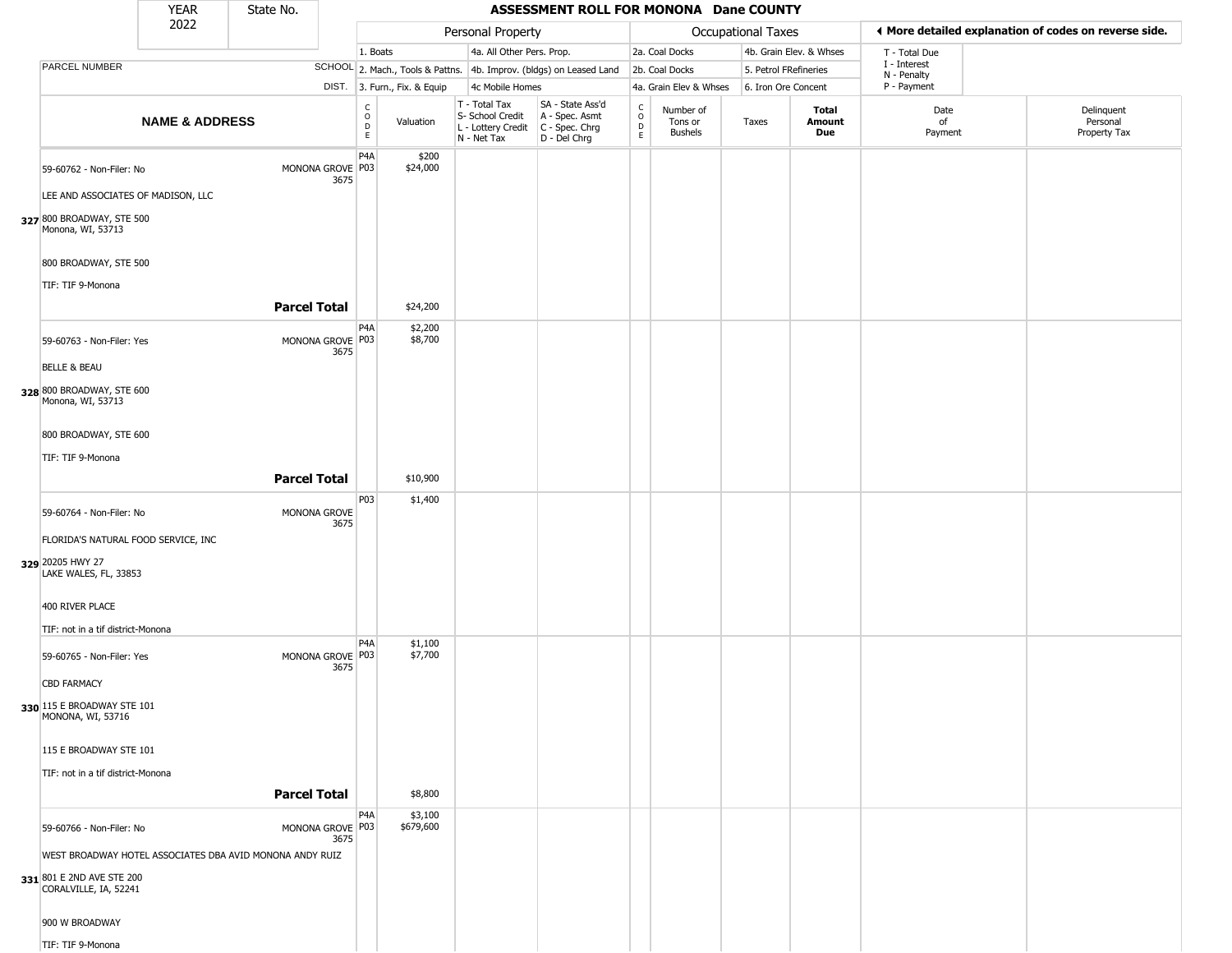|                                                                               | <b>YEAR</b>               | State No.           |      |                                      |                              |                                                                                         | ASSESSMENT ROLL FOR MONONA Dane COUNTY                              |                                    |                                 |                           |                         |                             |                                                       |
|-------------------------------------------------------------------------------|---------------------------|---------------------|------|--------------------------------------|------------------------------|-----------------------------------------------------------------------------------------|---------------------------------------------------------------------|------------------------------------|---------------------------------|---------------------------|-------------------------|-----------------------------|-------------------------------------------------------|
|                                                                               | 2022                      |                     |      |                                      |                              | Personal Property                                                                       |                                                                     |                                    |                                 | <b>Occupational Taxes</b> |                         |                             | ◀ More detailed explanation of codes on reverse side. |
|                                                                               |                           |                     |      | 1. Boats                             |                              | 4a. All Other Pers. Prop.                                                               |                                                                     |                                    | 2a. Coal Docks                  |                           | 4b. Grain Elev. & Whses | T - Total Due               |                                                       |
| PARCEL NUMBER                                                                 |                           |                     |      |                                      |                              |                                                                                         | SCHOOL 2. Mach., Tools & Pattns. 4b. Improv. (bldgs) on Leased Land |                                    | 2b. Coal Docks                  | 5. Petrol FRefineries     |                         | I - Interest<br>N - Penalty |                                                       |
|                                                                               |                           |                     |      |                                      | DIST. 3. Furn., Fix. & Equip | 4c Mobile Homes                                                                         |                                                                     |                                    | 4a. Grain Elev & Whses          | 6. Iron Ore Concent       |                         | P - Payment                 |                                                       |
|                                                                               | <b>NAME &amp; ADDRESS</b> |                     |      | C<br>$\mathsf O$<br>$\mathsf D$<br>E | Valuation                    | T - Total Tax<br>S- School Credit<br>L - Lottery Credit   C - Spec. Chrg<br>N - Net Tax | SA - State Ass'd<br>A - Spec. Asmt<br>D - Del Chrg                  | $\int_{0}^{c}$<br>$\mathsf D$<br>E | Number of<br>Tons or<br>Bushels | Taxes                     | Total<br>Amount<br>Due  | Date<br>of<br>Payment       | Delinquent<br>Personal<br>Property Tax                |
|                                                                               |                           | <b>Parcel Total</b> |      |                                      | \$682,700                    |                                                                                         |                                                                     |                                    |                                 |                           |                         |                             |                                                       |
| 59-60767 - Non-Filer: No                                                      |                           | MONONA GROVE        | 3675 | P03                                  | \$0                          |                                                                                         |                                                                     |                                    |                                 |                           |                         |                             |                                                       |
| CONOPCO, INC<br>332 PO BOX 5195<br>OAK BROOK, IL, 60522                       |                           |                     |      |                                      |                              |                                                                                         |                                                                     |                                    |                                 |                           |                         |                             |                                                       |
| 1220 E BROADWAY<br>TIF: not in a tif district-Monona                          |                           |                     |      |                                      |                              |                                                                                         |                                                                     |                                    |                                 |                           |                         |                             |                                                       |
| 59-60768 - Non-Filer: No<br>CC SERVICES, INC JULIE LAWSON, TAX DEPT           |                           | MONONA GROVE        | 3675 | <b>P03</b>                           | \$2,500                      |                                                                                         |                                                                     |                                    |                                 |                           |                         |                             |                                                       |
| 333 1711 GE RD 3RD FLOOR<br>BLOOMINGTON, IL, 61704<br>100 FROST WOODS DR      |                           |                     |      |                                      |                              |                                                                                         |                                                                     |                                    |                                 |                           |                         |                             |                                                       |
|                                                                               |                           |                     |      |                                      |                              |                                                                                         |                                                                     |                                    |                                 |                           |                         |                             |                                                       |
| TIF: TIF 4-Monona<br>59-60769 - Non-Filer: Yes                                |                           | MONONA GROVE        | 3675 | P03                                  | \$2,600                      |                                                                                         |                                                                     |                                    |                                 |                           |                         |                             |                                                       |
| NEW AQUA, LLC DBA AQUA SYSTEMS<br>334 7785 E US HIGHWAY 36<br>AVON, IN, 46123 |                           |                     |      |                                      |                              |                                                                                         |                                                                     |                                    |                                 |                           |                         |                             |                                                       |
| <b>VARIOUS</b><br>TIF: not in a tif district-Monona                           |                           |                     |      |                                      |                              |                                                                                         |                                                                     |                                    |                                 |                           |                         |                             |                                                       |
| 59-60770 - Non-Filer: Yes<br>FARRELL EQUIPMENT RENTAL, INC                    |                           | MONONA GROVE P03    | 3675 | P <sub>4</sub> A                     | \$1,100<br>\$11,600          |                                                                                         |                                                                     |                                    |                                 |                           |                         |                             |                                                       |
| 335 1510 N HASTINGS WAY<br>EAU CLAIRE, WI, 54702                              |                           |                     |      |                                      |                              |                                                                                         |                                                                     |                                    |                                 |                           |                         |                             |                                                       |
| 2300 KILGUST RD                                                               |                           |                     |      |                                      |                              |                                                                                         |                                                                     |                                    |                                 |                           |                         |                             |                                                       |
| TIF: not in a tif district-Monona                                             |                           | <b>Parcel Total</b> |      |                                      | \$12,700                     |                                                                                         |                                                                     |                                    |                                 |                           |                         |                             |                                                       |
| 59-60771 - Non-Filer: No<br>AMERICAN FAMILY MUTUAL INSURANCE, INC             |                           | MONONA GROVE        | 3675 | P03                                  | \$400                        |                                                                                         |                                                                     |                                    |                                 |                           |                         |                             |                                                       |
| 336 PO BOX 4747<br>OAK BROOK, WI, 60522<br>115 E BROADWAY                     |                           |                     |      |                                      |                              |                                                                                         |                                                                     |                                    |                                 |                           |                         |                             |                                                       |
| TIF: not in a tif district-Monona                                             |                           |                     |      |                                      |                              |                                                                                         |                                                                     |                                    |                                 |                           |                         |                             |                                                       |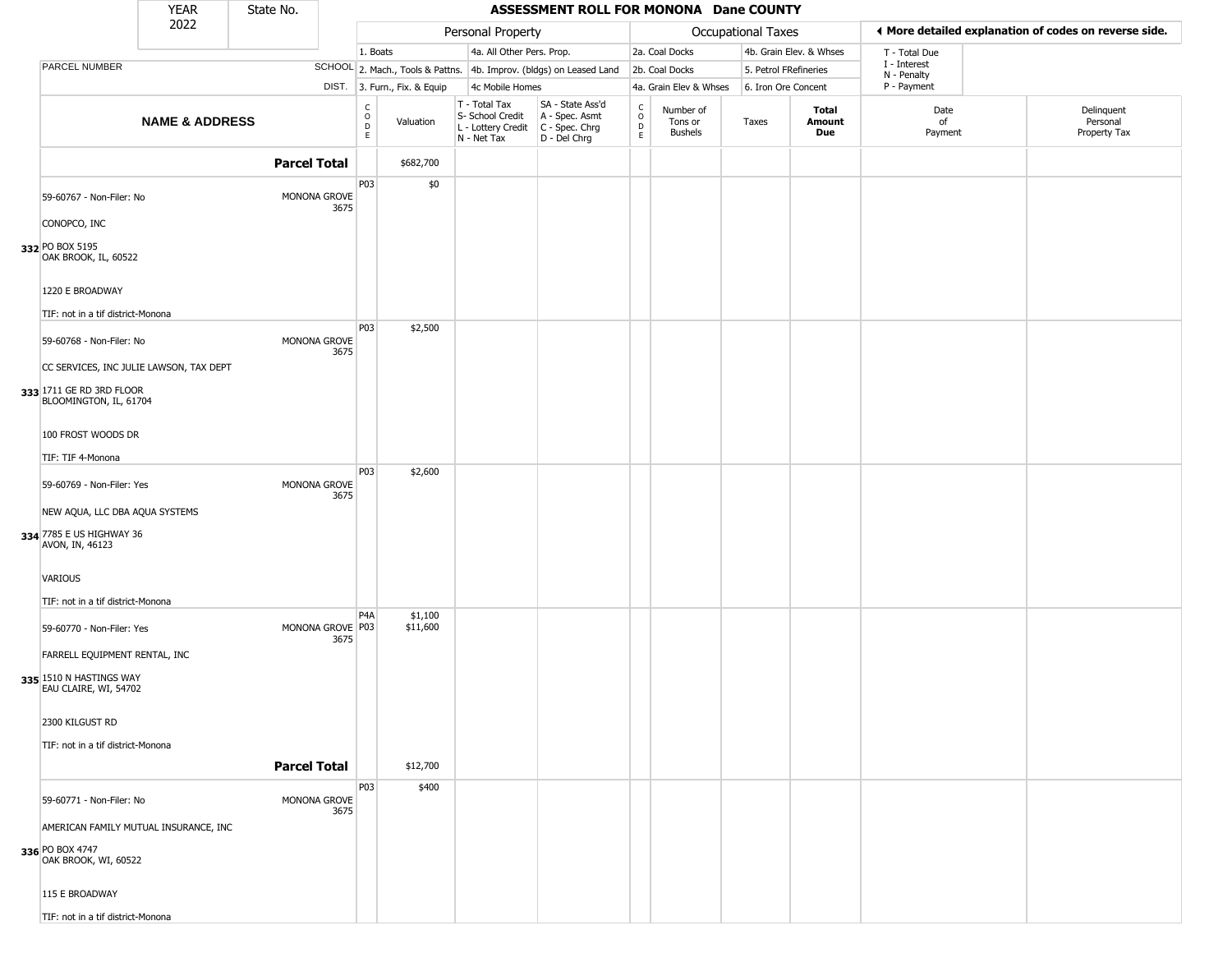|                                                          | <b>YEAR</b>               | State No.           |                          |                                          |                              |                                                                        | ASSESSMENT ROLL FOR MONONA Dane COUNTY                                 |                                   |                                        |                           |                         |                             |                                                       |
|----------------------------------------------------------|---------------------------|---------------------|--------------------------|------------------------------------------|------------------------------|------------------------------------------------------------------------|------------------------------------------------------------------------|-----------------------------------|----------------------------------------|---------------------------|-------------------------|-----------------------------|-------------------------------------------------------|
|                                                          | 2022                      |                     |                          |                                          |                              | Personal Property                                                      |                                                                        |                                   |                                        | <b>Occupational Taxes</b> |                         |                             | ♦ More detailed explanation of codes on reverse side. |
|                                                          |                           |                     |                          | 1. Boats                                 |                              | 4a. All Other Pers. Prop.                                              |                                                                        |                                   | 2a. Coal Docks                         |                           | 4b. Grain Elev. & Whses | T - Total Due               |                                                       |
| PARCEL NUMBER                                            |                           |                     |                          |                                          |                              |                                                                        | SCHOOL 2. Mach., Tools & Pattns. 4b. Improv. (bldgs) on Leased Land    |                                   | 2b. Coal Docks                         |                           | 5. Petrol FRefineries   | I - Interest<br>N - Penalty |                                                       |
|                                                          |                           |                     |                          |                                          | DIST. 3. Furn., Fix. & Equip | 4c Mobile Homes                                                        |                                                                        |                                   | 4a. Grain Elev & Whses                 | 6. Iron Ore Concent       |                         | P - Payment                 |                                                       |
|                                                          | <b>NAME &amp; ADDRESS</b> |                     |                          | $\rm _o^C$<br>$\mathsf D$<br>$\mathsf E$ | Valuation                    | T - Total Tax<br>S- School Credit<br>L - Lottery Credit<br>N - Net Tax | SA - State Ass'd<br>A - Spec. Asmt<br>$C - Spec. Chrg$<br>D - Del Chrg | C<br>$\circ$<br>$\mathsf{D}$<br>E | Number of<br>Tons or<br><b>Bushels</b> | Taxes                     | Total<br>Amount<br>Due  | Date<br>of<br>Payment       | Delinquent<br>Personal<br>Property Tax                |
| 59-60772 - Non-Filer: No<br>CANON SOLUTIONS AMERICA, INC |                           |                     | MONONA GROVE<br>3675     | P03                                      | \$700                        |                                                                        |                                                                        |                                   |                                        |                           |                         |                             |                                                       |
| 337 300 COMMERCE SQUARE BLVD<br>BURLINGTON, NJ, 08016    |                           |                     |                          |                                          |                              |                                                                        |                                                                        |                                   |                                        |                           |                         |                             |                                                       |
| 100 RIVER PL                                             |                           |                     |                          |                                          |                              |                                                                        |                                                                        |                                   |                                        |                           |                         |                             |                                                       |
| TIF: not in a tif district-Monona                        |                           |                     |                          | P <sub>4</sub> A                         |                              |                                                                        |                                                                        |                                   |                                        |                           |                         |                             |                                                       |
| 59-60773 - Non-Filer: No                                 |                           |                     | MONONA GROVE P03<br>3675 |                                          | \$400<br>\$51,900            |                                                                        |                                                                        |                                   |                                        |                           |                         |                             |                                                       |
| JIMMY JOHN'S ENTERPRISE, LLC C/O WI LSON & FRANCO        |                           |                     |                          |                                          |                              |                                                                        |                                                                        |                                   |                                        |                           |                         |                             |                                                       |
| 338 11000 RICHMOND AVE STE 350<br>RICHMOND, TX, 77042    |                           |                     |                          |                                          |                              |                                                                        |                                                                        |                                   |                                        |                           |                         |                             |                                                       |
| 6508 MONONA DR                                           |                           |                     |                          |                                          |                              |                                                                        |                                                                        |                                   |                                        |                           |                         |                             |                                                       |
| TIF: not in a tif district-Monona                        |                           |                     |                          |                                          |                              |                                                                        |                                                                        |                                   |                                        |                           |                         |                             |                                                       |
|                                                          |                           | <b>Parcel Total</b> |                          |                                          | \$52,300                     |                                                                        |                                                                        |                                   |                                        |                           |                         |                             |                                                       |
| 59-60774 - Non-Filer: No                                 |                           |                     | MONONA GROVE P03         | P <sub>4</sub> A                         | \$2,600<br>\$6,900           |                                                                        |                                                                        |                                   |                                        |                           |                         |                             |                                                       |
| PROVISOR, INC                                            |                           |                     | 3675                     |                                          |                              |                                                                        |                                                                        |                                   |                                        |                           |                         |                             |                                                       |
| 339 200 S EXECUTIVE DR UNIT 120<br>BROOKFIELD, WI, 53005 |                           |                     |                          |                                          |                              |                                                                        |                                                                        |                                   |                                        |                           |                         |                             |                                                       |
| 2800 ROYAL AVE STE 213                                   |                           |                     |                          |                                          |                              |                                                                        |                                                                        |                                   |                                        |                           |                         |                             |                                                       |
| TIF: not in a tif district-Monona                        |                           |                     |                          |                                          |                              |                                                                        |                                                                        |                                   |                                        |                           |                         |                             |                                                       |
|                                                          |                           | <b>Parcel Total</b> |                          |                                          | \$9,500                      |                                                                        |                                                                        |                                   |                                        |                           |                         |                             |                                                       |
| 59-60775 - Non-Filer: No                                 |                           |                     | MONONA GROVE<br>3675     | P03                                      | \$2,900                      |                                                                        |                                                                        |                                   |                                        |                           |                         |                             |                                                       |
| HUNTINGTON TECHNOLOGY FINANCE                            |                           |                     |                          |                                          |                              |                                                                        |                                                                        |                                   |                                        |                           |                         |                             |                                                       |
| 340 2285 FRANKLIN ROAD<br>BLOOMFIELD, MI, 53716-4026     |                           |                     |                          |                                          |                              |                                                                        |                                                                        |                                   |                                        |                           |                         |                             |                                                       |
| 6520 MONONA DR                                           |                           |                     |                          |                                          |                              |                                                                        |                                                                        |                                   |                                        |                           |                         |                             |                                                       |
| TIF: not in a tif district-Monona                        |                           |                     |                          |                                          |                              |                                                                        |                                                                        |                                   |                                        |                           |                         |                             |                                                       |
| 59-60776 - Non-Filer: Yes                                |                           |                     | MONONA GROVE             | P03                                      | \$200                        |                                                                        |                                                                        |                                   |                                        |                           |                         |                             |                                                       |
| DREYER'S GRAND ICE CREAM C/O RYAN, LLC                   |                           |                     | 3675                     |                                          |                              |                                                                        |                                                                        |                                   |                                        |                           |                         |                             |                                                       |
| 341 PO BOX 4900 DEPT 660<br>SCOTTSDALE, WI, 85261-1490   |                           |                     |                          |                                          |                              |                                                                        |                                                                        |                                   |                                        |                           |                         |                             |                                                       |
| VARIOUS                                                  |                           |                     |                          |                                          |                              |                                                                        |                                                                        |                                   |                                        |                           |                         |                             |                                                       |
| TIF: not in a tif district-Monona                        |                           |                     |                          |                                          |                              |                                                                        |                                                                        |                                   |                                        |                           |                         |                             |                                                       |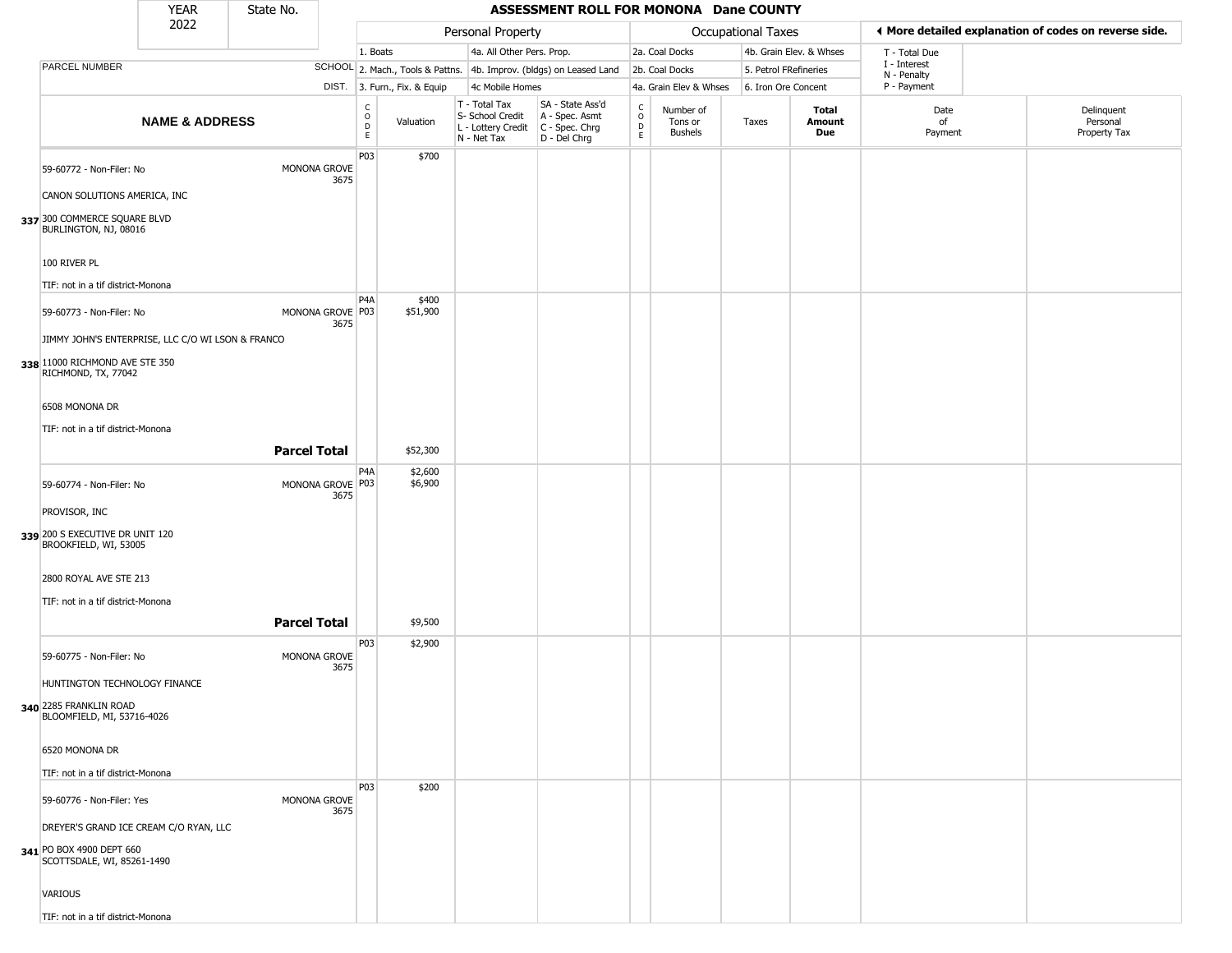|                                                                                  | <b>YEAR</b>               | State No.           |                          |                                   |                              |                                                                        | ASSESSMENT ROLL FOR MONONA Dane COUNTY                               |                        |                                        |                     |                         |                             |                                                       |
|----------------------------------------------------------------------------------|---------------------------|---------------------|--------------------------|-----------------------------------|------------------------------|------------------------------------------------------------------------|----------------------------------------------------------------------|------------------------|----------------------------------------|---------------------|-------------------------|-----------------------------|-------------------------------------------------------|
|                                                                                  | 2022                      |                     |                          |                                   |                              | Personal Property                                                      |                                                                      |                        |                                        | Occupational Taxes  |                         |                             | ◀ More detailed explanation of codes on reverse side. |
|                                                                                  |                           |                     |                          | 1. Boats                          |                              | 4a. All Other Pers. Prop.                                              |                                                                      |                        | 2a. Coal Docks                         |                     | 4b. Grain Elev. & Whses | T - Total Due               |                                                       |
| PARCEL NUMBER                                                                    |                           |                     |                          |                                   |                              |                                                                        | SCHOOL 2. Mach., Tools & Pattns. 4b. Improv. (bldgs) on Leased Land  |                        | 2b. Coal Docks                         |                     | 5. Petrol FRefineries   | I - Interest<br>N - Penalty |                                                       |
|                                                                                  |                           |                     |                          |                                   | DIST. 3. Furn., Fix. & Equip | 4c Mobile Homes                                                        |                                                                      |                        | 4a. Grain Elev & Whses                 | 6. Iron Ore Concent |                         | P - Payment                 |                                                       |
|                                                                                  | <b>NAME &amp; ADDRESS</b> |                     |                          | $\mathsf{C}$<br>$\circ$<br>D<br>E | Valuation                    | T - Total Tax<br>S- School Credit<br>L - Lottery Credit<br>N - Net Tax | SA - State Ass'd<br>A - Spec. Asmt<br>C - Spec. Chrg<br>D - Del Chrg | C<br>$\circ$<br>D<br>E | Number of<br>Tons or<br><b>Bushels</b> | Taxes               | Total<br>Amount<br>Due  | Date<br>of<br>Payment       | Delinquent<br>Personal<br>Property Tax                |
| 59-60777 - Non-Filer: Yes<br>SHARING RESOURCES WORLDWIDE                         |                           |                     | MONONA GROVE<br>3675     | P03                               | \$5,500                      |                                                                        |                                                                      |                        |                                        |                     |                         |                             |                                                       |
| 342 2405 INDUSTRIAL DRIVE<br>MADISON, WI, 53713                                  |                           |                     |                          |                                   |                              |                                                                        |                                                                      |                        |                                        |                     |                         |                             |                                                       |
| 2405 INDUSTRIAL DRIVE                                                            |                           |                     |                          |                                   |                              |                                                                        |                                                                      |                        |                                        |                     |                         |                             |                                                       |
| TIF: not in a tif district-Monona                                                |                           |                     |                          | P03                               | \$5,500                      |                                                                        |                                                                      |                        |                                        |                     |                         |                             |                                                       |
| 59-60778 - Non-Filer: Yes<br>ASSOCIATED MACHINERY SALES, LLC                     |                           |                     | MONONA GROVE<br>3675     |                                   |                              |                                                                        |                                                                      |                        |                                        |                     |                         |                             |                                                       |
| 343 2403 INDUSTRIAL DR<br>MONONA, WI, 53713                                      |                           |                     |                          |                                   |                              |                                                                        |                                                                      |                        |                                        |                     |                         |                             |                                                       |
| 2403 INDUSTRIAL DR<br>TIF: not in a tif district-Monona                          |                           |                     |                          |                                   |                              |                                                                        |                                                                      |                        |                                        |                     |                         |                             |                                                       |
|                                                                                  |                           |                     |                          | P <sub>4</sub> A                  | \$1,000                      |                                                                        |                                                                      |                        |                                        |                     |                         |                             |                                                       |
| 59-60779 - Non-Filer: Yes<br>MIDWEST PERFORMANCE                                 |                           |                     | MONONA GROVE P03<br>3675 |                                   | \$3,900                      |                                                                        |                                                                      |                        |                                        |                     |                         |                             |                                                       |
| 344 2401 INDUSTRIAL DR<br>MONONA, WI, 53713                                      |                           |                     |                          |                                   |                              |                                                                        |                                                                      |                        |                                        |                     |                         |                             |                                                       |
| 2401 INDUSTRIAL DR<br>TIF: not in a tif district-Monona                          |                           |                     |                          |                                   |                              |                                                                        |                                                                      |                        |                                        |                     |                         |                             |                                                       |
|                                                                                  |                           | <b>Parcel Total</b> |                          |                                   | \$4,900                      |                                                                        |                                                                      |                        |                                        |                     |                         |                             |                                                       |
| 59-60780 - Non-Filer: Yes                                                        |                           |                     | MONONA GROVE P03<br>3675 | P4A                               | \$1,100<br>\$8,800           |                                                                        |                                                                      |                        |                                        |                     |                         |                             |                                                       |
| SMARTIAN COUNSELING CENTER OF WI<br>345 5900 MONONA DR #100<br>MONONA, WI, 53716 |                           |                     |                          |                                   |                              |                                                                        |                                                                      |                        |                                        |                     |                         |                             |                                                       |
| 5900 MONONA DR #100                                                              |                           |                     |                          |                                   |                              |                                                                        |                                                                      |                        |                                        |                     |                         |                             |                                                       |
| TIF: TIF 4-Monona                                                                |                           | <b>Parcel Total</b> |                          |                                   | \$9,900                      |                                                                        |                                                                      |                        |                                        |                     |                         |                             |                                                       |
| 59-60781 - Non-Filer: Yes                                                        |                           |                     | MONONA GROVE<br>3675     | P03                               | \$5,500                      |                                                                        |                                                                      |                        |                                        |                     |                         |                             |                                                       |
| ELITE COGNITION, LLC<br>346 5900 MONONA DR STE 200<br>MONONA, WI, 53716          |                           |                     |                          |                                   |                              |                                                                        |                                                                      |                        |                                        |                     |                         |                             |                                                       |
| 5900 MONONA DR STE 200                                                           |                           |                     |                          |                                   |                              |                                                                        |                                                                      |                        |                                        |                     |                         |                             |                                                       |
| TIF: TIF 4-Monona                                                                |                           |                     |                          |                                   |                              |                                                                        |                                                                      |                        |                                        |                     |                         |                             |                                                       |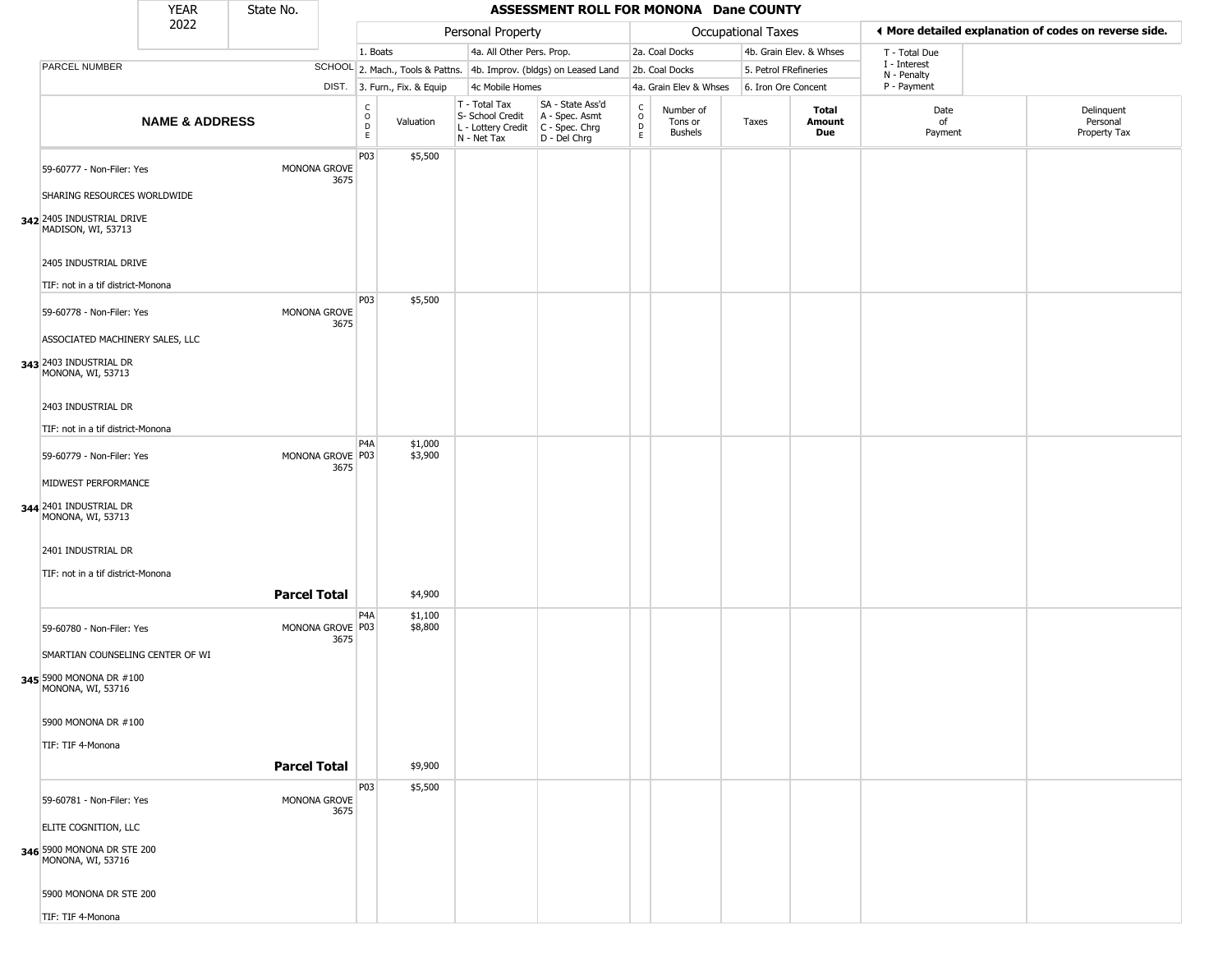|                                                                               | <b>YEAR</b>               | State No. |                      |                                                          |                              |                                                                        | ASSESSMENT ROLL FOR MONONA Dane COUNTY                                 |                                              |                                        |                       |                         |                             |                                                       |
|-------------------------------------------------------------------------------|---------------------------|-----------|----------------------|----------------------------------------------------------|------------------------------|------------------------------------------------------------------------|------------------------------------------------------------------------|----------------------------------------------|----------------------------------------|-----------------------|-------------------------|-----------------------------|-------------------------------------------------------|
|                                                                               | 2022                      |           |                      |                                                          |                              | Personal Property                                                      |                                                                        |                                              |                                        | Occupational Taxes    |                         |                             | ♦ More detailed explanation of codes on reverse side. |
|                                                                               |                           |           |                      | 1. Boats                                                 |                              | 4a. All Other Pers. Prop.                                              |                                                                        |                                              | 2a. Coal Docks                         |                       | 4b. Grain Elev. & Whses | T - Total Due               |                                                       |
| PARCEL NUMBER                                                                 |                           |           |                      |                                                          |                              |                                                                        | SCHOOL 2. Mach., Tools & Pattns. 4b. Improv. (bldgs) on Leased Land    |                                              | 2b. Coal Docks                         | 5. Petrol FRefineries |                         | I - Interest<br>N - Penalty |                                                       |
|                                                                               |                           |           |                      |                                                          | DIST. 3. Furn., Fix. & Equip | 4c Mobile Homes                                                        |                                                                        |                                              | 4a. Grain Elev & Whses                 | 6. Iron Ore Concent   |                         | P - Payment                 |                                                       |
|                                                                               | <b>NAME &amp; ADDRESS</b> |           |                      | $\begin{matrix} 0 \\ 0 \\ 0 \end{matrix}$<br>$\mathsf E$ | Valuation                    | T - Total Tax<br>S- School Credit<br>L - Lottery Credit<br>N - Net Tax | SA - State Ass'd<br>A - Spec. Asmt<br>C - Spec. Chrg<br>$D - Del Chrg$ | $\begin{array}{c}\nC \\ O \\ D\n\end{array}$ | Number of<br>Tons or<br><b>Bushels</b> | Taxes                 | Total<br>Amount<br>Due  | Date<br>of<br>Payment       | Delinquent<br>Personal<br>Property Tax                |
| 59-60782 - Non-Filer: Yes<br>TELLURIAN, INC                                   |                           |           | MONONA GROVE<br>3675 | P03                                                      | \$93,500                     |                                                                        |                                                                        |                                              |                                        |                       |                         |                             |                                                       |
| 347 5900 MONONA DR STE 300<br>MONONA, WI, 53716                               |                           |           |                      |                                                          |                              |                                                                        |                                                                        |                                              |                                        |                       |                         |                             |                                                       |
| 5900 MONONA DR STE 300<br>TIF: TIF 4-Monona                                   |                           |           |                      |                                                          |                              |                                                                        |                                                                        |                                              |                                        |                       |                         |                             |                                                       |
| 59-60783 - Non-Filer: No<br>RIVER BIRCH THERAPY                               |                           |           | MONONA GROVE<br>3675 | P03                                                      | \$1,100                      |                                                                        |                                                                        |                                              |                                        |                       |                         |                             |                                                       |
| 348 5308 MCKENNA RD<br>MONONA, WI, 53716                                      |                           |           |                      |                                                          |                              |                                                                        |                                                                        |                                              |                                        |                       |                         |                             |                                                       |
| 5900 MONONA DR STE 311<br>TIF: TIF 4-Monona                                   |                           |           |                      |                                                          |                              |                                                                        |                                                                        |                                              |                                        |                       |                         |                             |                                                       |
| 59-60784 - Non-Filer: Yes                                                     |                           |           | MONONA GROVE<br>3675 | P03                                                      | \$5,500                      |                                                                        |                                                                        |                                              |                                        |                       |                         |                             |                                                       |
| A PATH FORWARD<br>349 5900 MONONA DR STE 401<br>MONONA, WI, 53716             |                           |           |                      |                                                          |                              |                                                                        |                                                                        |                                              |                                        |                       |                         |                             |                                                       |
| 5900 MONONA DR STE 401<br>TIF: TIF 4-Monona                                   |                           |           |                      |                                                          |                              |                                                                        |                                                                        |                                              |                                        |                       |                         |                             |                                                       |
| 59-60785 - Non-Filer: Yes                                                     |                           |           | MONONA GROVE<br>3675 | P03                                                      | \$5,500                      |                                                                        |                                                                        |                                              |                                        |                       |                         |                             |                                                       |
| STOLTZ HENDRICKSON, LLC<br>350 5900 MONONA DR STE 404<br>MONONA, WI, 53716    |                           |           |                      |                                                          |                              |                                                                        |                                                                        |                                              |                                        |                       |                         |                             |                                                       |
| 5900 MONONA DR STE 404                                                        |                           |           |                      |                                                          |                              |                                                                        |                                                                        |                                              |                                        |                       |                         |                             |                                                       |
| TIF: TIF 4-Monona                                                             |                           |           |                      | P03                                                      | \$11,000                     |                                                                        |                                                                        |                                              |                                        |                       |                         |                             |                                                       |
| 59-60786 - Non-Filer: Yes                                                     |                           |           | MONONA GROVE<br>3675 |                                                          |                              |                                                                        |                                                                        |                                              |                                        |                       |                         |                             |                                                       |
| KITCHEN SOLVERS OF MADISON<br>351 5900 MONONA DR STE 405<br>MONONA, WI, 53716 |                           |           |                      |                                                          |                              |                                                                        |                                                                        |                                              |                                        |                       |                         |                             |                                                       |
| 5900 MONONA DR STE 405                                                        |                           |           |                      |                                                          |                              |                                                                        |                                                                        |                                              |                                        |                       |                         |                             |                                                       |
| TIF: TIF 4-Monona                                                             |                           |           |                      |                                                          |                              |                                                                        |                                                                        |                                              |                                        |                       |                         |                             |                                                       |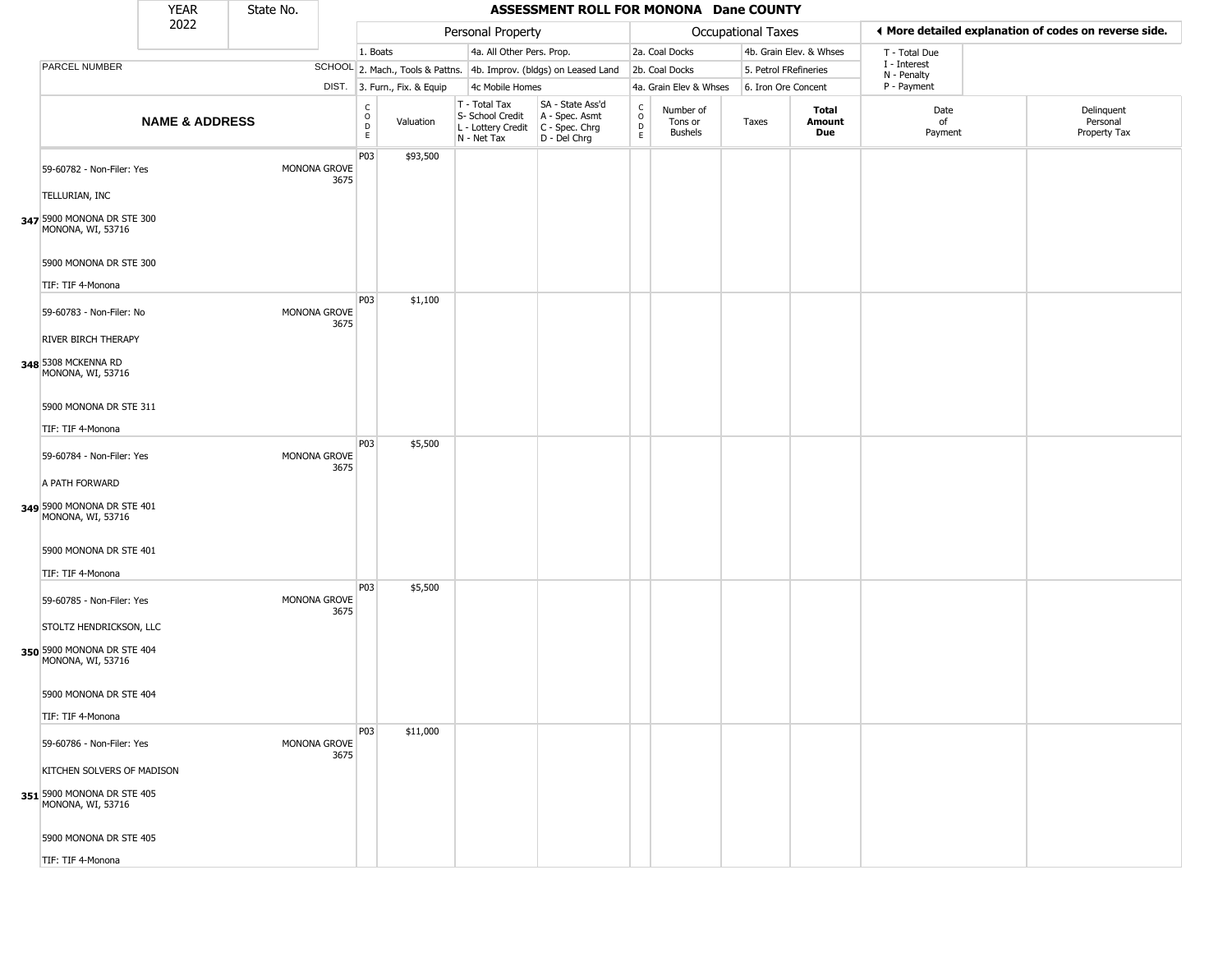|                                                                                                       | <b>YEAR</b>               | State No. |                            |                                                       |                              |                                                                        | ASSESSMENT ROLL FOR MONONA Dane COUNTY                               |                        |                                        |                       |                         |                             |                                                       |
|-------------------------------------------------------------------------------------------------------|---------------------------|-----------|----------------------------|-------------------------------------------------------|------------------------------|------------------------------------------------------------------------|----------------------------------------------------------------------|------------------------|----------------------------------------|-----------------------|-------------------------|-----------------------------|-------------------------------------------------------|
|                                                                                                       | 2022                      |           |                            |                                                       |                              | Personal Property                                                      |                                                                      |                        |                                        | Occupational Taxes    |                         |                             | ◀ More detailed explanation of codes on reverse side. |
|                                                                                                       |                           |           |                            | 1. Boats                                              |                              | 4a. All Other Pers. Prop.                                              |                                                                      |                        | 2a. Coal Docks                         |                       | 4b. Grain Elev. & Whses | T - Total Due               |                                                       |
| PARCEL NUMBER                                                                                         |                           |           |                            |                                                       |                              |                                                                        | SCHOOL 2. Mach., Tools & Pattns. 4b. Improv. (bldgs) on Leased Land  |                        | 2b. Coal Docks                         | 5. Petrol FRefineries |                         | I - Interest<br>N - Penalty |                                                       |
|                                                                                                       |                           |           |                            |                                                       | DIST. 3. Furn., Fix. & Equip | 4c Mobile Homes                                                        |                                                                      |                        | 4a. Grain Elev & Whses                 | 6. Iron Ore Concent   |                         | P - Payment                 |                                                       |
|                                                                                                       | <b>NAME &amp; ADDRESS</b> |           |                            | $\mathsf{C}$<br>$\circ$<br>$\mathsf D$<br>$\mathsf E$ | Valuation                    | T - Total Tax<br>S- School Credit<br>L - Lottery Credit<br>N - Net Tax | SA - State Ass'd<br>A - Spec. Asmt<br>C - Spec. Chrg<br>D - Del Chrg | C<br>$\circ$<br>D<br>E | Number of<br>Tons or<br><b>Bushels</b> | Taxes                 | Total<br>Amount<br>Due  | Date<br>of<br>Payment       | Delinquent<br>Personal<br>Property Tax                |
| 59-60787 - Non-Filer: Yes                                                                             |                           |           | MONONA GROVE<br>3675       | P <sub>0</sub> 3                                      | \$8,800                      |                                                                        |                                                                      |                        |                                        |                       |                         |                             |                                                       |
| SPERO HOLISTIC                                                                                        |                           |           |                            |                                                       |                              |                                                                        |                                                                      |                        |                                        |                       |                         |                             |                                                       |
| 352 5900 MONONA DR STE 407<br>MONONA, WI, 53716                                                       |                           |           |                            |                                                       |                              |                                                                        |                                                                      |                        |                                        |                       |                         |                             |                                                       |
| 5900 MONONA DR STE 407<br>TIF: TIF 4-Monona                                                           |                           |           |                            |                                                       |                              |                                                                        |                                                                      |                        |                                        |                       |                         |                             |                                                       |
| 59-60788 - Non-Filer: Yes                                                                             |                           |           | MONONA GROVE<br>3675       | P03                                                   | \$5,500                      |                                                                        |                                                                      |                        |                                        |                       |                         |                             |                                                       |
| SCOTT FENTON, PSYD, LLC<br>353 5900 MONONA DR STE 408<br>MONONA, WI, 53716                            |                           |           |                            |                                                       |                              |                                                                        |                                                                      |                        |                                        |                       |                         |                             |                                                       |
| 5900 MONONA DR STE 408<br>TIF: TIF 4-Monona                                                           |                           |           |                            |                                                       |                              |                                                                        |                                                                      |                        |                                        |                       |                         |                             |                                                       |
| 59-60789 - Non-Filer: No                                                                              |                           |           | MONONA GROVE P03<br>3675   | P4A                                                   | \$500<br>\$17,900            |                                                                        |                                                                      |                        |                                        |                       |                         |                             |                                                       |
| PETRE ENTERPRISESE, INC DBA FELLY'S FLOWERS<br>354 N18W29609 CROOKED CREEK RD<br>PEWAUKEE, WI, 53072  |                           |           |                            |                                                       |                              |                                                                        |                                                                      |                        |                                        |                       |                         |                             |                                                       |
| 205 E BROADWAY<br>TIF: not in a tif district-Monona                                                   |                           |           |                            |                                                       |                              |                                                                        |                                                                      |                        |                                        |                       |                         |                             |                                                       |
|                                                                                                       |                           |           | <b>Parcel Total</b>        |                                                       | \$18,400                     |                                                                        |                                                                      |                        |                                        |                       |                         |                             |                                                       |
| 59-60790 - Non-Filer: No                                                                              |                           |           | MONONA GROVE<br>3675       | P <sub>0</sub> 3                                      | \$2,900                      |                                                                        |                                                                      |                        |                                        |                       |                         |                             |                                                       |
| BAXTER HEALTHCARE CORPORATION C/O RYAN, LLC<br>355 PO BOX 4900 DEPT 313<br>SCOTTSDALE, AZ, 85261-4900 |                           |           |                            |                                                       |                              |                                                                        |                                                                      |                        |                                        |                       |                         |                             |                                                       |
| <b>VARIOUS</b>                                                                                        |                           |           |                            |                                                       |                              |                                                                        |                                                                      |                        |                                        |                       |                         |                             |                                                       |
| TIF: not in a tif district-Monona                                                                     |                           |           |                            |                                                       |                              |                                                                        |                                                                      |                        |                                        |                       |                         |                             |                                                       |
| 59-60791 - Non-Filer: No                                                                              |                           |           | MONONA GROVE   P03<br>3675 | P4A                                                   | \$100<br>\$500               |                                                                        |                                                                      |                        |                                        |                       |                         |                             |                                                       |
| SHROPSHIRE CHIROPRACTIC, INC                                                                          |                           |           |                            |                                                       |                              |                                                                        |                                                                      |                        |                                        |                       |                         |                             |                                                       |
| 356 1574 W BROADWAY<br>MONONA, WI, 53713                                                              |                           |           |                            |                                                       |                              |                                                                        |                                                                      |                        |                                        |                       |                         |                             |                                                       |
| 1574 W BROADWAY                                                                                       |                           |           |                            |                                                       |                              |                                                                        |                                                                      |                        |                                        |                       |                         |                             |                                                       |
| TIF: not in a tif district-Monona                                                                     |                           |           |                            |                                                       |                              |                                                                        |                                                                      |                        |                                        |                       |                         |                             |                                                       |
|                                                                                                       |                           |           | <b>Parcel Total</b>        |                                                       | \$600                        |                                                                        |                                                                      |                        |                                        |                       |                         |                             |                                                       |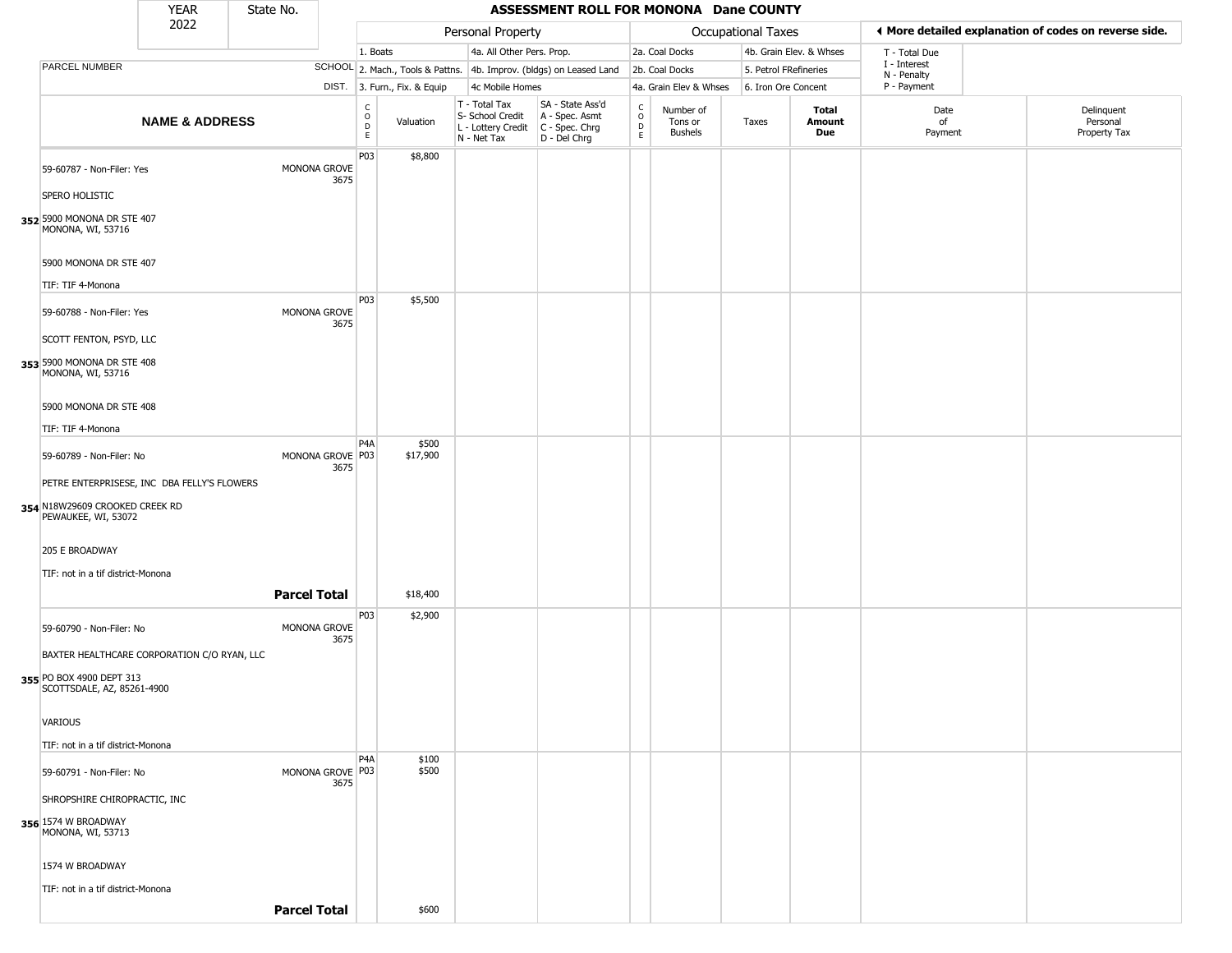|                                                                                  | <b>YEAR</b>               | State No. |                      |                   |                              |                                                                        | ASSESSMENT ROLL FOR MONONA Dane COUNTY                               |                                   |                                        |                           |                         |                             |                                                       |
|----------------------------------------------------------------------------------|---------------------------|-----------|----------------------|-------------------|------------------------------|------------------------------------------------------------------------|----------------------------------------------------------------------|-----------------------------------|----------------------------------------|---------------------------|-------------------------|-----------------------------|-------------------------------------------------------|
|                                                                                  | 2022                      |           |                      |                   |                              | Personal Property                                                      |                                                                      |                                   |                                        | <b>Occupational Taxes</b> |                         |                             | ◀ More detailed explanation of codes on reverse side. |
|                                                                                  |                           |           |                      | 1. Boats          |                              | 4a. All Other Pers. Prop.                                              |                                                                      |                                   | 2a. Coal Docks                         |                           | 4b. Grain Elev. & Whses | T - Total Due               |                                                       |
| PARCEL NUMBER                                                                    |                           |           |                      |                   |                              |                                                                        | SCHOOL 2. Mach., Tools & Pattns. 4b. Improv. (bldgs) on Leased Land  |                                   | 2b. Coal Docks                         |                           | 5. Petrol FRefineries   | I - Interest<br>N - Penalty |                                                       |
|                                                                                  |                           |           |                      |                   | DIST. 3. Furn., Fix. & Equip | 4c Mobile Homes                                                        |                                                                      |                                   | 4a. Grain Elev & Whses                 |                           | 6. Iron Ore Concent     | P - Payment                 |                                                       |
|                                                                                  | <b>NAME &amp; ADDRESS</b> |           |                      | C<br>O<br>D<br>E. | Valuation                    | T - Total Tax<br>S- School Credit<br>L - Lottery Credit<br>N - Net Tax | SA - State Ass'd<br>A - Spec. Asmt<br>C - Spec. Chrg<br>D - Del Chrg | $\frac{c}{0}$<br>D<br>$\mathsf E$ | Number of<br>Tons or<br><b>Bushels</b> | Taxes                     | Total<br>Amount<br>Due  | Date<br>of<br>Payment       | Delinquent<br>Personal<br>Property Tax                |
| 59-60792 - Non-Filer: No                                                         |                           |           | MONONA GROVE<br>3675 | P03               | \$2,100                      |                                                                        |                                                                      |                                   |                                        |                           |                         |                             |                                                       |
| COINSTAR ASSET HOLDINGS, LLC<br>357 PO BOX 72210<br>PHOENIX, AZ, 85050           |                           |           |                      |                   |                              |                                                                        |                                                                      |                                   |                                        |                           |                         |                             |                                                       |
| 2151 ROYAL AVE                                                                   |                           |           |                      |                   |                              |                                                                        |                                                                      |                                   |                                        |                           |                         |                             |                                                       |
| TIF: not in a tif district-Monona<br>59-60793 - Non-Filer: No                    |                           |           | MONONA GROVE<br>3675 | P03               | \$400                        |                                                                        |                                                                      |                                   |                                        |                           |                         |                             |                                                       |
| WELLS FARGO VENDOR FINANCIAL SERVICES, LLC PROPERTY TAX<br><b>COMPLIANCE</b>     |                           |           |                      |                   |                              |                                                                        |                                                                      |                                   |                                        |                           |                         |                             |                                                       |
| 358 PO BOX 36200<br>BILLINGS, MT, 59107-6200                                     |                           |           |                      |                   |                              |                                                                        |                                                                      |                                   |                                        |                           |                         |                             |                                                       |
| 6911 MANGROVE LN                                                                 |                           |           |                      |                   |                              |                                                                        |                                                                      |                                   |                                        |                           |                         |                             |                                                       |
| TIF: not in a tif district-Monona                                                |                           |           |                      | P03               | \$7,300                      |                                                                        |                                                                      |                                   |                                        |                           |                         |                             |                                                       |
| 59-60794 - Non-Filer: No                                                         |                           |           | MONONA GROVE<br>3675 |                   |                              |                                                                        |                                                                      |                                   |                                        |                           |                         |                             |                                                       |
| NUCO2 SUPPLY, LLC PROPERTY TAX DEPT<br>359 10 RIVERVIEW DR<br>DANBURY, CT, 06810 |                           |           |                      |                   |                              |                                                                        |                                                                      |                                   |                                        |                           |                         |                             |                                                       |
| VARIOUS                                                                          |                           |           |                      |                   |                              |                                                                        |                                                                      |                                   |                                        |                           |                         |                             |                                                       |
| TIF: not in a tif district-Monona                                                |                           |           |                      | P03               | \$7,400                      |                                                                        |                                                                      |                                   |                                        |                           |                         |                             |                                                       |
| 59-60795 - Non-Filer: No                                                         |                           |           | MONONA GROVE<br>3675 |                   |                              |                                                                        |                                                                      |                                   |                                        |                           |                         |                             |                                                       |
| XEROX FINANCIAL SERVICES, LLC PROPERTY TAX DEPT                                  |                           |           |                      |                   |                              |                                                                        |                                                                      |                                   |                                        |                           |                         |                             |                                                       |
| 360 PO BOX 909<br>WEBSTER, NY, 14580                                             |                           |           |                      |                   |                              |                                                                        |                                                                      |                                   |                                        |                           |                         |                             |                                                       |
| 111 OWERN RD                                                                     |                           |           |                      |                   |                              |                                                                        |                                                                      |                                   |                                        |                           |                         |                             |                                                       |
| TIF: TIF 5-Monona                                                                |                           |           |                      | P03               | \$2,400                      |                                                                        |                                                                      |                                   |                                        |                           |                         |                             |                                                       |
| 59-60796 - Non-Filer: No                                                         |                           |           | MONONA GROVE<br>3675 |                   |                              |                                                                        |                                                                      |                                   |                                        |                           |                         |                             |                                                       |
| ADT COMMERCIAL, LLC                                                              |                           |           |                      |                   |                              |                                                                        |                                                                      |                                   |                                        |                           |                         |                             |                                                       |
| 361 PO BOX 54767<br>LEXINGTON, KY, 40555                                         |                           |           |                      |                   |                              |                                                                        |                                                                      |                                   |                                        |                           |                         |                             |                                                       |
| VARIOUS                                                                          |                           |           |                      |                   |                              |                                                                        |                                                                      |                                   |                                        |                           |                         |                             |                                                       |

TIF: not in a tif district-Monona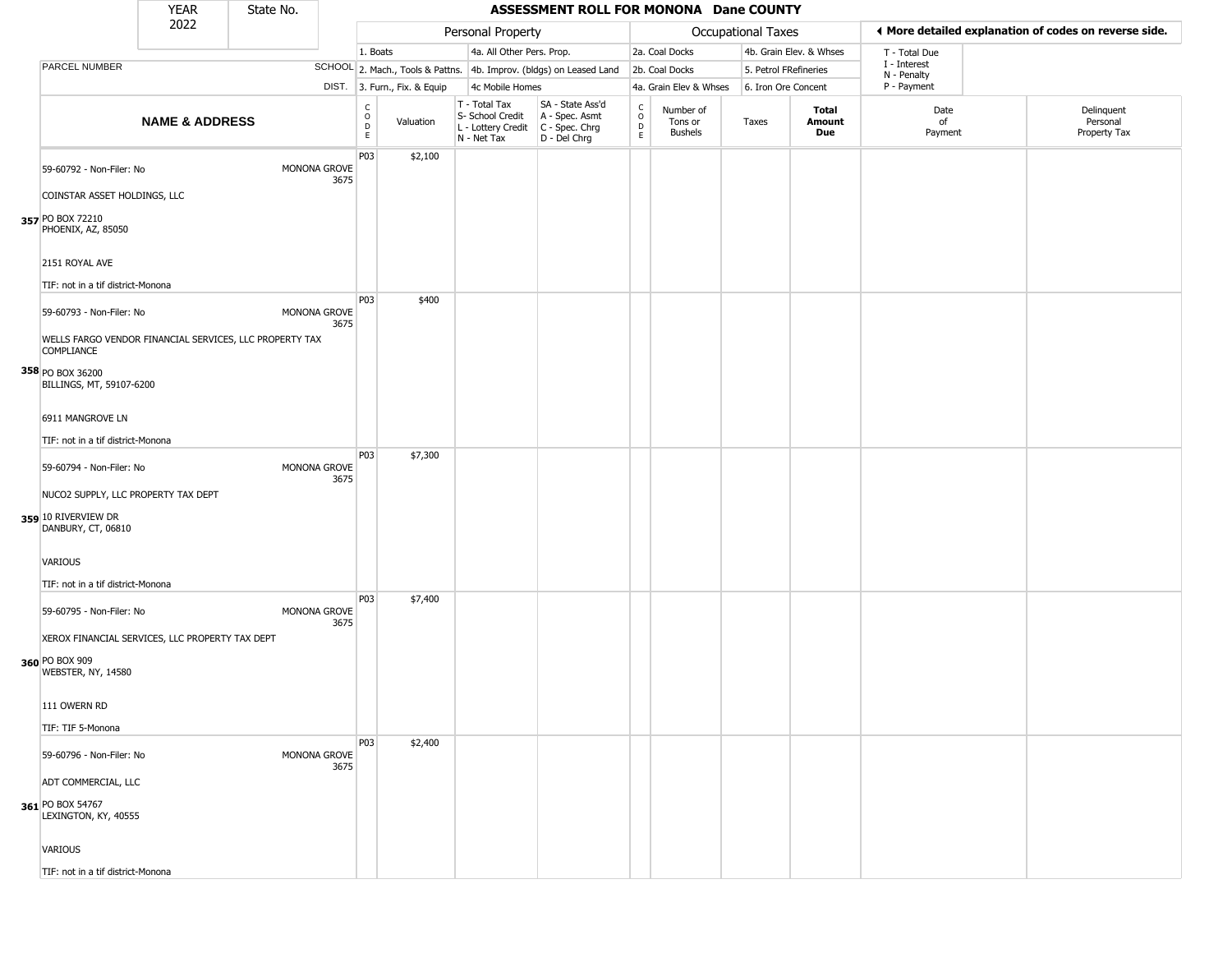|                                                                                              | <b>YEAR</b>               | State No. |                          |                  |                              |                                                                        | ASSESSMENT ROLL FOR MONONA Dane COUNTY                                 |                                                          |                                        |                    |                         |                             |                                                       |
|----------------------------------------------------------------------------------------------|---------------------------|-----------|--------------------------|------------------|------------------------------|------------------------------------------------------------------------|------------------------------------------------------------------------|----------------------------------------------------------|----------------------------------------|--------------------|-------------------------|-----------------------------|-------------------------------------------------------|
|                                                                                              | 2022                      |           |                          |                  |                              | Personal Property                                                      |                                                                        |                                                          |                                        | Occupational Taxes |                         |                             | ♦ More detailed explanation of codes on reverse side. |
|                                                                                              |                           |           |                          | 1. Boats         |                              | 4a. All Other Pers. Prop.                                              |                                                                        |                                                          | 2a. Coal Docks                         |                    | 4b. Grain Elev. & Whses | T - Total Due               |                                                       |
| PARCEL NUMBER                                                                                |                           |           |                          |                  |                              |                                                                        | SCHOOL 2. Mach., Tools & Pattns. 4b. Improv. (bldgs) on Leased Land    |                                                          | 2b. Coal Docks                         |                    | 5. Petrol FRefineries   | I - Interest<br>N - Penalty |                                                       |
|                                                                                              |                           |           |                          |                  | DIST. 3. Furn., Fix. & Equip | 4c Mobile Homes                                                        |                                                                        |                                                          | 4a. Grain Elev & Whses                 |                    | 6. Iron Ore Concent     | P - Payment                 |                                                       |
|                                                                                              | <b>NAME &amp; ADDRESS</b> |           |                          | С<br>0<br>D<br>E | Valuation                    | T - Total Tax<br>S- School Credit<br>L - Lottery Credit<br>N - Net Tax | SA - State Ass'd<br>A - Spec. Asmt<br>$C - Spec. Chrg$<br>D - Del Chrg | $\begin{matrix} 0 \\ 0 \\ 0 \end{matrix}$<br>$\mathsf E$ | Number of<br>Tons or<br><b>Bushels</b> | Taxes              | Total<br>Amount<br>Due  | Date<br>of<br>Payment       | Delinquent<br>Personal<br>Property Tax                |
| 59-60797 - Non-Filer: No                                                                     |                           |           | MONONA GROVE<br>3675     | P03              | \$200                        |                                                                        |                                                                        |                                                          |                                        |                    |                         |                             |                                                       |
| CSC LEASING CO<br>362 6802 PARAGON PLACE STE 350<br>RICHMOND, VA, 23230-1650                 |                           |           |                          |                  |                              |                                                                        |                                                                        |                                                          |                                        |                    |                         |                             |                                                       |
| 6400 GRISHOLT DR                                                                             |                           |           |                          |                  |                              |                                                                        |                                                                        |                                                          |                                        |                    |                         |                             |                                                       |
| TIF: not in a tif district-Monona                                                            |                           |           |                          |                  |                              |                                                                        |                                                                        |                                                          |                                        |                    |                         |                             |                                                       |
| 59-60798 - Non-Filer: No                                                                     |                           |           | MONONA GROVE<br>3675     | <b>P03</b>       | \$2,800                      |                                                                        |                                                                        |                                                          |                                        |                    |                         |                             |                                                       |
| UDENUA IDENTITY & SECURITY USA, LLC<br>363 296 CONCORD RD STE 300<br>BILLERICA, MA, 01821    |                           |           |                          |                  |                              |                                                                        |                                                                        |                                                          |                                        |                    |                         |                             |                                                       |
| 6580 MONONA DR                                                                               |                           |           |                          |                  |                              |                                                                        |                                                                        |                                                          |                                        |                    |                         |                             |                                                       |
| TIF: not in a tif district-Monona                                                            |                           |           |                          |                  |                              |                                                                        |                                                                        |                                                          |                                        |                    |                         |                             |                                                       |
| 59-60799 - Non-Filer: No                                                                     |                           |           | MONONA GROVE P03<br>3675 | P4A              | \$3,500<br>\$27,900          |                                                                        |                                                                        |                                                          |                                        |                    |                         |                             |                                                       |
| ROCKET INDUSTRIAL, INC<br>364 200 WASHINGTON ST STE 220<br>WAUSAU, WI, 54403                 |                           |           |                          |                  |                              |                                                                        |                                                                        |                                                          |                                        |                    |                         |                             |                                                       |
| 7029 RAYWOOD RD                                                                              |                           |           |                          |                  |                              |                                                                        |                                                                        |                                                          |                                        |                    |                         |                             |                                                       |
| TIF: not in a tif district-Monona                                                            |                           |           |                          |                  |                              |                                                                        |                                                                        |                                                          |                                        |                    |                         |                             |                                                       |
|                                                                                              |                           |           | <b>Parcel Total</b>      |                  | \$31,400                     |                                                                        |                                                                        |                                                          |                                        |                    |                         |                             |                                                       |
| 59-60800 - Non-Filer: No                                                                     |                           |           | MONONA GROVE<br>3675     | P03              | \$8,500                      |                                                                        |                                                                        |                                                          |                                        |                    |                         |                             |                                                       |
| GREATAMERICA FINANCIAL SERVICES CORP<br>365 625 1ST ST SE STE 800<br>CEDAR RAPIDS, IA, 52401 |                           |           |                          |                  |                              |                                                                        |                                                                        |                                                          |                                        |                    |                         |                             |                                                       |
| <b>VARIOUS</b>                                                                               |                           |           |                          |                  |                              |                                                                        |                                                                        |                                                          |                                        |                    |                         |                             |                                                       |
| TIF: TID 7-Monona                                                                            |                           |           |                          |                  |                              |                                                                        |                                                                        |                                                          |                                        |                    |                         |                             |                                                       |
| 59-60801 - Non-Filer: No                                                                     |                           |           | MONONA GROVE<br>3675     | P03              | \$11,400                     |                                                                        |                                                                        |                                                          |                                        |                    |                         |                             |                                                       |
| GREATAMERICA FINANCIAL SERVICES CORP<br>366 625 1ST ST SE STE 800<br>CEDAR RAPIDS, IA, 52401 |                           |           |                          |                  |                              |                                                                        |                                                                        |                                                          |                                        |                    |                         |                             |                                                       |
| VARIOUS                                                                                      |                           |           |                          |                  |                              |                                                                        |                                                                        |                                                          |                                        |                    |                         |                             |                                                       |

TIF: TIF 9-Monona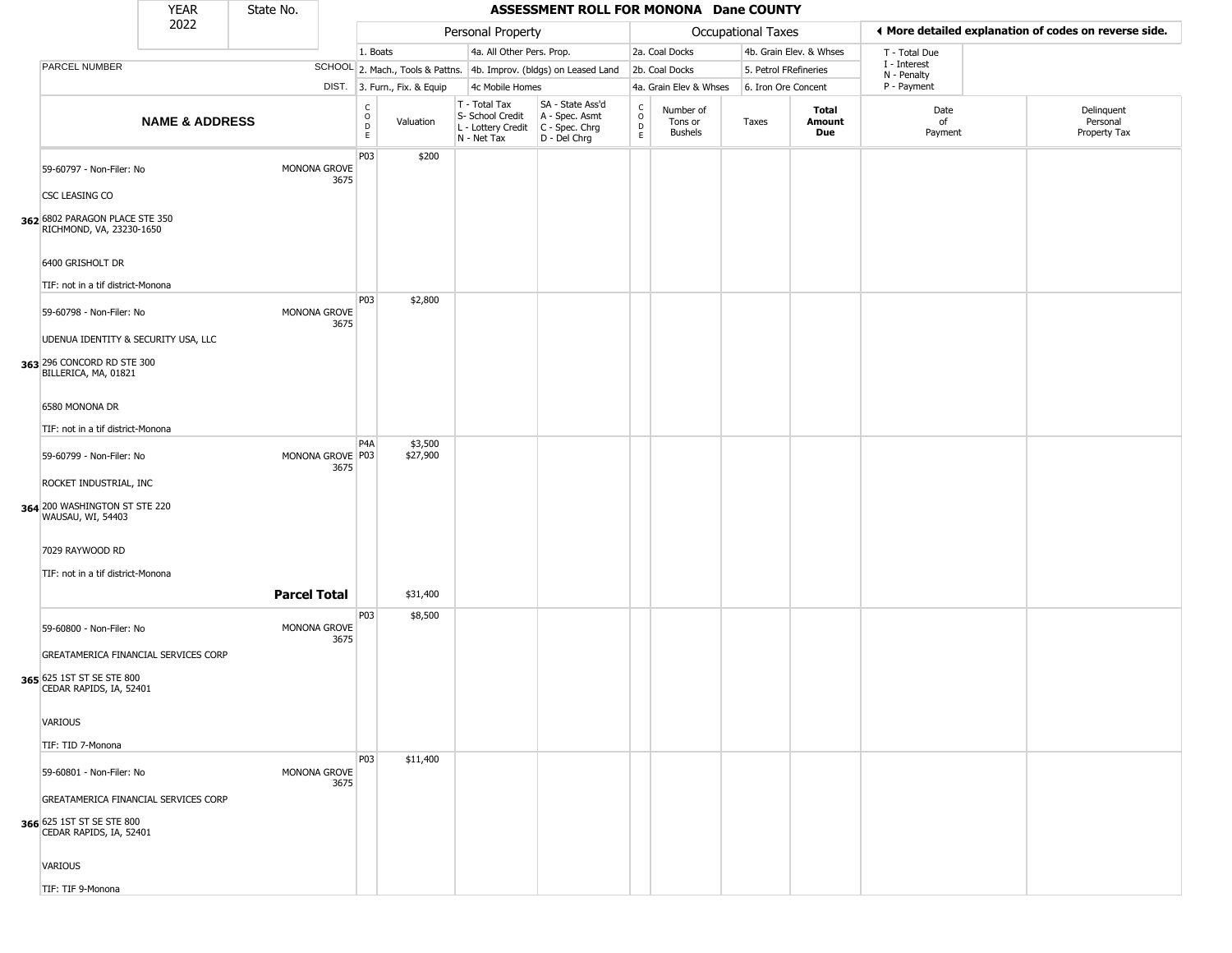|                                                 | <b>YEAR</b>               | State No.           |                          |                                  |                              |                                                                        | ASSESSMENT ROLL FOR MONONA Dane COUNTY                                 |                                                  |                                        |                    |                         |                             |                                                       |
|-------------------------------------------------|---------------------------|---------------------|--------------------------|----------------------------------|------------------------------|------------------------------------------------------------------------|------------------------------------------------------------------------|--------------------------------------------------|----------------------------------------|--------------------|-------------------------|-----------------------------|-------------------------------------------------------|
|                                                 | 2022                      |                     |                          |                                  |                              | Personal Property                                                      |                                                                        |                                                  |                                        | Occupational Taxes |                         |                             | ♦ More detailed explanation of codes on reverse side. |
|                                                 |                           |                     |                          | 1. Boats                         |                              | 4a. All Other Pers. Prop.                                              |                                                                        |                                                  | 2a. Coal Docks                         |                    | 4b. Grain Elev. & Whses | T - Total Due               |                                                       |
| PARCEL NUMBER                                   |                           |                     |                          |                                  |                              |                                                                        | SCHOOL 2. Mach., Tools & Pattns. 4b. Improv. (bldgs) on Leased Land    |                                                  | 2b. Coal Docks                         |                    | 5. Petrol FRefineries   | I - Interest<br>N - Penalty |                                                       |
|                                                 |                           |                     |                          |                                  | DIST. 3. Furn., Fix. & Equip | 4c Mobile Homes                                                        |                                                                        |                                                  | 4a. Grain Elev & Whses                 |                    | 6. Iron Ore Concent     | P - Payment                 |                                                       |
|                                                 | <b>NAME &amp; ADDRESS</b> |                     |                          | C<br>$\circ$<br>$\mathsf D$<br>E | Valuation                    | T - Total Tax<br>S- School Credit<br>L - Lottery Credit<br>N - Net Tax | SA - State Ass'd<br>A - Spec. Asmt<br>$C - Spec. Chrg$<br>D - Del Chrg | $_{\rm o}^{\rm c}$<br>$\mathsf D$<br>$\mathsf E$ | Number of<br>Tons or<br><b>Bushels</b> | Taxes              | Total<br>Amount<br>Due  | Date<br>of<br>Payment       | Delinquent<br>Personal<br>Property Tax                |
| 59-60802 - Non-Filer: No<br>RICOH USA, INC      |                           |                     | MONONA GROVE<br>3675     | P03                              | \$5,600                      |                                                                        |                                                                        |                                                  |                                        |                    |                         |                             |                                                       |
| 367 PO BOX 3850<br>MANCHESTER, NH, 03105-3850   |                           |                     |                          |                                  |                              |                                                                        |                                                                        |                                                  |                                        |                    |                         |                             |                                                       |
| VARIOUS<br>TIF: TIF 9-Monona                    |                           |                     |                          |                                  |                              |                                                                        |                                                                        |                                                  |                                        |                    |                         |                             |                                                       |
| 59-60803 - Non-Filer: Yes                       |                           |                     | MONONA GROVE P03<br>3675 | P4A                              | \$400<br>\$2,700             |                                                                        |                                                                        |                                                  |                                        |                    |                         |                             |                                                       |
| <b>DIRECT MAIL WORKS</b>                        |                           |                     |                          |                                  |                              |                                                                        |                                                                        |                                                  |                                        |                    |                         |                             |                                                       |
| 368 6334 COPPS AVE<br>MONONA, WI, 53716         |                           |                     |                          |                                  |                              |                                                                        |                                                                        |                                                  |                                        |                    |                         |                             |                                                       |
| 6334 COPPS AVE                                  |                           |                     |                          |                                  |                              |                                                                        |                                                                        |                                                  |                                        |                    |                         |                             |                                                       |
| TIF: TIF 6-Monona                               |                           | <b>Parcel Total</b> |                          |                                  | \$3,100                      |                                                                        |                                                                        |                                                  |                                        |                    |                         |                             |                                                       |
| 59-60804 - Non-Filer: Yes                       |                           |                     | MONONA GROVE P03<br>3675 | P4A                              | \$2,000<br>\$2,700           |                                                                        |                                                                        |                                                  |                                        |                    |                         |                             |                                                       |
| CAPITAL REMEDIATION<br>369 6330 COPPS AVE STE C |                           |                     |                          |                                  |                              |                                                                        |                                                                        |                                                  |                                        |                    |                         |                             |                                                       |
| MONONA, WI, 53716                               |                           |                     |                          |                                  |                              |                                                                        |                                                                        |                                                  |                                        |                    |                         |                             |                                                       |
| 6330 COPPS AVE STE C                            |                           |                     |                          |                                  |                              |                                                                        |                                                                        |                                                  |                                        |                    |                         |                             |                                                       |
| TIF: not in a tif district-Monona               |                           | <b>Parcel Total</b> |                          |                                  | \$4,700                      |                                                                        |                                                                        |                                                  |                                        |                    |                         |                             |                                                       |
| 59-60805 - Non-Filer: Yes                       |                           |                     | MONONA GROVE P03<br>3675 | P4A                              | \$1,500<br>\$3,000           |                                                                        |                                                                        |                                                  |                                        |                    |                         |                             |                                                       |
| <b>IMPACT LIFE</b>                              |                           |                     |                          |                                  |                              |                                                                        |                                                                        |                                                  |                                        |                    |                         |                             |                                                       |
| <b>370</b> 6330 COPPS AVE<br>MONONA, WI, 53716  |                           |                     |                          |                                  |                              |                                                                        |                                                                        |                                                  |                                        |                    |                         |                             |                                                       |
| 6330 COPPS AVE                                  |                           |                     |                          |                                  |                              |                                                                        |                                                                        |                                                  |                                        |                    |                         |                             |                                                       |
| TIF: not in a tif district-Monona               |                           | <b>Parcel Total</b> |                          |                                  | \$4,500                      |                                                                        |                                                                        |                                                  |                                        |                    |                         |                             |                                                       |
| 59-60806 - Non-Filer: Yes                       |                           |                     | MONONA GROVE P03<br>3675 | P4A                              | \$700<br>\$2,700             |                                                                        |                                                                        |                                                  |                                        |                    |                         |                             |                                                       |
| SOUNDVISION                                     |                           |                     |                          |                                  |                              |                                                                        |                                                                        |                                                  |                                        |                    |                         |                             |                                                       |
| 371 6380 COPPS AVE STE B<br>MONONA, WI, 53716   |                           |                     |                          |                                  |                              |                                                                        |                                                                        |                                                  |                                        |                    |                         |                             |                                                       |
| 6380 COPPS AVE STE B                            |                           |                     |                          |                                  |                              |                                                                        |                                                                        |                                                  |                                        |                    |                         |                             |                                                       |

TIF: not in a tif district-Monona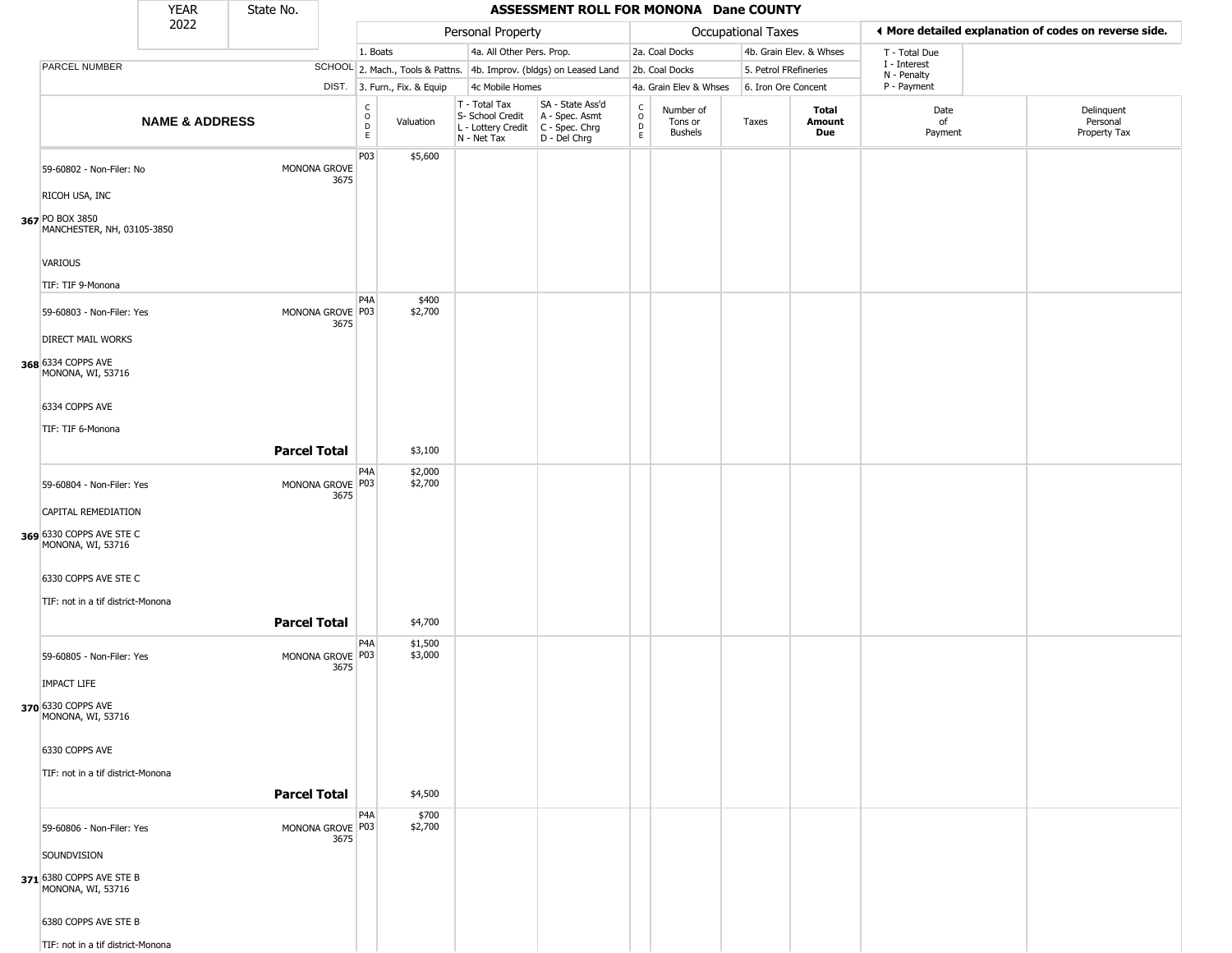|                                             | <b>YEAR</b>               | State No. |                          |                        |                              |                                                                        | ASSESSMENT ROLL FOR MONONA Dane COUNTY                                 |                                              |                                        |                       |                         |                             |                                                       |
|---------------------------------------------|---------------------------|-----------|--------------------------|------------------------|------------------------------|------------------------------------------------------------------------|------------------------------------------------------------------------|----------------------------------------------|----------------------------------------|-----------------------|-------------------------|-----------------------------|-------------------------------------------------------|
|                                             | 2022                      |           |                          |                        |                              | Personal Property                                                      |                                                                        |                                              |                                        | Occupational Taxes    |                         |                             | ♦ More detailed explanation of codes on reverse side. |
|                                             |                           |           |                          |                        | 1. Boats                     | 4a. All Other Pers. Prop.                                              |                                                                        |                                              | 2a. Coal Docks                         |                       | 4b. Grain Elev. & Whses | T - Total Due               |                                                       |
| PARCEL NUMBER                               |                           |           |                          |                        |                              |                                                                        | SCHOOL 2. Mach., Tools & Pattns. 4b. Improv. (bldgs) on Leased Land    |                                              | 2b. Coal Docks                         | 5. Petrol FRefineries |                         | I - Interest<br>N - Penalty |                                                       |
|                                             |                           |           |                          |                        | DIST. 3. Furn., Fix. & Equip | 4c Mobile Homes                                                        |                                                                        |                                              | 4a. Grain Elev & Whses                 | 6. Iron Ore Concent   |                         | P - Payment                 |                                                       |
|                                             | <b>NAME &amp; ADDRESS</b> |           |                          | C<br>$\circ$<br>D<br>E | Valuation                    | T - Total Tax<br>S- School Credit<br>L - Lottery Credit<br>N - Net Tax | SA - State Ass'd<br>A - Spec. Asmt<br>$C - Spec. Chrg$<br>D - Del Chrg | $\begin{array}{c}\nC \\ D \\ E\n\end{array}$ | Number of<br>Tons or<br><b>Bushels</b> | Taxes                 | Total<br>Amount<br>Due  | Date<br>of<br>Payment       | Delinquent<br>Personal<br>Property Tax                |
|                                             |                           |           | <b>Parcel Total</b>      |                        | \$3,400                      |                                                                        |                                                                        |                                              |                                        |                       |                         |                             |                                                       |
| 59-60807 - Non-Filer: Yes                   |                           |           | MONONA GROVE P03<br>3675 | P4A                    | \$2,000<br>\$3,000           |                                                                        |                                                                        |                                              |                                        |                       |                         |                             |                                                       |
| <b>INTEGRITY AUTO</b>                       |                           |           |                          |                        |                              |                                                                        |                                                                        |                                              |                                        |                       |                         |                             |                                                       |
| 372 935 FEMRITE DR<br>MONONA, WI, 53716     |                           |           |                          |                        |                              |                                                                        |                                                                        |                                              |                                        |                       |                         |                             |                                                       |
| 935 FEMRITE DR                              |                           |           |                          |                        |                              |                                                                        |                                                                        |                                              |                                        |                       |                         |                             |                                                       |
| TIF: not in a tif district-Monona           |                           |           |                          |                        |                              |                                                                        |                                                                        |                                              |                                        |                       |                         |                             |                                                       |
|                                             |                           |           | <b>Parcel Total</b>      |                        | \$5,000                      |                                                                        |                                                                        |                                              |                                        |                       |                         |                             |                                                       |
| 59-60808 - Non-Filer: Yes                   |                           |           | MONONA GROVE P03<br>3675 | P4A                    | \$2,000<br>\$3,600           |                                                                        |                                                                        |                                              |                                        |                       |                         |                             |                                                       |
| MADISON MOBILE DETAILING & PRESSURE WASHING |                           |           |                          |                        |                              |                                                                        |                                                                        |                                              |                                        |                       |                         |                             |                                                       |
| 373 925 E BROADWAY<br>MONONA, WI, 53716     |                           |           |                          |                        |                              |                                                                        |                                                                        |                                              |                                        |                       |                         |                             |                                                       |
| 925 E BROADWAY                              |                           |           |                          |                        |                              |                                                                        |                                                                        |                                              |                                        |                       |                         |                             |                                                       |
| TIF: not in a tif district-Monona           |                           |           |                          |                        |                              |                                                                        |                                                                        |                                              |                                        |                       |                         |                             |                                                       |
|                                             |                           |           | <b>Parcel Total</b>      |                        | \$5,600                      |                                                                        |                                                                        |                                              |                                        |                       |                         |                             |                                                       |
|                                             |                           |           |                          | P <sub>4</sub> A       | \$700                        |                                                                        |                                                                        |                                              |                                        |                       |                         |                             |                                                       |
| 59-60809 - Non-Filer: Yes                   |                           |           | MONONA GROVE P03<br>3675 |                        | \$5,500                      |                                                                        |                                                                        |                                              |                                        |                       |                         |                             |                                                       |
| LIVING WELL COUNSELING SERVICES             |                           |           |                          |                        |                              |                                                                        |                                                                        |                                              |                                        |                       |                         |                             |                                                       |
| 374 6117 MONONA DR #1<br>MONONA, WI, 53716  |                           |           |                          |                        |                              |                                                                        |                                                                        |                                              |                                        |                       |                         |                             |                                                       |
| 6117 MONONA DR #1                           |                           |           |                          |                        |                              |                                                                        |                                                                        |                                              |                                        |                       |                         |                             |                                                       |
| TIF: not in a tif district-Monona           |                           |           |                          |                        |                              |                                                                        |                                                                        |                                              |                                        |                       |                         |                             |                                                       |
|                                             |                           |           | <b>Parcel Total</b>      |                        | \$6,200                      |                                                                        |                                                                        |                                              |                                        |                       |                         |                             |                                                       |
| 59-60810 - Non-Filer: Yes                   |                           |           | MONONA GROVE P03<br>3675 | P <sub>4</sub> A       | \$700<br>\$5,500             |                                                                        |                                                                        |                                              |                                        |                       |                         |                             |                                                       |
| ALPINE COUNSELING SOLUTIONS                 |                           |           |                          |                        |                              |                                                                        |                                                                        |                                              |                                        |                       |                         |                             |                                                       |
| 375 6117 MONONA DR<br>MONONA, WI, 53716     |                           |           |                          |                        |                              |                                                                        |                                                                        |                                              |                                        |                       |                         |                             |                                                       |
| 6117 MONONA DR                              |                           |           |                          |                        |                              |                                                                        |                                                                        |                                              |                                        |                       |                         |                             |                                                       |
| TIF: not in a tif district-Monona           |                           |           |                          |                        |                              |                                                                        |                                                                        |                                              |                                        |                       |                         |                             |                                                       |
|                                             |                           |           | <b>Parcel Total</b>      |                        | \$6,200                      |                                                                        |                                                                        |                                              |                                        |                       |                         |                             |                                                       |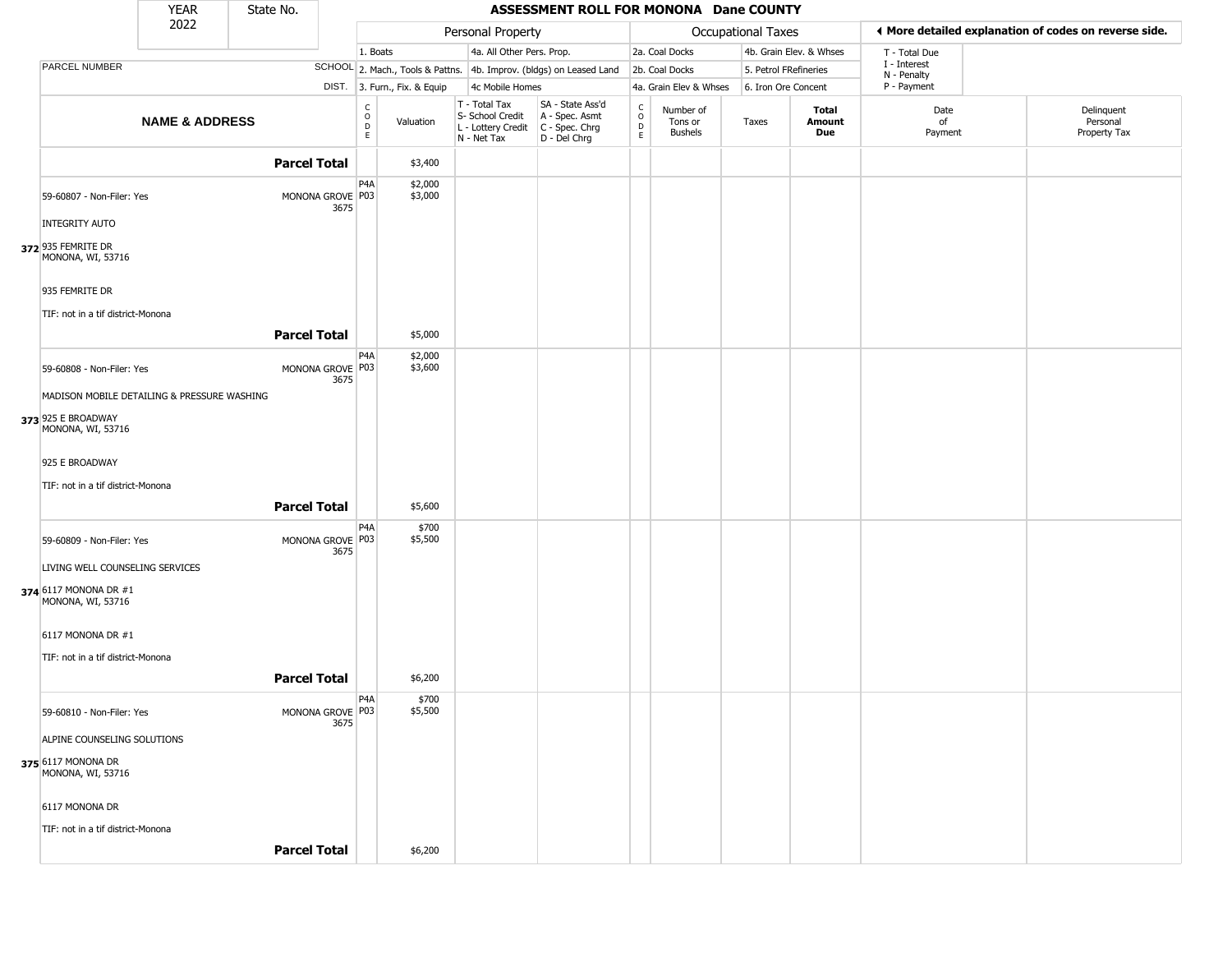|                                            | <b>YEAR</b>               | State No.           |                          |                                                  |                              |                                                                        | ASSESSMENT ROLL FOR MONONA Dane COUNTY                               |                                      |                                        |                       |                         |                             |                                                       |
|--------------------------------------------|---------------------------|---------------------|--------------------------|--------------------------------------------------|------------------------------|------------------------------------------------------------------------|----------------------------------------------------------------------|--------------------------------------|----------------------------------------|-----------------------|-------------------------|-----------------------------|-------------------------------------------------------|
|                                            | 2022                      |                     |                          |                                                  |                              | Personal Property                                                      |                                                                      |                                      |                                        | Occupational Taxes    |                         |                             | I More detailed explanation of codes on reverse side. |
|                                            |                           |                     |                          | 1. Boats                                         |                              | 4a. All Other Pers. Prop.                                              |                                                                      |                                      | 2a. Coal Docks                         |                       | 4b. Grain Elev. & Whses | T - Total Due               |                                                       |
| PARCEL NUMBER                              |                           |                     |                          |                                                  |                              |                                                                        | SCHOOL 2. Mach., Tools & Pattns. 4b. Improv. (bldgs) on Leased Land  |                                      | 2b. Coal Docks                         | 5. Petrol FRefineries |                         | I - Interest<br>N - Penalty |                                                       |
|                                            |                           |                     |                          |                                                  | DIST. 3. Furn., Fix. & Equip | 4c Mobile Homes                                                        |                                                                      |                                      | 4a. Grain Elev & Whses                 | 6. Iron Ore Concent   |                         | P - Payment                 |                                                       |
|                                            | <b>NAME &amp; ADDRESS</b> |                     |                          | $_{\rm o}^{\rm c}$<br>$\mathsf D$<br>$\mathsf E$ | Valuation                    | T - Total Tax<br>S- School Credit<br>L - Lottery Credit<br>N - Net Tax | SA - State Ass'd<br>A - Spec. Asmt<br>C - Spec. Chrg<br>D - Del Chrg | C<br>$\mathsf O$<br>D<br>$\mathsf E$ | Number of<br>Tons or<br><b>Bushels</b> | Taxes                 | Total<br>Amount<br>Due  | Date<br>of<br>Payment       | Delinquent<br>Personal<br>Property Tax                |
| 59-60811 - Non-Filer: Yes                  |                           |                     | MONONA GROVE P03<br>3675 | P4A                                              | \$1,500<br>\$3,200           |                                                                        |                                                                      |                                      |                                        |                       |                         |                             |                                                       |
| NURTURING TOUCH THERAPY                    |                           |                     |                          |                                                  |                              |                                                                        |                                                                      |                                      |                                        |                       |                         |                             |                                                       |
| 376 6117 MONONA DR<br>MONONA, WI, 53716    |                           |                     |                          |                                                  |                              |                                                                        |                                                                      |                                      |                                        |                       |                         |                             |                                                       |
| 6117 MONONA DR                             |                           |                     |                          |                                                  |                              |                                                                        |                                                                      |                                      |                                        |                       |                         |                             |                                                       |
| TIF: not in a tif district-Monona          |                           |                     |                          |                                                  |                              |                                                                        |                                                                      |                                      |                                        |                       |                         |                             |                                                       |
|                                            |                           | <b>Parcel Total</b> |                          |                                                  | \$4,700                      |                                                                        |                                                                      |                                      |                                        |                       |                         |                             |                                                       |
| 59-60812 - Non-Filer: Yes                  |                           |                     | MONONA GROVE P03<br>3675 | P <sub>4</sub> A                                 | \$700<br>\$5,500             |                                                                        |                                                                      |                                      |                                        |                       |                         |                             |                                                       |
| SALTZMAN COUNSELING SERVICES               |                           |                     |                          |                                                  |                              |                                                                        |                                                                      |                                      |                                        |                       |                         |                             |                                                       |
| 377 6117 MONONA DR #5<br>MONONA, WI, 53716 |                           |                     |                          |                                                  |                              |                                                                        |                                                                      |                                      |                                        |                       |                         |                             |                                                       |
| 6117 MONONA DR #5                          |                           |                     |                          |                                                  |                              |                                                                        |                                                                      |                                      |                                        |                       |                         |                             |                                                       |
| TIF: not in a tif district-Monona          |                           |                     |                          |                                                  |                              |                                                                        |                                                                      |                                      |                                        |                       |                         |                             |                                                       |
|                                            |                           | <b>Parcel Total</b> |                          |                                                  | \$6,200                      |                                                                        |                                                                      |                                      |                                        |                       |                         |                             |                                                       |
| 59-60813 - Non-Filer: Yes                  |                           |                     | MONONA GROVE P03<br>3675 | P4A                                              | \$1,500<br>\$3,000           |                                                                        |                                                                      |                                      |                                        |                       |                         |                             |                                                       |
| <b>GENTLE PARENTING</b>                    |                           |                     |                          |                                                  |                              |                                                                        |                                                                      |                                      |                                        |                       |                         |                             |                                                       |
| 378 6117 MONONA DR #4<br>MONONA, WI, 53716 |                           |                     |                          |                                                  |                              |                                                                        |                                                                      |                                      |                                        |                       |                         |                             |                                                       |
| 6117 MONONA DR #4                          |                           |                     |                          |                                                  |                              |                                                                        |                                                                      |                                      |                                        |                       |                         |                             |                                                       |
| TIF: not in a tif district-Monona          |                           |                     |                          |                                                  |                              |                                                                        |                                                                      |                                      |                                        |                       |                         |                             |                                                       |
|                                            |                           | <b>Parcel Total</b> |                          |                                                  | \$4,500                      |                                                                        |                                                                      |                                      |                                        |                       |                         |                             |                                                       |
| 59-60814 - Non-Filer: Yes                  |                           |                     | MONONA GROVE P03<br>3675 | P <sub>4</sub> A                                 | \$7,000<br>\$90,200          |                                                                        |                                                                      |                                      |                                        |                       |                         |                             |                                                       |
| <b>KWIK TRIP</b>                           |                           |                     |                          |                                                  |                              |                                                                        |                                                                      |                                      |                                        |                       |                         |                             |                                                       |
| 379 6400 MONONA DR<br>MONONA, WI, 53716    |                           |                     |                          |                                                  |                              |                                                                        |                                                                      |                                      |                                        |                       |                         |                             |                                                       |
| 6400 MONONA DR                             |                           |                     |                          |                                                  |                              |                                                                        |                                                                      |                                      |                                        |                       |                         |                             |                                                       |
| TIF: not in a tif district-Monona          |                           |                     |                          |                                                  |                              |                                                                        |                                                                      |                                      |                                        |                       |                         |                             |                                                       |
|                                            |                           | <b>Parcel Total</b> |                          |                                                  | \$97,200                     |                                                                        |                                                                      |                                      |                                        |                       |                         |                             |                                                       |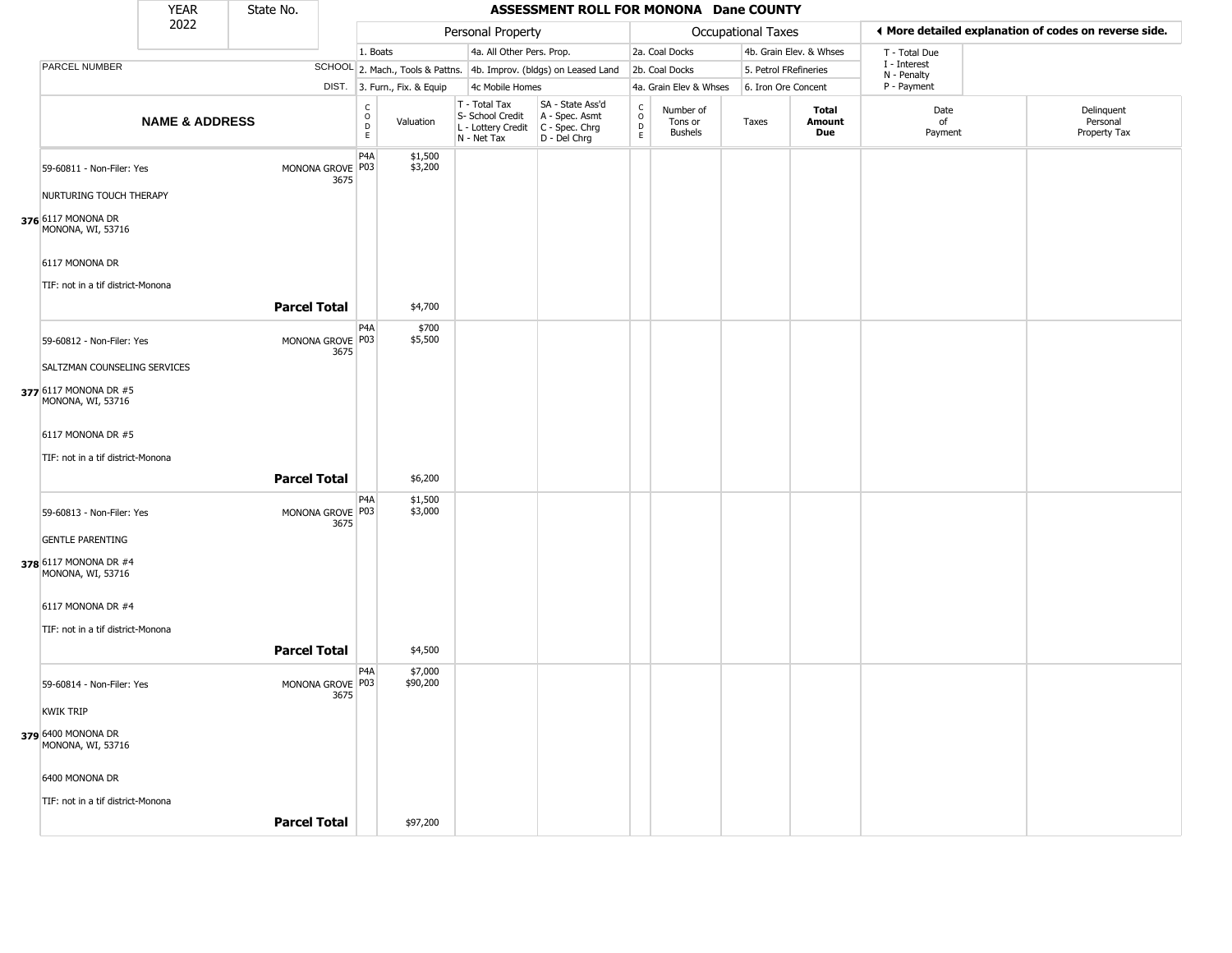|                                             | YEAR                      | State No.           |                          |                                                    |                                                                        | ASSESSMENT ROLL FOR MONONA Dane COUNTY                               |                                   |                                        |                       |                         |                             |                                                       |
|---------------------------------------------|---------------------------|---------------------|--------------------------|----------------------------------------------------|------------------------------------------------------------------------|----------------------------------------------------------------------|-----------------------------------|----------------------------------------|-----------------------|-------------------------|-----------------------------|-------------------------------------------------------|
|                                             | 2022                      |                     |                          |                                                    | Personal Property                                                      |                                                                      |                                   |                                        | Occupational Taxes    |                         |                             | ◀ More detailed explanation of codes on reverse side. |
|                                             |                           |                     |                          | 1. Boats                                           | 4a. All Other Pers. Prop.                                              |                                                                      |                                   | 2a. Coal Docks                         |                       | 4b. Grain Elev. & Whses | T - Total Due               |                                                       |
| PARCEL NUMBER                               |                           |                     |                          |                                                    |                                                                        | SCHOOL 2. Mach., Tools & Pattns. 4b. Improv. (bldgs) on Leased Land  |                                   | 2b. Coal Docks                         | 5. Petrol FRefineries |                         | I - Interest<br>N - Penalty |                                                       |
|                                             |                           |                     |                          | DIST. 3. Furn., Fix. & Equip                       | 4c Mobile Homes                                                        |                                                                      |                                   | 4a. Grain Elev & Whses                 | 6. Iron Ore Concent   |                         | P - Payment                 |                                                       |
|                                             | <b>NAME &amp; ADDRESS</b> |                     |                          | $\rm ^c_{\rm o}$<br>Valuation<br>$\mathsf{D}$<br>E | T - Total Tax<br>S- School Credit<br>L - Lottery Credit<br>N - Net Tax | SA - State Ass'd<br>A - Spec. Asmt<br>C - Spec. Chrg<br>D - Del Chrg | $\frac{C}{O}$<br>$\mathsf D$<br>E | Number of<br>Tons or<br><b>Bushels</b> | Taxes                 | Total<br>Amount<br>Due  | Date<br>of<br>Payment       | Delinquent<br>Personal<br>Property Tax                |
| 59-60815 - Non-Filer: Yes                   |                           | MONONA GROVE P03    | P <sub>4</sub> A<br>3675 | \$1,200<br>\$3,700                                 |                                                                        |                                                                      |                                   |                                        |                       |                         |                             |                                                       |
| FLOOR & DÉCOR                               |                           |                     |                          |                                                    |                                                                        |                                                                      |                                   |                                        |                       |                         |                             |                                                       |
| 380 2101 W BROADWAY<br>MONONA, WI, 53716    |                           |                     |                          |                                                    |                                                                        |                                                                      |                                   |                                        |                       |                         |                             |                                                       |
| 2101 W BROADWAY                             |                           |                     |                          |                                                    |                                                                        |                                                                      |                                   |                                        |                       |                         |                             |                                                       |
| TIF: not in a tif district-Monona           |                           |                     |                          |                                                    |                                                                        |                                                                      |                                   |                                        |                       |                         |                             |                                                       |
|                                             |                           | <b>Parcel Total</b> |                          | \$4,900                                            |                                                                        |                                                                      |                                   |                                        |                       |                         |                             |                                                       |
| 59-60816 - Non-Filer: Yes                   |                           | MONONA GROVE P03    | P <sub>4</sub> A<br>3675 | \$800<br>\$2,600                                   |                                                                        |                                                                      |                                   |                                        |                       |                         |                             |                                                       |
| MURPHY EXPRESS LOGISTICS                    |                           |                     |                          |                                                    |                                                                        |                                                                      |                                   |                                        |                       |                         |                             |                                                       |
| 381 2801 INDUSTRIAL DR<br>MONONA, WI, 53716 |                           |                     |                          |                                                    |                                                                        |                                                                      |                                   |                                        |                       |                         |                             |                                                       |
| 2801 INDUSTRIAL DR                          |                           |                     |                          |                                                    |                                                                        |                                                                      |                                   |                                        |                       |                         |                             |                                                       |
| TIF: not in a tif district-Monona           |                           |                     |                          |                                                    |                                                                        |                                                                      |                                   |                                        |                       |                         |                             |                                                       |
|                                             |                           | <b>Parcel Total</b> |                          | \$3,400                                            |                                                                        |                                                                      |                                   |                                        |                       |                         |                             |                                                       |
| 59-60817 - Non-Filer: Yes                   |                           | MONONA GROVE P03    | P <sub>4</sub> A<br>3675 | \$7,000<br>\$30,500                                |                                                                        |                                                                      |                                   |                                        |                       |                         |                             |                                                       |
| <b>BREAKWATER</b>                           |                           |                     |                          |                                                    |                                                                        |                                                                      |                                   |                                        |                       |                         |                             |                                                       |
| 382 6312 INLAND WAY<br>MONONA, WI, 53716    |                           |                     |                          |                                                    |                                                                        |                                                                      |                                   |                                        |                       |                         |                             |                                                       |
| 6312 INLAND WAY                             |                           |                     |                          |                                                    |                                                                        |                                                                      |                                   |                                        |                       |                         |                             |                                                       |
| TIF: not in a tif district-Monona           |                           |                     |                          |                                                    |                                                                        |                                                                      |                                   |                                        |                       |                         |                             |                                                       |
|                                             |                           | <b>Parcel Total</b> |                          | \$37,500                                           |                                                                        |                                                                      |                                   |                                        |                       |                         |                             |                                                       |
| 59-60818 - Non-Filer: Yes                   |                           | MONONA GROVE P03    | P <sub>4</sub> A<br>3675 | \$700<br>\$2,200                                   |                                                                        |                                                                      |                                   |                                        |                       |                         |                             |                                                       |
| ADAMCAN RECYLING                            |                           |                     |                          |                                                    |                                                                        |                                                                      |                                   |                                        |                       |                         |                             |                                                       |
| 383 120 OWEN RD<br>MONONA, WI, 53716        |                           |                     |                          |                                                    |                                                                        |                                                                      |                                   |                                        |                       |                         |                             |                                                       |
| 120 OWEN RD                                 |                           |                     |                          |                                                    |                                                                        |                                                                      |                                   |                                        |                       |                         |                             |                                                       |
| TIF: not in a tif district-Monona           |                           |                     |                          |                                                    |                                                                        |                                                                      |                                   |                                        |                       |                         |                             |                                                       |
|                                             |                           | <b>Parcel Total</b> |                          | \$2,900                                            |                                                                        |                                                                      |                                   |                                        |                       |                         |                             |                                                       |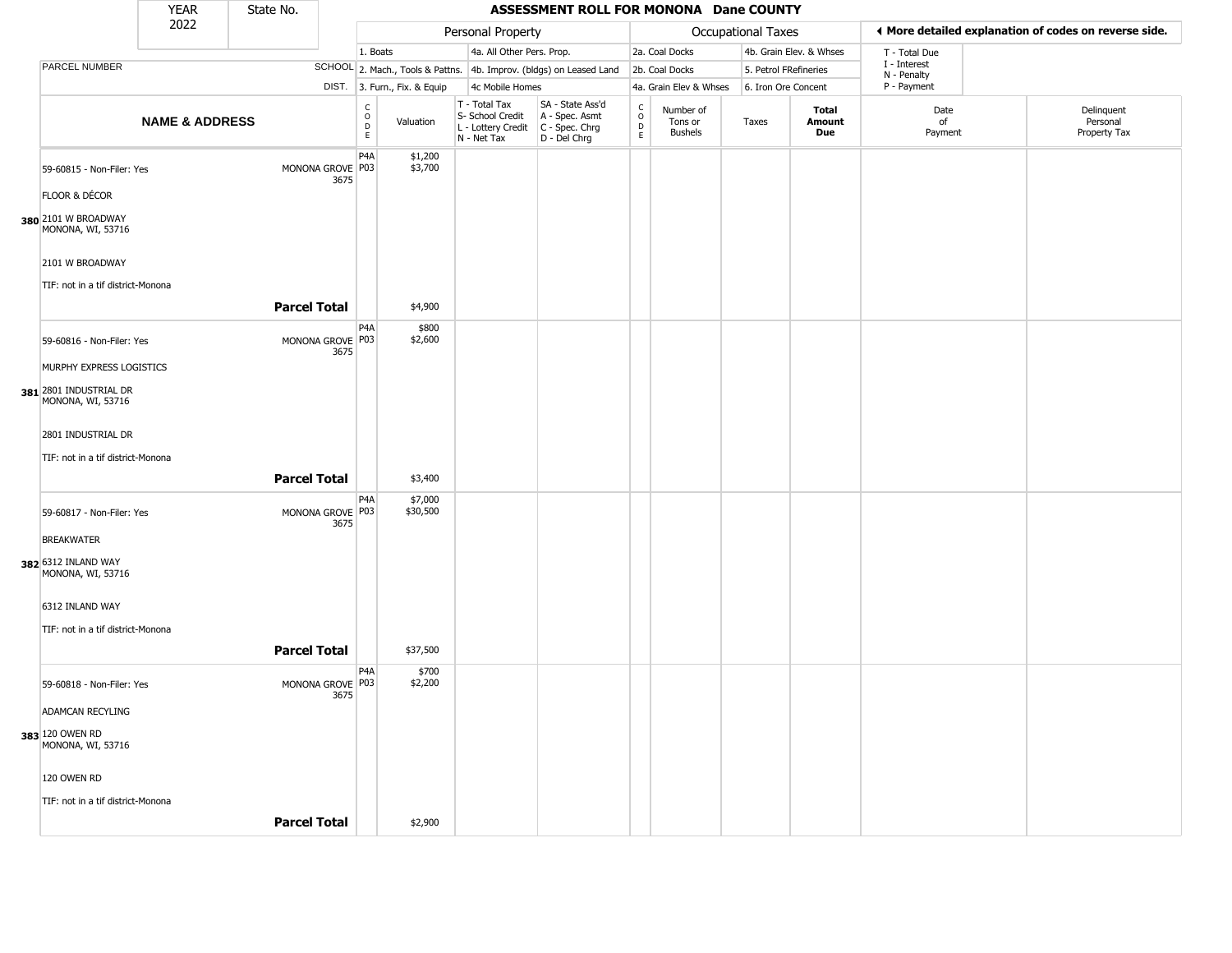|                                                         | <b>YEAR</b>               | State No.     |                     |                          |                              |                                                                        | ASSESSMENT ROLL FOR MONONA Dane COUNTY                               |                         |                                        |                       |                               |                             |                                                       |
|---------------------------------------------------------|---------------------------|---------------|---------------------|--------------------------|------------------------------|------------------------------------------------------------------------|----------------------------------------------------------------------|-------------------------|----------------------------------------|-----------------------|-------------------------------|-----------------------------|-------------------------------------------------------|
|                                                         | 2022                      |               |                     |                          |                              | Personal Property                                                      |                                                                      |                         |                                        | Occupational Taxes    |                               |                             | ◀ More detailed explanation of codes on reverse side. |
|                                                         |                           |               |                     |                          | 1. Boats                     | 4a. All Other Pers. Prop.                                              |                                                                      |                         | 2a. Coal Docks                         |                       | 4b. Grain Elev. & Whses       | T - Total Due               |                                                       |
| PARCEL NUMBER                                           |                           |               |                     |                          |                              |                                                                        | SCHOOL 2. Mach., Tools & Pattns. 4b. Improv. (bldgs) on Leased Land  |                         | 2b. Coal Docks                         | 5. Petrol FRefineries |                               | I - Interest<br>N - Penalty |                                                       |
|                                                         |                           |               |                     |                          | DIST. 3. Furn., Fix. & Equip | 4c Mobile Homes                                                        |                                                                      |                         | 4a. Grain Elev & Whses                 | 6. Iron Ore Concent   |                               | P - Payment                 |                                                       |
|                                                         | <b>NAME &amp; ADDRESS</b> |               |                     | c<br>D                   | $\circ$<br>Valuation<br>E    | T - Total Tax<br>S- School Credit<br>L - Lottery Credit<br>N - Net Tax | SA - State Ass'd<br>A - Spec. Asmt<br>C - Spec. Chrg<br>D - Del Chrg | $\frac{c}{0}$<br>D<br>E | Number of<br>Tons or<br><b>Bushels</b> | Taxes                 | <b>Total</b><br>Amount<br>Due | Date<br>of<br>Payment       | Delinquent<br>Personal<br>Property Tax                |
| 59-60819 - Non-Filer: Yes<br>THE MANKIND PROJECT        |                           |               | MONONA GROVE P03    | P <sub>4</sub> A<br>3675 | \$700<br>\$2,200             |                                                                        |                                                                      |                         |                                        |                       |                               |                             |                                                       |
| 384 132 OWEN RD<br>MONONA, WI, 53716                    |                           |               |                     |                          |                              |                                                                        |                                                                      |                         |                                        |                       |                               |                             |                                                       |
| 132 OWEN RD<br>TIF: not in a tif district-Monona        |                           |               |                     |                          |                              |                                                                        |                                                                      |                         |                                        |                       |                               |                             |                                                       |
|                                                         |                           |               | <b>Parcel Total</b> |                          | \$2,900                      |                                                                        |                                                                      |                         |                                        |                       |                               |                             |                                                       |
| 59-60820 - Non-Filer: Yes<br><b>BALANCING MERIDIANS</b> |                           |               | MONONA GROVE P03    | P <sub>4</sub> A<br>3675 | \$700<br>\$2,200             |                                                                        |                                                                      |                         |                                        |                       |                               |                             |                                                       |
| 385 136 OWEN RD<br>MONONA, WI, 53716                    |                           |               |                     |                          |                              |                                                                        |                                                                      |                         |                                        |                       |                               |                             |                                                       |
| 136 OWEN RD<br>TIF: not in a tif district-Monona        |                           |               |                     |                          |                              |                                                                        |                                                                      |                         |                                        |                       |                               |                             |                                                       |
|                                                         |                           |               | <b>Parcel Total</b> |                          | \$2,900                      |                                                                        |                                                                      |                         |                                        |                       |                               |                             |                                                       |
| 59-60821 - Non-Filer: Yes                               |                           |               | MONONA GROVE P03    | P4A<br>3675              | \$1,500<br>\$2,700           |                                                                        |                                                                      |                         |                                        |                       |                               |                             |                                                       |
| DAY MASSAGE SPA                                         |                           |               |                     |                          |                              |                                                                        |                                                                      |                         |                                        |                       |                               |                             |                                                       |
| 386 140 OWEN RD<br>MONONA, WI, 53716                    |                           |               |                     |                          |                              |                                                                        |                                                                      |                         |                                        |                       |                               |                             |                                                       |
| 140 OWEN RD                                             |                           |               |                     |                          |                              |                                                                        |                                                                      |                         |                                        |                       |                               |                             |                                                       |
| TIF: not in a tif district-Monona                       |                           |               |                     |                          |                              |                                                                        |                                                                      |                         |                                        |                       |                               |                             |                                                       |
|                                                         |                           |               | <b>Parcel Total</b> |                          | \$4,200                      |                                                                        |                                                                      |                         |                                        |                       |                               |                             |                                                       |
| NO. OF PARCELS 386                                      |                           | <b>TOTALS</b> | ▶                   |                          | 21,984,500.00                |                                                                        |                                                                      |                         |                                        |                       |                               |                             |                                                       |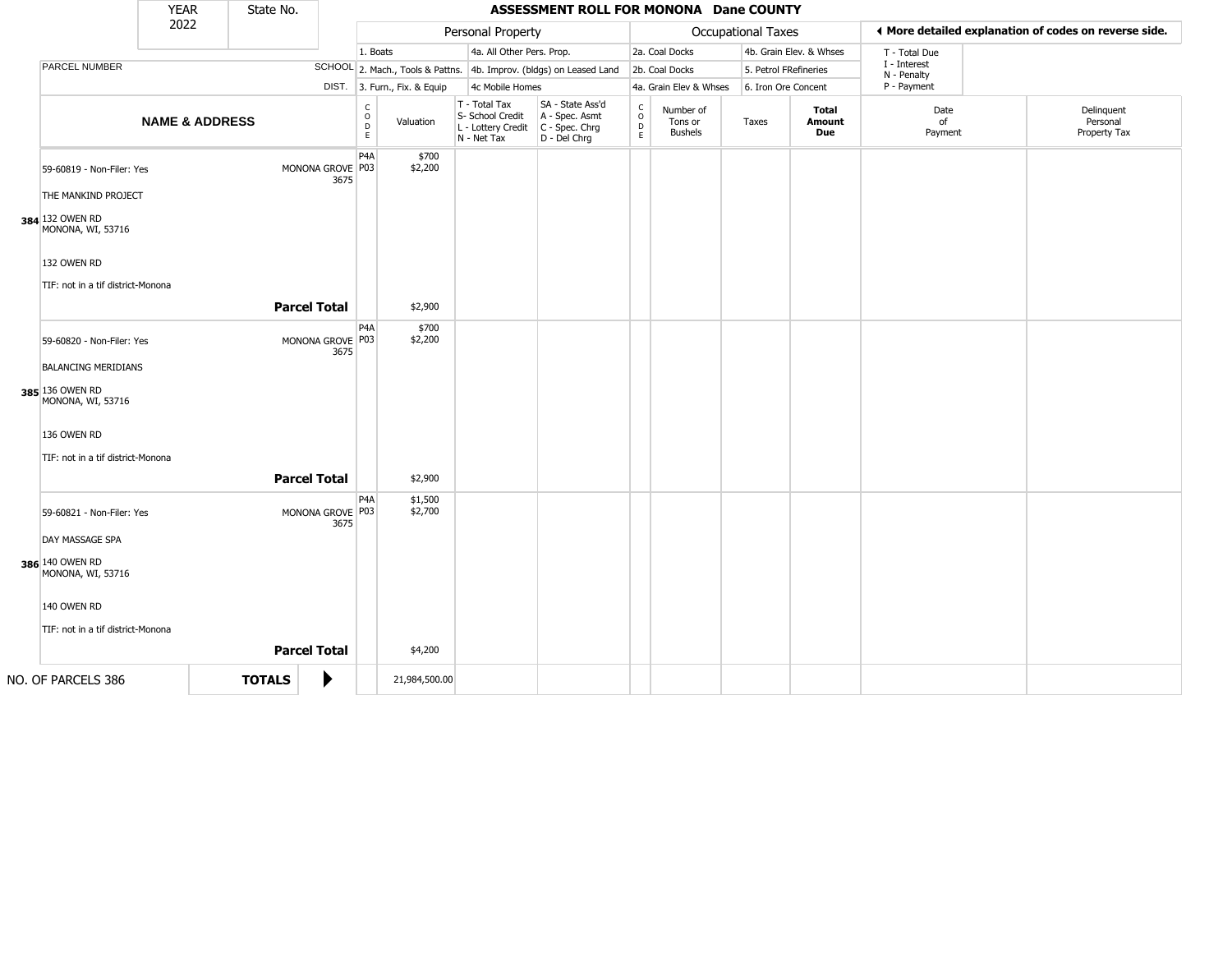| <b>Class</b>          | <b>Total PP Records   Total Valuation</b> |              |
|-----------------------|-------------------------------------------|--------------|
| <b>Exempt</b>         | 4                                         | \$0          |
| <b>P01</b>            | 1                                         | \$300        |
| P <sub>0</sub> 3      | 359                                       | \$20,345,700 |
| P4A                   | 206                                       | \$1,630,500  |
| P <sub>4</sub> B      | 1                                         | \$8,000      |
| <b>State Assessed</b> | 8                                         | \$0          |
| Total:                | 386                                       | \$21984500   |

## **Municipality Totals by Class Municipality Totals - By County and Class**

| County | <b>Class</b>          | <b>Total PP Records Total Valuation</b> |              |
|--------|-----------------------|-----------------------------------------|--------------|
| Dane   | <b>Exempt</b>         | 4                                       | \$0          |
|        | <b>P01</b>            | 1                                       | \$300        |
|        | P <sub>0</sub> 3      | 359                                     | \$20,345,700 |
|        | P <sub>4</sub> A      | 206                                     | \$1,630,500  |
|        | P <sub>4</sub> B      | 1                                       | \$8,000      |
|        | <b>State Assessed</b> | 8                                       | \$0          |
|        | Total:                | 386                                     | \$21,984,500 |
| Total: |                       | 386                                     | \$21,984,500 |

## **Municipality Totals - By County, TIF, Class**

| County | <b>TIF District</b> | <b>Class</b>          | <b>Total PP Records   Total Valuation</b> |              |
|--------|---------------------|-----------------------|-------------------------------------------|--------------|
| Dane   |                     | <b>Exempt</b>         | 4                                         | \$0          |
|        |                     | P01                   | 1                                         | \$300        |
|        |                     | P <sub>03</sub>       | 359                                       | \$20,345,700 |
|        |                     | P <sub>4</sub> A      | 206                                       | \$1,630,500  |
|        |                     | P <sub>4</sub> B      | 1                                         | \$8,000      |
|        |                     | <b>State Assessed</b> | 8                                         | \$0          |
|        |                     | Total:                | 386                                       | \$21,984,500 |
|        | Total:              |                       | 386                                       | \$21,984,500 |
| Total: |                     |                       | 386                                       | \$21,984,500 |

## **Municipality Totals - By County, School District, Class**

| County | <b>School District1</b>    | <b>Class</b>     | <b>Total PP Records   Total Valuation</b> |              |
|--------|----------------------------|------------------|-------------------------------------------|--------------|
| Dane   | <b>MADISON</b>             | <b>P03</b>       |                                           | \$22,600     |
|        |                            | P <sub>4</sub> A | 1                                         | \$2,000      |
|        |                            | Total:           | 1                                         | \$24,600     |
|        | <b>MONONA GROVE Exempt</b> |                  | $\overline{4}$                            | \$0          |
|        |                            | <b>P01</b>       |                                           | \$300        |
|        |                            | <b>P03</b>       | 358                                       | \$20,323,100 |
|        |                            | P <sub>4</sub> A | 205                                       | \$1,628,500  |
|        |                            | P <sub>4</sub> B |                                           | \$8,000      |